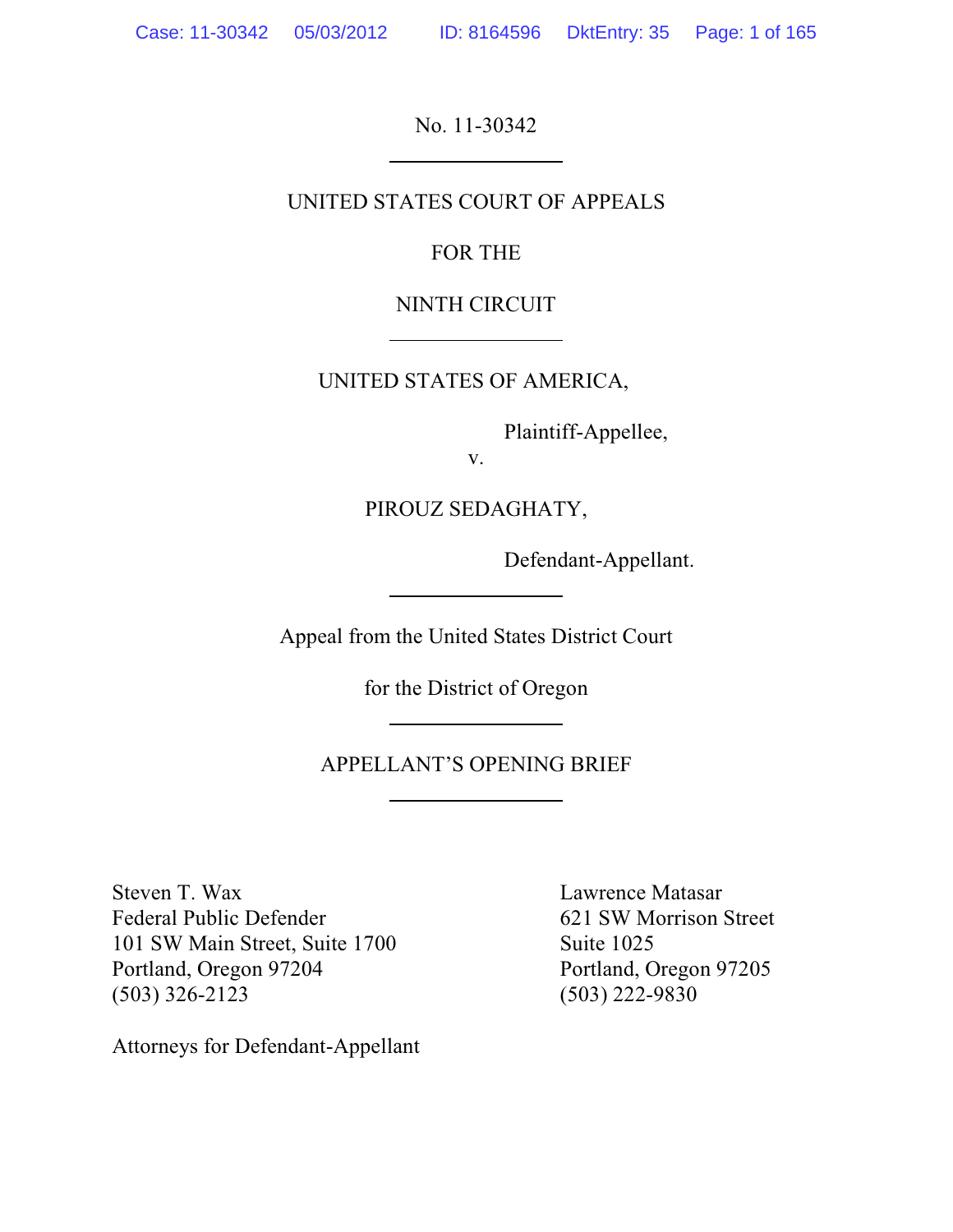# **TABLE OF CONTENTS**

# **Page**

| CHECHNYA AND HUMANITARIAN RELIEF 16                                                                                                                                |
|--------------------------------------------------------------------------------------------------------------------------------------------------------------------|
| THE DONATION FROM DR. EL-FIKI AND ITS TRANSFER TO<br>SAUDI ARABIA. $\ldots \ldots \ldots \ldots \ldots \ldots \ldots \ldots \ldots \ldots \ldots \ldots \ldots 18$ |
| PURCHASE OF THE SPRINGFIELD PRAYER HOUSE 23                                                                                                                        |
| PREPARATION OF THE AHIF-A YEAR 2000 TAX RETURN,<br>THE TAX ISSUES, AND ACCOUNTANT WILCOX'S                                                                         |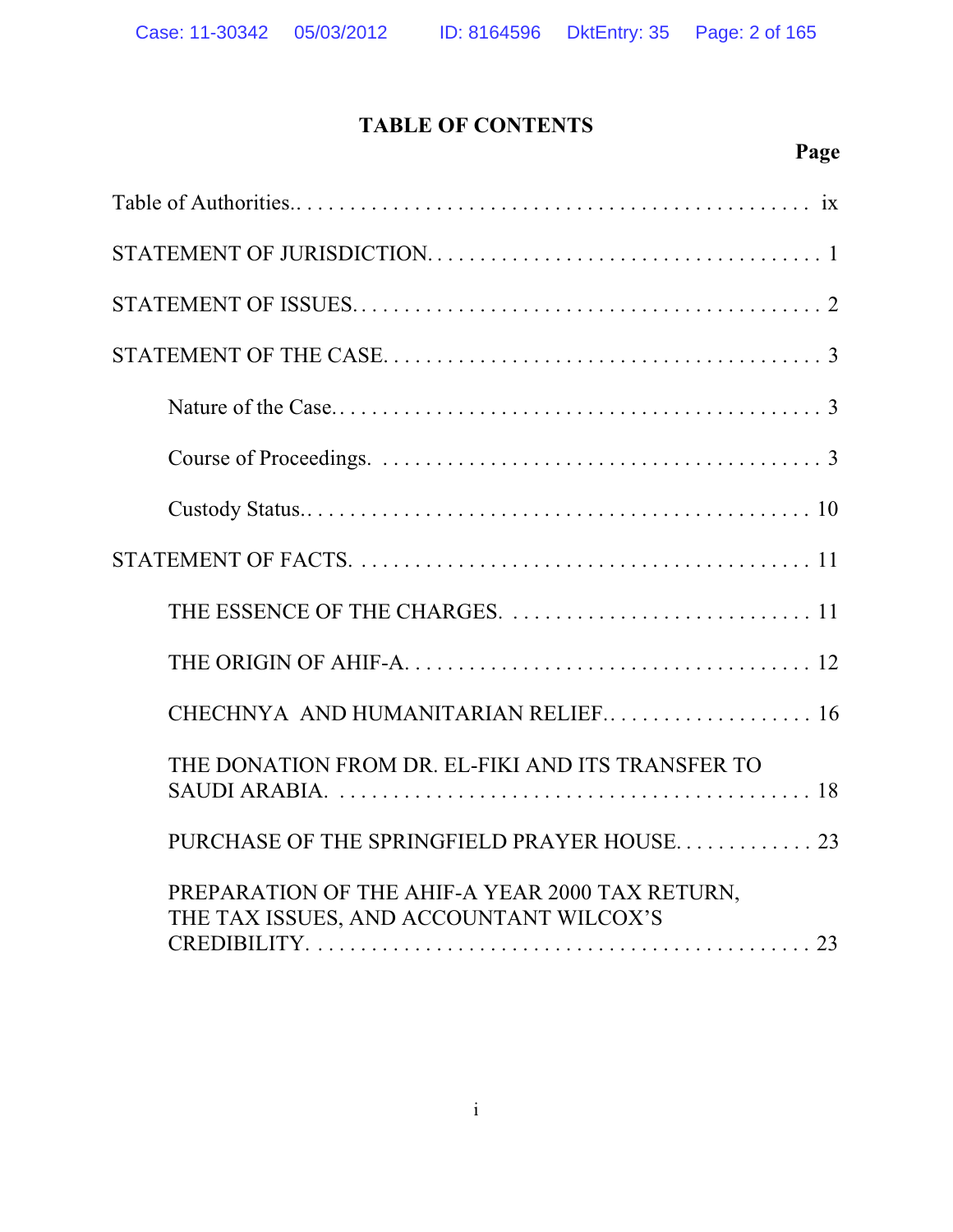| MR. SEDA'S LIFE, HUMANITARIAN EFFORTS, AND<br>COMMUNICATIONS WITH THE GOVERNMENT AFTER    |
|-------------------------------------------------------------------------------------------|
|                                                                                           |
|                                                                                           |
|                                                                                           |
|                                                                                           |
|                                                                                           |
|                                                                                           |
|                                                                                           |
|                                                                                           |
| DISCOVERY, CIPA, CLASSIFIED DISCOVERY ISSUES, AND<br>THE INTERVIEW OF SAMI AL SANAAD.  36 |
|                                                                                           |
|                                                                                           |
| POST-TRIAL MOTIONS TO DISMISS AND FOR A NEW TRIAL.  46                                    |
|                                                                                           |
|                                                                                           |
|                                                                                           |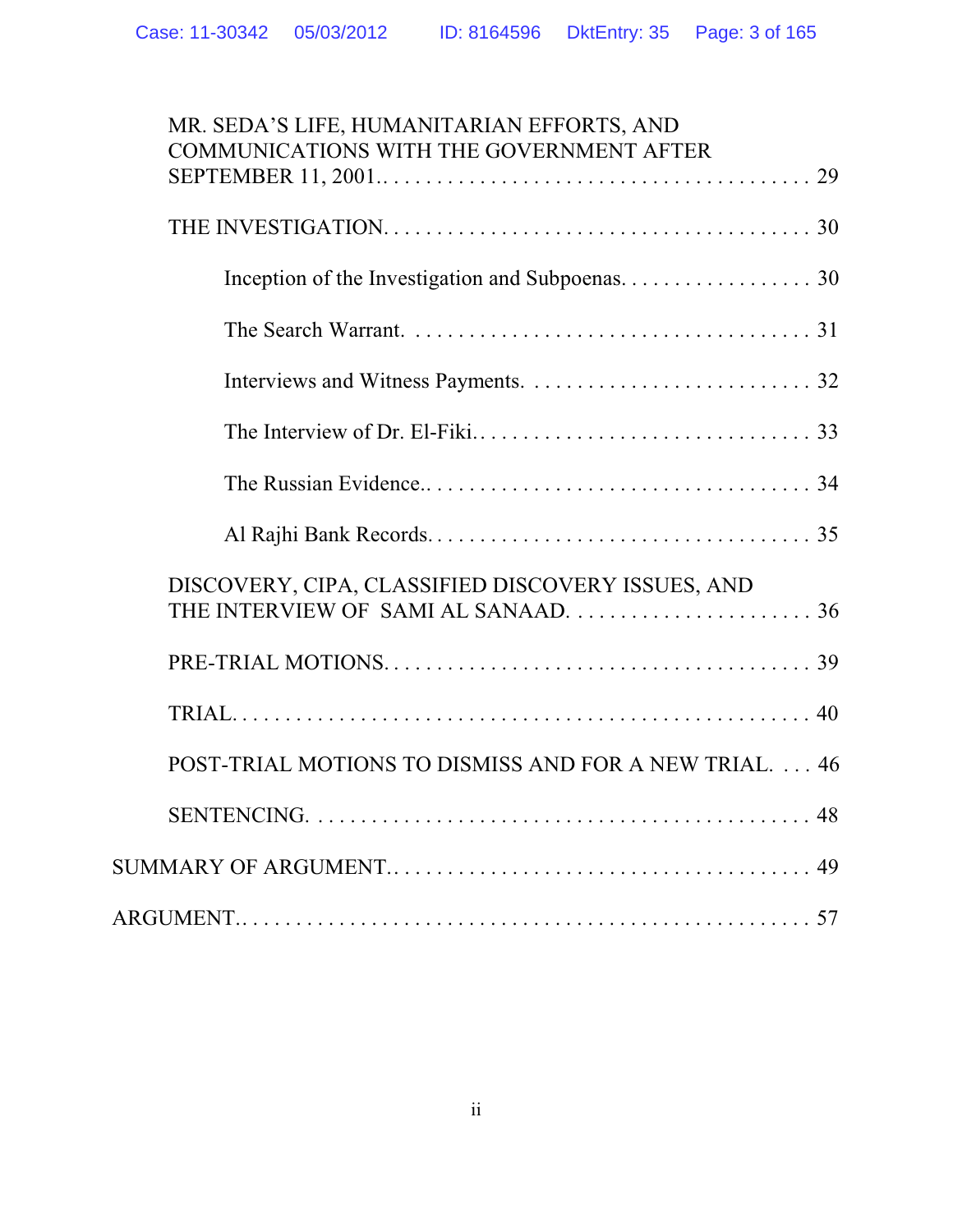|           |    | THE GOVERNMENT'S VIOLATION OF ITS DISCOVERY OBLIGATIONS<br>BY FAILING TO DISCLOSE PAYMENTS AND AN OFFER OF PAYMENT                                                                                                                                                                                    |  |
|-----------|----|-------------------------------------------------------------------------------------------------------------------------------------------------------------------------------------------------------------------------------------------------------------------------------------------------------|--|
| A.        |    |                                                                                                                                                                                                                                                                                                       |  |
| <b>B.</b> |    | The Prosecution Team Withheld Core Impeachment Evidence. 58                                                                                                                                                                                                                                           |  |
| $C$ .     |    | The Discovery Violation Requires A New Trial. 61                                                                                                                                                                                                                                                      |  |
|           | 1. | A new trial is required for unintentional withholding of<br>evidence where these is a reasonable probability of a<br>different result. $\ldots \ldots \ldots \ldots \ldots \ldots \ldots \ldots \ldots \ldots \ldots \ldots$                                                                          |  |
|           | 2. | The withheld evidence was material and not cumulative. 62                                                                                                                                                                                                                                             |  |
|           | 3. |                                                                                                                                                                                                                                                                                                       |  |
|           | 4. | The district court's denial of the motion for dismissal or<br>a new trial because it believed Cabral's testimony was<br>collateral and immaterial ignores the facts of the case<br>and its own ruling on the importance of evidence about<br>funding the mujahideen that the court permitted the jury |  |
|           |    |                                                                                                                                                                                                                                                                                                       |  |
|           | 5. | The government's decisions not to disclose the Brady<br>material are relevant to the materiality analysis and                                                                                                                                                                                         |  |
|           |    |                                                                                                                                                                                                                                                                                                       |  |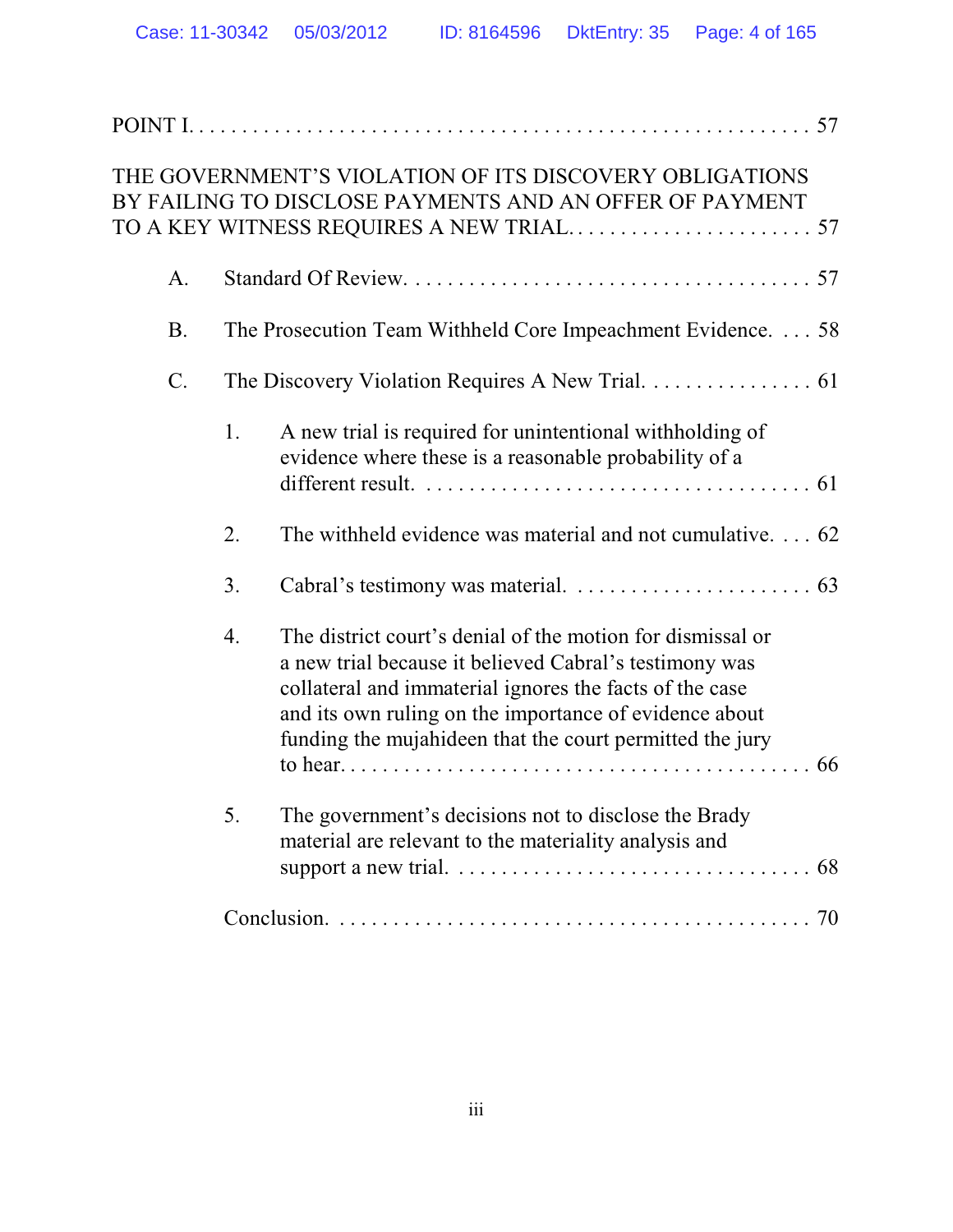|           | THE GOVERNMENT'S APPEALS TO RELIGIOUS AND RACIAL<br>PREJUDICES AND USE OF INFLAMMATORY EVIDENCE OF GUILT BY<br>ASSOCIATION AND THE PRECLUSION OF EXHIBITS THAT WOULD<br>HAVE COUNTERED THE GOVERNMENT'S PRESENTATION DEPRIVED |  |
|-----------|-------------------------------------------------------------------------------------------------------------------------------------------------------------------------------------------------------------------------------|--|
| A.        |                                                                                                                                                                                                                               |  |
| <b>B.</b> | The Government's Derogatory Portrayal Of Islam In Closing<br>Appealed To The Jury's Religious, Racial, or Ethnic Prejudices                                                                                                   |  |
| C.        | The Government's Portrayal of Mr. Seda As A Fundamentalist<br>Muslim And Its Reliance On Guilt By Association Deprived                                                                                                        |  |
|           | 1.                                                                                                                                                                                                                            |  |
|           | 2.                                                                                                                                                                                                                            |  |
|           | 3.                                                                                                                                                                                                                            |  |
| D.        | The Trial Court's Exclusion Of Evidence That Mr. Seda Is A<br>Moderate Muslim Prevented Him From Rebutting The Unfair<br>And Skewed Presentation In Violation Of His Right To A Fair                                          |  |
| Ε.        |                                                                                                                                                                                                                               |  |
|           |                                                                                                                                                                                                                               |  |
|           | MR. SEDA WAS DEPRIVED OF A FAIR TRIAL WHEN THE GOVERNMENT<br>WAS PERMITTED TO ARGUE THAT IT HAD FOLLOWED THE "MONEY<br>TRAIL" BUT MR. SEDA WAS PRECLUDED FROM REBUTTING THAT                                                  |  |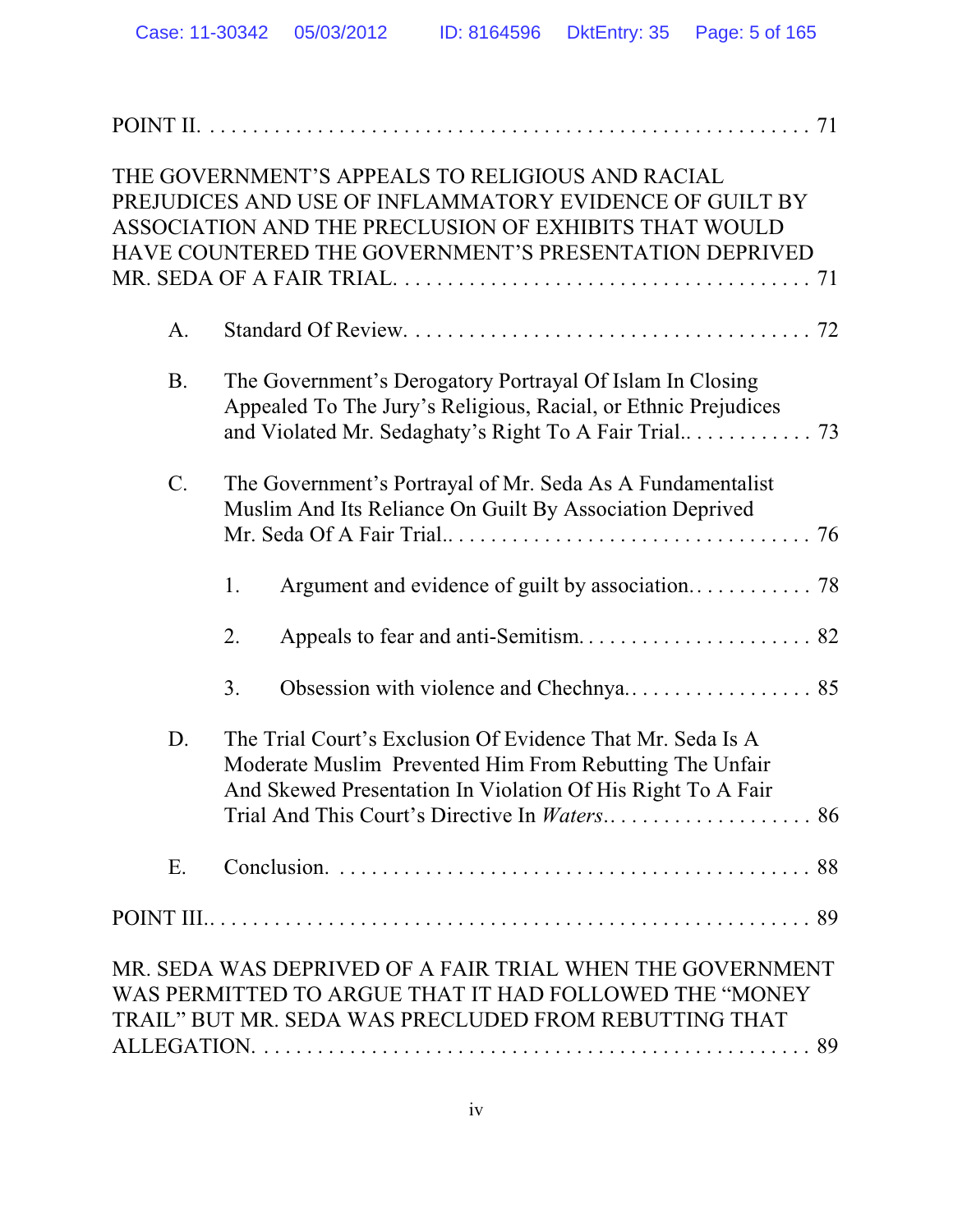| A.        |                                                                                                                                                                                                                                                                                           |
|-----------|-------------------------------------------------------------------------------------------------------------------------------------------------------------------------------------------------------------------------------------------------------------------------------------------|
| <b>B.</b> | The District Court's Rulings Admitting Government Exhibits<br>AHIF-2 And AHIF-3 And Excluding Defense Exhibits 704<br>And 705 Deprived Mr. Seda Of A Fair Trial Because They<br>Prevented Him From Rebutting The Claim That The<br>Government Had Assiduously Followed The Money Trail 90 |
|           | 1.<br>The government's theory regarding Dr. El-Fiki's                                                                                                                                                                                                                                     |
|           | The district court improperly admitted two government<br>2.                                                                                                                                                                                                                               |
|           | 3.<br>The court's rulings on AHIF-2 and 3 and 704-705                                                                                                                                                                                                                                     |
| $C$ .     | The Fact-Finding Process Was Distorted When The<br>Government Utilized Its Diplomatic And Other Resources To<br>Obtain Evidence From Foreign Countries But Opposed Mr.<br>Seda's Request For A Letter Rogatory For Records From Saudi                                                     |
|           |                                                                                                                                                                                                                                                                                           |
|           | MUCH OF THE GOVERNMENT'S EVIDENCE WAS THE PRODUCT OF<br>COMPUTER SEARCHES AND SEIZURES THAT EXCEEDED THE SCOPE<br>OF THE MAGISTRATE JUDGE'S EXPLICIT LIMITATION OF SEIZURES TO<br>FINANCIAL DOCUMENTS IN VIOLATION OF THE FOURTH                                                          |
| A.        |                                                                                                                                                                                                                                                                                           |
| <b>B.</b> | The Magistrate Judge Narrowly Limited The Scope Of Material<br>To Be Seized From The Computers In The Absence Of Further                                                                                                                                                                  |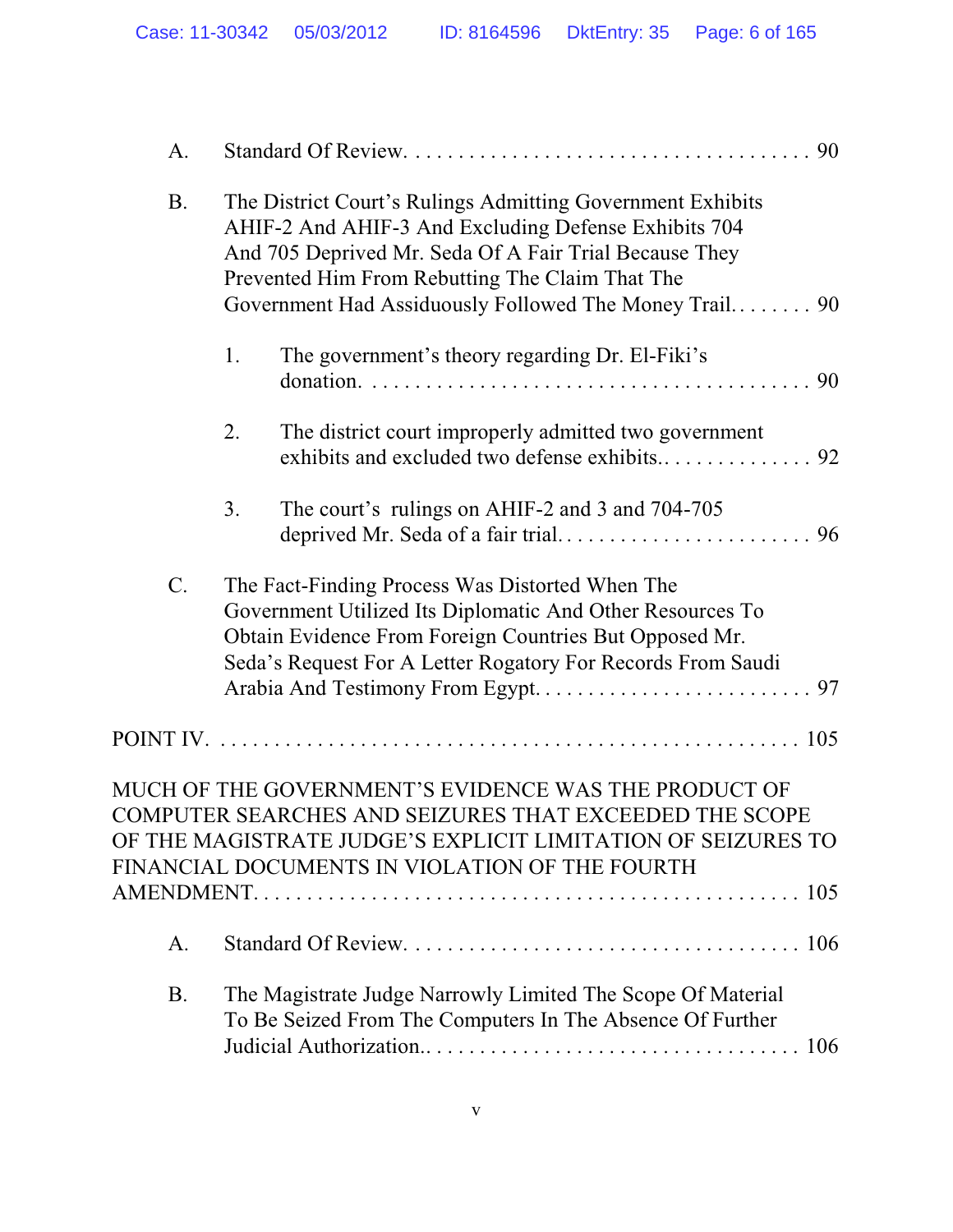| C.        |    | By Seizing Computer Material Beyond The Warrant's<br>Authorization, The Agents Violated The Fourth Amendment,                                                                                                                                    |
|-----------|----|--------------------------------------------------------------------------------------------------------------------------------------------------------------------------------------------------------------------------------------------------|
|           |    |                                                                                                                                                                                                                                                  |
|           |    | THE DISTRICT COURT'S HANDLING OF CLASSIFIED MATTERS<br>DEPRIVED MR. SEDA OF DUE PROCESS AND THE EFFECTIVE                                                                                                                                        |
| A.        |    |                                                                                                                                                                                                                                                  |
| <b>B.</b> |    | The District Court's Unprecedented Order Prohibiting Defense<br>Counsel, The Defense Team, And Their Client From<br>Discussing Or Using Material That The Defense Had Provided<br>To A Court Security Officer Violated Mr. Seda's Constitutional |
|           | 1. |                                                                                                                                                                                                                                                  |
|           | 2. | The gag order violates Mr. Seda's rights to present a<br>defense, compulsory process, and effective assistance of                                                                                                                                |
|           | 3. | The district court violated CIPA and Fed. R. Crim. P. 16<br>when it failed to enter the protective order sought by Mr.                                                                                                                           |
|           | 4. | This Court should order the district court to complete the                                                                                                                                                                                       |
| C.        |    | The District Court's Handling Of The Unclassified Summary<br>Of The Statement Of Sami Al Sanad Deprived Mr. Seda Of A                                                                                                                            |
| D.        |    |                                                                                                                                                                                                                                                  |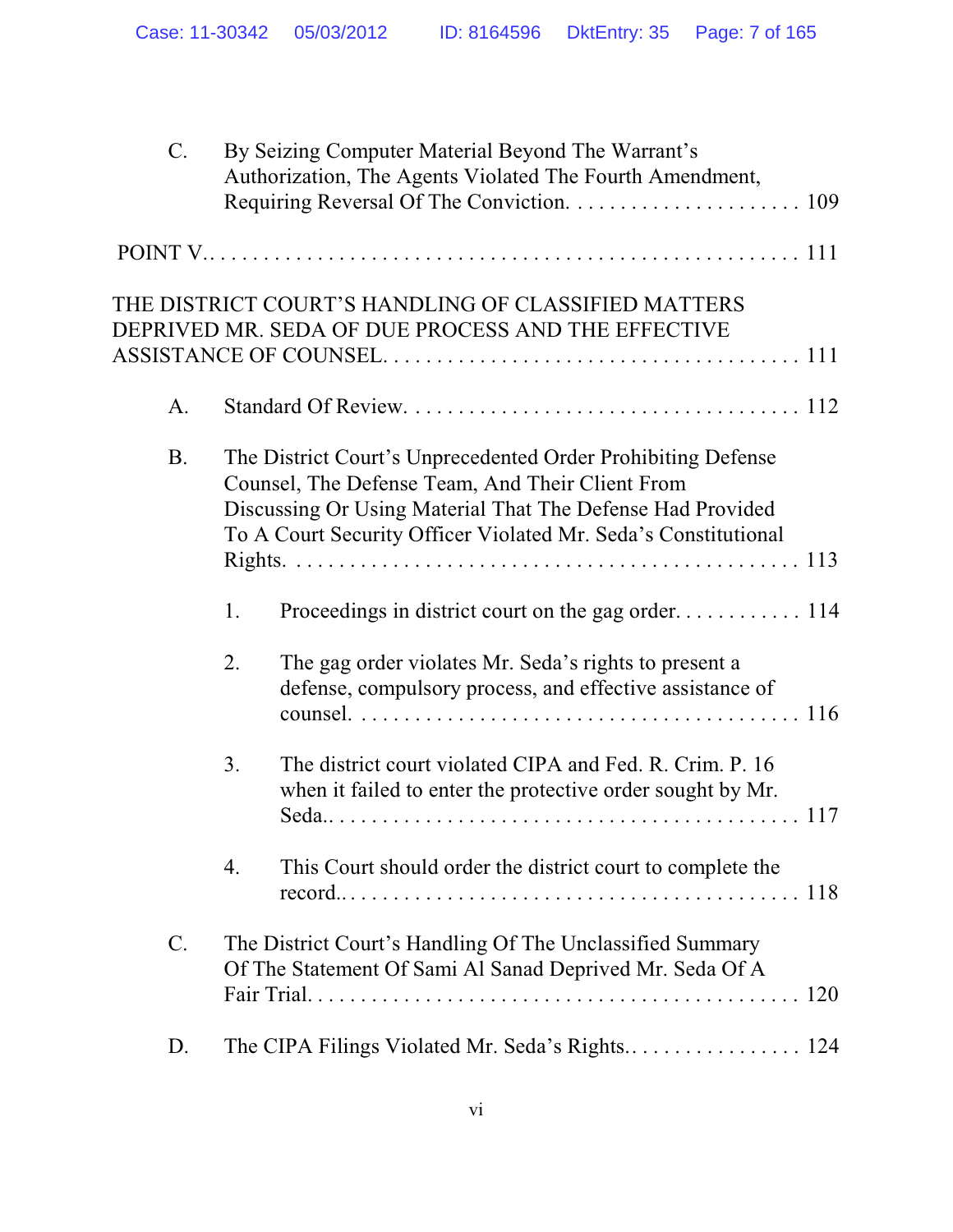|           | 1. |                                                                                                                                                                           |
|-----------|----|---------------------------------------------------------------------------------------------------------------------------------------------------------------------------|
|           | 2. | The numerous ex parte proceedings violated Mr. Seda's                                                                                                                     |
| E.        |    | This Court's De Novo Review Of The Undisclosed Material<br>Should Be Particularly Rigorous Given The Strong Record<br>That Exculpatory Material Was Not Produced.  129    |
|           | 1. |                                                                                                                                                                           |
|           | 2. | Mr. Seda made a compelling showing that a wealth of<br>exculpatory classified information should have been<br>made available for review and disclosed to the defense. 129 |
| F.        |    |                                                                                                                                                                           |
| G.        |    | If the Decision To Seek The Search Warrant Of The Ashland<br>Prayer House Was Prompted By Prior Unlawful Activity, The                                                    |
|           |    |                                                                                                                                                                           |
|           |    | THE DISTRICT COURT INCORRECTLY CALCULATED THE ADVISORY                                                                                                                    |
| A.        |    |                                                                                                                                                                           |
| <b>B.</b> |    |                                                                                                                                                                           |
|           | 1. |                                                                                                                                                                           |
|           | 2. |                                                                                                                                                                           |
| C.        |    | There Was No Sophisticated Concealment. 139                                                                                                                               |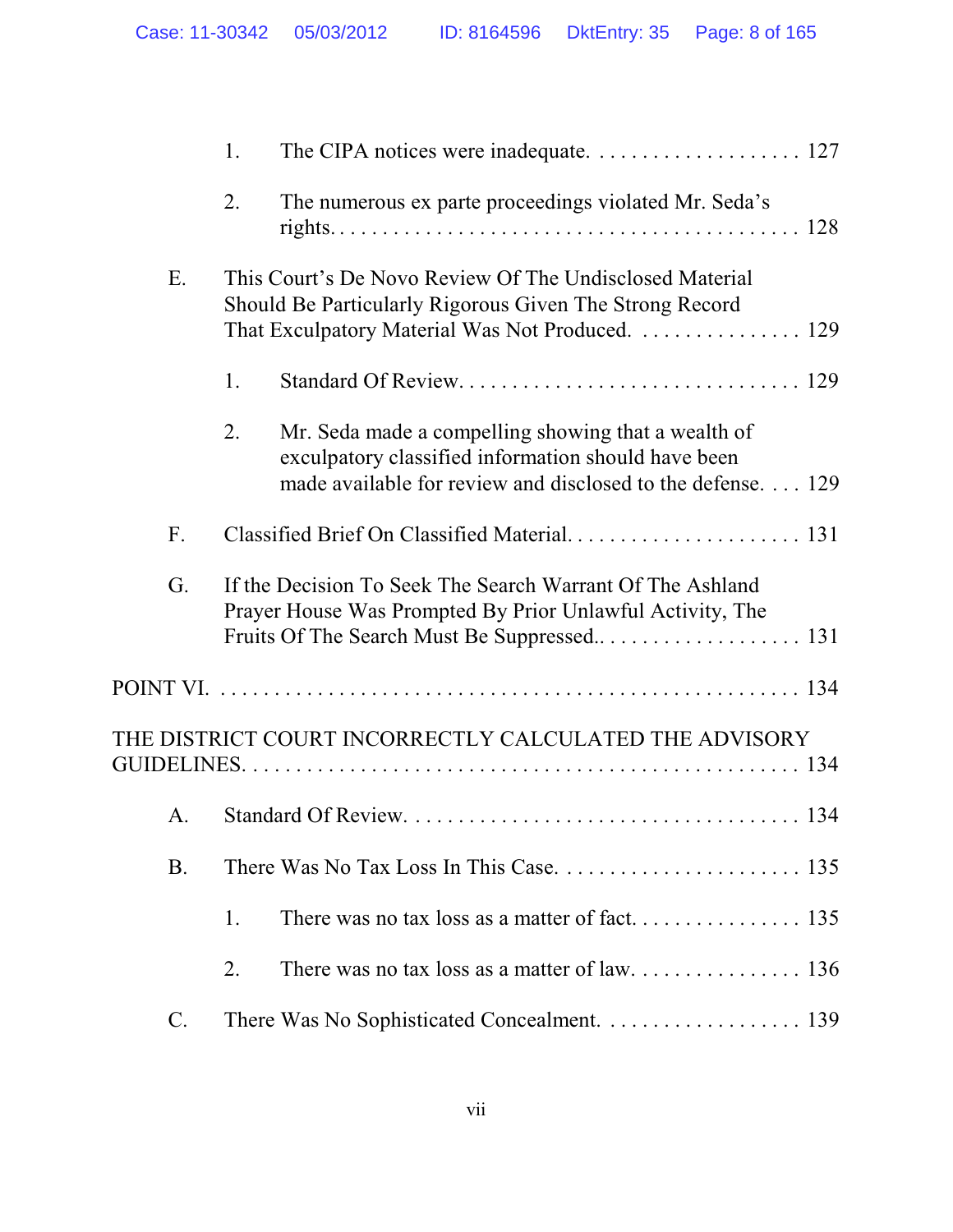|  | BRIEF FORMAT CERTIFICATION |  |
|--|----------------------------|--|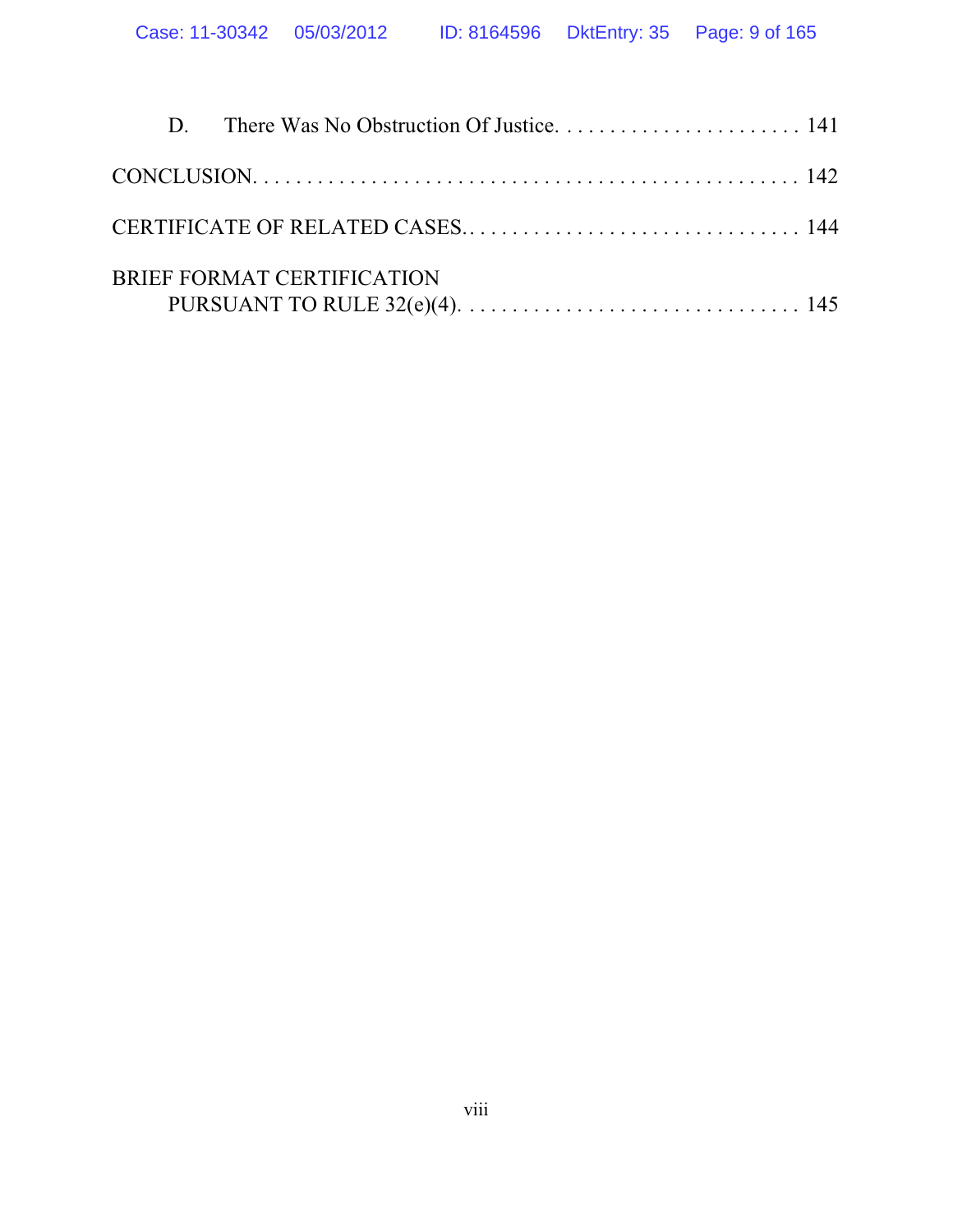# **TABLE OF AUTHORITIES**

| Al-Haramain Islamic Found., Inc. v. U.S. Dep't. of the Treasury,<br>No. 10-35032, 2012 WL 603979 (9th Cir. Feb. 27, 2012). 126 |  |
|--------------------------------------------------------------------------------------------------------------------------------|--|
| Alderman v. United States,                                                                                                     |  |
| Bains v. Cambra,                                                                                                               |  |
| Banks v. Dretke,                                                                                                               |  |
| Berger v. United States,                                                                                                       |  |
| Brady v. Maryland,                                                                                                             |  |
| Byrd v. Collins,                                                                                                               |  |
| Chambers v. Mississippi,                                                                                                       |  |
| Clark v. Martinez,                                                                                                             |  |
| Coolidge v. New Hampshire,                                                                                                     |  |
| Crane v. Kentucky,                                                                                                             |  |
| Daubert v. Merrell Dow Pharm.,                                                                                                 |  |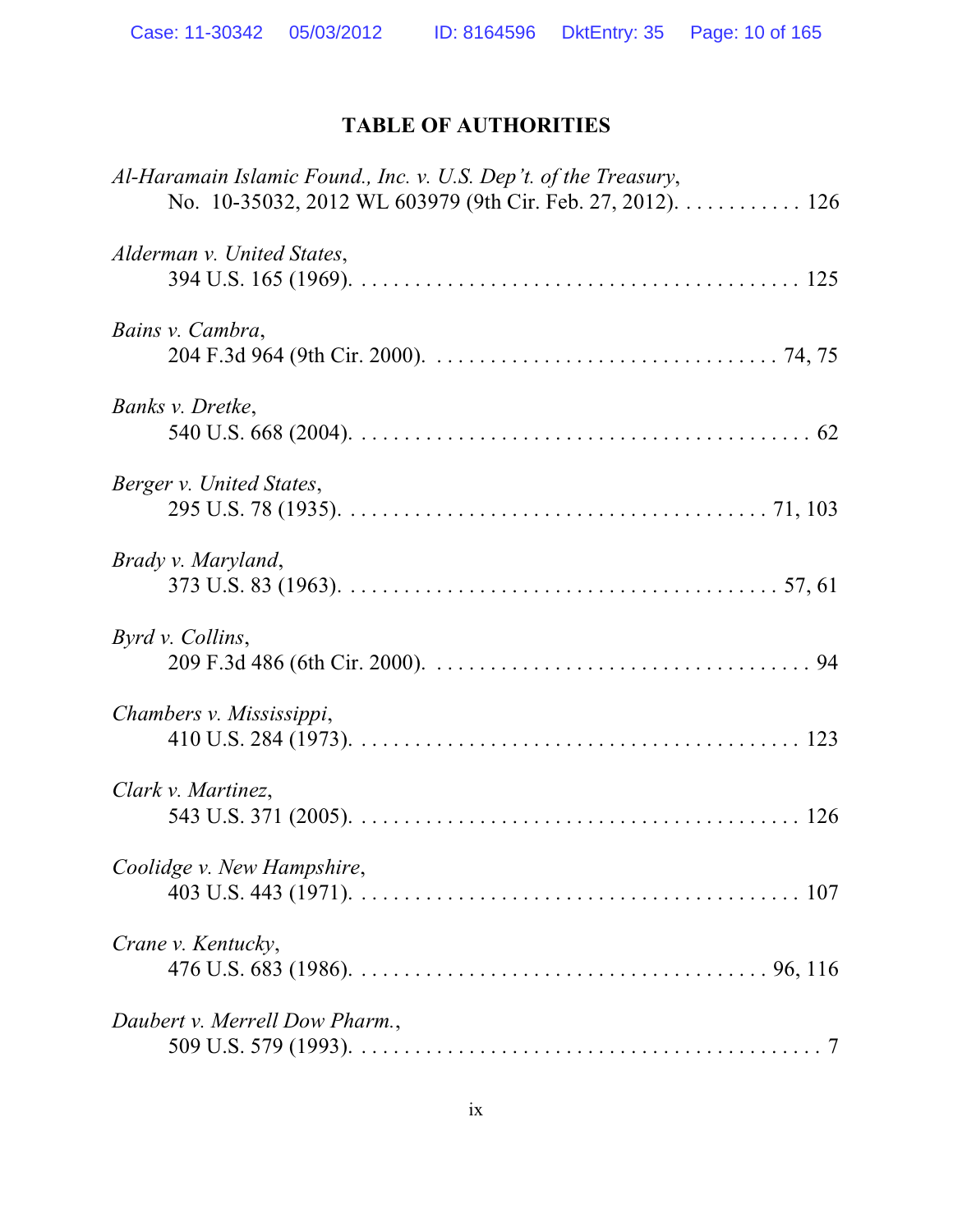| Davis v. Alaska,                                                                                           |
|------------------------------------------------------------------------------------------------------------|
| Domingo ex rel. Domingo v. T.K.,                                                                           |
| Douglas v. Alabama,                                                                                        |
| Ferrier v. Duckworth,                                                                                      |
| Geders v. United States,                                                                                   |
| Giglio v. United States,                                                                                   |
| Groh v. Ramirez,                                                                                           |
| Hartman v. Moore,                                                                                          |
| Holmes v. South Carolina,                                                                                  |
| Horton v. Mayle,                                                                                           |
| In re Nat'l Sec. Agency Telecomms. Records Litig.,                                                         |
| In re Nat'l Sec. Agency Telecomms. Records Litig.,<br>700 F. Supp. 2d 1182 (N.D. Cal. 2010). 131, 132, 133 |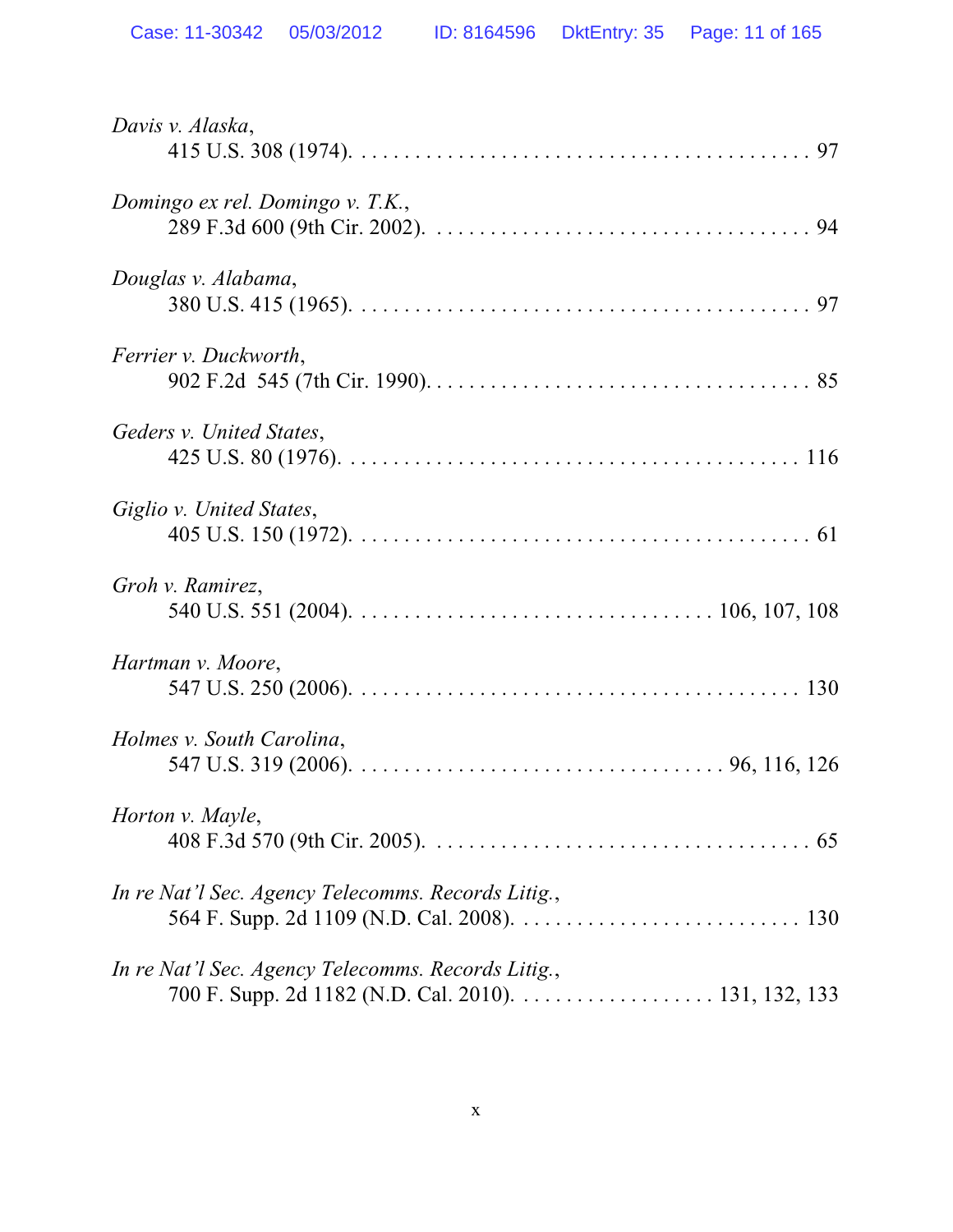| In re Property Belonging to Talk of the Town Bookstore, Inc., |
|---------------------------------------------------------------|
| Jencks v. United States,                                      |
| Kennedy v. Lockyer,                                           |
| <i>Kyles v. Whitley,</i>                                      |
| Lin v. Gonzales,                                              |
| Marron v. United States,                                      |
| Martinez v. Ryan,                                             |
| Maryland v. Garrison,                                         |
| Murray v. United States,                                      |
| Palmerin v. City of Riverside,                                |
| Powell v. Alabama,                                            |
| Reynolds v. United States,                                    |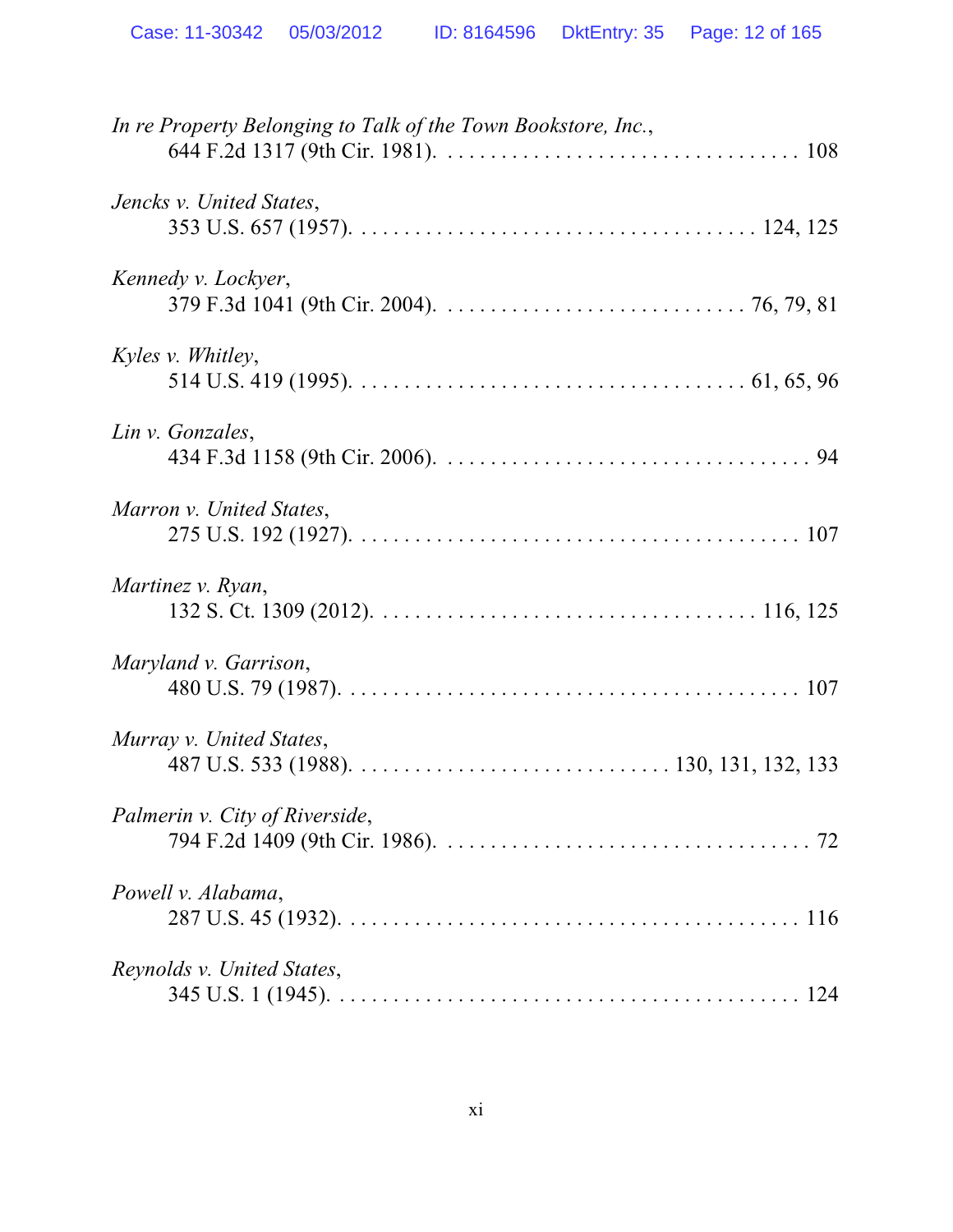| Silva v. Brown,                                    |
|----------------------------------------------------|
| Smith v. Cain,                                     |
| Strickler v. Greene,                               |
| United Kingdom v. United States,                   |
| United States v. Abu Ali,                          |
| United States v. Alessio,                          |
| United States v. Bagley,                           |
| United States v. Bracy,                            |
| United States v. Cabrera,                          |
| United States v. Collins,                          |
| United States v. Comprehensive Drug Testing, Inc., |
| United States v. Crozier,                          |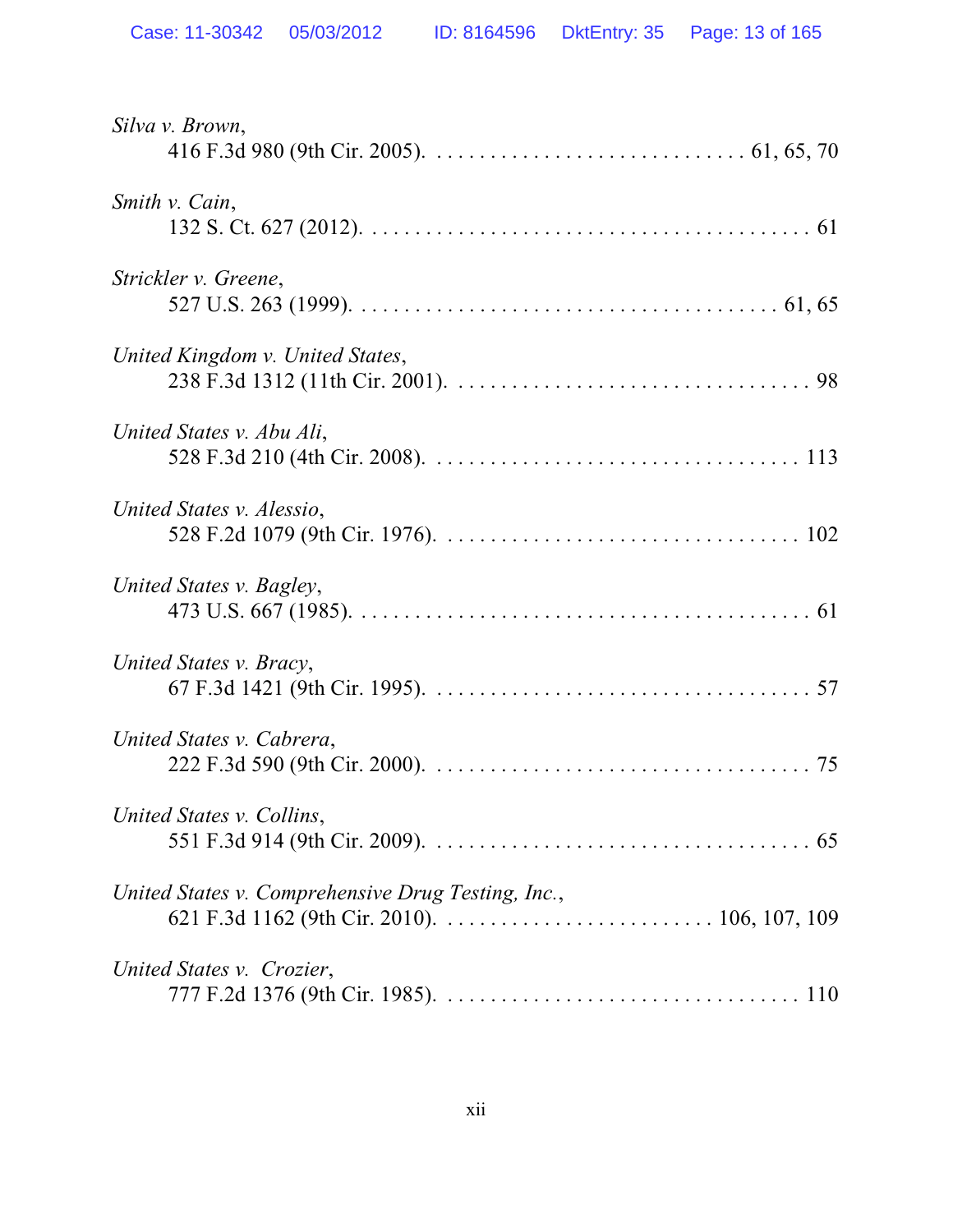| United States v. Dumeisi,           |
|-------------------------------------|
| United States v. Duran-Orozco,      |
| United States v. Elfgeeh,           |
| United States v. Enterprises, Inc., |
| United States v. Espinoza-Baza,     |
| United States v. Foster,            |
| United States v. Geise,             |
| United States v. Gerard,            |
| United States v. Gil,               |
| United States v. Hermanek,          |
| United States v. Hernandez,         |
| United States v. Hillyard,          |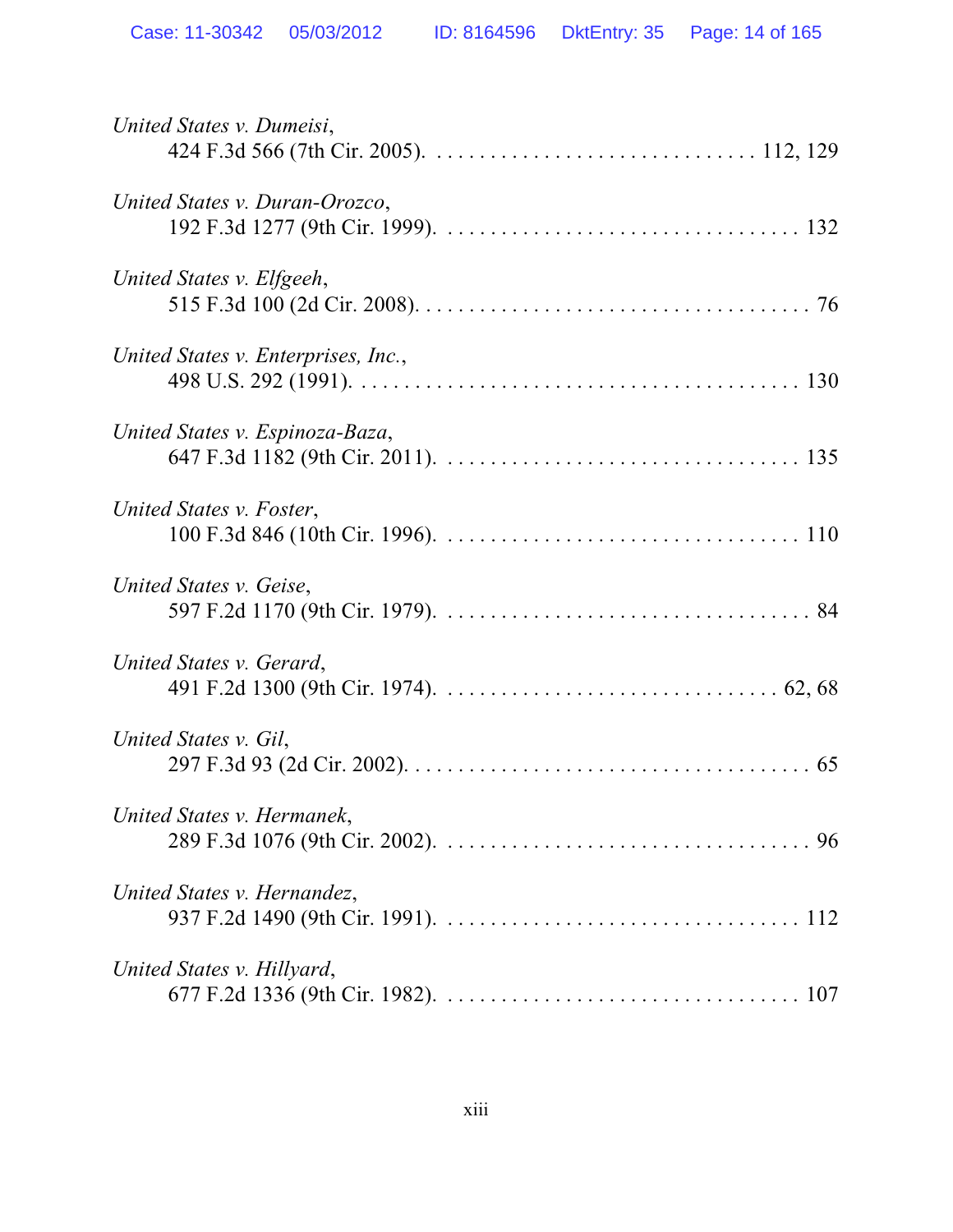| United States v. Hotal,      |
|------------------------------|
| United States v. Howell,     |
| United States v. Inzunza,    |
| United States v. Jefferson,  |
| United States v. Kellington, |
| United States v. Kohring,    |
| United States v. Libby,      |
| United States v. Love,       |
| United States v. McGrew,     |
| United States v. McGrew,     |
| United States v. McLaughlin, |
| United States v. Mejia,      |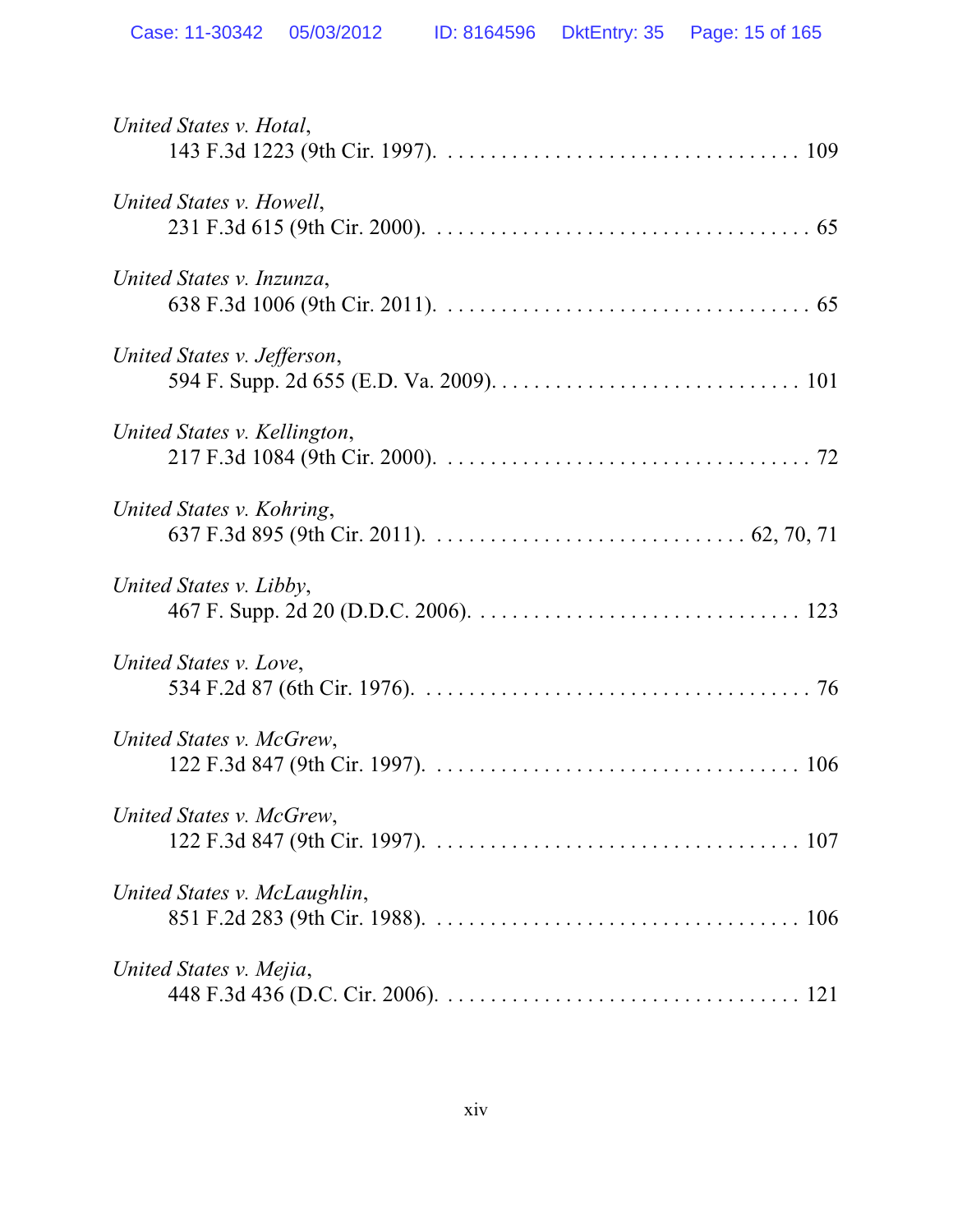| United States v. Merino-Balderrama,                                                    |
|----------------------------------------------------------------------------------------|
| United States v. Montano,                                                              |
| United States v. Moussaoui,                                                            |
| United States v. Nixon,                                                                |
| United States v. Nobari,                                                               |
| United States v. Nosal,<br>No. 10-10038, 2012 WL 1176119 (9th Cir. April 10, 2012) 120 |
| United States v. Ott,                                                                  |
| United States v. Pelisament,                                                           |
| United States v. Pickard,                                                              |
| United States v. Price,                                                                |
| United States v. Rezaq,                                                                |
| United States v. Sanchez,                                                              |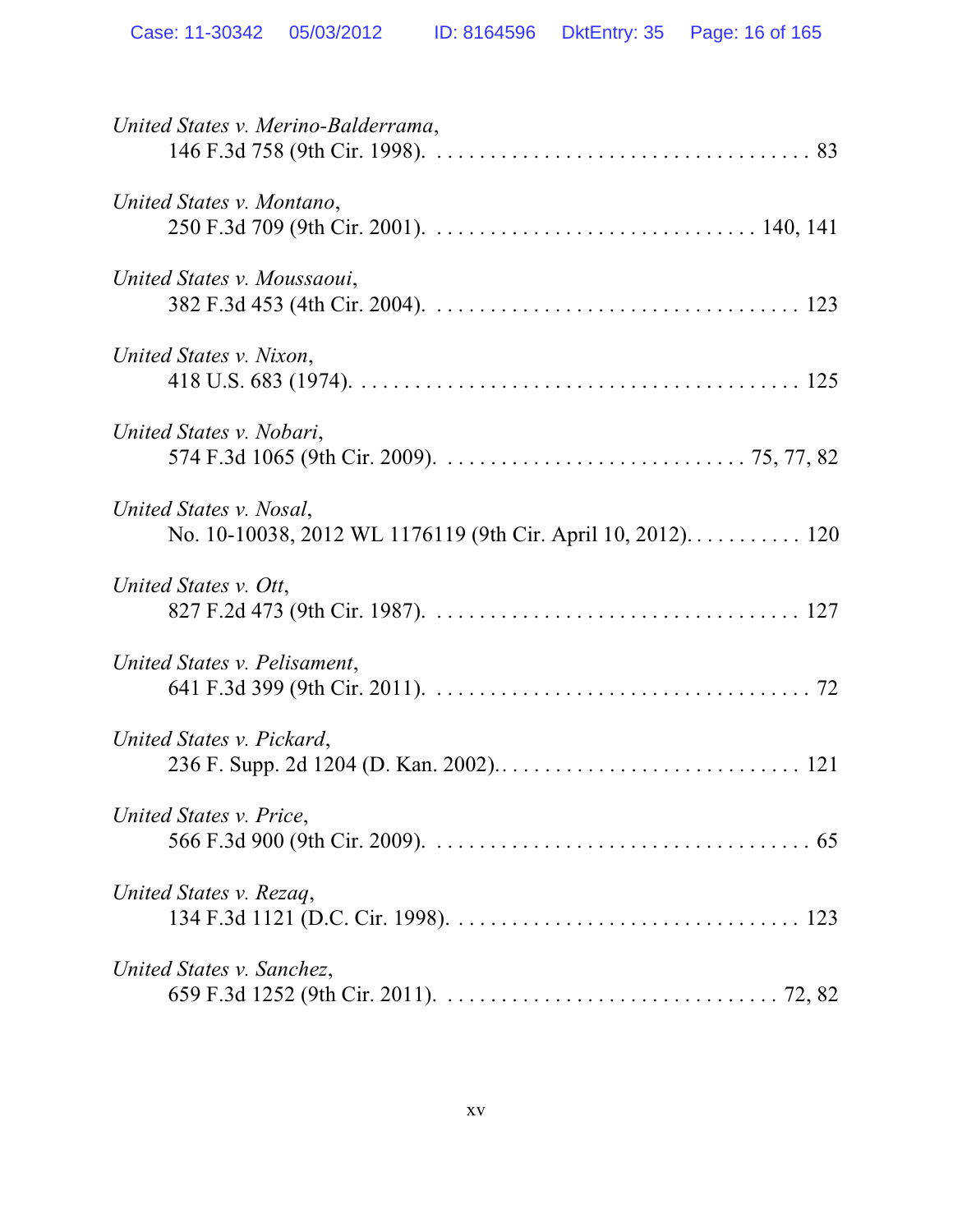| United States v. Shaffer,    |
|------------------------------|
| United States v. Showalter,  |
| United States v. Staples,    |
| United States v. Steinberg,  |
| United States v. Straub,     |
| United States v. Tamura,     |
| United States v. Towne,      |
| United States v. Trout,      |
| United States v. Waters,     |
| United States v. Westerdahl, |
| Viereck v. United States,    |
| <i>Washington v. Texas,</i>  |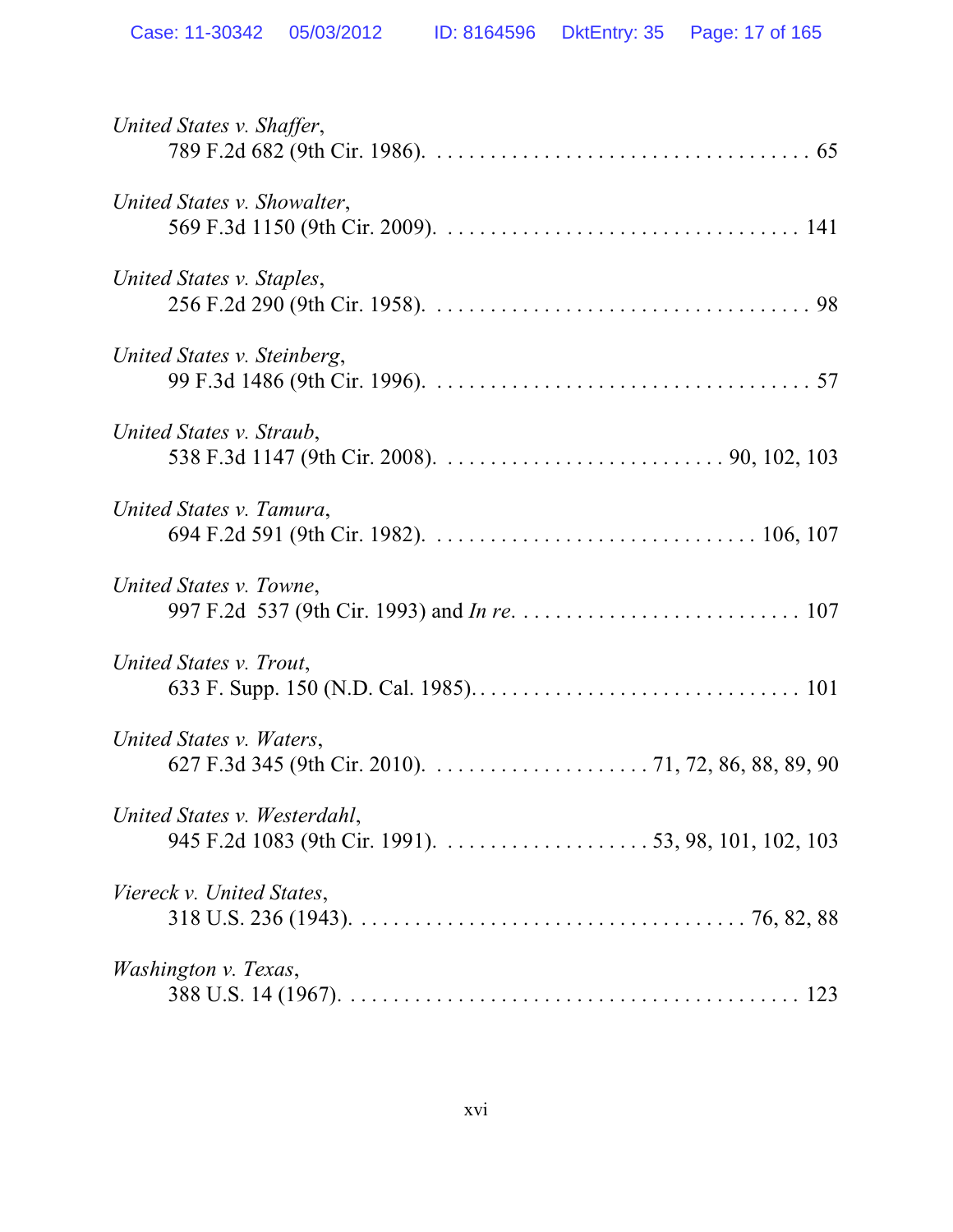| Wong Sun v. United States,                                   |
|--------------------------------------------------------------|
| Zadvydas v. Davis,                                           |
| <b>DOCKETED CASES</b>                                        |
| In re Pirouz Sedaghaty,                                      |
| <b>FEDERAL STATUTES AND RULES</b>                            |
|                                                              |
|                                                              |
|                                                              |
|                                                              |
|                                                              |
|                                                              |
| Classified Information Procedures Act,<br>120, 121, 123, 129 |
| Exec. Order No. 13526, 75 Fed. Reg. 707 (Dec. 29, 2009). 126 |
|                                                              |
|                                                              |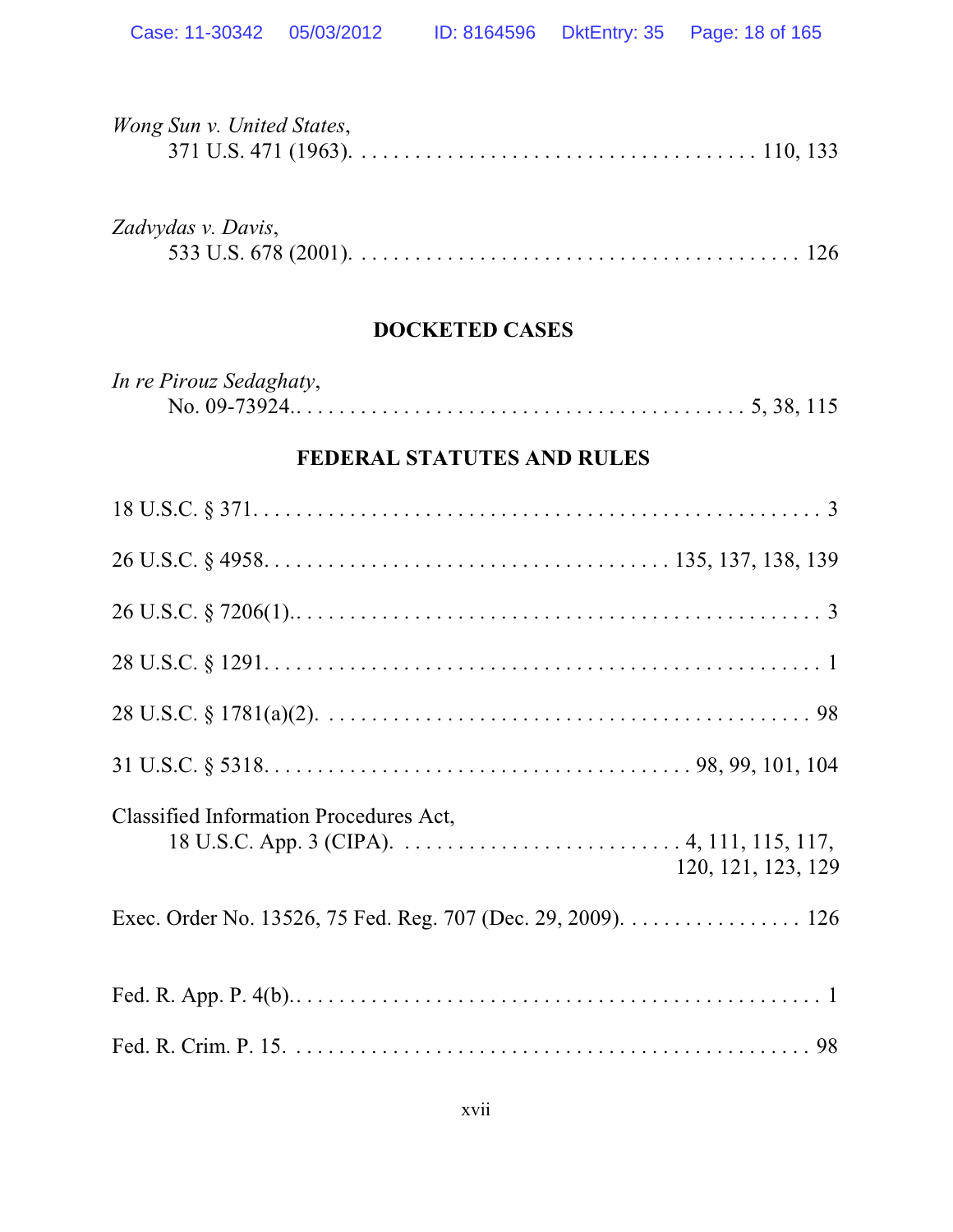## UNITED STATES SENTENCING GUIDELINES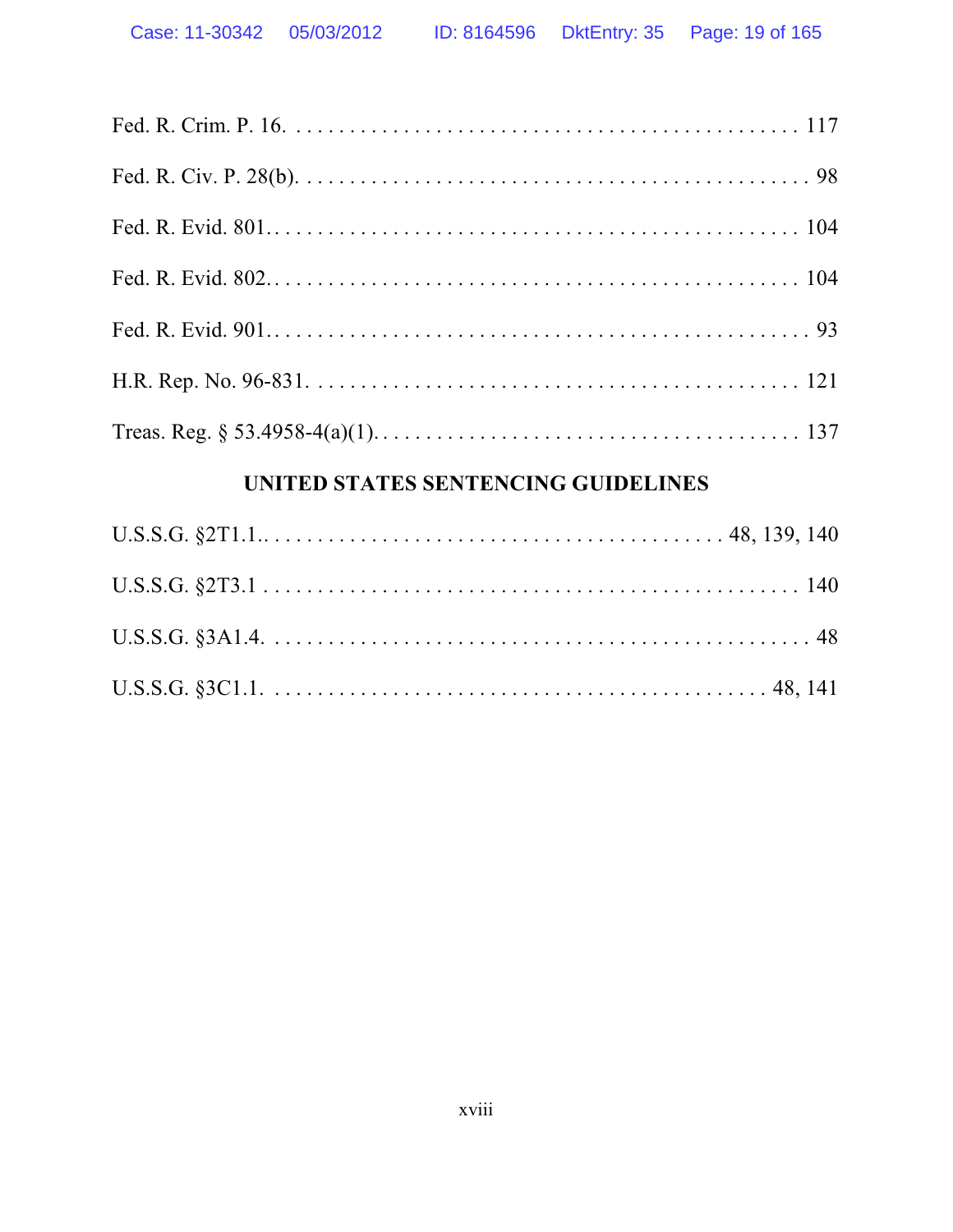### **STATEMENT OF JURISDICTION**

The district court entered its judgment imposing sentence in this criminal case on November 22, 2011.  $ER^1$ -Vol.1@8-14. This judgment was then amended on November 30, 2011. ER-Vol.1@1-7. Mr. Seda timely filed his notice of appeal on December 1, 2011, within the fourteen days required by Rule 4(b) of the Federal Rules of Appellate Procedure. ER-Vol.2@399. Jurisdiction is conferred on this Court by 28 U.S.C. § 1291.

<sup>&</sup>lt;sup>1</sup> "CR" refers to the Clerk's Record; "ER" refers to the Excerpts of Record, immediately followed by volume number and page number(s);"SER" refers to the Sealed Excerpts of Record; and "COA DKT" refers to this Court's docket in this case; "CER" refers to the Classified Excerpts of Record. Pursuant to discussion with the court security officer, the CER is referred to in this unclassified brief but no classified information is included. Appellant is referred as Mr. Seda or Pete Seda, his Americanized name.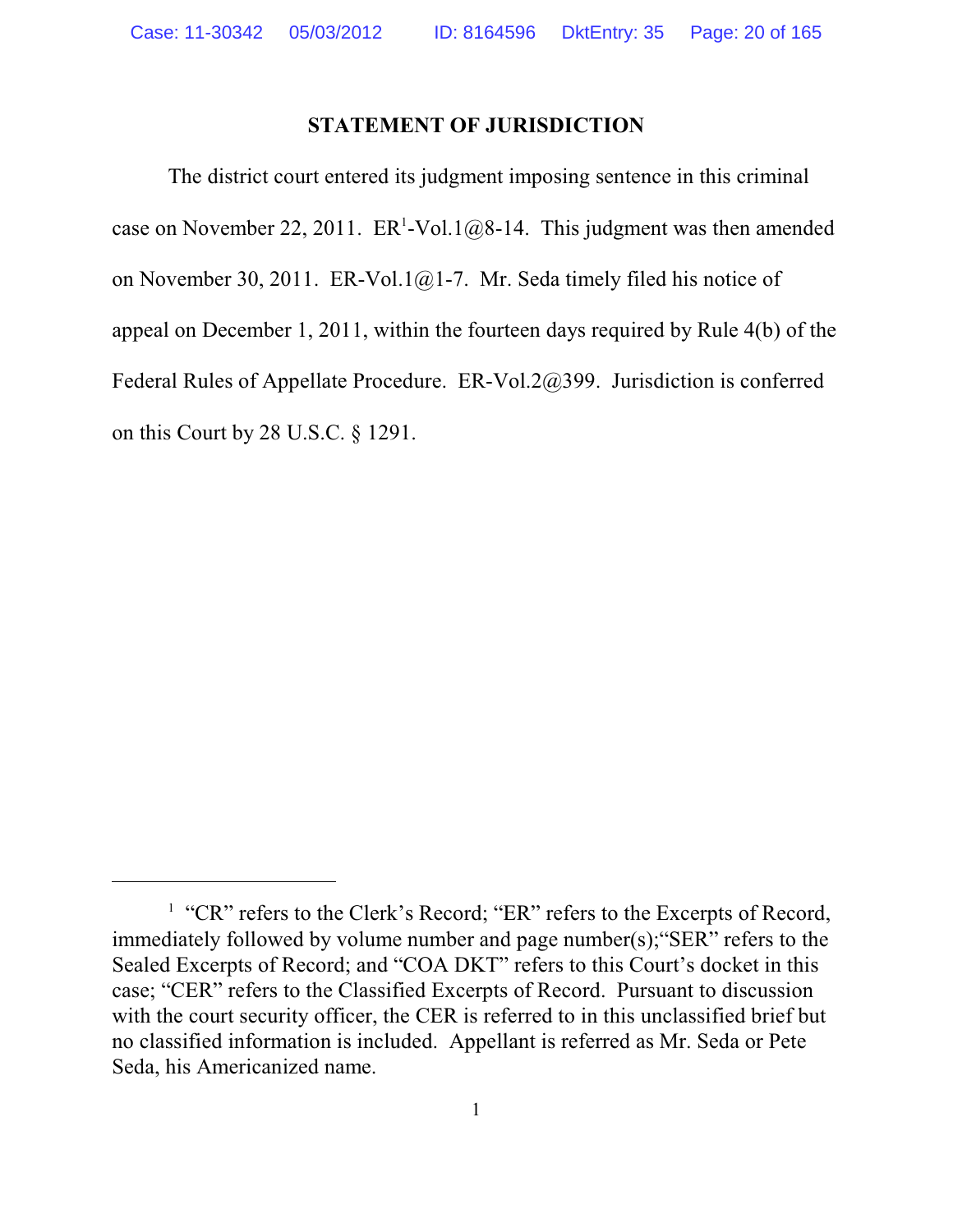#### **STATEMENT OF ISSUES**

1. Whether the government's violation of its discovery obligations by failing to disclose payments and an offer of payment to a key witness requires a new trial;

2. Whether the government's appeals to religious and racial prejudices and use of inflammatory evidence of guilt by association and the preclusion of exhibits that would have countered the government's presentation deprived Mr. Seda of a fair trial;

3. Whether the government's argument that it had followed the "money trail" coupled with rulings precluding Mr. Seda from rebutting that allegation deprived Mr. Seda of a fair trial;

4. Whether much of the government's evidence was the product of computer searches and seizures that exceeded the scope of the magistrate judge's explicit limitation of seizures to financial documents in violation of the Fourth Amendment;

5. Whether the district court's handling of classified matters deprived Mr. Seda of due process and the effective assistance of counsel; and

6. Whether the district court incorrectly calculated the advisory guidelines.

2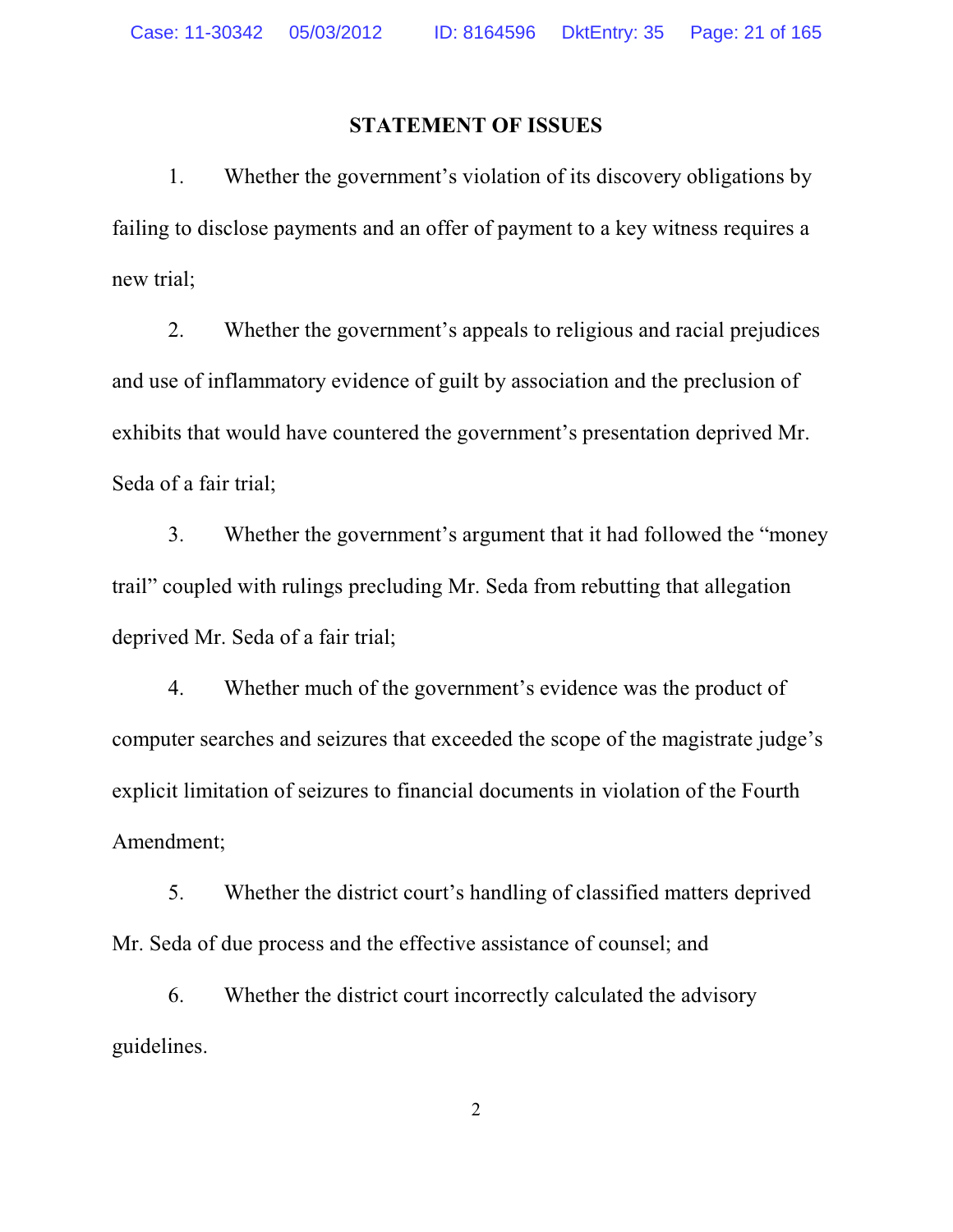### **STATEMENT OF THE CASE**

## **Nature of the Case**

This is an appeal from the judgment reflecting the conviction and sentencing following a jury trial before the Honorable Michael R. Hogan, United States District Judge for the District of Oregon, at which Mr. Seda was found guilty of conspiring to defraud the United States and filing a false tax return in violation of 18 U.S.C. § 371 and 26 U.S.C. § 7206(1). ER-Vol.1@1-14.

#### **Course of Proceedings**

On February 17, 2005, the government filed an indictment charging Mr. Seda, Soliman al-Buthe, and the Al-Haramain Islamic Foundation, Inc.<sup>2</sup> in count one for conspiracy to defraud the United States by filing a false tax return and by failing to report currency and in count two for filing a false tax return. CR 1. The government filed a redacted indictment on September 21, 2005, reflecting dismissal of Al-Haramain as a party. ER-Vol.14@3636.

On August 15, 2007, Mr. Seda voluntarily returned to the United States to face the charges. CR 24. He was initially detained but, after multiple pleadings and hearings, was released on conditions on November 30, 2007 (CR 28, 29, 31,

<sup>&</sup>lt;sup>2</sup> Al-Haramain Ashland is hereafter referred to as AHIF-A; Al-Haramain Saudi Arabia as AHIF-S.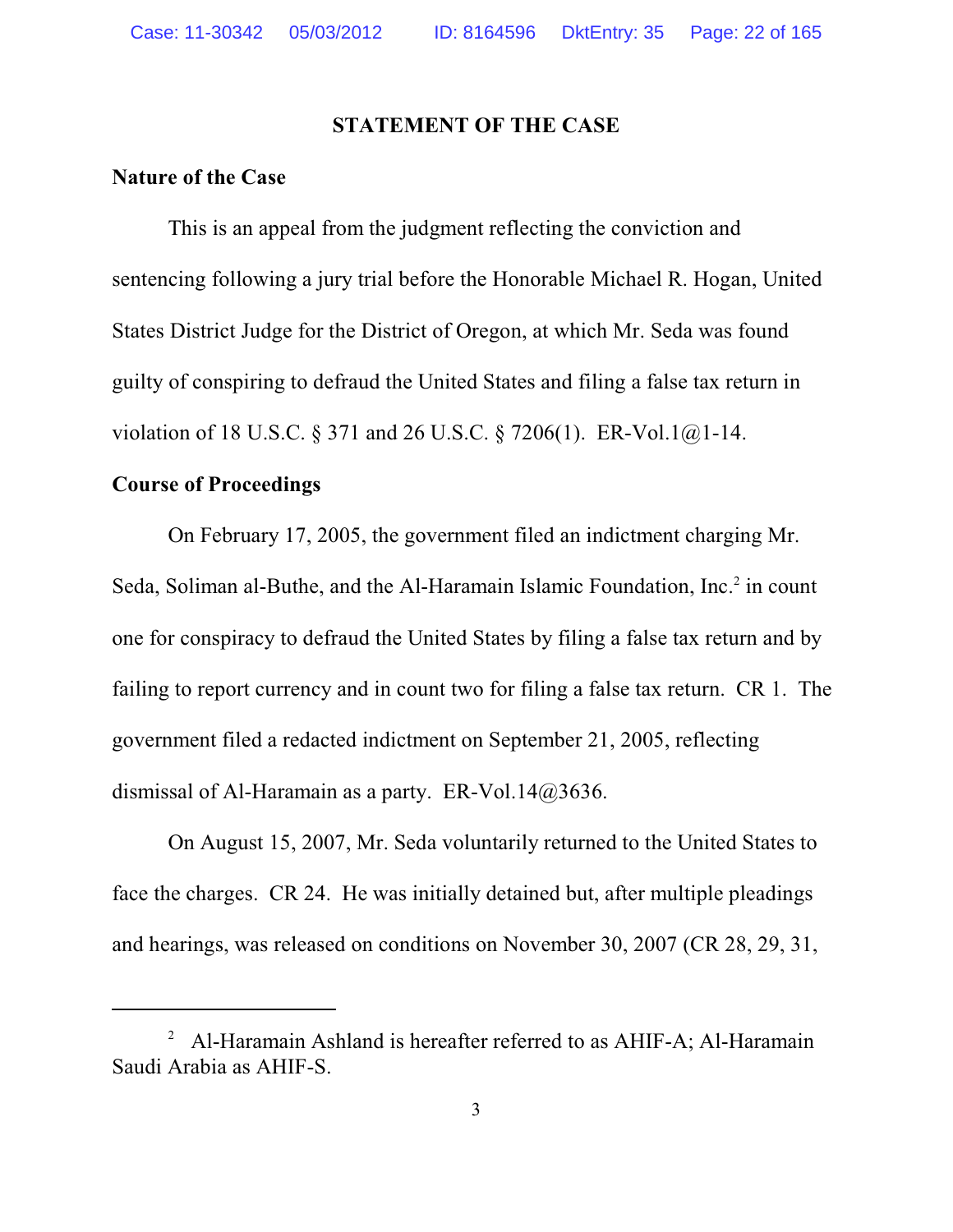33, 37, 38, 39, 40, 42, 44, 47, 63, 64, 65, 66, 67). Mr. al-Buthe, who resides in Saudi Arabia, never appeared.

Litigation in this case was voluminous, with more than 600 docket entries over a four year period. This Course of Proceedings sets out those parts of the record pertinent to this appeal.

Discovery was litigated throughout the case. Of most relevance are the pleadings addressing classified information. CR 53, 90, 93, 99, 102; ER-Vol.1A@395; CR 235, 365, 565-66; ER-Vol.1@231. The case included six government filings under the Classified Information Procedures Act, 18 U.S.C. App. 3 (CIPA). ER-Vol.13@3565,3610-15; ER-Vol.12@3328-29,3332-33,3147- 50; *see generally* ER-Vol.2@428-37.

The court held at least eight ex parte proceedings with the government. CR 217, 218; ER-Vol.12@3330-31; ER-Vol.2@436-37; CER@51-52. Through the litigation in this Court regarding a motion to complete the record, the government revealed that there was another proceeding on March 17, 2009, in Washington, D.C. COA DKT 24-2. This was likely another ex parte proceeding.

The trial court denied all defense requests to participate in the CIPA process other than permitting the filing of an ex parte submission on the defense theory. CR 134, 135, 126, 127, 138, 144, 145; ER-Vol.13@3497-3505; CER@54-98 (CR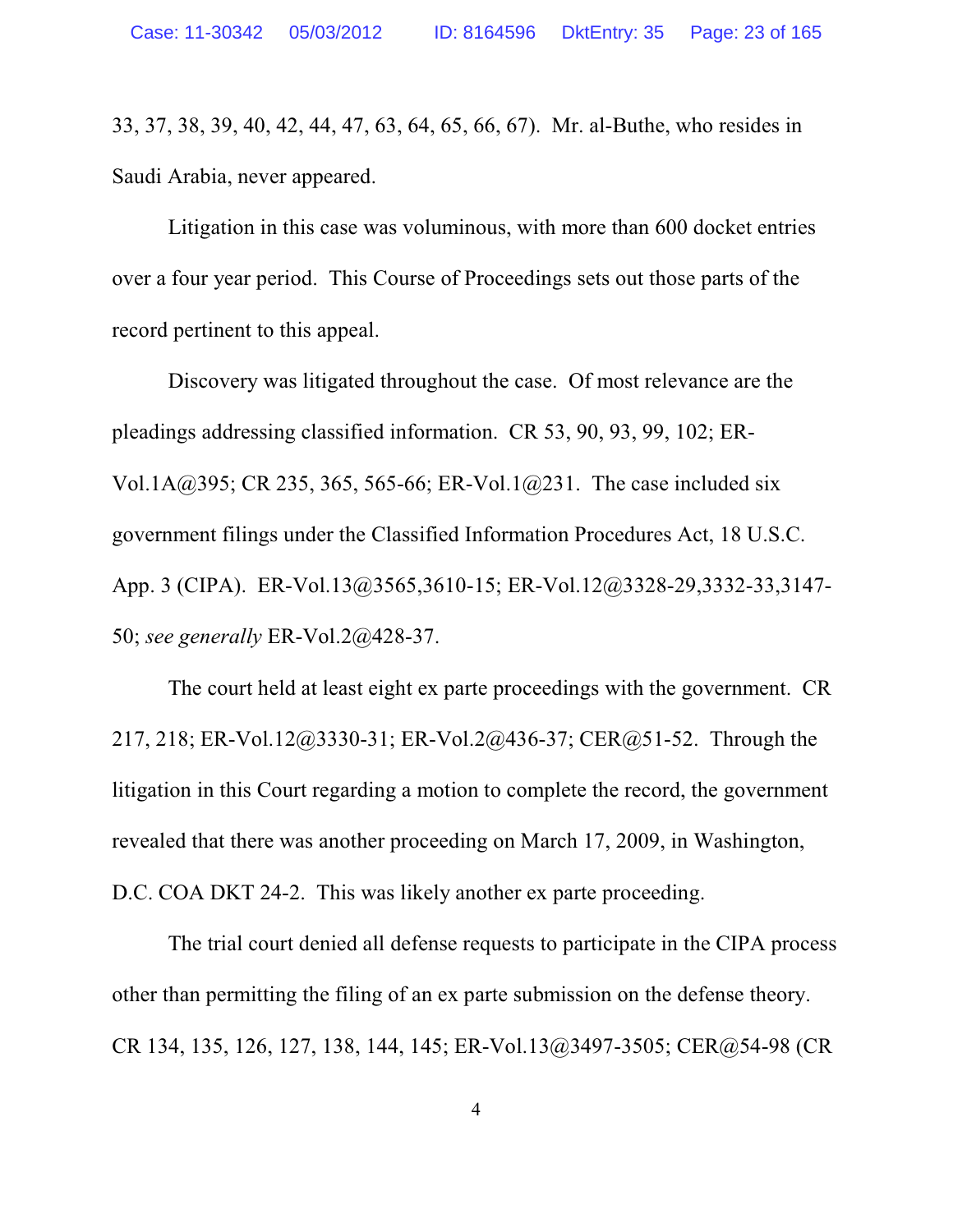154-defense submission); CR 164, 172, 173, 174; ER-Vol.1A@369; CR 224. The court ordered the government to turn over only two pieces of classified information, one as a non-classified summary. ER-Vol.1A $@393^3,309^4,286$ .

In addition to the government's CIPA filings, Mr. Seda filed three CIPA notices. CR 194; ER-Vol.13@3445-46; ER-Vol.12@3334-35;3173-82. These related to material the defense had caused to be placed in a government Secure Classified Information Facility (SCIF). ER-Vol.1A@398; *see also* ER-Vol.14@3622. This material was the subject of a court order that prohibited, and continues to prohibit, the defense from using or discussing the content of the material in any way, including in pleadings and with each other. CR 103; ER-Vol.1A@398. Mr. Seda sought reconsideration of that order at least six times without success, including through mandamus in this Court. CR 105, 106; ER-Vol.1A@397,377,372; CR 135, 136; ER-Vol.13@3461,3480; CR 164 at fn 1; CR 365; ER-Vol.1A@368,350-51,332; ER-Vol.1@56. *In re Pirouz Sedaghaty*, No. 09-73924 Dkt. Entry 1-3 (9th Cir. Dec. 14, 2009); *see generally* ER-Vol.2@428- 37.

<sup>&</sup>lt;sup>3</sup> Unclassified Summary found at ER-Vol.5 $@1299$ .

<sup>4</sup> *See* CER@12.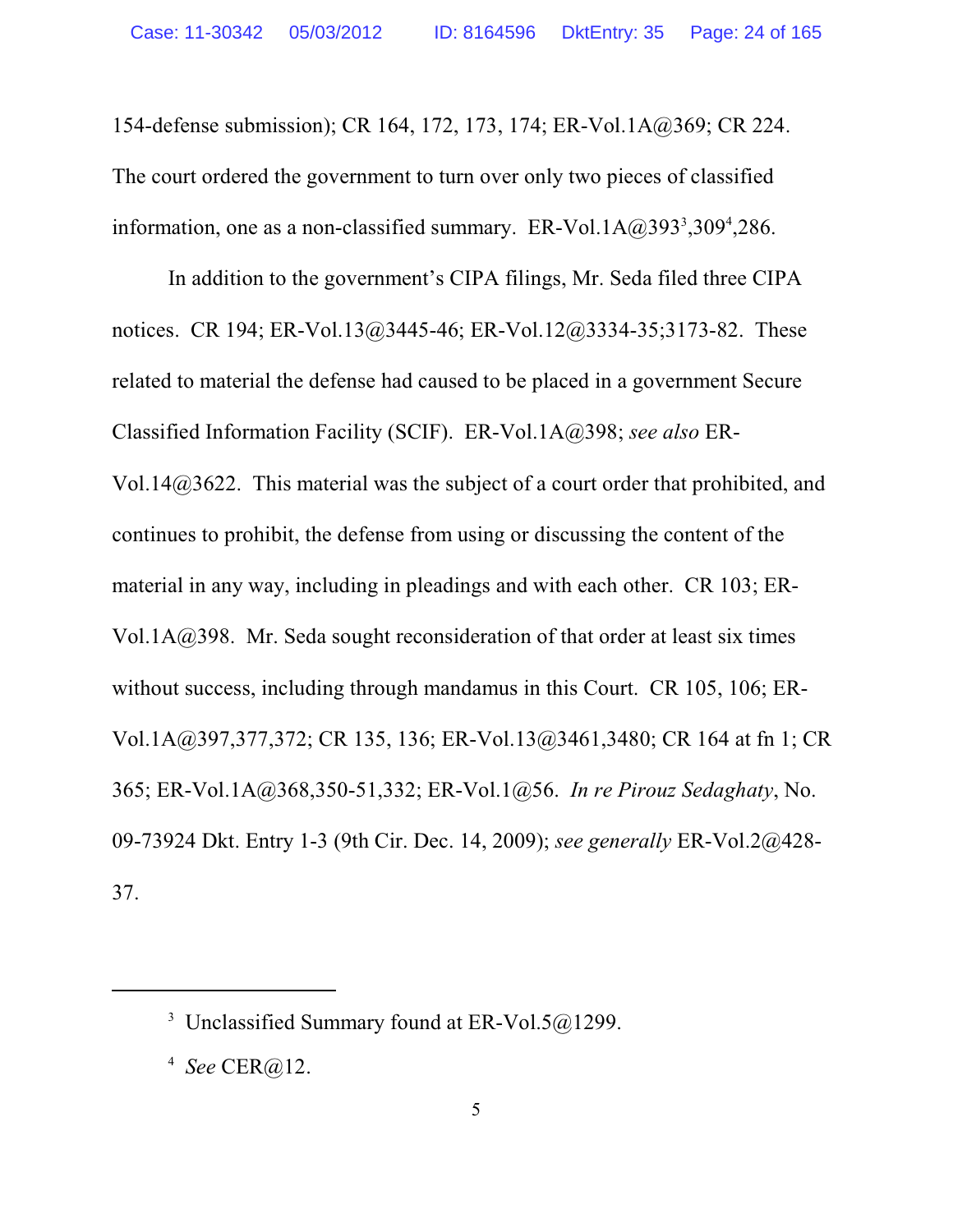Mr. Seda moved to suppress the fruits of a search conducted at the AHIF-A Prayer House in February, 2004. The government opposed the motion, resulting in further pleadings and two evidentiary hearings. CR 181, 182, 183, 192, 196; ER-Vol.12@3336-38; ER-Vol.13@3339-44; CR 205, 213, 225, 228, 230, 231, 234, 235, 242, 246, 282, 284, 302, 310, 311; ER-Vol.12@3192-3241,3185-91; CR 317, 365, 565. The court denied the motion to suppress. ER-Vol.1A $@285$ .

Mr. Seda sought, and was denied, two bills of particulars, one seeking specification of the alleged mistakes in the tax return. CR 201, 250, 374; ER-Vol.1A@332,336; ER-Vol.1@251.

The government utilized its diplomatic and legal resources to obtain evidence from Saudi Arabia, Egypt, and Russia. *See, e.g.,* ER-Vol.12@3116; ER-Vol.4@1086; ER-Vol.12@3320. The government refused Mr. Seda's requests to utilize its resources to assist him in obtaining evidence from the same countries. Mr. Seda sought on multiple occasions to have the court order the government to do so or issue Letters Rogatory. The court granted only one such request. CR 238, 244, 245, 247; ER-Vol.2@428-37; ER-Vol.12@3294-3315; CR 251; ER-Vol.1A@348; CR 262, 267; ER-Vol.12@3249-53,3276-81; CR 271, 272, 274; ER-Vol.1@258-61,257; CR 287.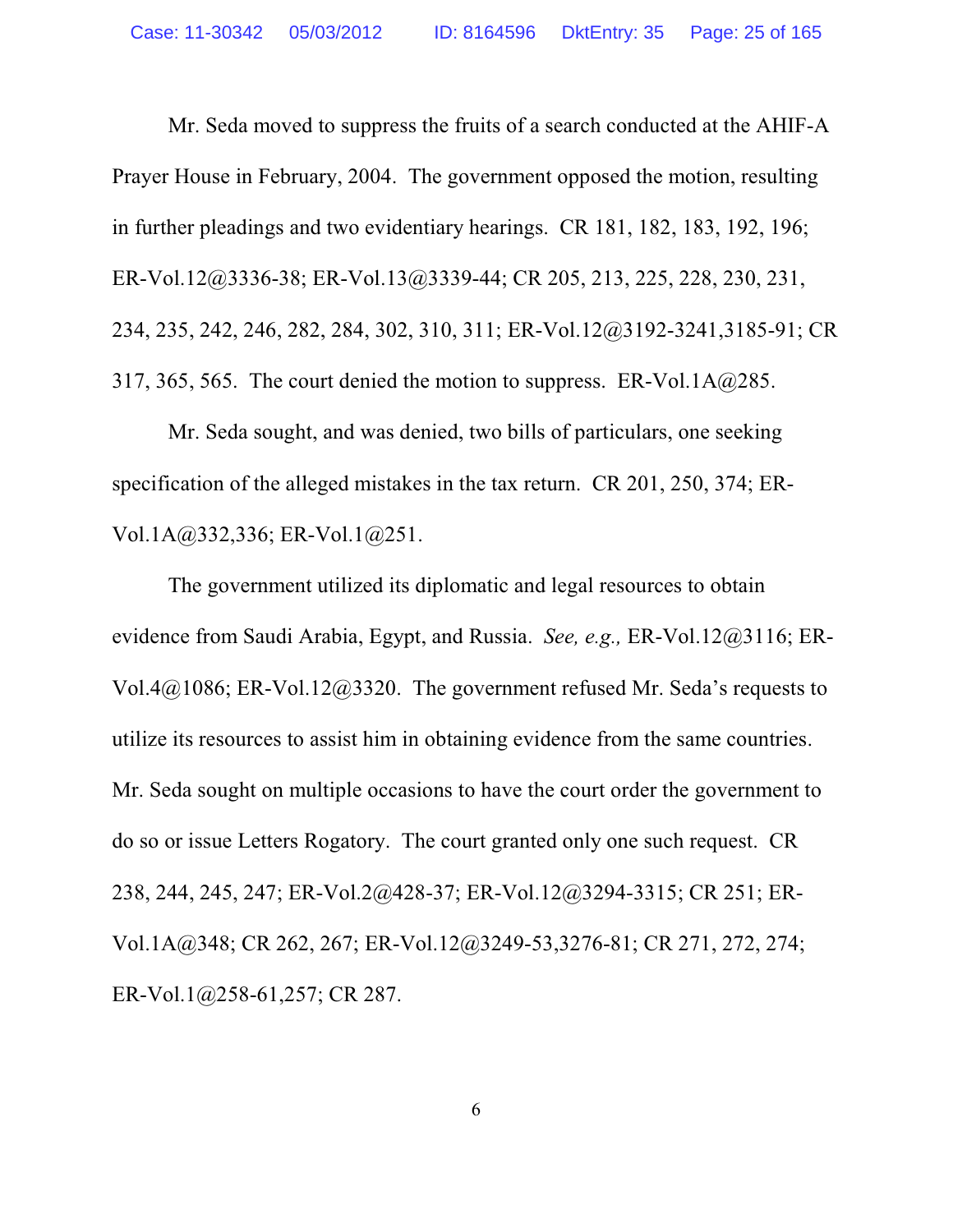As trial approached, Mr. Seda filed a number of motions addressed to voir dire, including a request for a questionnaire and proposed voir dire questions that included substantial sections on religion and prejudice, increased peremptory challenges, and attorney participation in voir dire. CR 367-372, 376. The court granted two additional peremptory challenges for each party but denied the questionnaire and Mr. Seda's proposed questions, asking the prospective jurors only one question about religion. ER-Vol.1 $@250$ ; Vol.5 $@1334$ . During the voir dire, the court denied several challenges for cause.  $ER-Vol.1@130$ .

Both parties filed challenges to the other's experts under *Daubert v. Merrell Dow Pharm.*, 509 U.S. 579 (1993). CR 329, 344, 363, 375, 381, 393. An evidentiary hearing at which the experts testified was held. CR 380; CER $(2, 33-52)$ . The court's ruling purported to limit the scope of the government's expert's testimony. ER-Vol.1@238.

Both parties filed challenges to many of the exhibits proposed by the other side. CR 334, 335, 336, 341, 343, 348, 361, 365, 377, 385, 390, 397, 398, 401, 402, 403, 412, 415, 417. After extensive briefing and argument, the court ruled, allowing nearly all of the government exhibits and limiting Mr. Seda. ER-Vol.1@255,244-48, 179-221; *see also* CR 420, 421, 427, 434.

7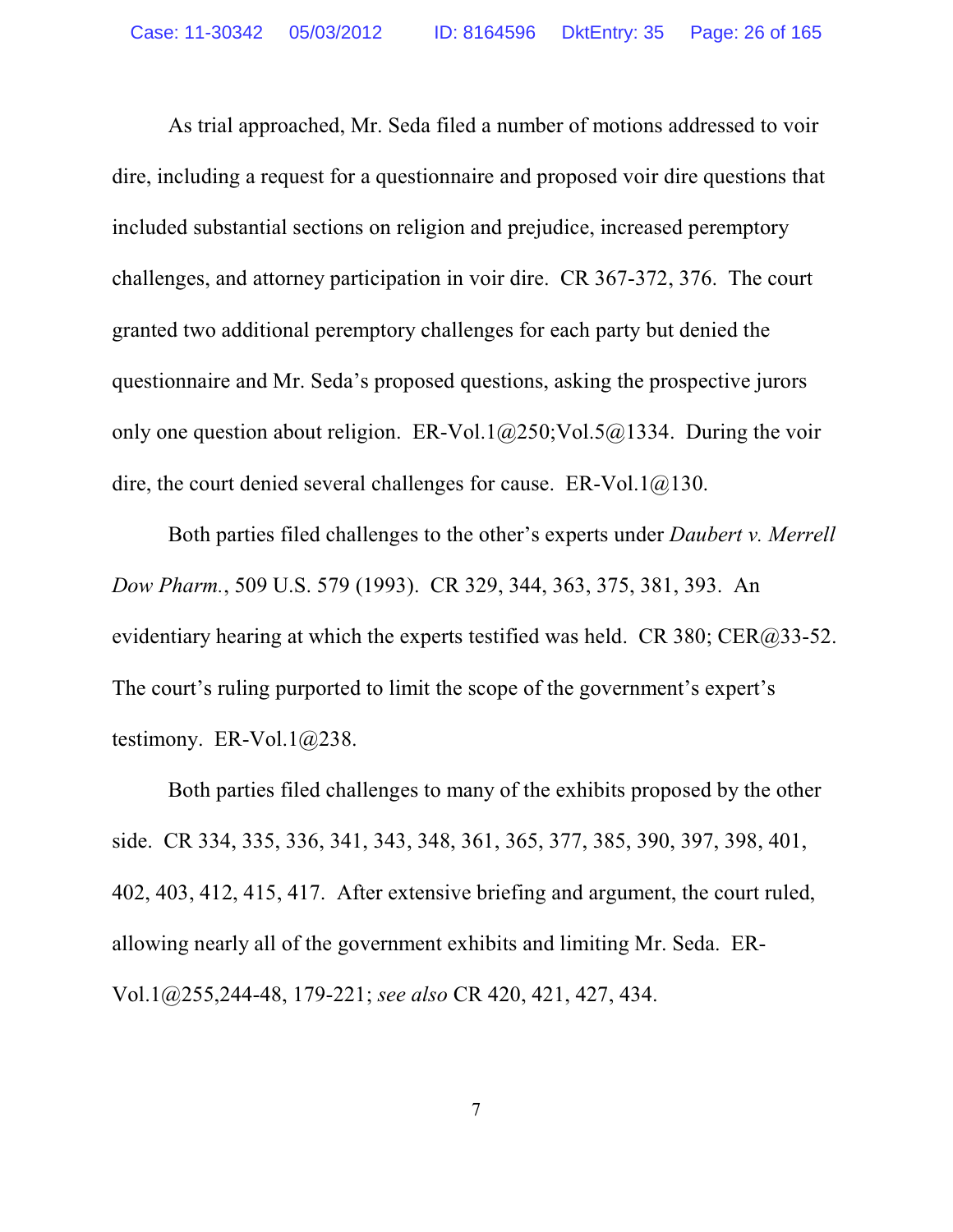Trial commenced on August 30, 2010. ER-Vol.6@1440. On September 1, 2010, after the first full day of testimony, juror number one was excused after she complimented one of the government witnesses. ER-Vol.7@1840. The government advised the court that other jurors had complimented its courtroom paralegal. The court denied the defense request to question those jurors. ER-Vol.7@1846.

During the course of the trial, both parties presented additional evidentiary issues. *See, e.g.,* ER-Vol.6@1568,1603; ER-Vol.7@1881,1882,1889,1911; ER-Vol.8@2207; ER-Vol.9@2295,2302,2311,2312,2315,2318,2367,2398; ER-Vol.9@2405-06, 2410-11, 2414, 2438, 2446,2449,2480,2491,2495-96,2406-08; ER-Vol.-11@2811,2844-58; ER-Vol-7@1682,1698; CR 447. On September 8, 2010, the jury heard closing arguments. ER-Vol.11@2888-3030. On September 9, 2010, the jury returned a verdict finding Mr. Seda guilty of both counts of the Indictment but with a specification related to the tax aspect of the conspiracy count only. ER-Vol.1 $@78$ . The government moved to remand Mr. Seda to custody. The district court granted the motion and initially set sentencing for November 23, 2010. ER-Vol.1@86.

On September 23, 2010, Mr. Seda filed a motion for a new trial and a motion for a judgment of acquittal. CR 477, 478.

8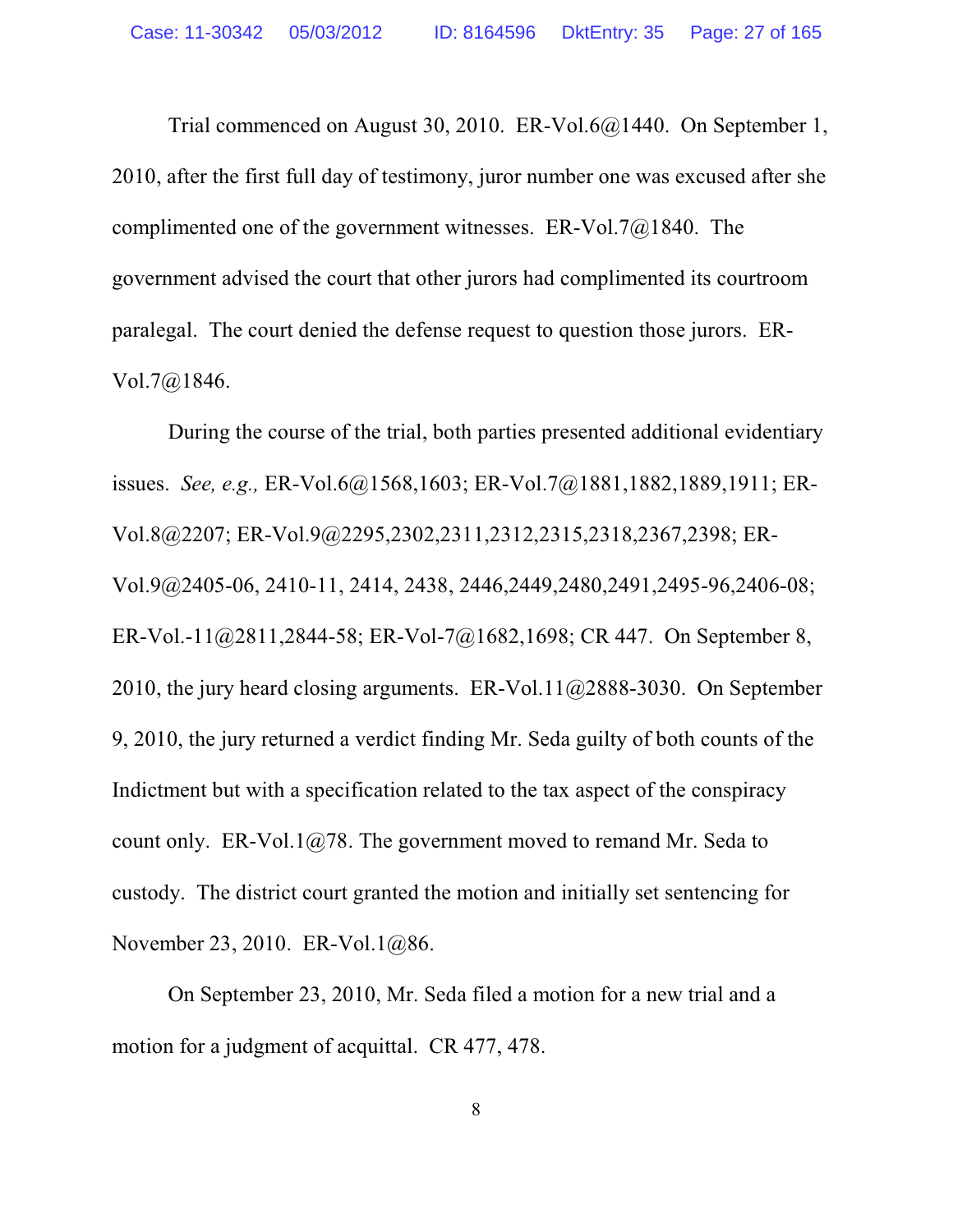Prior to the sentencing hearing, both parties filed sentencing memoranda. CR 496, 498, 504, 505. On November 23, 2010, the district court held a sentencing hearing but did not impose sentence on that day. CR 509.

On December 22, 2010, the government informally informed the defense that the FBI case agent had promised, prior to trial, a government fact witness, Barbara Cabral, money to be paid after trial. ER-Vol.3@642. The parties contacted the district court that day. *See* CR 513. On January 6, 2011, the government provided Mr. Seda many pages of previously undisclosed discovery. ER-Vol.3 $@638-41$ . In addition, the government informed the defense that the witness's husband, Richard Cabral (deceased at the time of trial), had been paid a total of  $$14,500$  prior to trial. ER-Vol.3 $@643$ .

 Mr. Seda filed a supplemental motion for new trial and motions for discovery, a release from custody, and for an order preserving government data and documents regarding the supplemental motion for new trial. CR 517-520, 524. On January 19, 2011, the district court held a hearing and ordered Mr. Seda released from custody pending litigation of the motion for new trial. CR 525, 526.

Extensive litigation followed regarding the supplemental motion for new trial, the discovery motion, and a motion to dismiss. CR 530, 536, 537, 540. On March 1, 2011, the district court held a hearing on Mr. Seda's Post-Trial Motion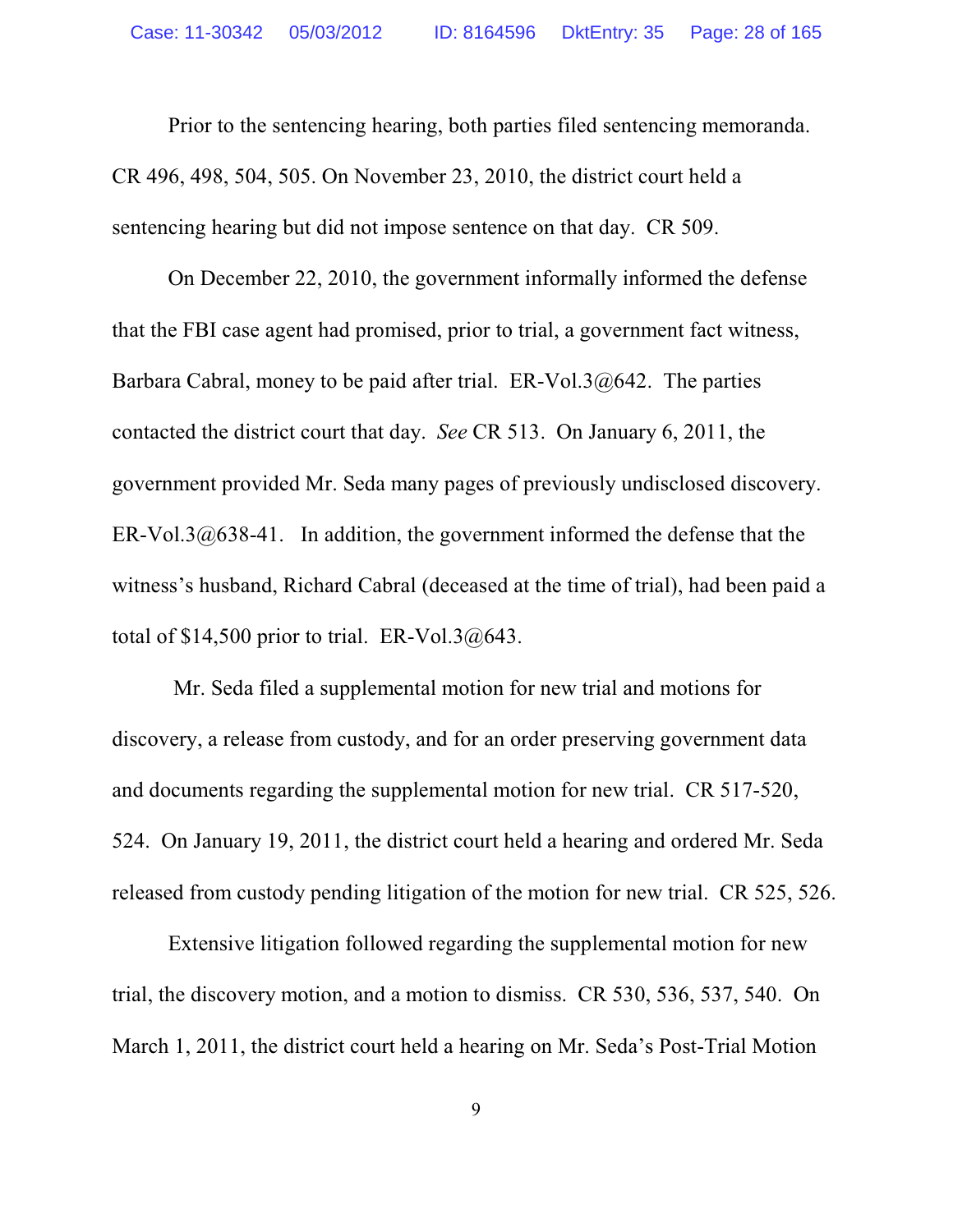for Discovery. CR 542. After the government submitted documents with a summary index to the district court for in camera review (*see* CR 541), the district court denied discovery, but did disclose an e-mail exchange between one of the prosecutors and the case agents regarding the fact witness that had been provided to the court ex parte. ER-Vol.1 $@76-77$ . After further briefing and argument, an evidentiary hearing was held on June 7, 2011. ER-Vol.2@438-541; ER-Vol.2@542-626. On August 10, 2011, the district court denied the motions for a new trial and to dismiss. ER-Vol.1@64.

On September 27, 2011, the district court sentenced Mr. Seda to 33 months in prison, rejecting the government's claim that the Guidelines terrorism enhancement applied, but applying other enhancements. ER-Vol. 1 at 23-24, 28- 29; SER@66. This appeal followed.

## **Custody Status**

At Mr. Seda's first appearance on August 15, 2007, after returning to the United States to face the charges, he was taken into custody. CR 24. He was released on conditions on November 30, 2007. CR 66. On September 9, 2010, after the jury verdict, Mr. Seda was taken into custody. ER-Vol.1@86. Mr. Seda was again released from custody on January 21, 2011, pending resolution of posttrial motions. CR 525. After this Court denied his motion for release pending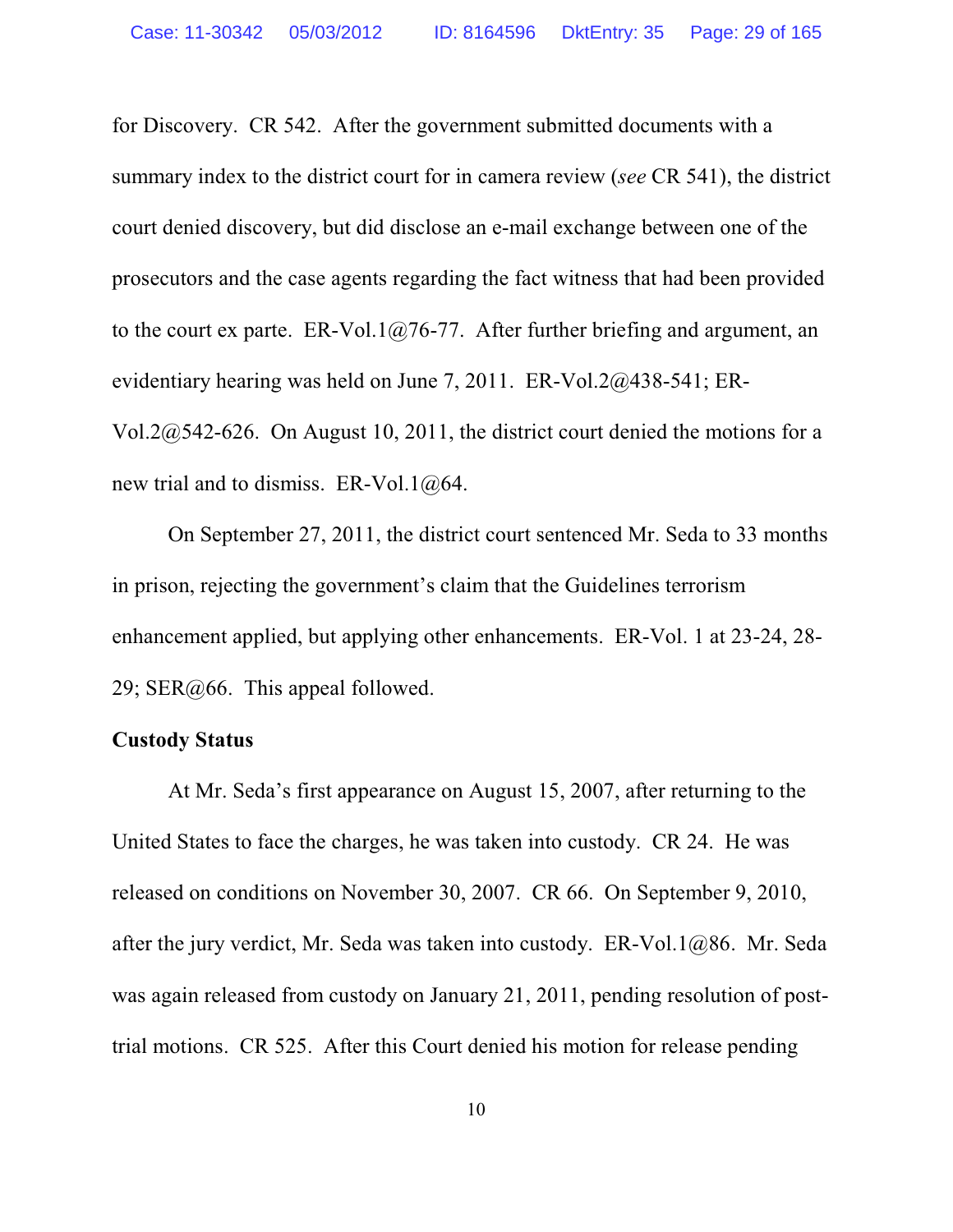appeal, Mr. Seda voluntarily surrendered to the custody of the United States Bureau of Prisons at Littleton, Colorado with a projected release date of November 21, 2013.

## **STATEMENT OF FACTS**

#### **THE ESSENCE OF THE CHARGES**

The government charged that Mr. Seda reported on AHIF-A's year 2000 tax return that a donation that had been received in Ashland, Oregon from an Egyptian philanthropist, Dr. Mahmoud El-Fiki, was used to purchase a prayer house in Springfield, Missouri, and that Mr. Seda falsified the tax return to cover up the fact that he intended the money to go to Chechen mujahideen fighting the Russians during the second Russian-Chechen war of the 1990s. ER-Vol.14@3644-51. In order to meet its burden, the government was required to establish three predicates to consideration of Mr. Seda's intent: were mistakes made on the tax return; if so, were they material; and, if material mistakes were made, who made them – Mr. Seda's accountant Tom Wilcox, or Mr. Seda. Notwithstanding government statements that this is not a terrorism case (ER-Vol.6@1449), the trial was replete with evidence about terrorism and radical Islam that ranged far beyond any reasonable bounds and prevented fair consideration of the elements of the crimes charged.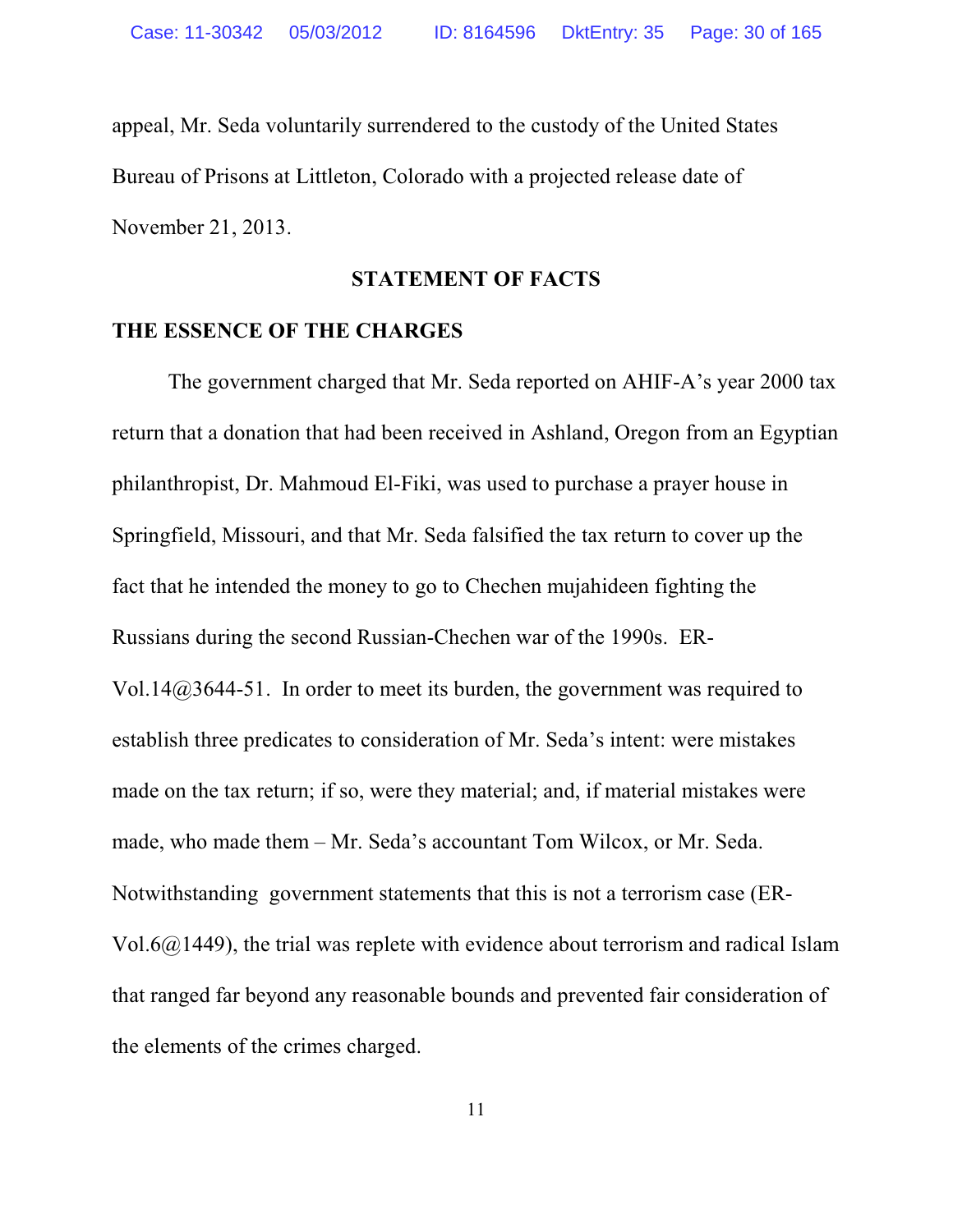## **THE ORIGIN OF AHIF-A**

Pete Seda came to Oregon from Iran in 1976. He went to college, became a naturalized citizen, worked for the United States Forest Service, started and ran a successful arborist business, and became a prominent member of the Southern Oregon Muslim and peace communities. ER-Vol.10@2657-63,2555-59. Mr. Seda was a spokesperson for moderate Islam throughout his time in Ashland. Whenever something involving Islam or the Middle East was in the news, Pete Seda was sought out for comment. As Ashland Rabbi David Zaslow, an interfaith colleague of Mr. Seda's, told the jury:

[Pete Seda] was ecumenical in the sense of pluralism and really promoting the pluralistic ideal of the United States or what I believe in as well.

ER-Vol.9 $@2436$ . In addition to his public persona regarding Islam and the Middle East, Mr. Seda became a fixture in the Ashland community for involvement in civic affairs, particularly when it involved trees or other environmental issues. *See* ER-Vol.4@974; ER-Vol.5@1254-60.

In the late 1980s, Mr. Seda opened his home as a center for Islamic prayer in Southern Oregon. ER-Vol.10@2666. At the same time, he and several of his friends, including trial witness David Rodgers, set up what they called the Qur'an Foundation, an organization that was active both in Southern Oregon and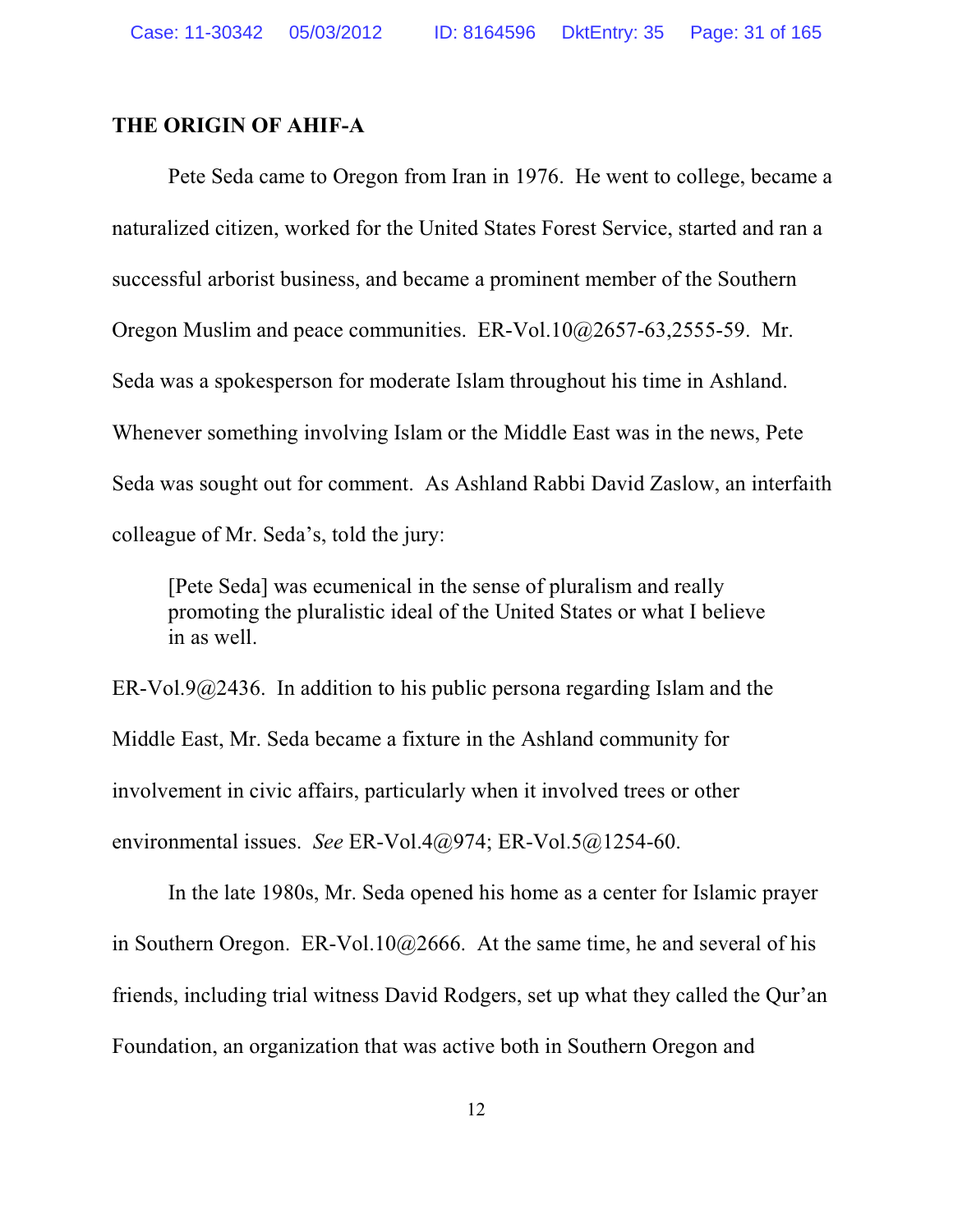nationally. ER-Vol.10@2668-70. The Foundation engaged in outreach and provided interested people with the Qur'an and other religious books. Mr. Seda funded the organization with his own money. ER-Vol.10@2669.

In the late 1990s, Mr. Rodgers moved to Saudi Arabia where he met another man interested in the environment, Soliman al-Buthe, the co-defendant in the instant indictment. ER-Vol.10@2663-64, 2674-76. Mr. al-Buthe was in charge of landscaping for the General Department of Parks and Beautification of the Municipality of Riyadh, Saudi Arabia. ER-Vol.10@2676. Mr. al-Buthe worked for AHIF-S, a charity that had offices in more than fifty countries and was headquartered in Riyadh. AHIF-S was connected to the government and the Saudi Royal Family through members who served on a governmental committee overseeing charitable activity. ER-Vol.9@2497-98.

Eventually, Mr. Rodgers introduced Mr. al-Buthe and Mr. Seda. ER-Vol.10@2676. In 1997, through that relationship, a branch of Al-Haramain was established in Mr. Seda's hometown of Ashland, Oregon. ER-Vol.14@3640. Mr. Seda registered AHIF-A with the state of Oregon in October 1997, and AHIF-S became the primary funding source. *Id.*; ER-Vol.7@1860.

The new charity continued much of the work of the Qur'an Foundation, distributing literature and gathering and donating money for humanitarian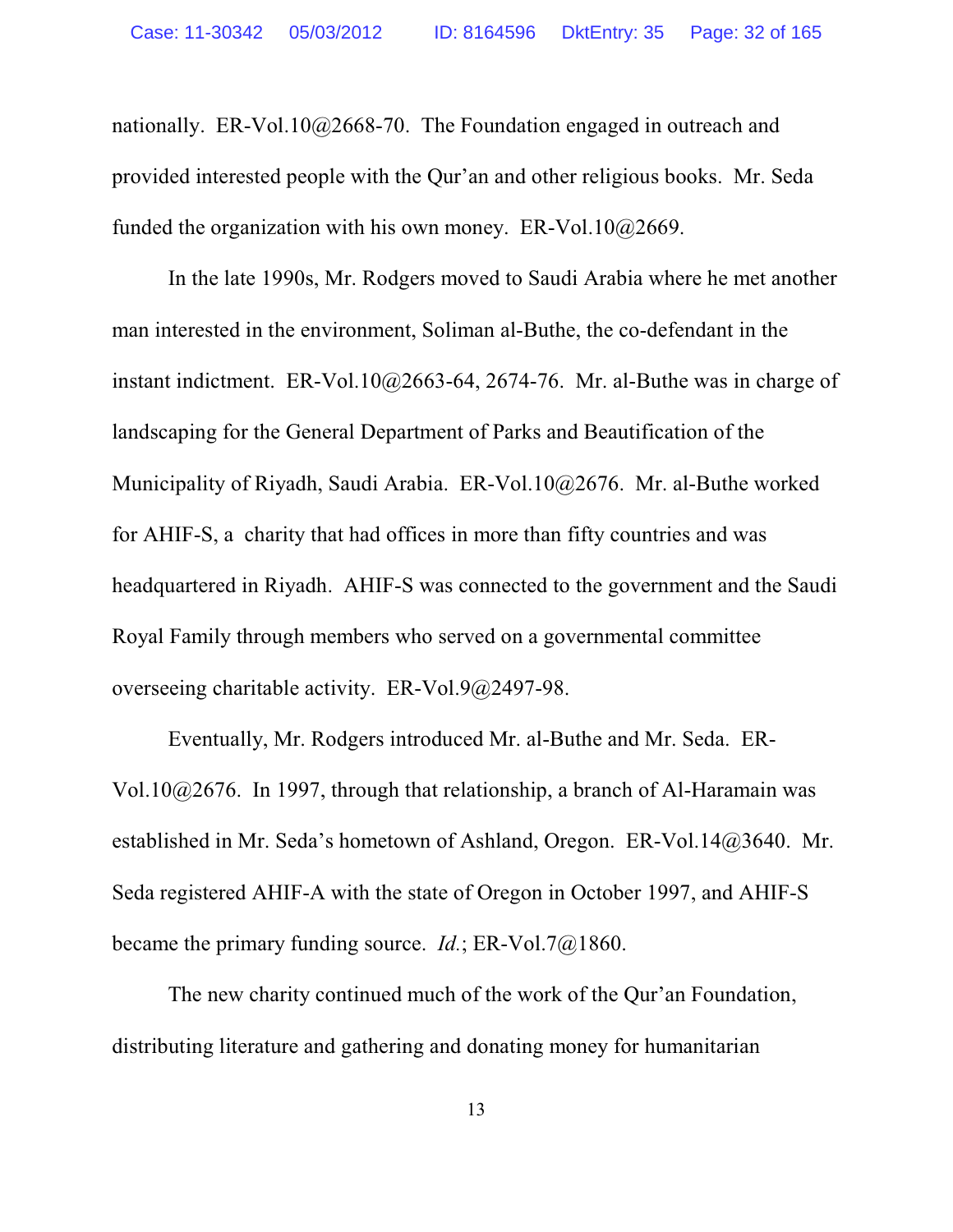purposes at home and abroad. AHIF-S provided most of the literature that was provided by AHIF-A, including an edition of the Noble Qur'an that included an appendix entitled the Call to Jihad. ER-Vol.10@2671-72. Mr. Seda did not like the appendix and worked with Mr. Rodgers, eventually successfully, to have AHIF-S send a different version. ER-Vol.10@2671-72; ER-Vol.10@2703-04. The government referred repeatedly to the anti-Semitic and jihadist aspects of the appendix during the trial. ER-Vol.7@1867-76; ER-Vol.9@2445-49,2561; ER-Vol.10@2704-06,2654.

Early on, the Qur'an Foundation began receiving requests for literature about Islam from prisoners across the United States. Mr. Seda began sending Qur'ans and other texts. ER-Vol.10@2669-74. After AHIF-S began funding his new organization in Ashland, the number of books sent to prisoners increased substantially; many included the Call to Jihad appendix. ER-Vol.10 $@2671-74$ . Some prisons screened the material before it was permitted to go to the inmates. ER-Vol.7@1927-28.

In late 1997, AHIF-S provided Mr. Seda with money to purchase a prayer house in Ashland. ER-Vol.7@1854-55. While Mr. Seda was the main force in AHIF-A, he continued to work full-time running his arborist business. Because Mr. Seda was working elsewhere much of the time, much of the staff work was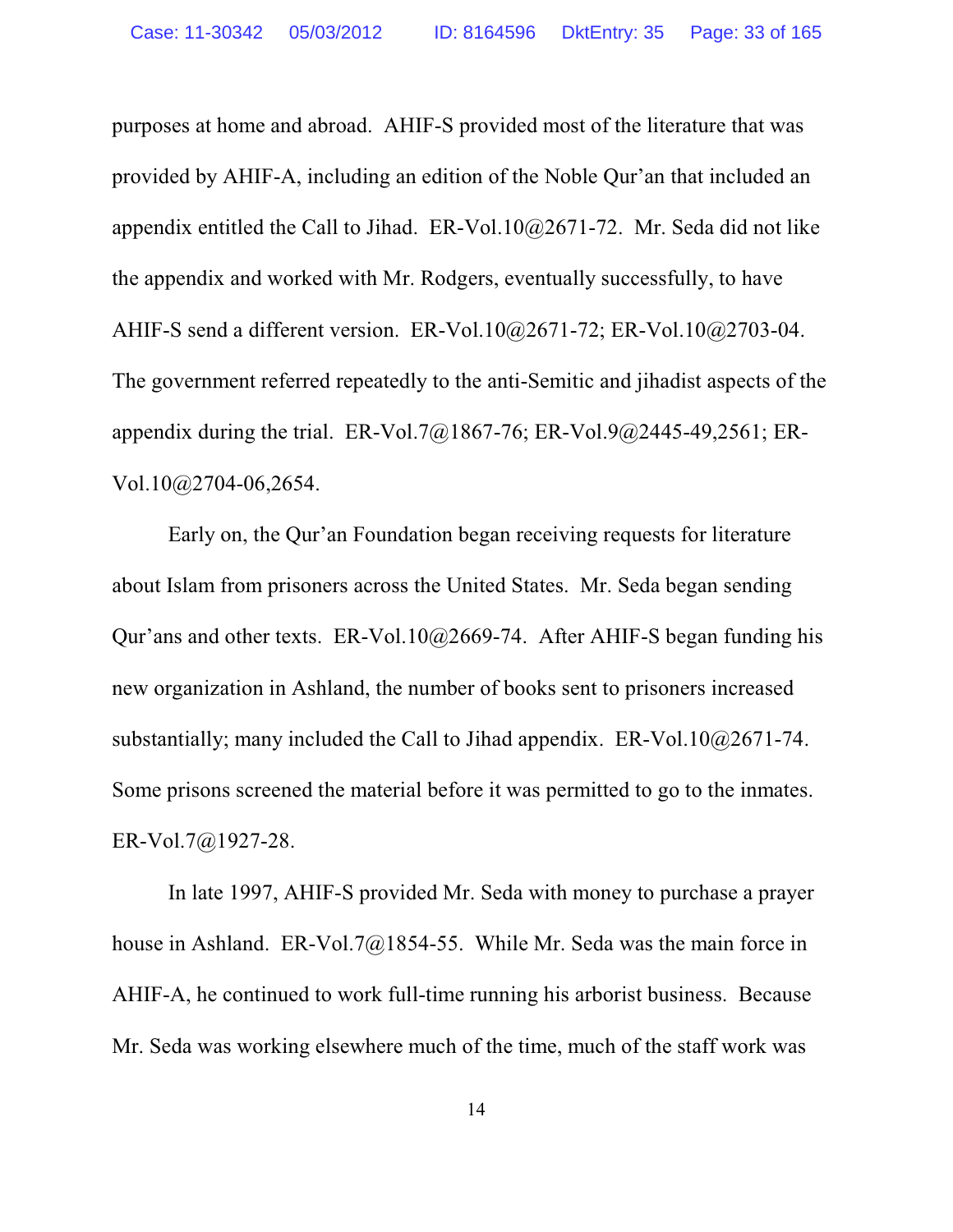handled by people who attended services at the Prayer House working as volunteers and by several paid employees. ER-Vol.7@1859,1811.

Mr. Seda also retained the services of accountants and legal counsel. He engaged accountant Tom Wilcox, a former IRS agent, at the end of 1999. ER-Vol.8@2018,2022. Mr. Wilcox was hired not only to do the books, but also to train AHIF-A staff, set up and ensure the reliability of a new accounting system, and be responsible for the accounting work. ER-Vol.8@2081.

There was conflicting testimony at trial about the effect of AHIF-S's involvement in Ashland. Some said AHIF-A became more rigid; others disagreed. ER-Vol.7 $@1818$ ; ER-Vol.10 $@2537-38$ . Both before and after involvement of AHIF-S in Ashland, Mr. Seda frequently lectured at local schools and invited the schools – boys and girls together – to come to the tent he set up at the Prayer House to hold outreach meetings. ER-Vol.10@2540,2550-51. This was contrary to AHIF-S's wishes. ER-Vol.7 $@1864-65$ . Similarly, rather than allowing only conservative speakers to present at Friday prayers, Mr. Seda permitted any member of the community to serve as the evening's speaker. ER-Vol.10@2536. While men and women prayed separately, as is the custom in many Mosques, after the prayer, the separating curtain was removed. ER-Vol.10@2537.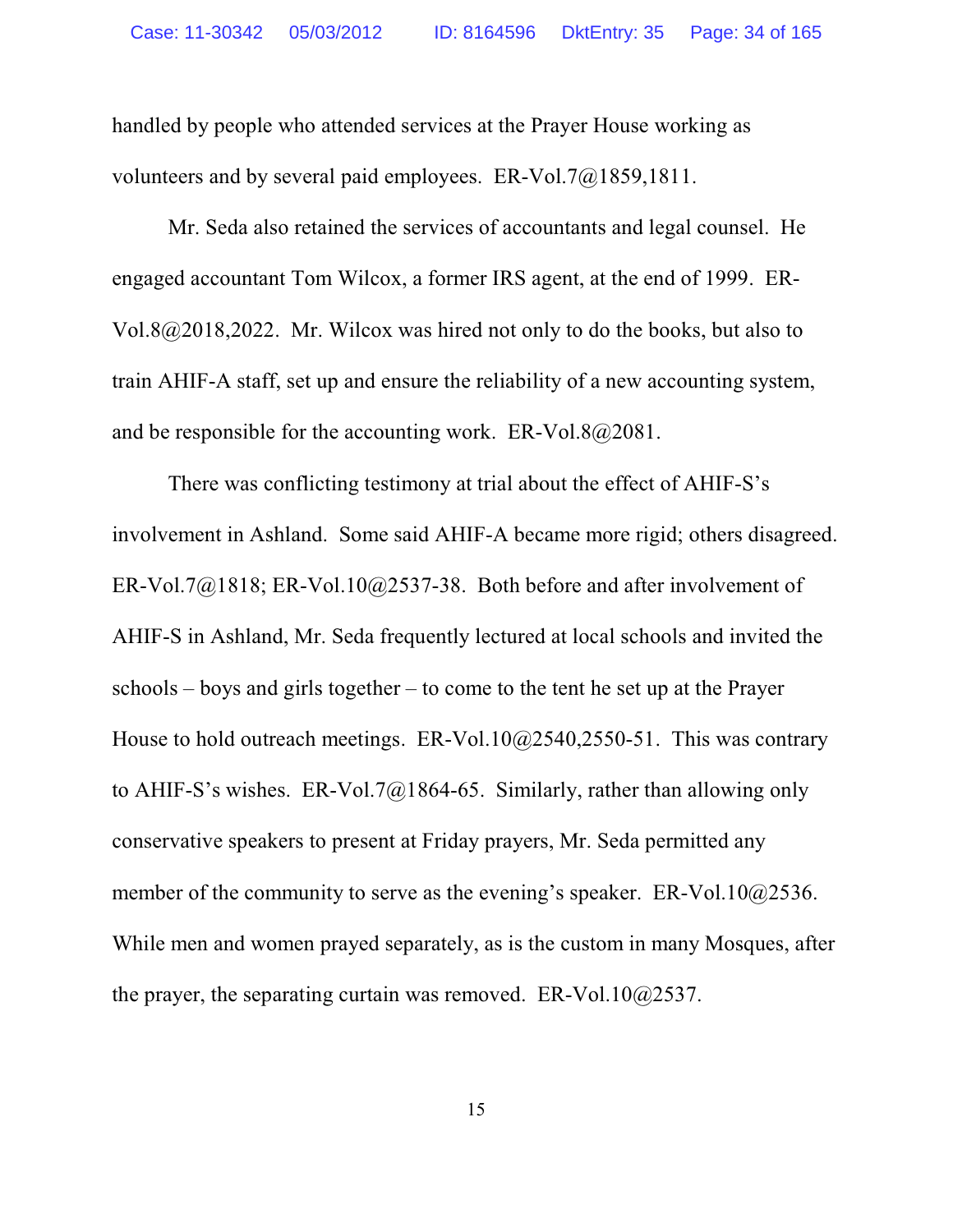## **CHECHNYA AND HUMANITARIAN RELIEF**

Chechnya is a part of Russia in the Caucasus Mountains, most of whose citizens are Muslim. ER-Vol.6@1653-54. After the fall of the Soviet empire in 1990, the Chechens sought independence. ER-Vol.6@1655. The ensuing civil war culminated in an agreement in 1995 that provided Chechnya a great deal of autonomy. ER-Vol.6@1656.

While the Chechen struggle against the tsars, Soviets, and Russians was primarily nationalistic, in the mid-1990s the fighting took on an Islamist aspect. Non-Chechen fighters began to arrive and train in Chechnya and neighboring Russian republics. Some of the fighters, Chechen and non-Chechen, were called mujahideen. ER-Vol.6@1656-59.

One training center set up in the town of Serzhenyurt was called the Kavkaz Institute. ER-Vol.7 $\omega$ 1664-66. Funding for the Institute allegedly came from a number of Islamic charities, including AHIF-S. ER-Vol.7@1715. Training at Kavkaz included traditional military skills, terrorist-type activities, and religious and other non-violent subjects. ER-Vol.7@1665.

The peace agreement of the mid-1990s did not last and war broke out again in late 1999. ER-Vol.7 $\omega$ 1670. Russia fought back with a vengeance, killing thousands of civilians, virtually leveling the Chechen capital of Grozny, and, in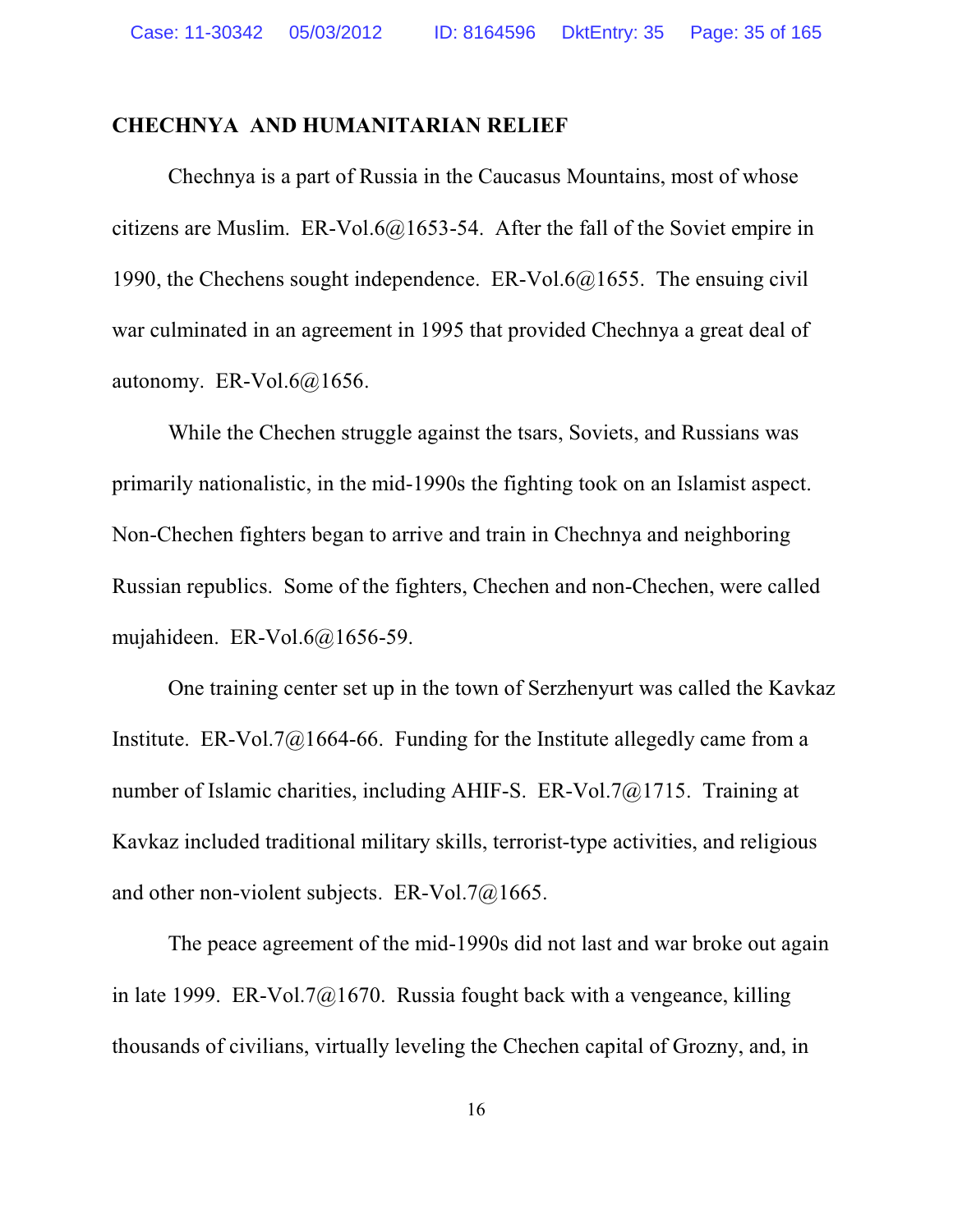1999-2000, creating tens of thousands of refugees. ER-Vol.4@1061. The Russian actions were met with condemnation from the United States and countries around the world. *Id*.; ER-Vol.11@2803-4.

Mr. Seda and AHIF-S shared the world-wide concern about the plight of the primarily Muslim people of Chechnya who were being victimized by the Russians. ER-Vol.9@2492-93; ER-Vol.11@2803-04. There was a great deal of discussion about the situation in Chechnya on Muslim websites, including some that were receiving information directly from mujahideen fighters in Chechnya. AHIF-S and some of its employees provided information about the situation in Chechnya on its website and in email form through computer mailing lists commonly known as listservs. ER-Vol.9@2307; ER-Vol.7@1710-11.

When the government searched the AHIF-A offices years later, many emails and websites with information on Chechnya were found on the organization's computers. ER-Vol.9@2298-99,2304-06. The emails and other material on the computers became a focus of the government's case. They included calls for jihad, fatwas about fighting the Russians, and information about sending support to the mujahideen. ER-Vol.7@1680-83,1695; *see, e.g.,* ER-Vol.4@887,896,901, 908,912, 935 (Gov't Exs. SW-12, SW-14, SW-16, SW-30, SW-33, SW-51). With the exception of several emails that Mr. Seda forwarded to Mr. al-Buthe, one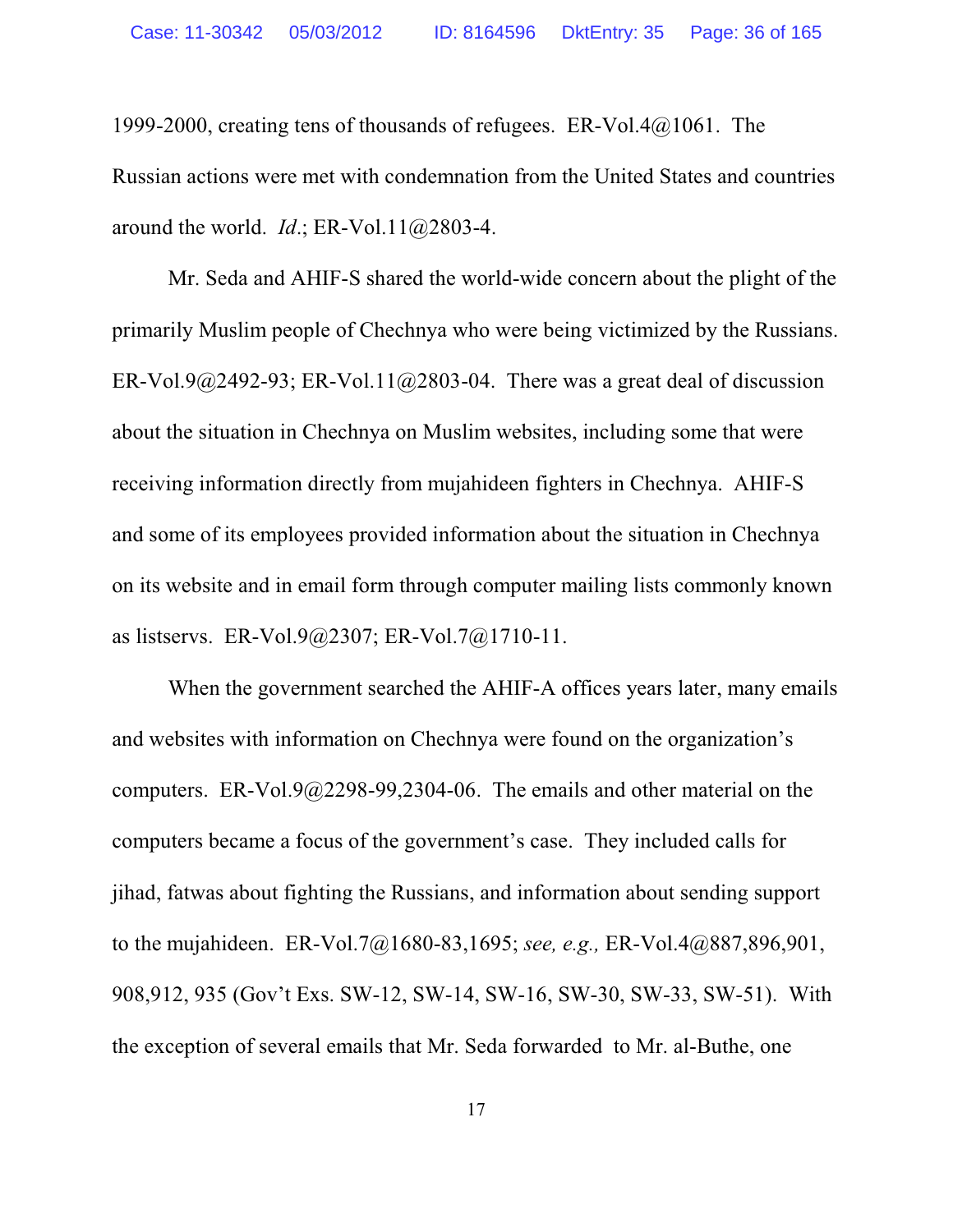speaking of the urgent need for humanitarian aid in Chechnya, there was no evidence what, if any, of the other material Mr. Seda even read. ER-Vol.6@1592- 95,1623-24; *see e.g.* ER-Vol.4@886A (Gov't Ex. SW-11).

Late in 1999, AHIF-S began a campaign to solicit donations for aid to the people of Chechnya. ER-Vol.7@1714-15; ER-Vol.9@2306-09; ER-Vol.4@874- 75 (Gov't Ex. SW-5). It was disputed at trial whether this aid was for humanitarian purposes or to fund the mujahideen fighters. The efforts of AHIF-S to provide aid in Chechnya were coordinated through the Saudi government and an entity it created called the Saudi Joint Relief Committee (SJRC). ER-Vol.11@2813-14. The SJRC operated under an agreement entered into by the Saudi and Russian governments. ER-Vol.11@2813-14; ER-Vol.5@1174 (Rej. Def. Ex. 725(c)); *see also* CR 380 at 79.

In late 1999, AHIF-A began its own campaign to solicit donations for aid to the people of Chechnya. It received a \$36,000 donation from the Islamic Society of North America and several smaller donations. ER-Vol.9@2373-74; ER-

Vol.11@2977; ER-Vol.4@976A-M (Def. Exs. 1004-15).

# **THE DONATION FROM DR. EL-FIKI AND ITS TRANSFER TO SAUDI ARABIA**

In January 2000, Dr. El-Fiki contacted AHIF-S about donating money for Chechen relief. ER-Vol.11 $@2811-13,2815$ . He knew that AHIF-S was working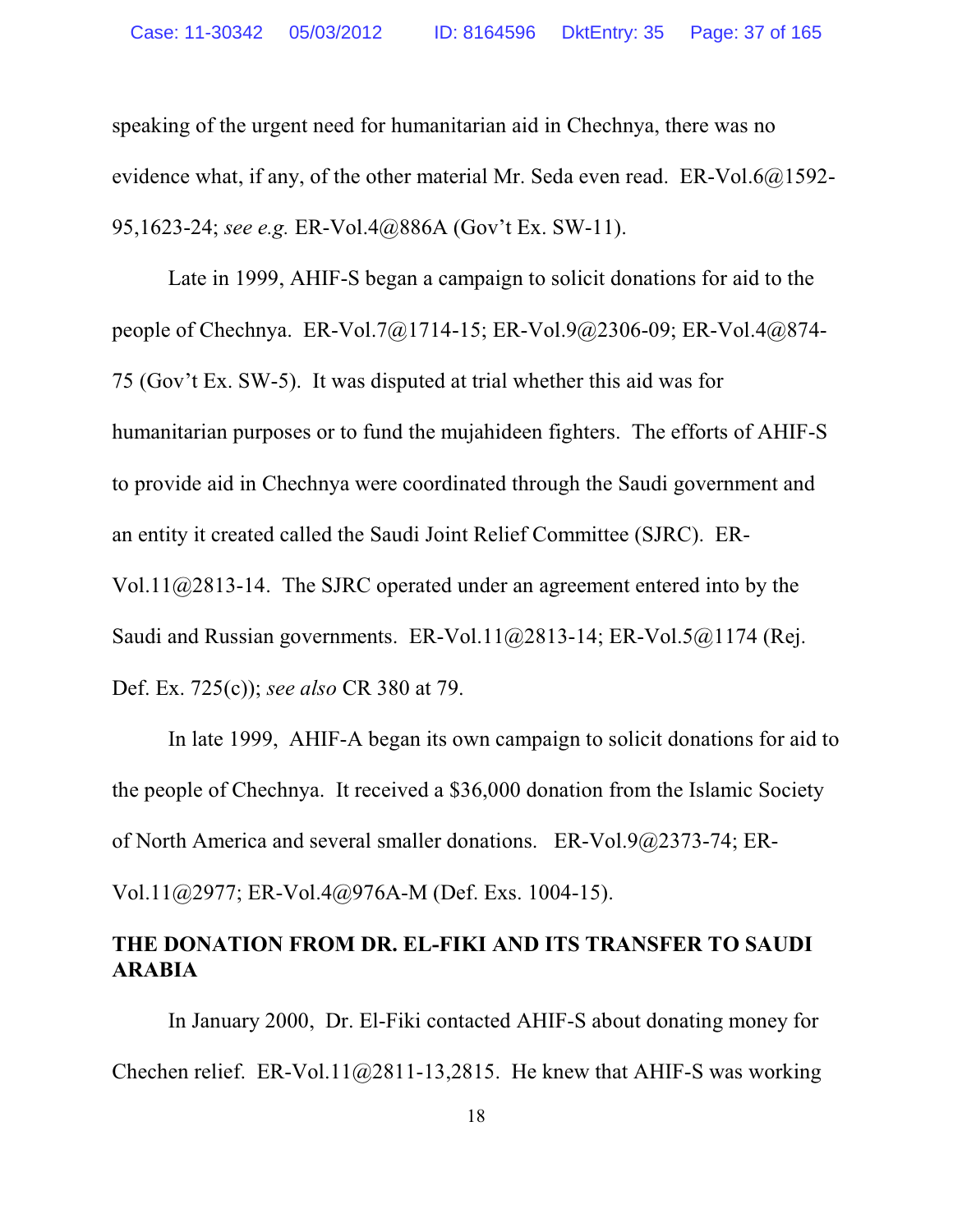with a "committee." ER-Vol.4@964; ER-Vol.11@2813-14. The documentation introduced at trial revealed that Dr. El-Fiki wanted his donation to provide humanitarian aid to "muslim brothers in Chychnia." ER-Vol.4@966. *See also* - Vol.11@2816-20. AHIF-S confirmed that the money he donated would go to the "poor," "orphans," and "refugees."  $ER-Vol.4@965$  (Def. Ex. 670). The doctor, who had funds in London, wanted to donate through a bank there but was told AHIF-S had none. Instead, AHIF-S gave him the option of sending the money to its account in Riyadh or its account in Ashland. ER-Vol.4@965. There is no indication Dr. El-Fiki knew there was a separate branch or entity of Al-Haramain in the United States. The doctor chose the American account and \$149,985 was received at the bank in Ashland on February 24, 2000. ER-Vol.9@2325-26.

When Dr. El Fiki's money arrived, Mr. Seda stepped up his pre-existing efforts to go to Chechnya to deliver aid personally and contacted a number of organizations. *See, e.g.,* ER-Vol.10@2717. He enlisted the aid of several people in his efforts. He had previously asked former employee Daveed Gartenstein-Ross to assist in contacting the Russian Federation in an effort to obtain permission to lead an aid convoy to Grozny. ER-Vol.7@1893-95.

Mr. Seda was not successful in his efforts to lead an aid convoy to Chechnya and in March, Soliman al-Buthe traveled to the United States and to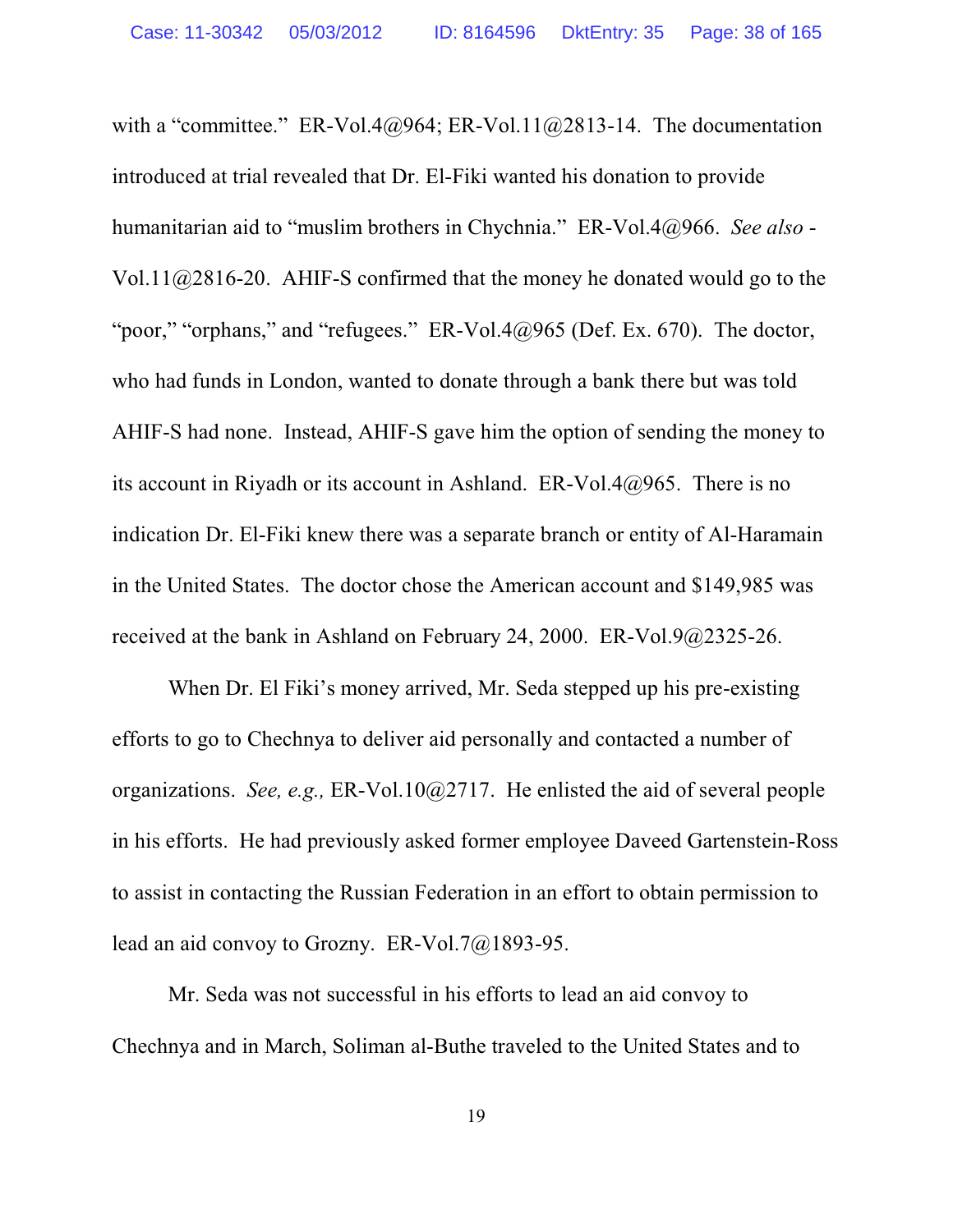Ashland. ER-Vol.8@1993-94. Email traffic that was introduced at trial indicated that Mr. al-Buthe was going to bring the next six-month budget with him when he came in March 2000. ER-Vol.4@971-73. However, he did not.

While in Ashland, Mr. al-Buthe and Mr. Seda went to Mr. Seda's Bank of America branch in Ashland and purchased \$130,000 in travelers checks and a \$21,000 cashier's check in Mr. al-Buthe's name. ER-Vol.8@1960-66,1968-70. The branch manager, Debra Ingram, with whom Mr. Seda had done business for years, described the purchase at trial. ER-Vol.8@1960-69. There was some dispute about the amount of travelers checks Mr. Seda originally sought, but there was no question that he and Mr. al-Buthe, who was wearing traditional Saudi robes, acted openly, without disguise or pretense. ER-Vol.8@1979-82.

Several days later, Mr. al-Buthe and Mr. Seda prepared a document memorializing that Mr. al-Buthe was taking responsibility for Dr. El-Fiki's donation and the donations received by AHIF-A and taking money back to Saudi Arabia. Two drafts were prepared, one reflected that he was taking responsibility for approximately \$188,465.80, the other, \$186,644.70. ER-Vol.4@849,851 (Govt. Ex. AHIF-2 and AHIF-3). Both were later provided to the government by Mr. Seda's lawyers in response to a subpoena. The government introduced them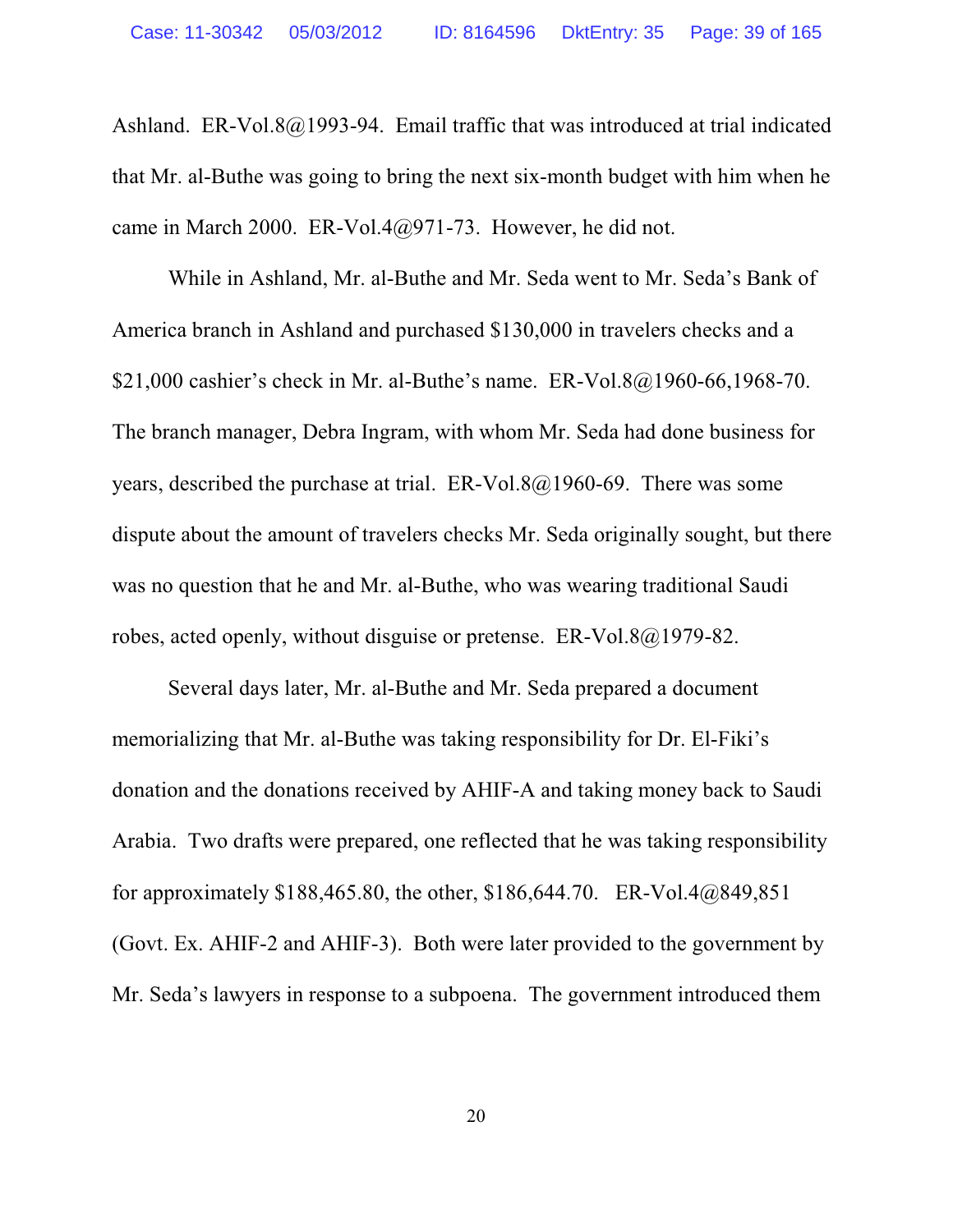into evidence at trial, arguing that they were fraudulently created years later. ER-Vol.9@2355-59; ER-Vol.11@2912,3020-21.

To refute the government's characterization of AHIF-2 and 3, Mr. Seda obtained information from Mr. Sui, a person who witnessed the signing of the agreement on March 12, 2000. ER-Vol.11@3057-70. He was unsuccessful, however, in producing Sui for trial. ER-Vol.1@141-48; ER-Vol.6@1634; ER-Vol.5@1310.

When he left the United States on March 12, 2000, Mr. al-Buthe did not declare any money with the United States Customs Service. ER-Vol.8 $@1994,2001-03$ ; ER-Vol.4 $@831-32$ . Contrary to the practice for arriving passengers, no forms are provided passengers leaving the United States for doing so. ER-Vol.8@2002. Mr. al-Buthe had filled out customs forms at least nine times between 1997 and 2000, when he entered the United States with cash and travelers checks for the operation of AHIF-A, although he never filled out a form when leaving. ER-Vol.8@1999; ER-Vol.4@962,832.

After his return to Saudi Arabia, Mr. al-Buthe cashed the travelers checks and deposited the cashier's check in his account at the Al Rajhi Bank. ER-Vol.9@2334-37. Mr. Seda proffered receipts showing that he then deposited approximately \$187,000 with AHIF-S, the full amount reflected in the agreement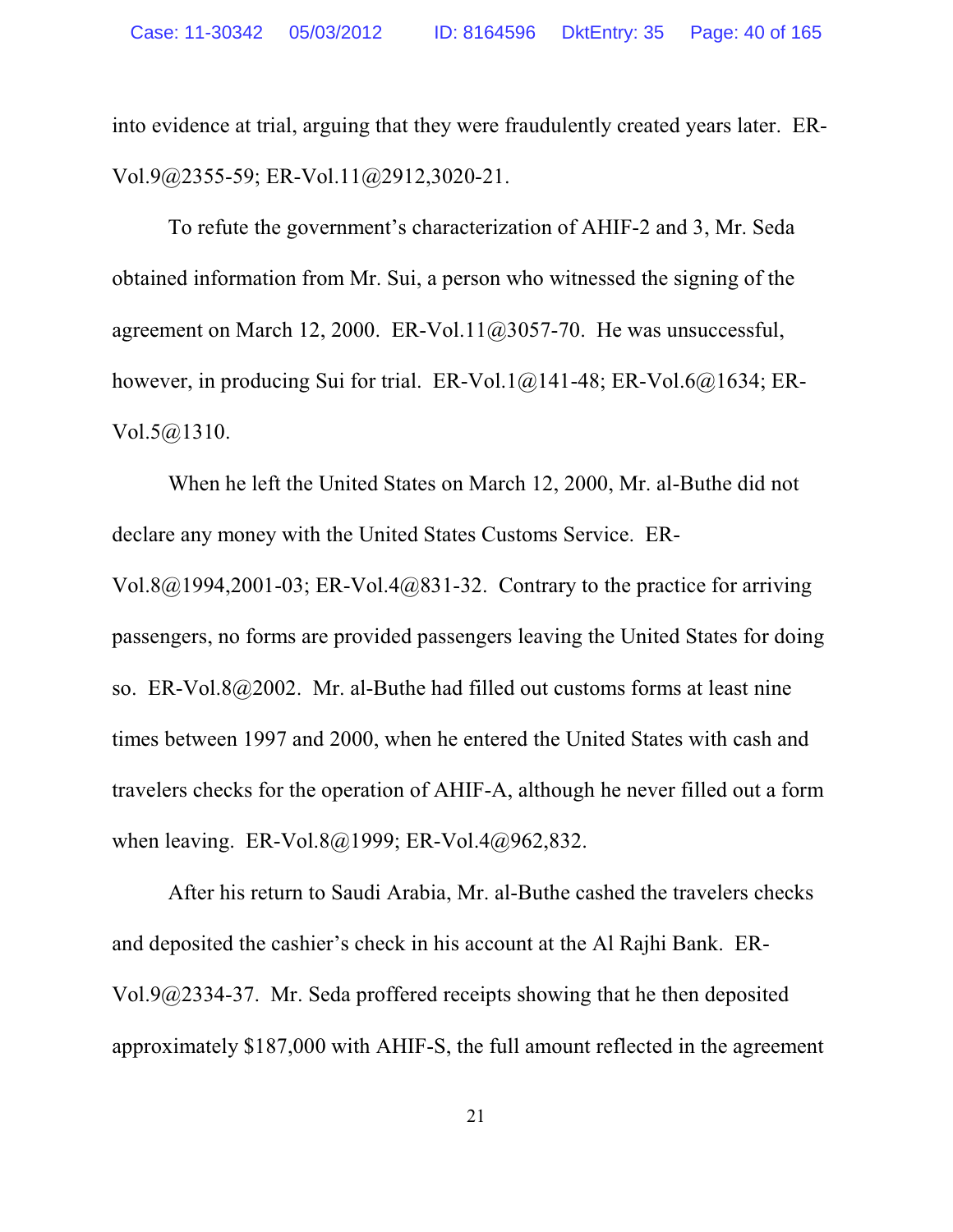with Mr. Seda, but then not admitted in evidence before the jury. ER-Vol.9@2366-67,2394-98; ER-Vol.4@1091-94 (Rej. Def. Exs. 704-Al Haramain Islamic Foundation receipt No. 262740; 705-Al Haramain Islamic Foundation receipt No. 263867).

Much of the trial evidence about the money revolved around the government's testimony and argument that it had followed the "money trail" through records of Mr. al-Buthe's account it had obtained from the Al Rajhi Bank in Riyadh, Saudi Arabia. ER-Vol.9@2329; ER-Vol.11@2904-05. Those, and other records, showed Mr. al-Buthe cashing the travelers checks and depositing the cashier's check into his account. ER-Vol.9@2334-37. The records the government obtained showed the \$21,000 leaving the account piecemeal, not in one lump sum. ER-Vol.9@2338-39. Mr. Seda had other records, proffered exhibits 704 and 705, showing that all of the money for which Mr. al-Buthe was responsible had been deposited with AHIF-S. ER-Vol.9@2394-98. These receipts had the AHIF-S Al Rajhi Chechen fund bank account number (#9889) on them. ER-Vol.4 $@1091-94$  (Rej. Def. Exs. 704/705). This is the same bank account referenced on the January 2000 Al Haramain advertisement for Chechen relief. ER-Vol.4@874-75 (Gov't. Ex. SW-5). The government did not seek to obtain that bank account. ER-Vol.9@2366.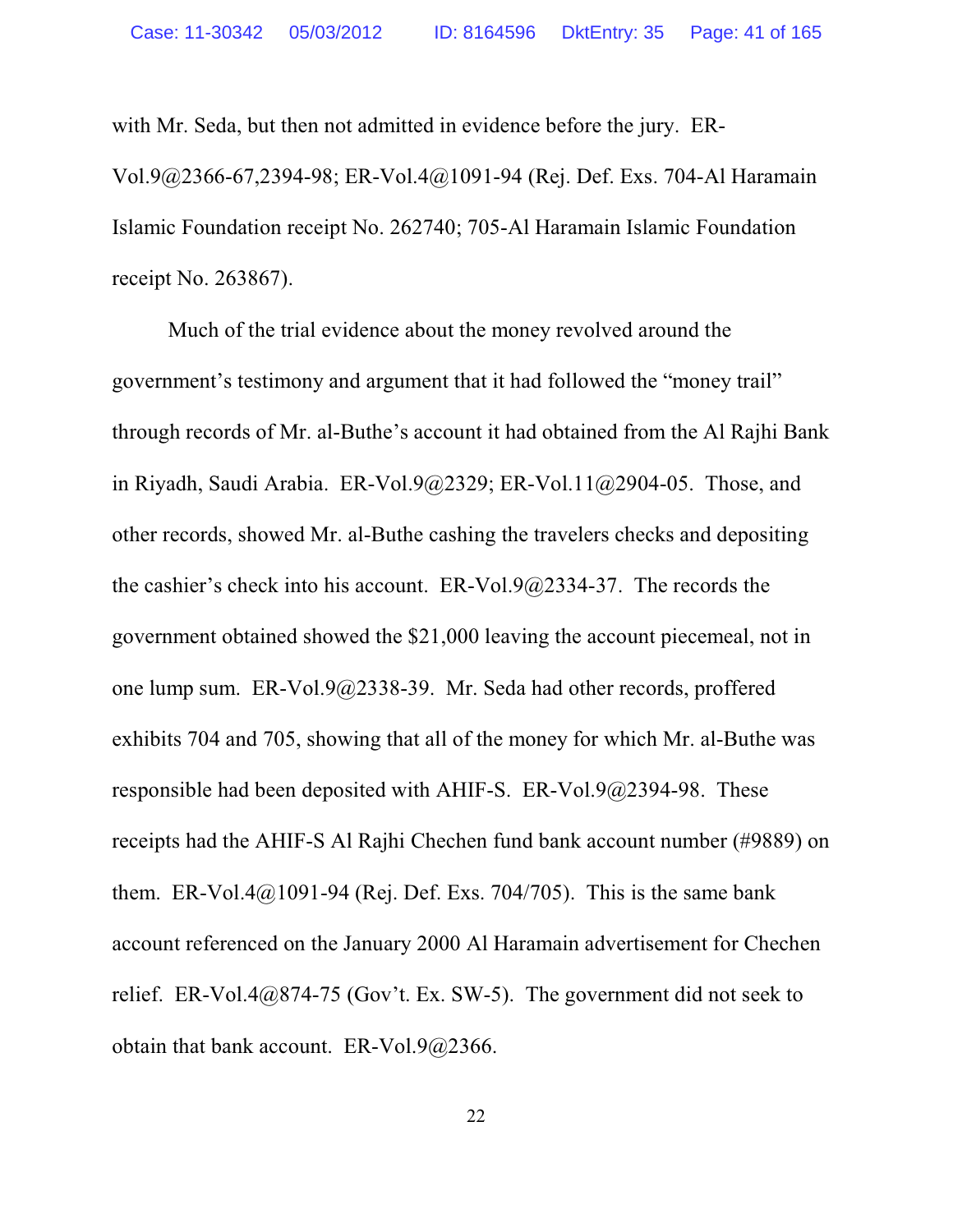The government successfully fought the admission of the receipts, arguing that they were not genuine, in part because they were for an amount greater than the monies taken to AHIF-S by al-Buthe, including the donation from Dr. El-Fiki. ER-Vo.9@2368; ER-Vol.12@3285-87; ER-Vol.1@93. Mr. Seda presented evidence of the other money he had raised for Chechen relief. ER-Vol.9@2373- 75.

## **PURCHASE OF THE SPRINGFIELD PRAYER HOUSE**

Several months after Mr. al-Buthe left the United States without reporting more than \$151,000, he returned to this country with approximately \$300,000 in travelers checks and declared that money on a CMIR form. ER-Vol.4@960-61. That money was then used by AHIF-A and Mr. Seda in June 2000, as part of the purchase price for a prayer house in Springfield, Missouri. The cost of the building was approximately \$380,000. ER-Vol.4@871. It is the incorrect statement on AHIF's year 2000 tax return that the Springfield prayer house cost \$461,000, and the government's contention that Dr. El-Fiki's money was accounted for in the purchase price that underlie the government's charges. ER-Vol.14@3646-56.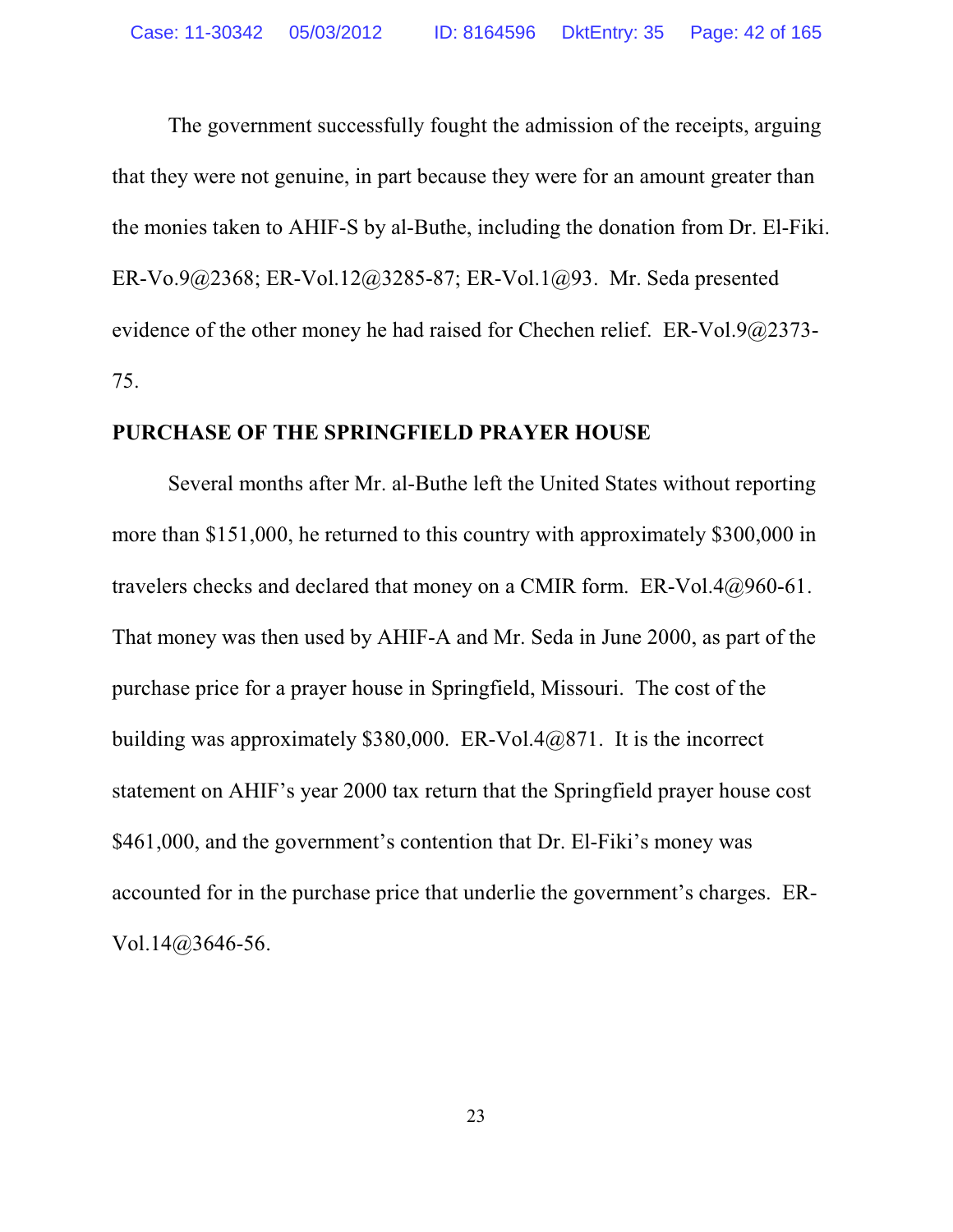## **PREPARATION OF THE AHIF-A YEAR 2000 TAX RETURN, THE TAX ISSUES, AND ACCOUNTANT WILCOX'S CREDIBILITY**

Tom Wilcox, AHIF-A's accountant, began work on the year 1999 and 2000 tax returns in the spring of 2001. ER-Vol.8 $@2042-43$ . He had instructed the staff at AHIF-A to use the QuickBooks accounting program. ER-Vol.8@2044-45. Both the AHIF-A staff and Wilcox entered data into QuickBooks, the staff entering data during April and May 2000 and Wilcox in May, June, and September. ER-Vol.10@2757-58. In September, Wilcox made numerous final entries, adjusted some items, and eventually transposed the information from QuickBooks onto AHIF-A's tax return. ER-Vol.8@2049-57.

The tax return contains a number of mistakes, including on line 57a, which overstated the value of the Springfield Prayer House by approximately \$80,000, only a portion of Dr. El-Fiki's donation. ER-Vol.4@856-869,963. The mistake stems from inclusion of incorrect information on what became known during the investigation and trial as the "Springfield Building Schedule."<sup>5</sup> *See* ER-Vol.4@963.

<sup>&</sup>lt;sup>5</sup> "Schedule" is a QuickBooks term for a form listing all transactions for a given category. Thus, the Springfield Building Schedule should only have included items related to the purchase and upkeep of the Springfield Prayer House.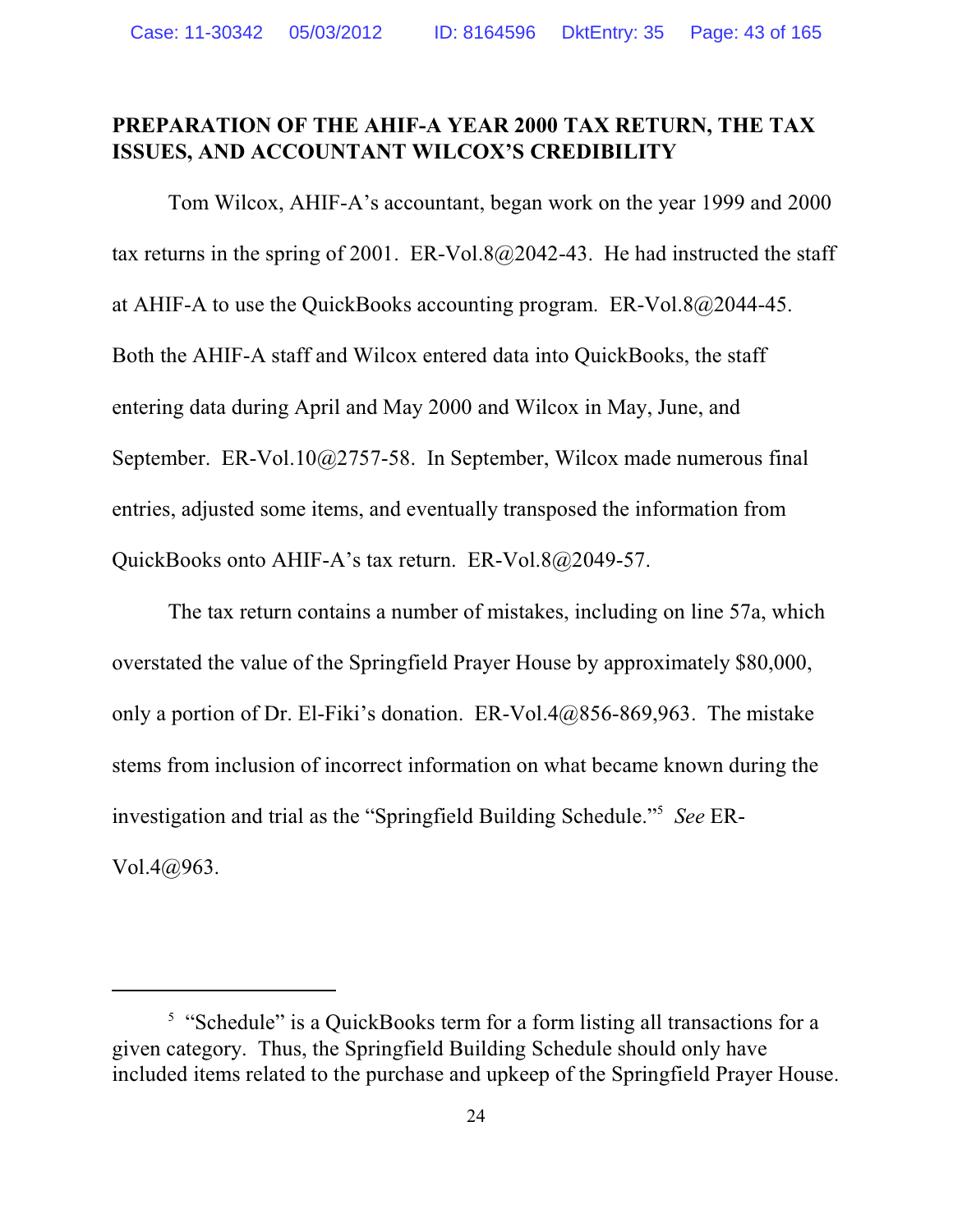The other mistakes charged involved lines 1 and 22 on the tax return. The government specifically charged that line 1, which reflected incoming donations to AHIF-A, was understated because it did not include part of Dr. El-Fiki's donation, namely the \$21,000 eventually negotiated into a cashier's check made out to Mr. al-Buthe. ER-Vol.14@3650,3653. The government further charged that line 22, which accounted for outgoing donations made by AHIF-A, was understated because it failed to include the \$130,000 in travelers checks that Mr. al-Buthe took to Saudi Arabia. ER-Vol.14@3650,3653. Who was responsible for and the relevance and materiality of the mistakes were hotly contested at trial and at sentencing.

At trial, the government relied on a Seattle-based supervisory IRS agent, Gregory Wooten, to discuss the materiality of purported errors on the tax return. ER-Vol.8@2222. He testified that the IRS would have wanted to know about the correct value of the Springfield Prayer House and the \$151,000 Mr. al-Buthe took to Saudi Arabia. ER-Vol.9@2263-64,2269.

Mr. Seda relied on the expert testimony of Marcus Owens, the attorney who had been the head of the Internal Revenue Service Exempt Organizations Division in the relevant time. ER-Vol.10 $@2575-76$ . Mr. Owens offered the jury the opinion that there was no mistake on the return that was material to the I.R.S. ER-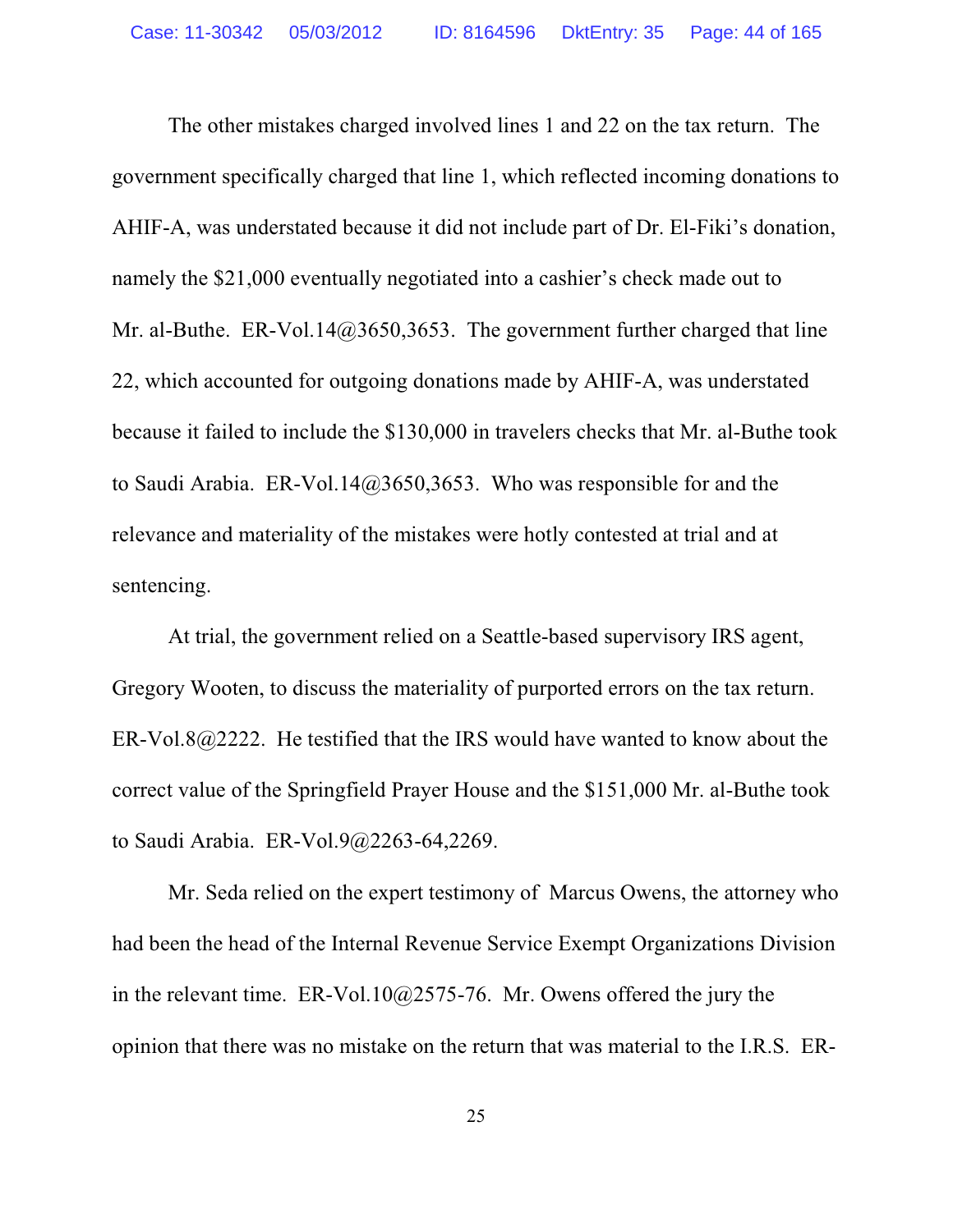Vol.10@2589,2596. His opinion was based on several facts. First, Dr. El-Fiki had made the donation to AHIF-S so that, under the tax law, neither the donation or its disbursement should have been included on lines 1 or 22 of the tax return of AHIF-A, a different organization. ER-Vol.10@2592-93. Second, the value of the Springfield Prayer House was not material to the decision on AHIF-A's tax exempt status. ER-Vol.10@2595-96. Third, nothing on lines 1, 22, or 57a called for any information about Chechnya because Dr. El-Fiki's money was not a donation to, or distribution from, AHIF-A, and Line 57a related only to fixed assets. ER-Vol.10@2589,2594-95. In the end, the government's expert agreed with much of Mr. Owens' assessment. ER-Vol.9@2280-83.

Mr. Wilcox's account of his work and the input he received from Mr. Seda and AHIF-A changed significantly over the years, particularly concerning a key document in the case – the Springfield Building Schedule. When first questioned by I.R.S. agent Colleen Anderson about the return in 2003, Mr. Wilcox was adamant that Mr. Seda prepared the Springfield Building Schedule and handed it to him. ER-Vol.8@2174. In other words, according to Wilcox, Mr. Seda incorrectly categorized in QuickBooks part of Dr. El-Fiki's donation as related to the Springfield purchase and Wilcox merely transferred those incorrect numbers to the tax return. During the grand jury presentation in 2005, Agent Anderson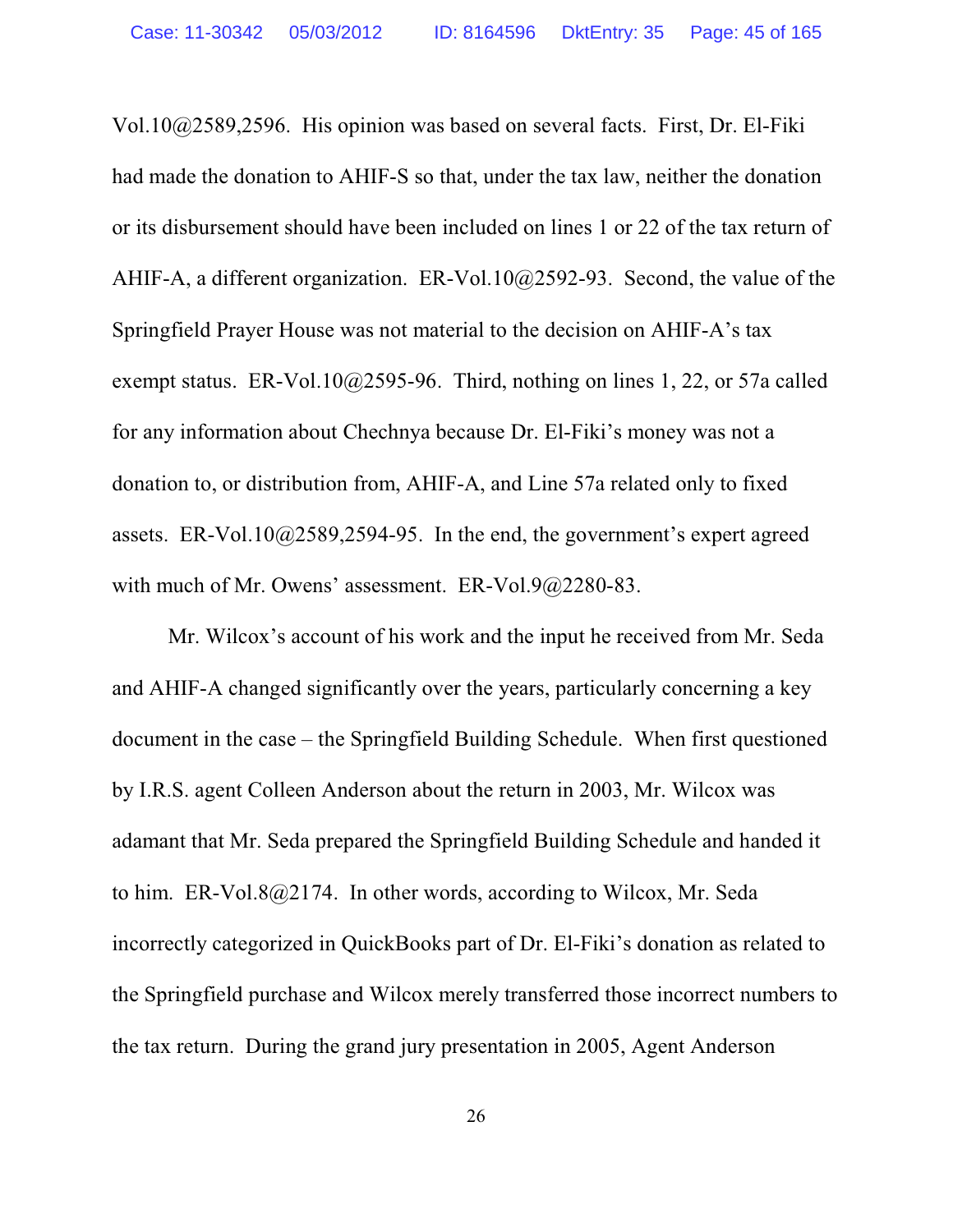testified to that version of events with the prosecutor showing her a form that he called the Springfield Building Schedule and adducing the testimony that Wilcox had told her he had been given the schedule by Mr. Seda. ER-Vol.9@2382.

Years later, when defense counsel retained an expert, Jeff Cone, to look at the accounting computer data, the expert discovered that the metadata established that the building schedule was prepared on Wilcox's computer. ER-Vol.10@2765-68. However, Wilcox continued to state that Mr. Seda had given him the Springfield Building Schedule in a May 2009 defense interview (attended by the IRS case agent). ER-Vol.8 $@2178-79$ .

By August of 2009, the IRS case agent realized that the testimony on which the government had built its case, that Mr. Seda had prepared the Springfield Building Schedule and then handed it to Wilcox, was simply not true. She reinterviewed Wilcox, who changed his story and said that he had entered the items on the Springfield Building Schedule. ER-Vol.8@2181-82. When he testified at trial, Wilcox admitted he did not provide the IRS with accurate information about the creation of the schedule until 2009. ER-Vol.8@2135-36. After years of blaming Mr. Seda, Wilcox admitted that he had created the schedule. ER-Vol.8@2181-82. This was only one of many accounting and memory errors Wilcox admitted to at trial.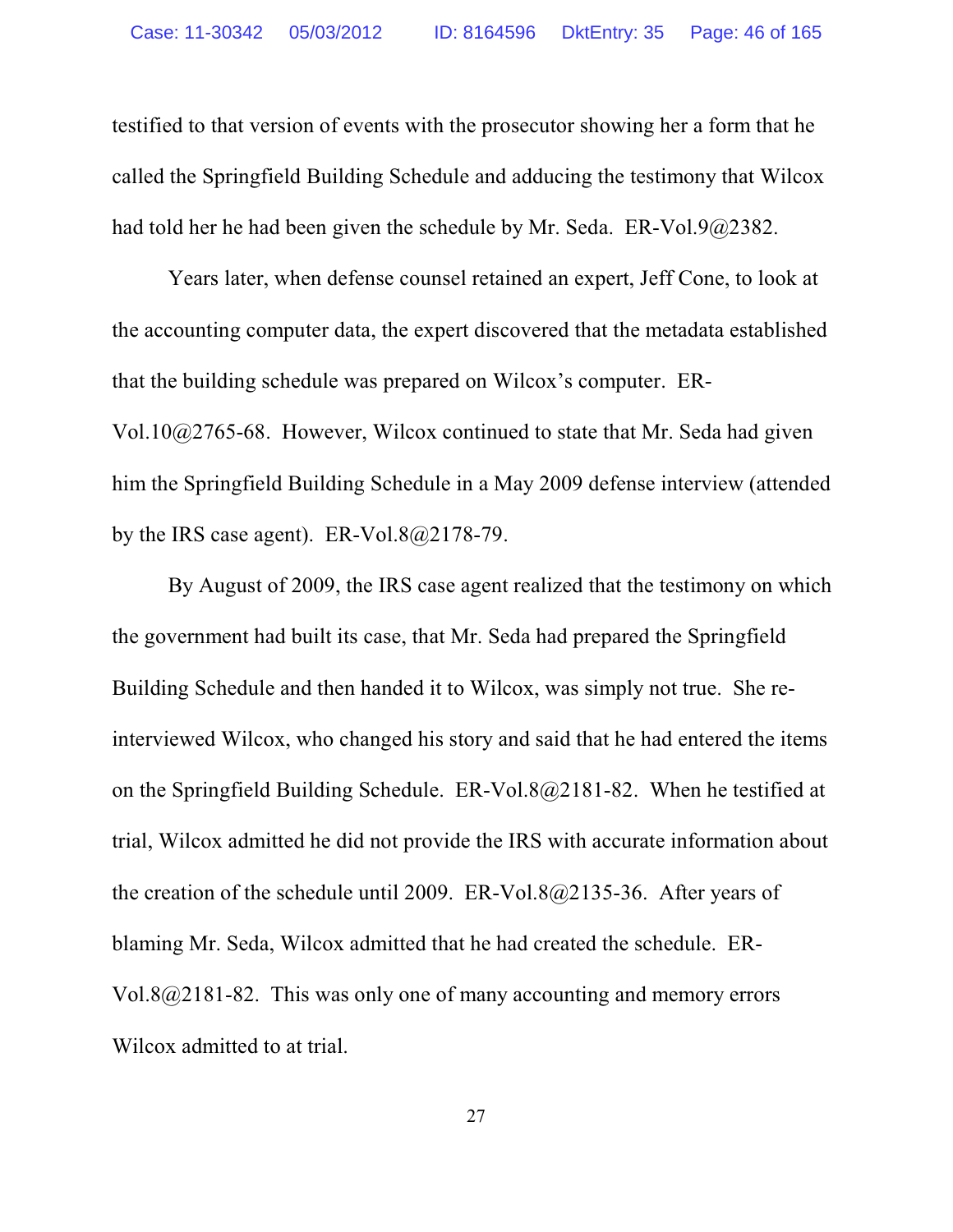For many years, Wilcox fundamentally mischaracterized his role in preparing the AHIF-A tax returns. As late as 2009, Wilcox was adamant that he did not enter a single item into AHIF-A's QuickBooks accounting program. ER-Vol.8@2178-79. Under cross-examination, however, Wilcox admitted that he had actually entered hundreds of items into QuickBooks on AHIF-A's behalf. ER-Vol.8@2179-81. The Springfield Building Schedule was just one example.

Wilcox had significant memory lapses about Springfield and Chechnya. He denied knowledge of the Springfield property prior to September 2001. ER-Vol.8@2124-25. There were, however, notes in his file from February 2001 about the purchase and about employees there. ER-Vol.8@2125-29. He denied that Mr. Seda had ever discussed Chechnya with him, but there were letters in his file showing that Mr. Seda had. ER-Vol.8@2207-08,2217-18.

Wilcox also admitted at trial numerous instances in which Mr. Seda provided him correct tax information that Wilcox nonetheless transformed into errors on the tax return. Some of these errors were on the exact lines at issue in the case. For example, Wilcox conceded that Line 1 was overstated by \$18,634.78 entirely as a result of his error. AHIF-A had received a refund from a lawyer for that amount and faxed Wilcox a clear statement to that effect. Wilcox ignored the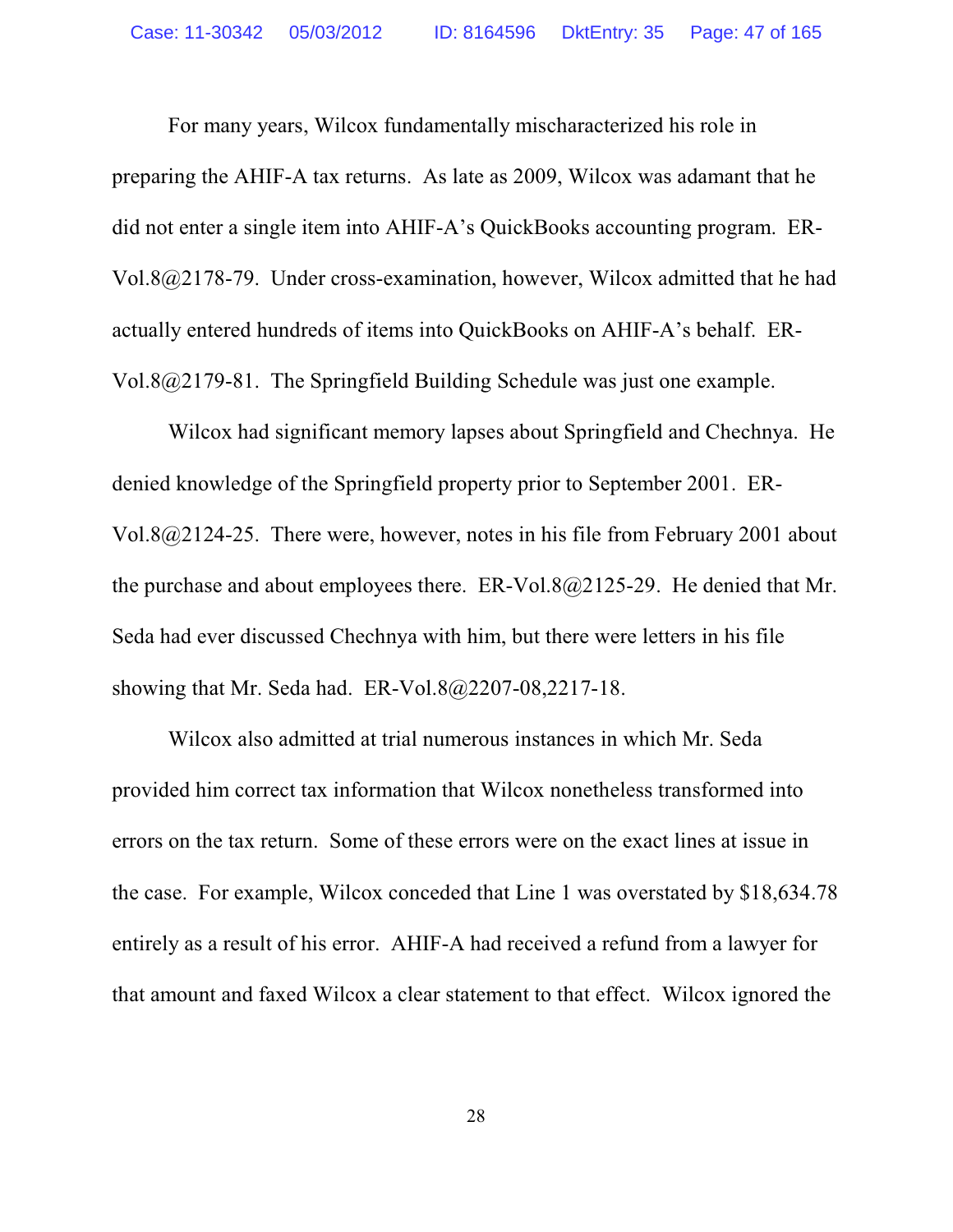information and treated the money as an incoming donation to the organization, putting it on Line 1 of the tax return. ER-Vol.8@2167-69.

The defense also elicited an example of Mr. Seda following Wilcox's advice and accounting practices to his disadvantage despite receiving notices from the IRS that Wilcox was mistaken. Specifically, Wilcox repeatedly had AHIF-A pay federal unemployment taxes despite the fact that as a non-profit entity, AHIF-A was exempt from the tax. Mr. Seda would pay the tax, and then receive a letter from the IRS telling him to stop paying and providing a refund. Mr. Seda merely forwarded the information to Wilcox, who apparently ignored it and repeatedly caused AHIF-A to keep paying.  $ER-Vol.8(a)2143-45$ . Wilcox admitted that Mr. Seda relied on his incorrect advice, "[Mr. Seda] followed your wishes, you did something that was incorrect, and he doesn't know, he just signs the paper?" Wilcox responded: "That's correct." ER-Vol.8@2144.

## **MR. SEDA'S LIFE, HUMANITARIAN EFFORTS, AND COMMUNICATIONS WITH THE GOVERNMENT AFTER SEPTEMBER 11, 2001**

From 2001 to 2003, Mr. Seda continued his arborist business and his involvement in civic life in Southern Oregon. He offered to assist the government in its post-September 11 efforts and was active in community presentations aimed at healing the wounds of 9/11. In the next year, he continued his efforts to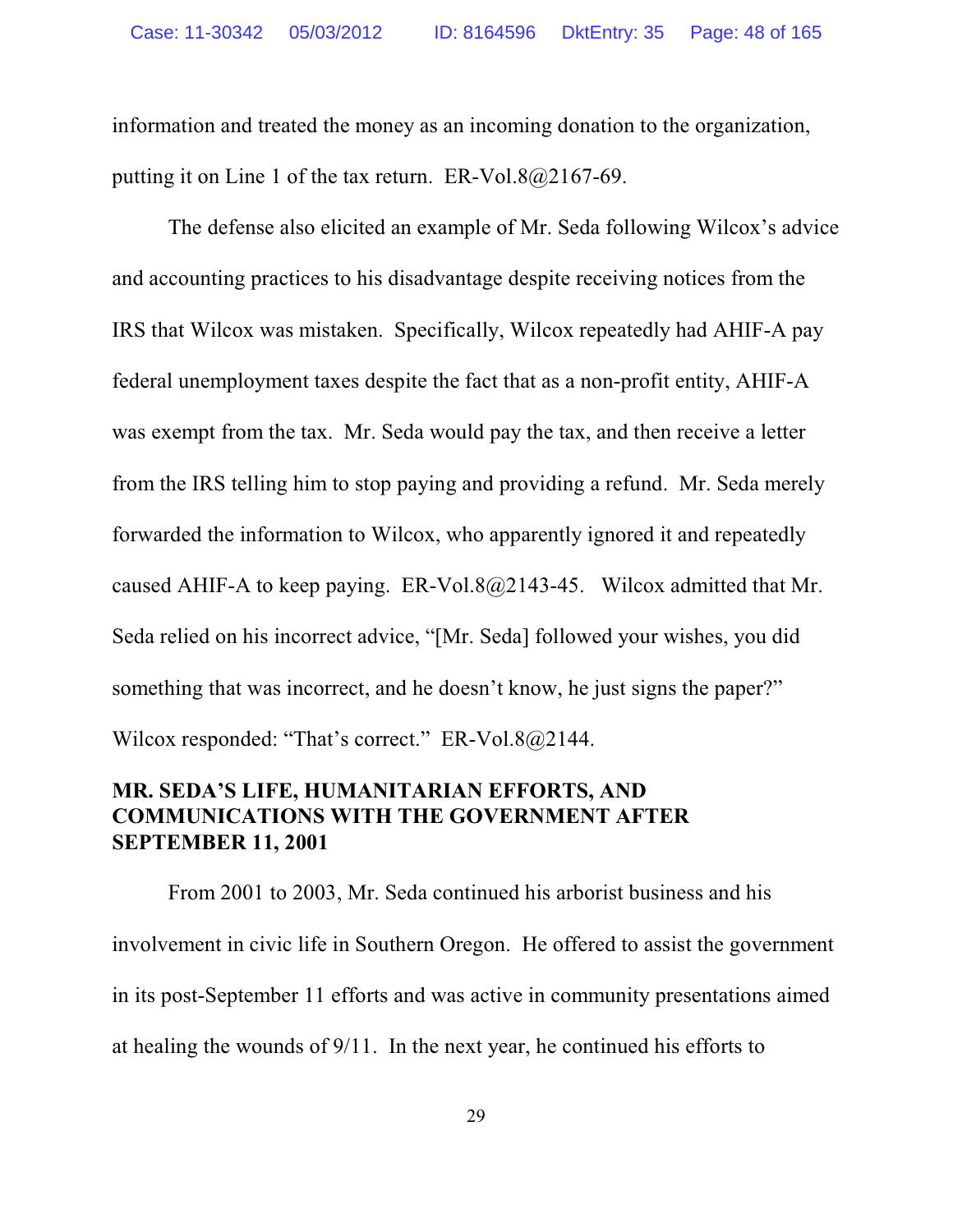personally deliver humanitarian aid in several regions, devoting a great deal of energy to an aid convoy to the West Bank in Israel, working with both the United States and Israeli governments. The jury was not permitted to learn of many of these efforts. ER Vol.1@208; ER-Vol.5@1229,1234,1247,1252-53 (Rej. Def. Exs. 831, 833, 840, 866, 867).

During the winter of 2003, Mr. Seda moved back to the Middle East where he lived and worked for four years. Later in 2003, Summer Rife, who Mr. Seda married in 2005, joined him overseas. After the government served a subpoena on AHIF-A in June 2003, Mr. Seda retained counsel who eventually succeeded in negotiating his return to the United States to face the charges. CR 44 at 102; CR 44-1.

## **THE INVESTIGATION**

## **Inception of the Investigation and Subpoenas**

Precisely when the investigation of Mr. Seda and AHIF-A began is not clear. The government interviewed Mr. Seda days after the attacks of September 11, 2001. ER-Vol.10@2651-52. Shortly after that, the government served subpoenas on banks for his financial records. *See, e.g.,* ER-Vol.9@2362- 63. In June 2003, after hearing Mr. Wilcox's account (later recanted) that Mr. Seda prepared the Springfield Building Schedule, the United States Attorney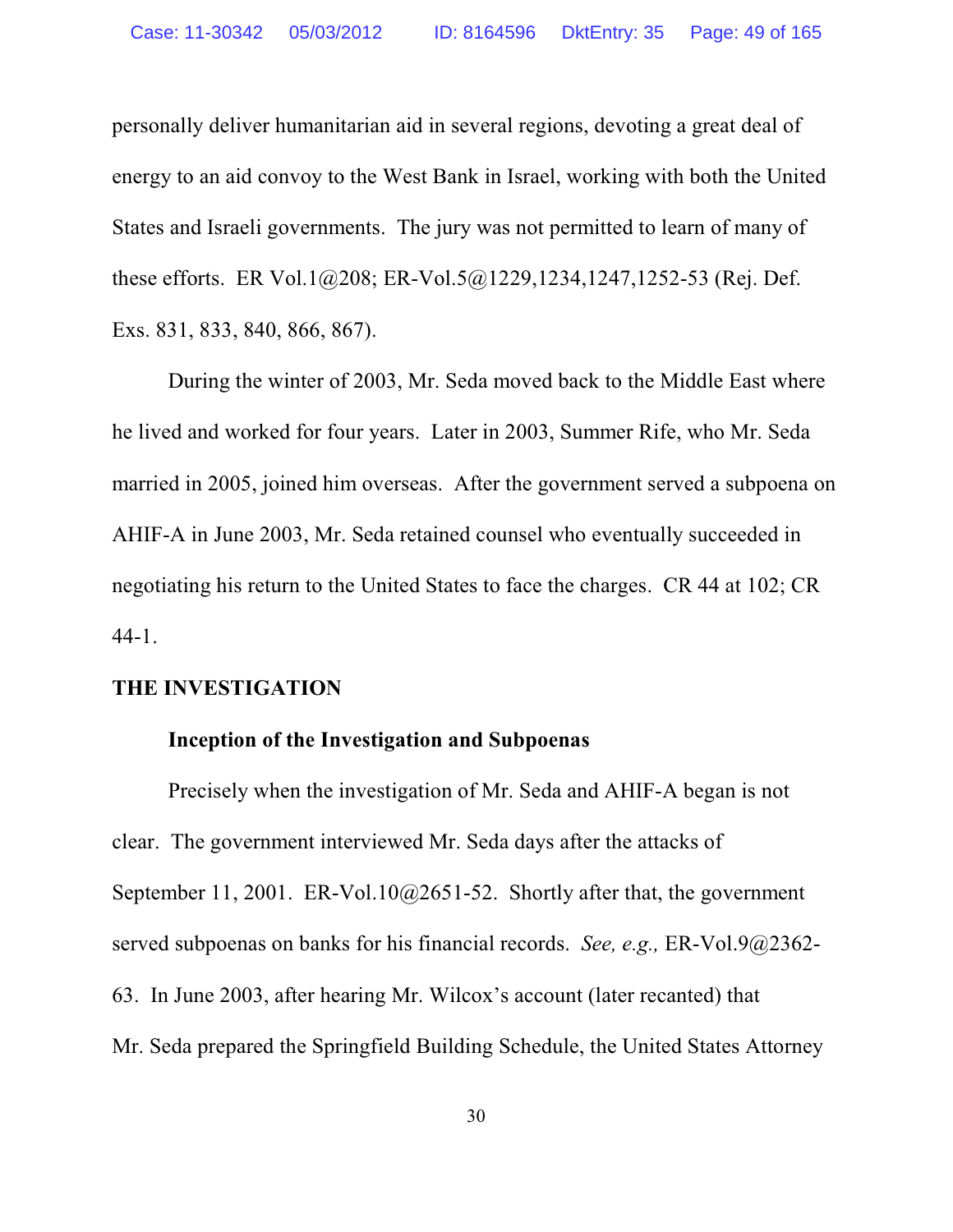served subpoenas on the AHIF-A offices for numerous documents. ER-Vol.9@2352-53. Through counsel, Mr. Seda cooperated, and over the ensuing months, thousands of documents were provided. These included AHIF-2 and 3, one originating in Ashland and one in Saudi Arabia. ER-Vol.4@1091-94.

### **The Search Warrant**

In February 2004, the government sought and obtained a search warrant for more documents and the AHIF-A computers. This search was cabined by the issuing magistrate for financial records only. ER-Vol.13@3524,3527-29. The government first engaged Richard Smith, then years later, Jeremy Christianson, as computer forensic experts to search the computers. ER-Vol.13@3386-88; ER-Vol.12@3329A-D. Thousands of emails, letters, articles, and web pages were recovered and reviewed. Many of the emails, letters, articles, and web pages were sent to Al-Haramain from a variety of listservs. *See, e.g.,* ER-Vol.4@895 (Gov't Ex. SW-13). Many related to the horrific conditions and war in Chechnya. ER-Vol.9@2383-85. Others sought support for the mujahideen. ER-Vol.4@935-37 (Gov't Ex. SW-51). Others sought support for refugees in many places, including Chechnya. *See, e.g.,* ER-Vol.9@2385-87; ER-Vol.4@874-75 (Gov't Ex. SW-5). Others detailed Mr. Seda's business and civic life. *See, e.g.,* ER-Vol.5@1213,1225-26,1227-28,1230-33 (Rej. Def. Exs. 824, 826, 830, 832).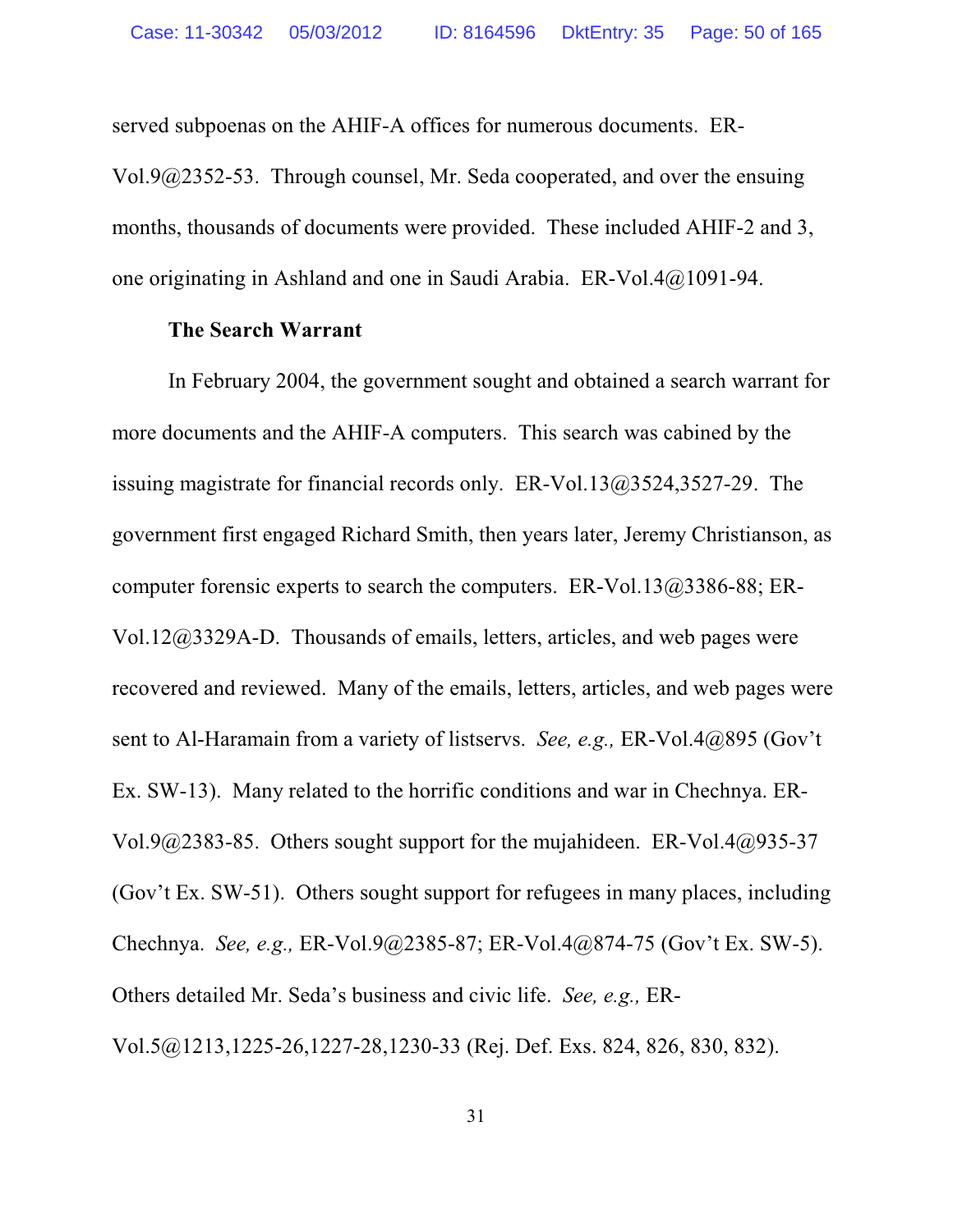The government eventually introduced and relied on numerous documents derived from the computers at trial, including reports that appeared to have originated in Chechnya and others that originated in Saudi Arabia. *See, e.g.,* ER-Vol.4@887-94,895-904,908-11,935-37. Some sought money for Chechnya, some for the mujahideen. A few related to the donation by Dr. El-Fiki. ER-Vol.4 $@905-$ 06,964-67. Very few were written by Mr. Seda.

#### **Interviews and Witness Payments**

In addition to the subpoenas and search of the material obtained and seized from AHIF-A, government agents interviewed numerous people in Southern Oregon about Mr. Seda, including Barbara Cabral, and her husband Richard. The Cabrals were Muslims who had attended prayer with Mr. Seda. In 2004, Richard was "opened" by the FBI as a (cooperating witness) informant and, over the next three years was paid \$14,500 by the FBI. ER-Vol.3 $@643,660-62$ . Barbara was also interviewed and provided information numerous times, including on March 21, 2005, when the FBI delivered  $$5,000$  in cash to Richard. ER-Vol.3 $@643,649$ . Richard died in 2008, but Barbara was eventually called as a witness at trial. ER-Vol.7@1804.

These payments became relevant to this appeal when they were disclosed for the first time after the trial along with the disclosure that the FBI case agent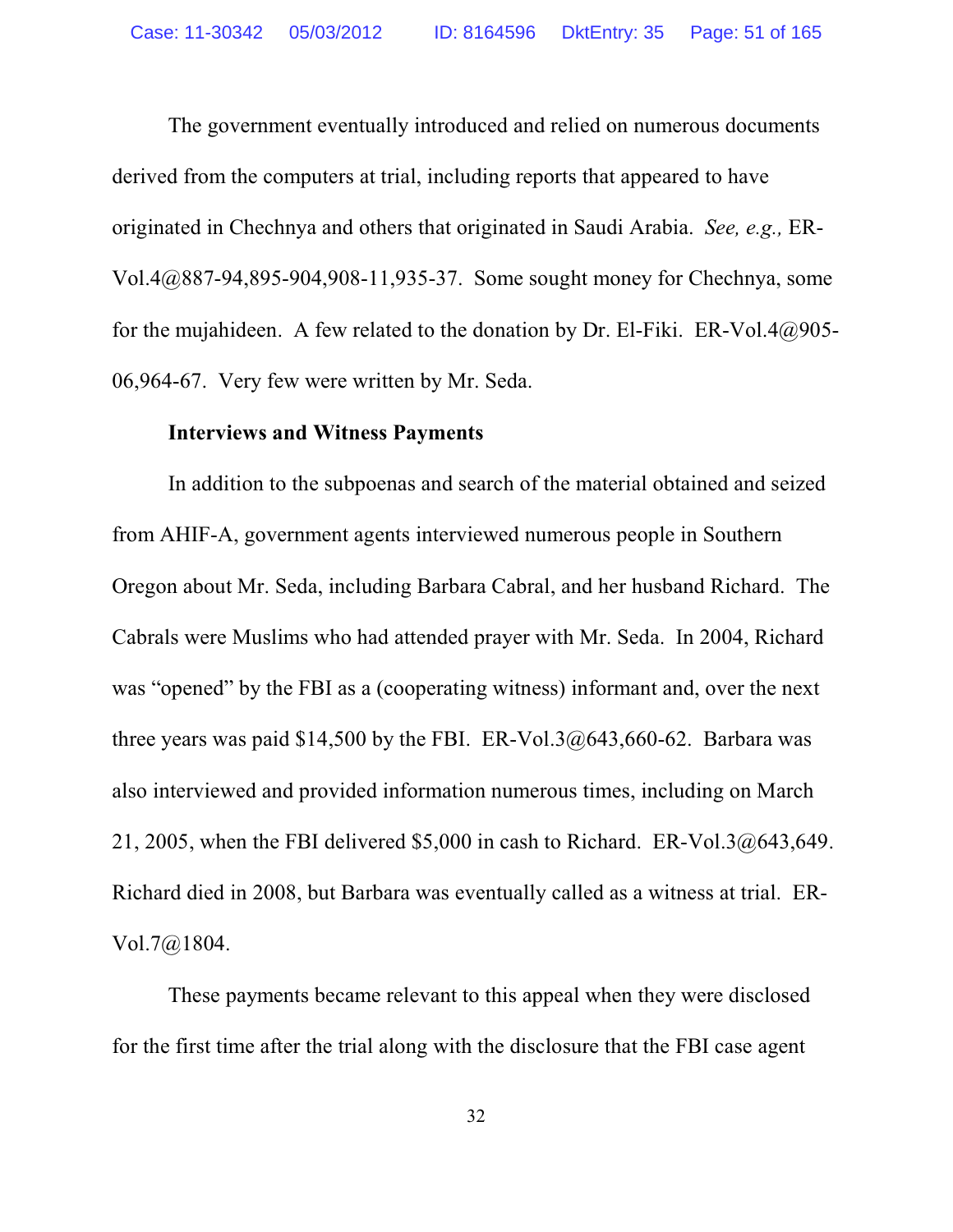had told Barbara before her testimony that he would attempt to get her money after the trial. ER-Vol.3@638-39,642.

## **The Interview of Dr. El-Fiki**

Just before the indictment was returned, government agents traveled to Egypt in an effort to interview Dr. El-Fiki. ER-Vol.4 $@1086-90$  (Rej. Def. Ex. 678). An interview was conducted by Egyptian authorities with FBI agents observing via closed circuit television. *Id.* The government apparently did not have a recording of the interview. Dr. El-Fiki described his philanthropic activity generally and his desire to help refugees in Chechnya. ER-Vol.4@1086. He explained why and how he donated money for Chechen relief through AHIF-A. He said that he "asked [his] bank in London to make a transaction to [AHIF's] USA account, using the details [] provided in an earlier email, as Zakat<sup>6</sup> in order to participate in [AHIF's] nobel support to [the] Muslim brothers in Chychnia." ER-Vol.4@966,1087. Dr. El-Fiki was not available to either side for trial. Defense efforts to introduce the FBI 302 report of the interview were rejected. ER-Vol.1@183; *see also* ER-Vol.9@2405-08. The government introduced several emails regarding his donation, and the defense introduced several more. ER-

<sup>6</sup> Zakat, charitable giving, is one of the five pillars of Islam.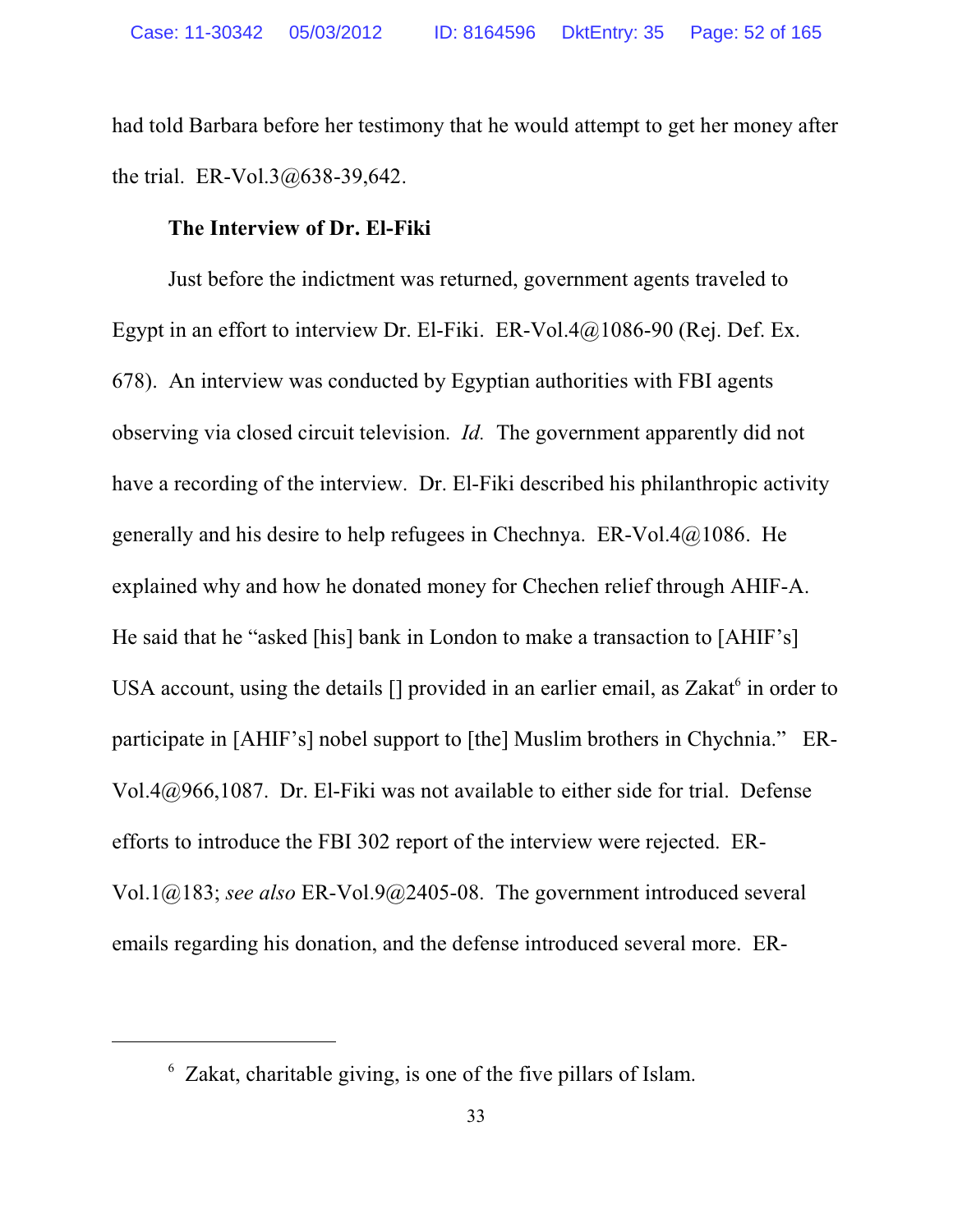Vol.9@2320,2276-78; ER-Vol.4@905-06,964-67 (Gov't Ex. 22; Def. Ex. 669-671).

#### **The Russian Evidence**

After Mr. Seda's return to the United States, the government stepped up its efforts to trace Dr. El-Fiki's donation and obtain some proof that Mr. Seda had actually sought to and been successful in getting money to Chechnya and the mujahideen. In 2008, the trial prosecutors utilized the diplomatic resources of the government, including the Letter Rogatory process, and traveled to Moscow to meet with agents of the Russian FSB (Federal Security Service), the successor to the KGB. ER-Vol.13@3473; CR 225 at 2-3. The United States gave the Russians the computer hard drives taken from AHIF-A during the search. ER-Vol.13@3426. These included personal information about Mr. Seda, his wife, and children, all United States citizens. CR 205 at 2-3. The government received documents purportedly taken by the Russians from the Kavkaz Institute purporting to show AHIF-S funding and information regarding overheard conversations between Chechen mujahideen and Al-Haramain personnel. *See* CR 496-2. The government received no information about Mr. Seda, Dr. El-Fiki, or Dr. El-Fiki's money. CR 510 at 93.

No Russians were called as witnesses at trial and no Russian documents were used directly. At sentencing, one of the FSB agents testified by video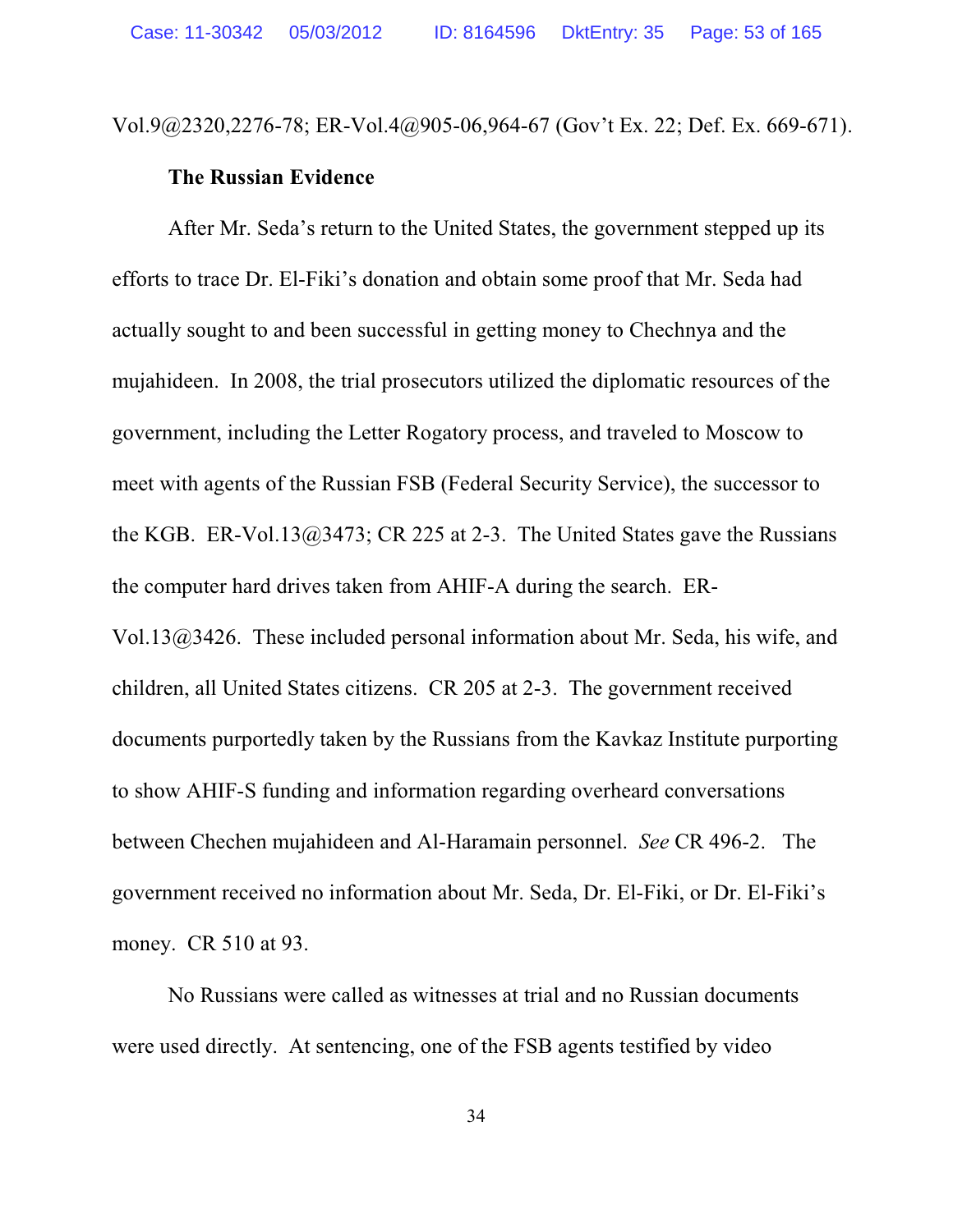hookup from Lubyanka and a number of documents were received as sentencing exhibits. *See* CR 510 at 18-20, 28-30, 34-35, 39; CR 496-2.

### **Al Rajhi Bank Records**

Before trial, the government utilized its diplomatic resources to subpoena personal bank records of the co-defendant, Soliman al-Buthe, from the Al Rajhi Bank in Saudi Arabia. ER-Vol.9@2332-33. These records were introduced at trial to support the government's argument that al-Buthe took \$21,000 of Dr. El-Fiki's donation for his own use. ER-Vol.9@2334-39,2342-44.

At least since 2004, the case agents were in possession of a list of AHIF-S bank accounts at the Al Rajhi Bank in Saudi Arabia which included an account for Chechen relief – the #9889 account. ER-Vol.9 $@2365$ . At least since 2005, the government was also in possession of copies of Mr. al-Buthe's receipts of the deposit showing the same Al Rajhi Bank account number. ER-Vol.9@2366- 68,2395-98. The government did not, however, seek to obtain records from the same Al Rajhi Bank for *any* AHIF-S accounts. ER-Vol.9@2368. In addition, the government resisted all but one of Mr. Seda's efforts to obtain evidence from overseas. CR 272 at 1-2.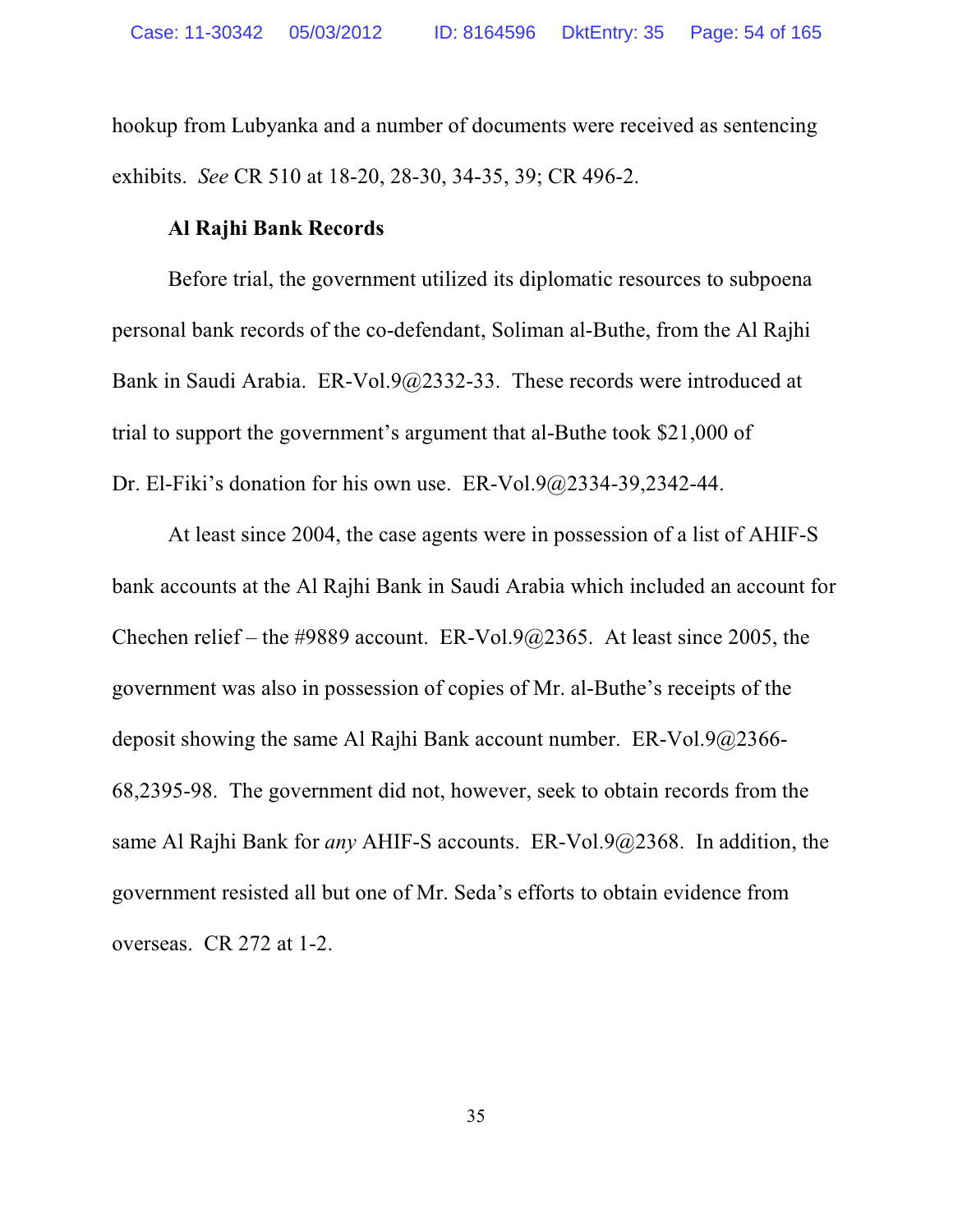## **DISCOVERY, CIPA, CLASSIFIED DISCOVERY ISSUES, AND THE INTERVIEW OF SAMI AL SANAAD**

While there were numerous discovery disputes during the litigation, on appeal, Mr. Seda only pursues his concerns about the handling of classified material. Mr. Seda demonstrated a strong likelihood that there was a wealth of exculpatory classified information that should have been made available to the court in its CIPA reviews and that should have been disclosed to Mr. Seda. CR 138; CER@3-7,22-32,39-44,48-51,54-73. However, the district court only ordered the government to provide one unclassified summary and one set of classified materials. ER-Vol.1A $@392-94,309-11$ ; ER-Vol.5 $@1299$  (withdrawn Def. Ex. 730); CER@12.

While Mr. Seda cannot know how much classified material exists regarding himself, AHIF-A, Mr. al-Buthe, and AHIF-S, he does know that some exists. In March 2009, the government produced an unclassified summary of classified information from several people, including Sami Al Sanaad. The statement said that money obtained from "Al-Buthe from Al-Haramain USA" was delivered in Chechnya "destined for needy Chechen families." ER-Vol.5@1299. The court refused defense requests for the underlying documents that would have enabled Mr. Seda to discredit the government's theory that his intent was to fund the mujahideen. ER-Vol.1@140-42; ER-Vol.12@3074-75. As a result, the defense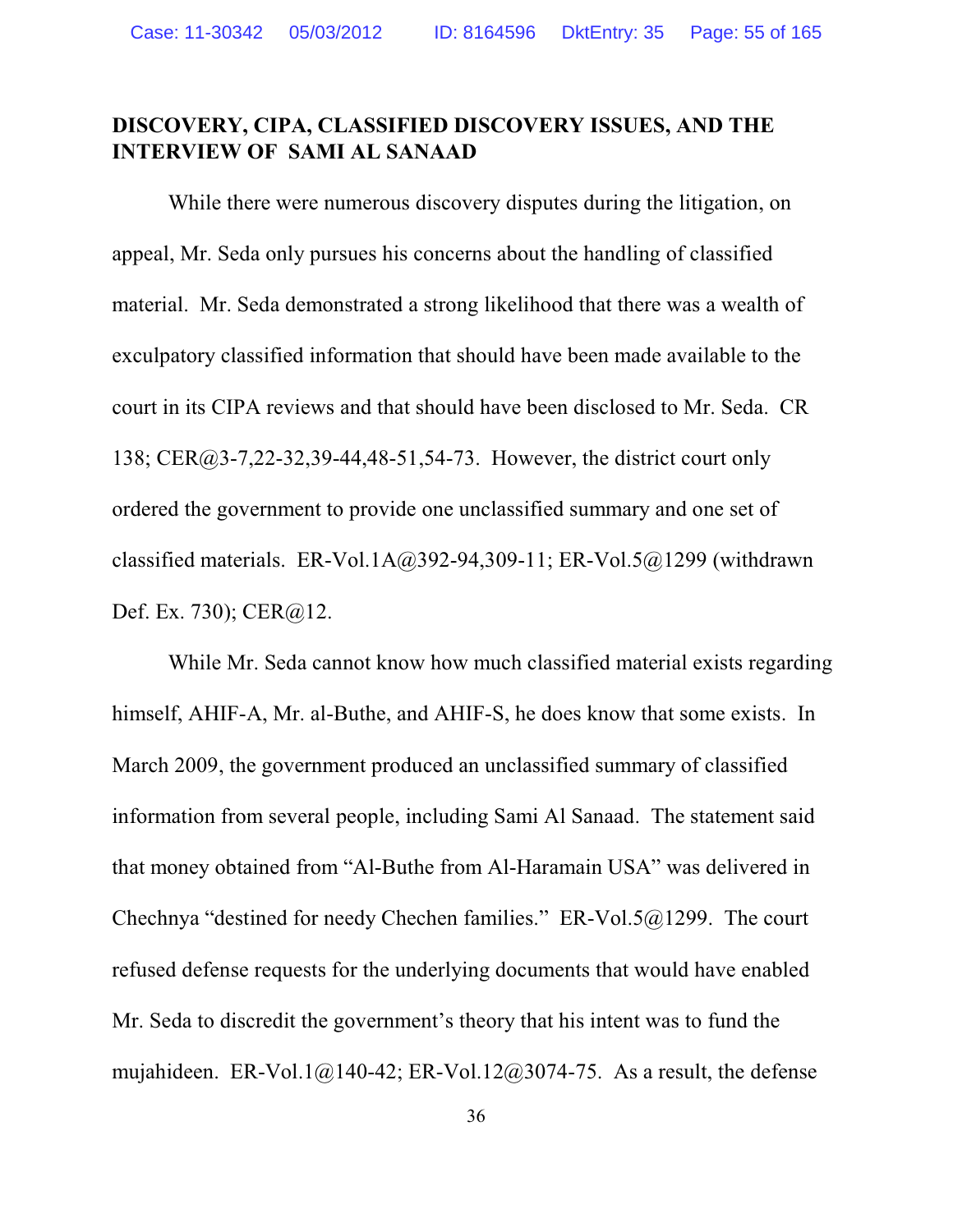was forced to withdraw the unclassified summary and was unable to utilize it at trial. Later, the government, over defense objections, relied on it at sentencing. ER-Vol.3@786-87; ER-Vol.5@1299.

During the spring of 2010, the government and the Al Rajhi Bank engaged in litigation over the government's subpoena for Mr. al-Buthe's bank records. CR 253. During the litigation, government counsel responded to a question in a manner that suggested that they were already in possession of the records. "If we had records that we could use in court at the trial, we wouldn't have gone through this process." ER-Vol.12@3280. Shortly after this hearing, the trial court entered a protective order and members of the defense team flew to Washington, D.C., to review materials that had been provided pursuant to the protective order. Later in the spring, the trial court traveled to Washington, D.C. and reviewed the government's CIPA filings. ER-Vol.12@3170-71. No further material was disclosed to Mr. Seda.

The likelihood that the scope of classified material that should exist in this case is broad was spelled out by Ret. Col. W. Patrick Lang. *See* Classified Brief at 1-9; CER@3-9,21-32,37-43,46-51. Col. Lang is the former head of Human Intelligence for the United States Department of Defense. Prior to assuming those duties as a civilian in 1992, Col. Lang had served in various capacities in the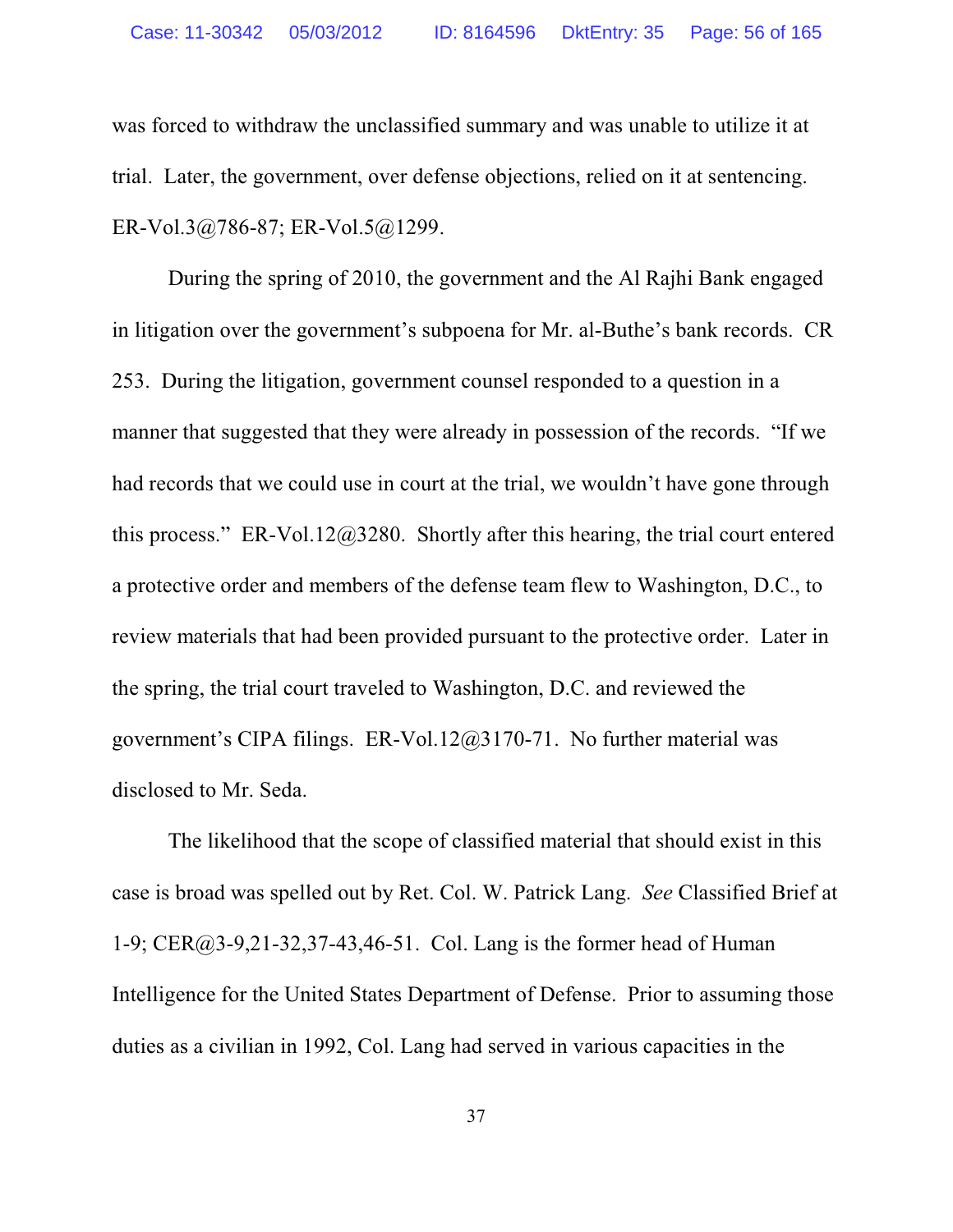intelligence world, focusing on the Middle East. His duties included personal briefings of President Reagan and later of the first President Bush during the Gulf War. Col. Lang continues to consult for the United States government on national security matters. He went as far as he could to explain to the trial court the massive extent of the government's interest in AHIF-S since the late 1990s, the likelihood that Mr. Seda and AHIF-A had been the subject of intensive scrutiny since then as well, and the likelihood of the existence of exculpatory information about Mr. Seda. *See* CER@3-9,21-32,37-43,46-51.

In addition to disputes about the discovery provided by the government, this appeal involves a claim related to classified material Mr. Seda caused to be placed in a government SCIF. In the early stages of the case, defense counsel became aware they may have been in possession of important classified material<sup>7</sup> and arranged to secure the material in a government SCIF with an agreement that the government would not have access without notice, consent, or court order. ER-Vol.2@421-24,403-08,400-02; *In re Pirouz Sedaghaty*, No. 09-73924, Dkt. Entry 1-3 at 47 (Sealed Ex. 3 to petition for writ of mandamus (9th Cir. Dec. 14, 2009)).<sup>8</sup>

 $7$  Because of the May 16, 2008, order at issue herein, counsel cannot discuss the contents of the material in question.

<sup>&</sup>lt;sup>8</sup> Belatedly, the government offered a somewhat more limited account of the agreement. ER-Vol.2 $@415-18$ . The attorney who negotiated the agreement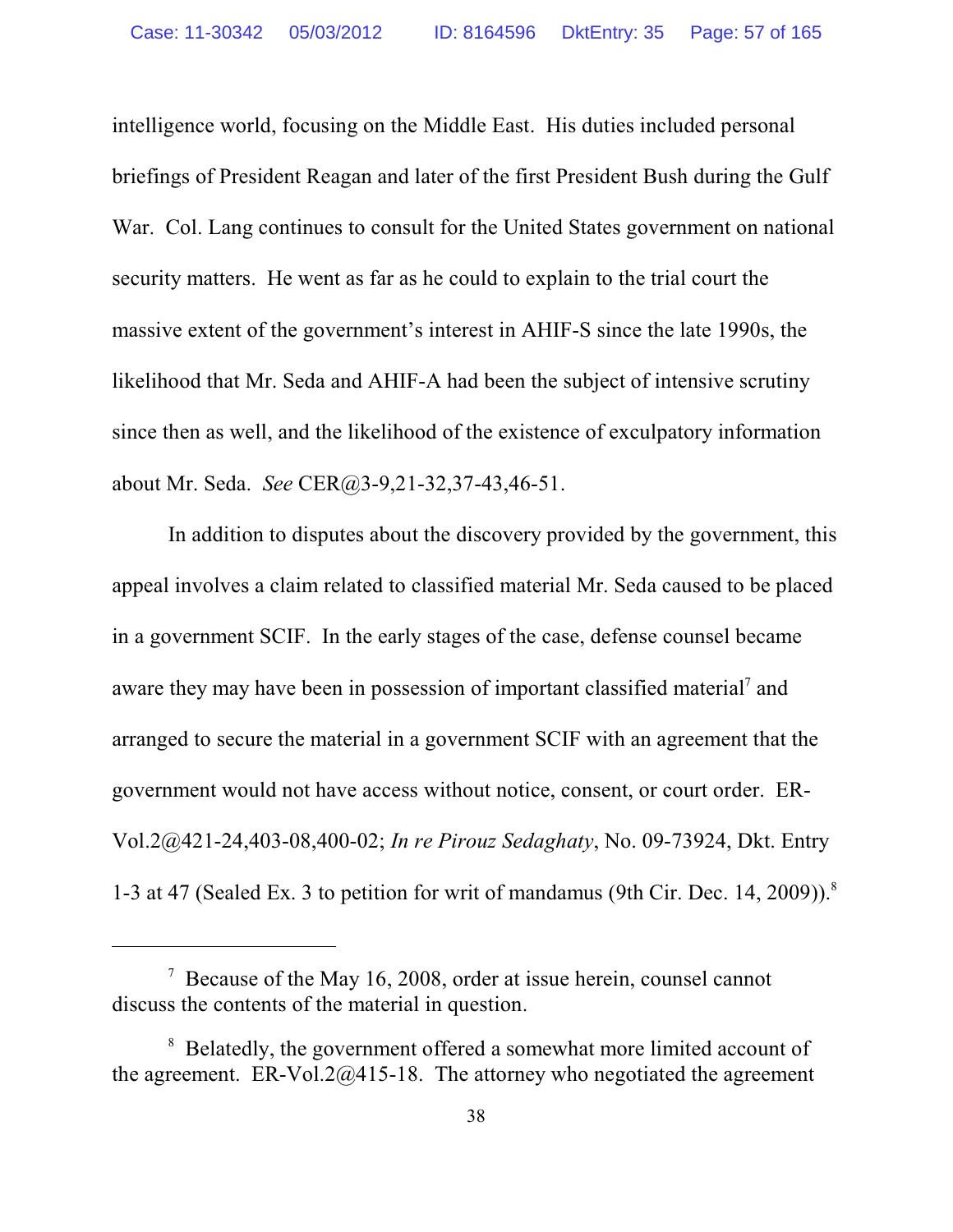Counsel for the defendant considered that the material belonged to the defense and was necessary for the representation of their client. *Id.*

Thereafter, defense counsel contacted the court security officer for access to the material for purposes of preparing the defense, including motions to suppress. Shortly after that contact, on May 16, 2008, the district court, *sua sponte*, issued an extraordinary order prohibiting any use or discussion about the material's contents under any circumstances. ER-Vol.1A@398.

### **PRE-TRIAL MOTIONS**

The extensive pre-trial motions are outlined in the Course of Proceedings. As relevant, the facts are set out above and in the Argument.

Pre-trial, the district court ruled that nearly all of the exhibits the government proffered would be admissible. ER-Vol.1 $@244-48$ . It excluded many of the proposed defense exhibits. ER-Vol.1 $@179-218$ . While the court ruled that the testimony of the government's proposed terrorism expert, Evan Kohlmann, would be somewhat limited, the reality at trial was that he was given virtual free

for Mr. Seda and his investigator countered the government's declaration. ER-Vol.2@403-08,400-02. Counsel submitted photographs of the envelope he gave to the government and quoted from his contemporaneous notes, both of which reflected his understanding of the scope of the agreement. ER-Vol.2@410,412,414.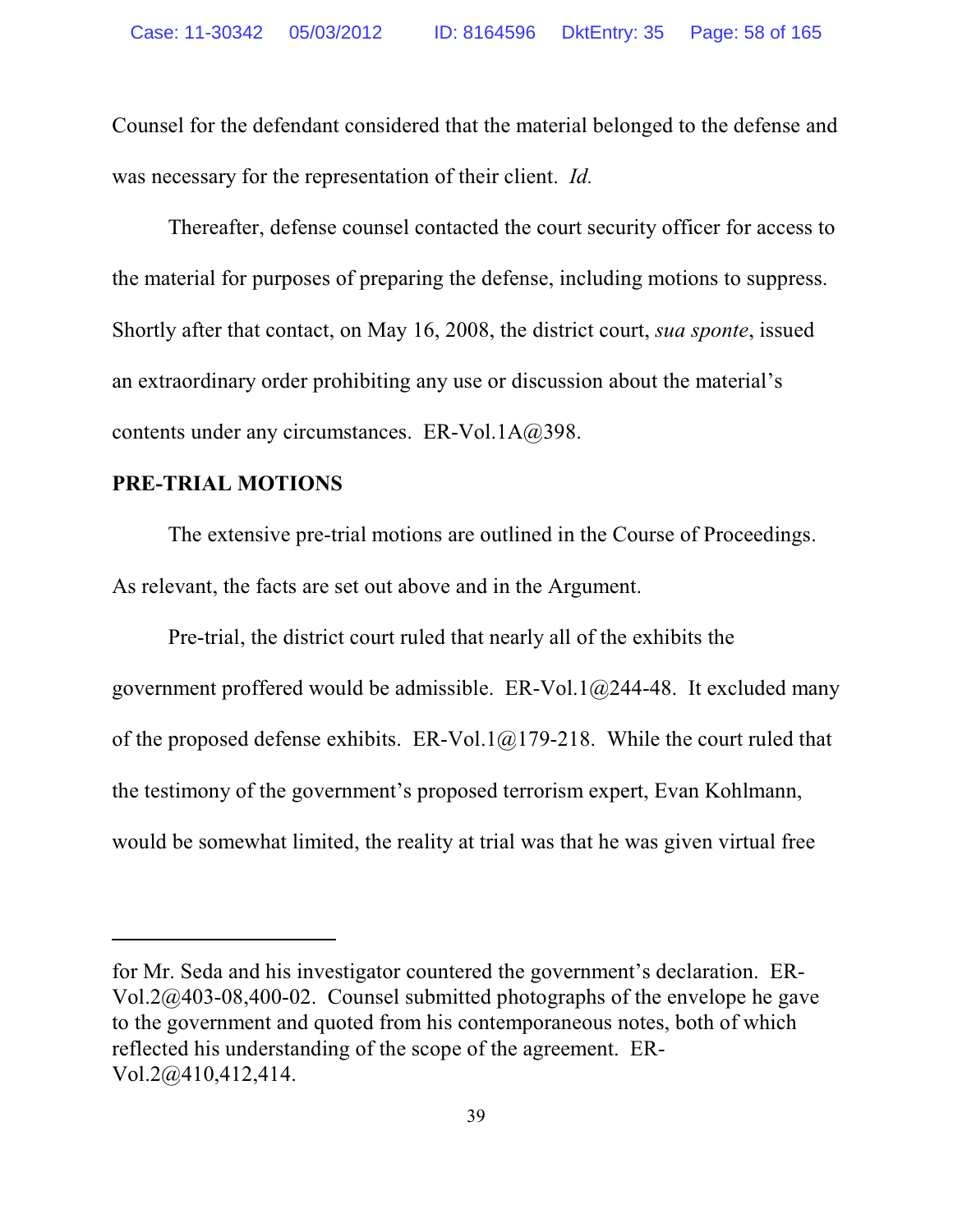reign to discuss, and thereby link Mr. Seda to, a variety of unrelated terrorist acts. ER-Vol.1@238; *see e.g.,* ER-Vol.6@1644-59; ER-Vol.7@1664-73.

## **TRIAL**

Opening statements began on August 30, 2011. Recognizing that the core of the case involved the mistakes on the tax return, the government stated that this is not a case involving terrorism charges. ER-Vol.6 $@1449$ . However, in its efforts to prove that Mr. Seda had acted wilfully in making the mistakes on the tax return, terrorism, radical Islam, and the mujahideen fighters in the Russian-Chechen war became the focus of much of the government's case.

Starting with its opening statement, the government utilized exhibits and rhetoric that Mr. Seda argued were unduly inflammatory and irrelevant, including a 3 x 4 foot chart with five photographs on it placing Mr. Seda with his codefendant, Soliman al-Buthe, a shadowy cutout of one of AHIF-S's accountants, Abdul Qaadir, and Chechen mujahideen commander Khattab, someone Mr. Seda had never met or corresponded with. ER-Vol.5@1309.

The government began the trial with two law enforcement witnesses through whom they introduced the numerous emails, websites, and videos that had been seized during the search of the Ashland Prayer House and the computers. *See, e.g.,* ER-Vol.6@1551,1576,1585-86,1599-1600. These included photos of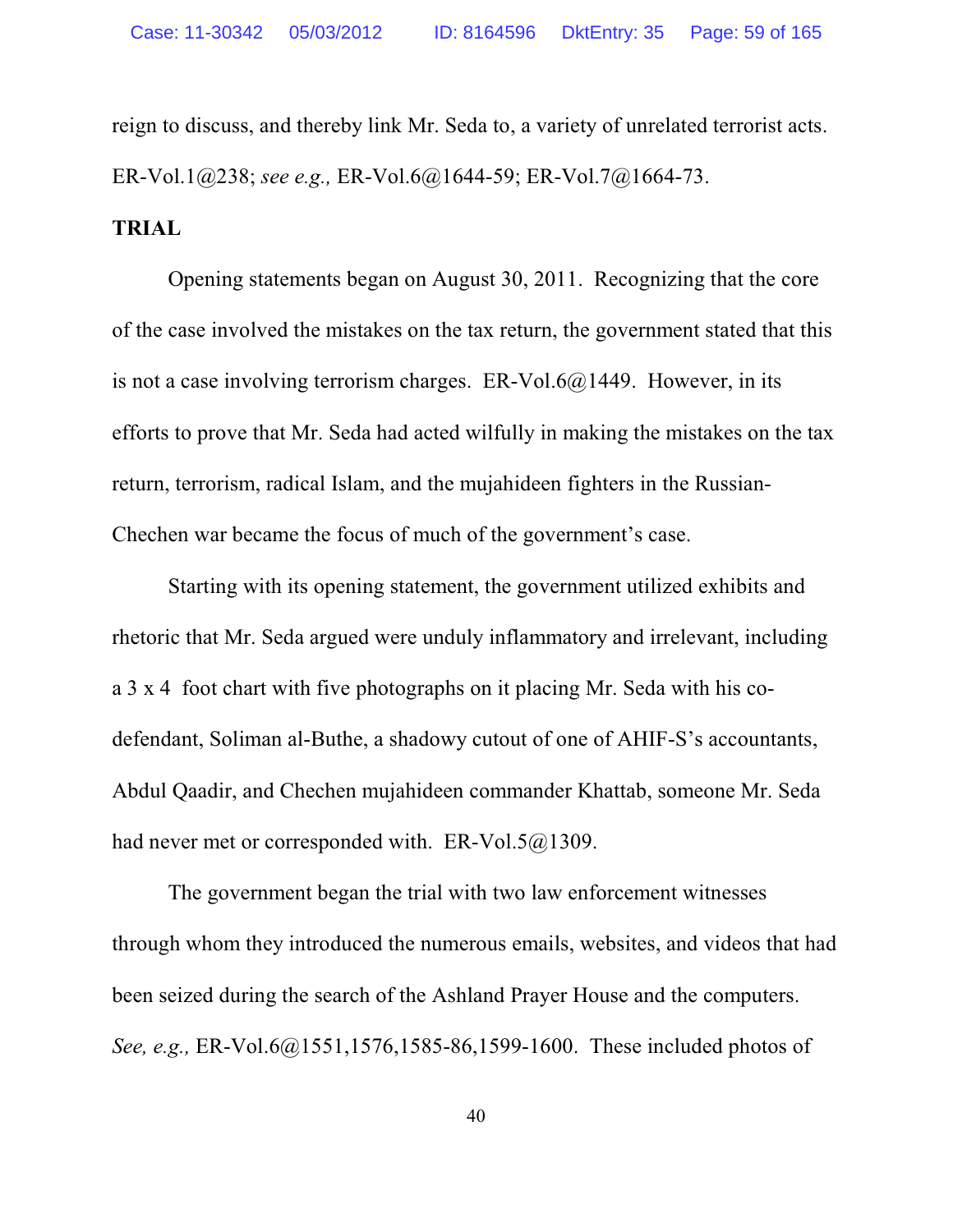dead Russians (Gov't Ex. SW-8), videos of fighters from the first Chechen war (Gov't Ex. SW-1), and numerous emails sent out on listservs providing updates on the Russian-Chechen war in late 1999 and 2000 (*e.g.* Gov't Ex. SW-14). *See, e.g.,* ER-Vol.4@876,872,896.

The government then presented its "terrorism expert," Kohlmann. ER-Vol.6@1638. He provided some background on the Russian/Chechen war. Kohlmann was shown many of the emails and other material that had been seized from the computers. They included calls for jihad, fatwas about fighting the Russians, and information about sending support to the mujahideen. ER-Vol.7@1680-96. There is one document that Mr. Seda clearly sent, a portion of a lengthy message from the mujahideen that spoke of the urgent need for humanitarian aid in Chechnyan. ER-Vol.6@1592-95. Other emails that were forwarded support the mujahideen fighters in their struggle against Russia. ER-Vol.4@913,951 (Gov't Exs. SW-36 and SW-39).

Kohlmann's testimony ranged far afield and included references to Osama bin Laden and other notorious terrorists with whom Mr. Seda had no connection, financing of terrorist activities by Islamic charities that had nothing to do with Chechnya or AHIF-S, and introduction of videos about the Kavkaz Institute he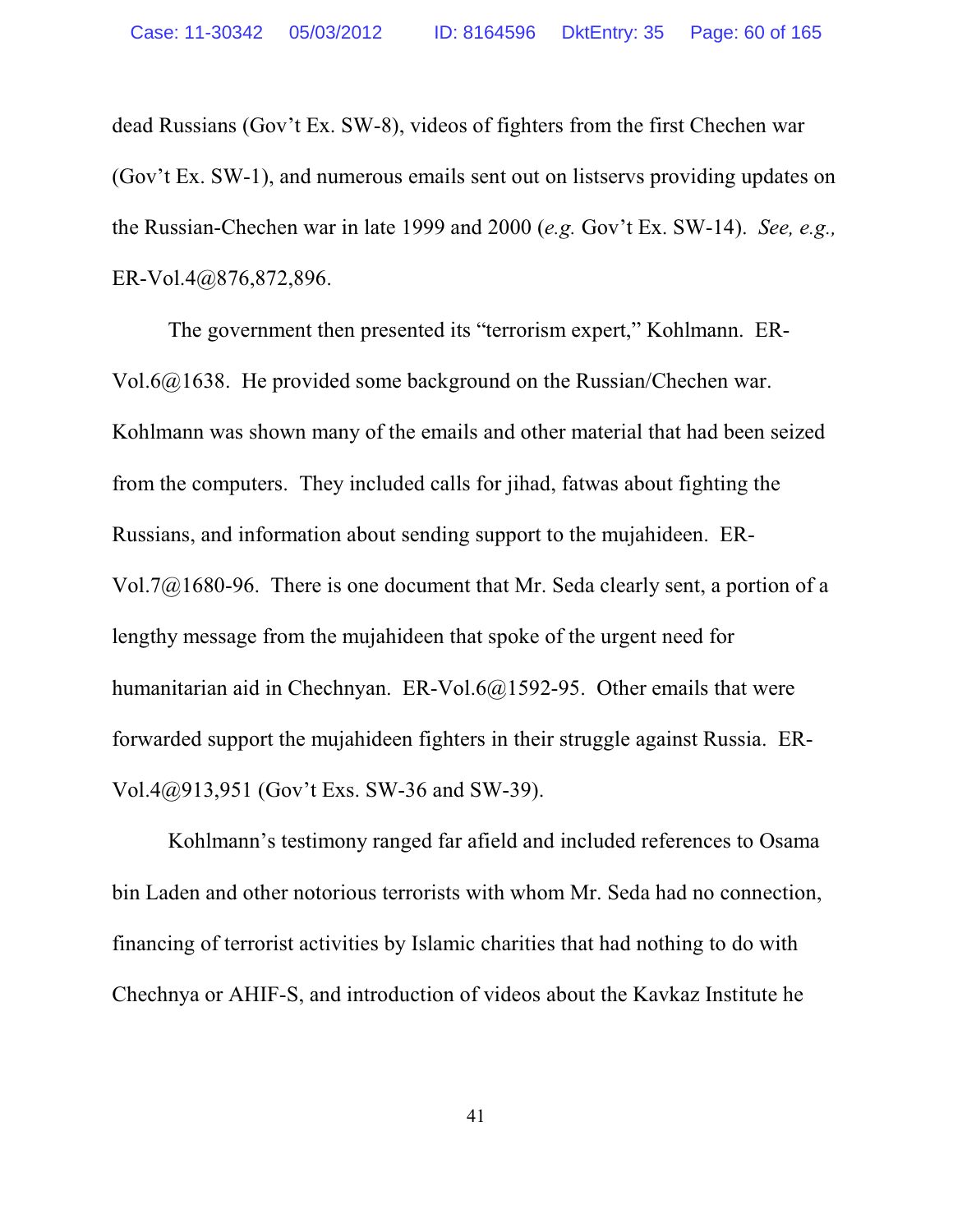had obtained online that Mr. Seda had never had in his possession or viewed. ER-Vol.7@1667-68,1698-99; ER-Vol.4@955-59 (Gov't Ex. EK-7).

Immediately following Kohlmann, the government called one witness who had attended the prayer services in Ashland – Barbara Cabral. She described meetings by a group of "sisters" who organized a jewelry sale to raise money for Chechen humanitarian relief and for the mujahideen during 1999-2000. ER-Vol.7@1821-24. She also described going on Hajj with Mr. Seda and other members of the Southern Oregon community in March 1999. ER-Vol.7@1813. Cabral said that at the end of the pilgrimage, before leaving Saudi Arabia, Mr. Seda requested that they give him money that had been advanced by the Saudis for services during the trip but had not been spent so he could send it to Chechnya for both humanitarian purposes and the mujahideen. ER-Vol.7@1817-18.

As Cabral left the witness stand and walked past the jury, juror number one complimented her on her testimony. ER-Vol.7 $@1840$ . The following day, this matter was brought to the court's attention by the government (whose table in the courtroom was closest to the jury) in conjunction with the information that some other juror or jurors had complimented the government's courtroom paralegal. ER-Vol.7 $@1840-41$ . The court granted Mr. Seda's request to replace juror number one with one of the alternates. ER-Vol.7@1846. It refused, however, to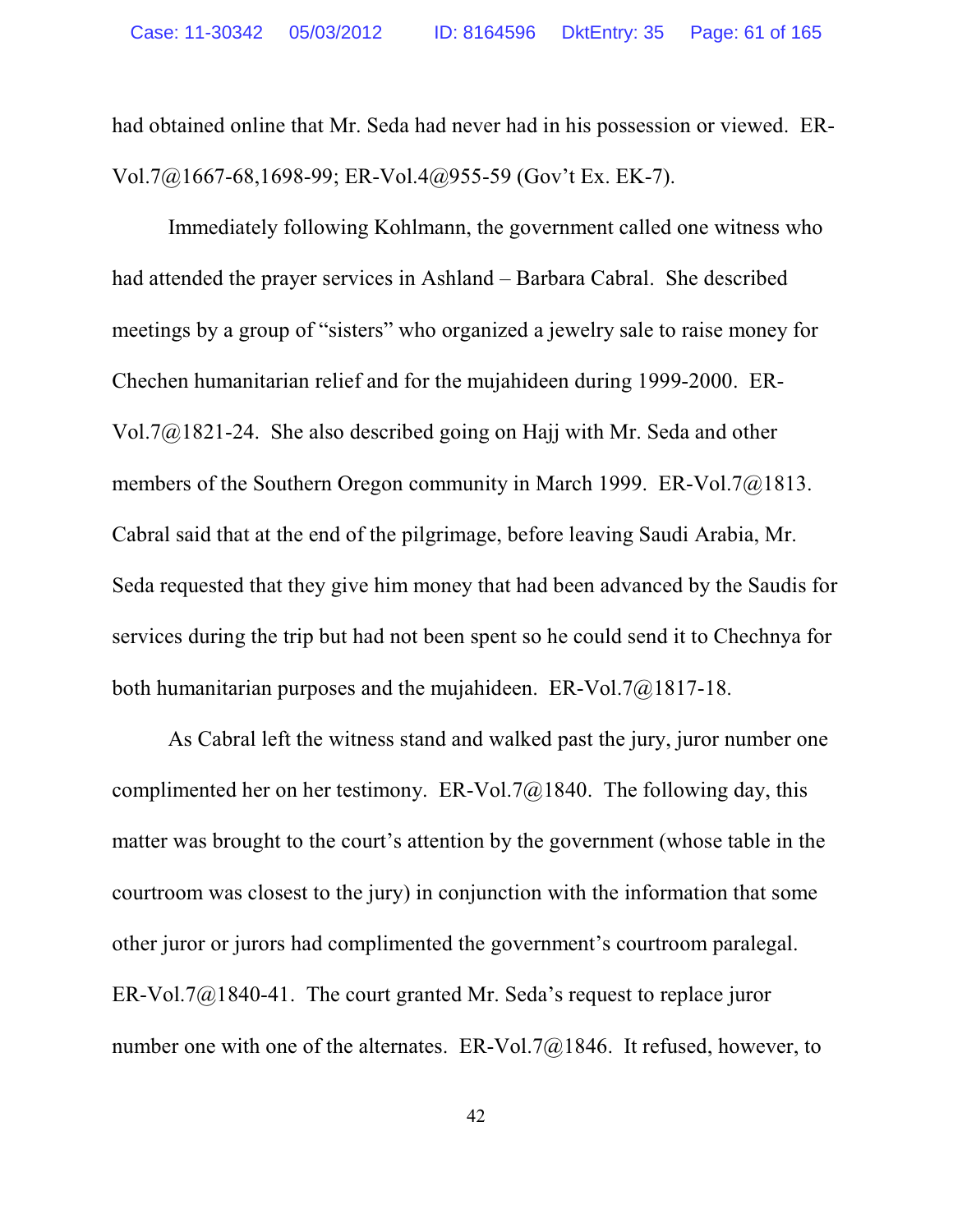inquire further into what was said to other jurors or on the other reported juror conduct. ER-Vol.7@1843,1846.

 The government called one witness, Daveed Gartenstein-Ross, who worked at AHIF-A for a little less than one year. ER-Vol.7@1854. Gartenstein-Ross described the prisoner project, distribution of the Qur'an with the call to Jihad, the presence of anti-Semitic speakers, efforts to send money to Kosovo, and efforts to set up an aid convoy to Russia. ER-Vol.7@1865,1868-70,1884- 85,1889,1893.

The other government witnesses were Debra Ingram, the Ashland Bank of America officer who had worked with Mr. Seda and Mr. al-Buthe, a representative of the customs service to introduce CMIR documents related to the alleged scheme to defraud the Customs Service, Wilcox, Wooten, and IRS Agent Anderson. Anderson described her efforts to follow the money, introduced the Al Rajhi Bank records and again discussed the inflammatory emails previously discussed with Christianson and Kohlmann. Their testimony has been described above.

Mr. Seda called twelve witnesses, including three experts. In addition to Col. Lang and Dr. Long, he called Marcus Owens, the former head of the Charitable Tax Section of the Internal Revenue Service who testified about the tax laws and why there were no material mistakes on the year 2000 AHIF-A return.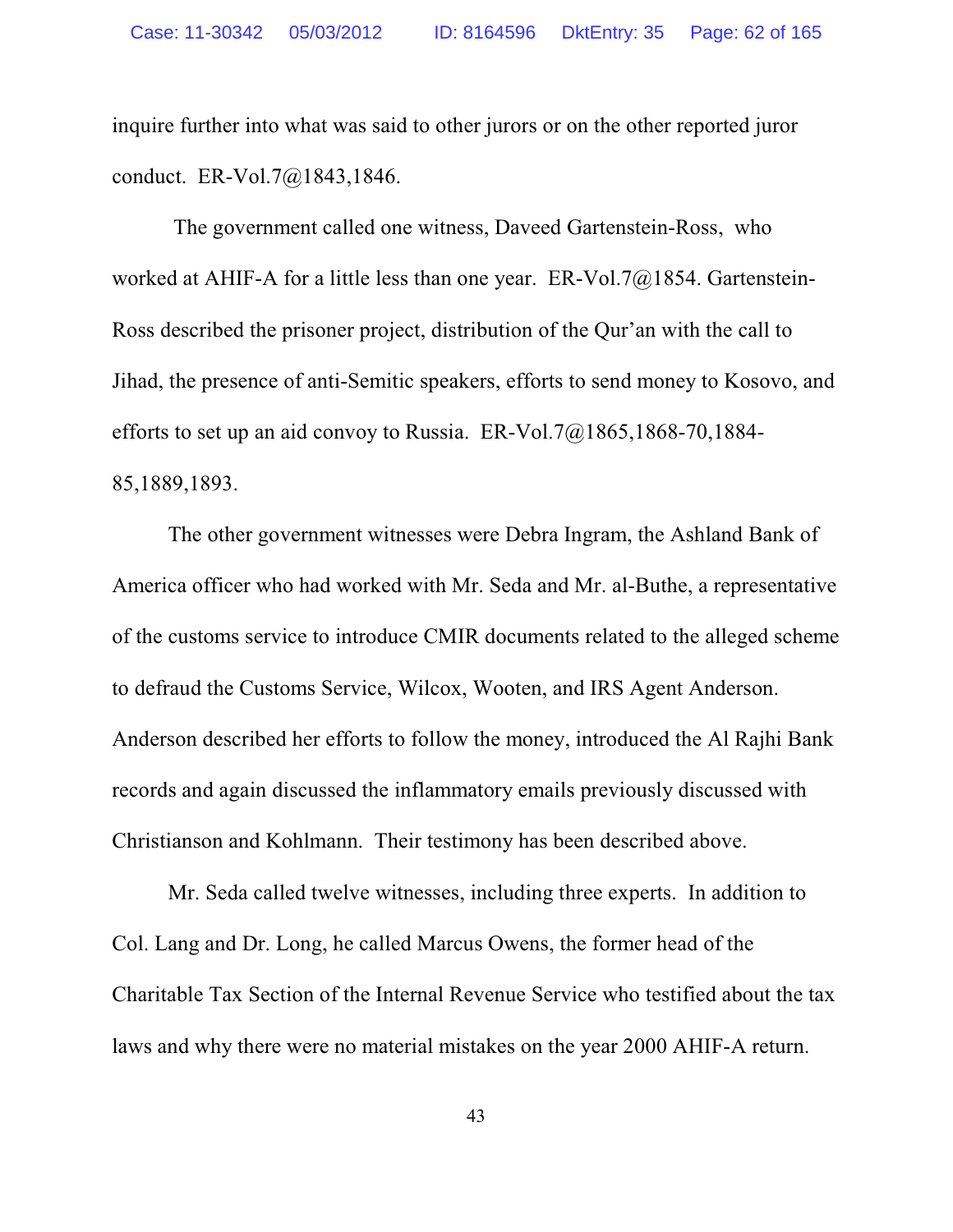Col. Lang and Dr. Long provided more detail of the world-wide condemnation of Russia for its actions in Chechnya. ER-Vol.9@2491-93; ER-Vol.11@2803-04. Both men described the Saudi government's involvement with charities based in that country and the control it had over their activities. ER-Vol.9@2494; ER-Vol.11@2814. Col. Lang explained that the Saudi government would not permit AHIF-S to fund Chechen mujahideen through a donation from an Egyptian philanthropist and AHIF-A. ER-Vol.9@2501-02. Lang and Long testified about the Russian/Saudi agreement of 1999 through which the Saudi Joint Relief Committee (SJRC) was established and authorized to provide humanitarian aid in Chechnya. ER-Vol.7@2498; ER-Vol.11@2814. Both men testified about the role of AHIF-S in the SJRC. ER-Vol.9 $@2498-99$ ; ER-Vol.11 $@2814$ . The district court did not, however, allow introduction of copies of the agreements that Mr. Seda had obtained. ER-Vol.1 $@201$ . While both experts were prepared to testify that Rejected Defense Exhibits 704 and 705 appeared genuine, the district court did not permit either expert to do so. ER-Vol.1@125-26,112-14.

Mr. Seda was able to present the jury with information about his life, involvement in community affairs, and life at the Ashland Prayer House through his long-time friend, David Rodgers, several local Ashland residents with whom he had been involved in peace activities, including Rabbi David Zaslow, Lutheran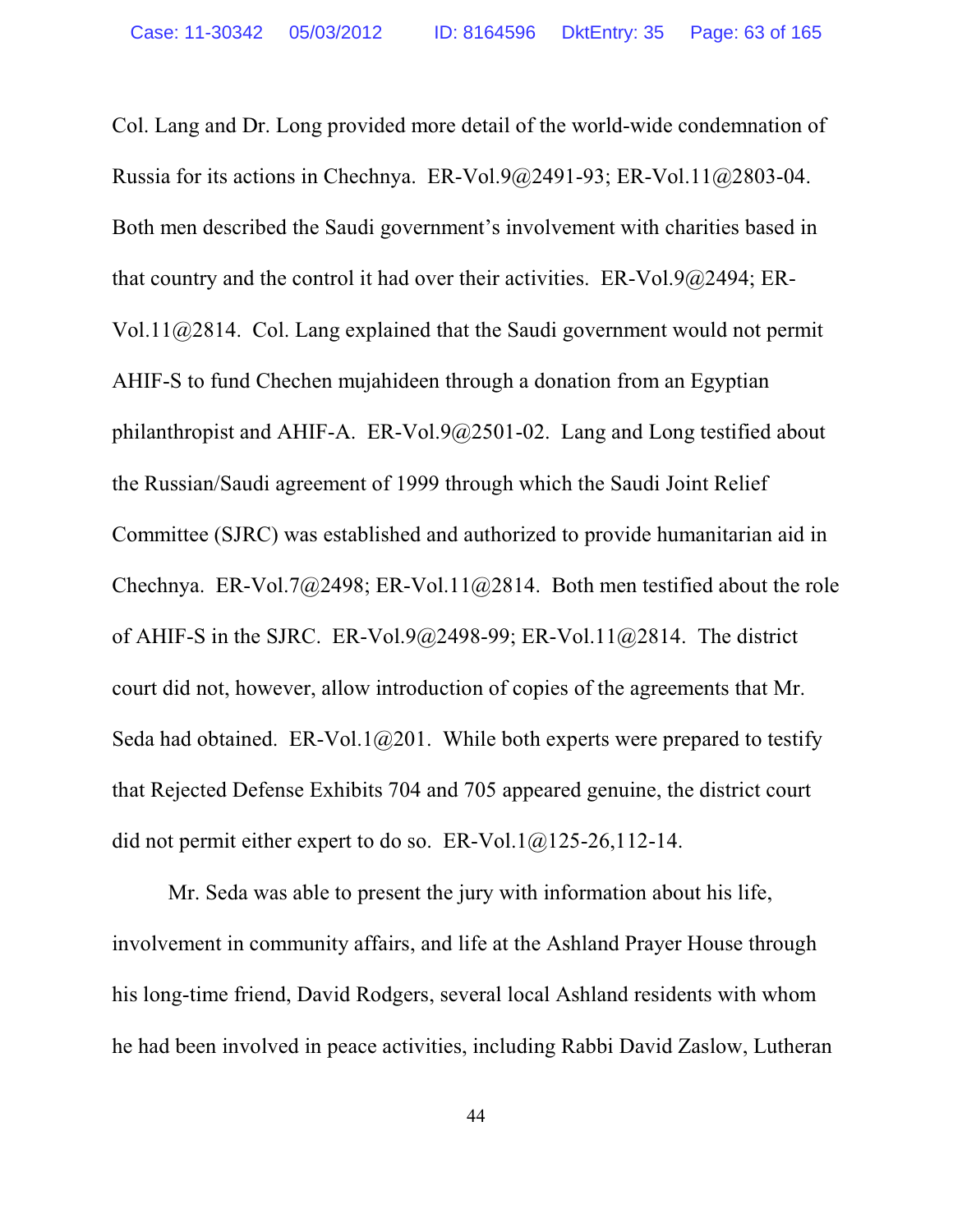Minister Caren Caldwell, and local high school teacher Bill Gabriel, and several regular attendees at the Prayer house, including Nabil Taha. ER-Vol.9@2432-35; ER-Vol.10@2539-41,2547-49,2556-59,2667-71.

While Mr. Seda was able to present some evidence about his civic and humanitarian work and views of Islam, the district court did not permit him to introduce the wealth of letters, articles, emails, and the book he had written about Islam that would have countered the myriad exhibits the government was permitted to present that portrayed him as a fundamentalist supporter of terrorism. *See, e.g.,* ER-Vol.5@1194-1253,1261-74; *see generally* ER-Vol.4@1030-60.

In closing, both prosecutors argued about anti-Semitism and fundamentalist rhetoric, and referred to Osama bin Laden. ER-Vol.11@2891-92,2914,2992- 93,2998. In rebuttal argument, the prosecutor called "the Noble Qur'an" "the defendant," vilified it as "junk," and threw it in the courtroom onto the table that sat in front of the jury. ER-Vol.11@2992; SER@70-71,73.

The jury convicted Mr. Seda on both counts, answering a special interrogatory on count one that convicted him of a false statement on the tax return but not for failing to report the removal of currency from the United States. ER-Vol.1@78.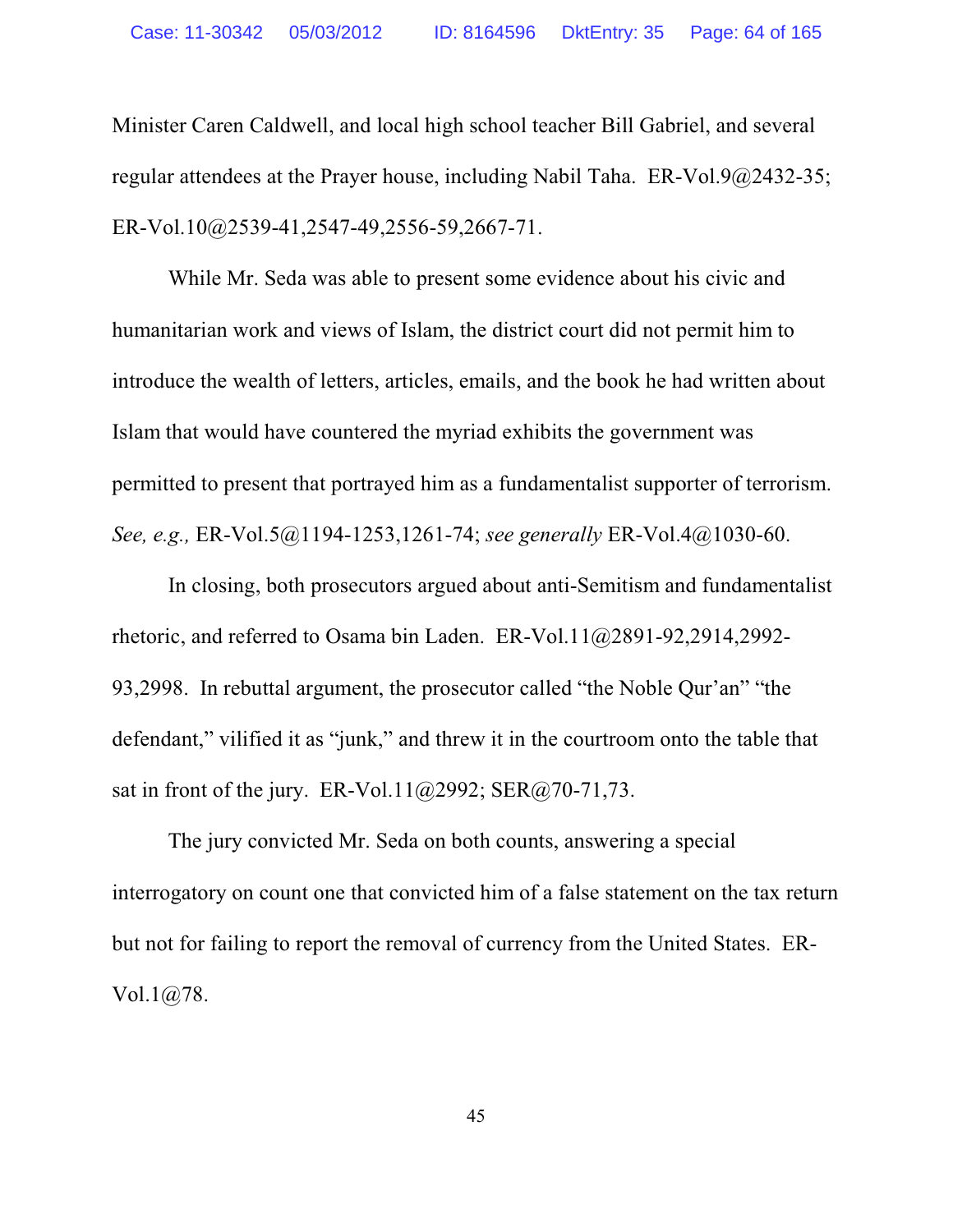#### **POST-TRIAL MOTIONS TO DISMISS AND FOR A NEW TRIAL**

Prior to sentencing, Mr. Seda filed an extensive motion for a new trial, arguing that he was prejudiced by the prosecution's appeals to prejudice and urging the court to reconsider the fairness of its evidentiary rulings. CR 477. The court heard argument on the motions on November 23, 2010, the same day that it heard argument on and took sentencing testimony. CR 510. At the conclusion of the hearing, the court took all matters under advisement.  $ER-Vol.4@818$ .

Before the court ruled on the new trial motion and sentencing issues, the government revealed that the FBI case agent had told Barbara Cabral, before trial, that he would try to get her payment after the trial. ER-Vol.3@638-39,642. The government also revealed that it had paid Richard Cabral \$14,500, including \$5,000 during a joint interview with Richard and Barbara. ER-Vol.3 $@643$ . It also reported that Barbara stated that she considered the payments to Richard had "satisfied any monetary consideration that might have been due for her and Richard's help, and she still feels that way." ER-Vol.3@646. Mr. Seda moved for dismissal and, in the alternative, supplemented his new trial motion based on the government's payments, offer of payment, and failure to disclose either set of facts. CR 517, 538.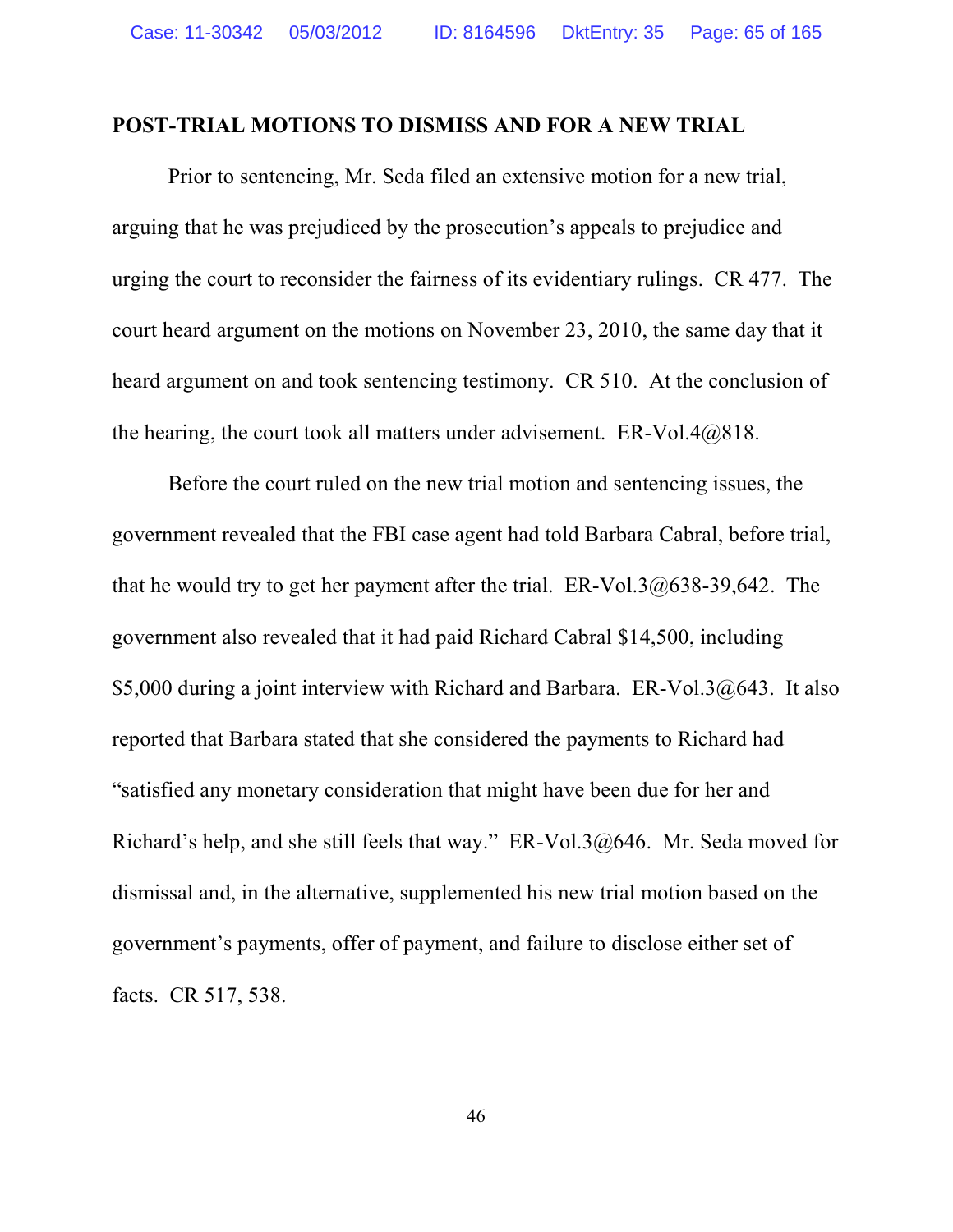The trial prosecutors, agents, and Cabral each filed declarations describing their respective knowledge of the payments and offer of payment and the pre-trial decisions that were made not to make the disclosures. ER-Vol.3@651-721. Mr. Seda sought a hearing and discovery of the documents that the prosecutors and government agents had reviewed prior to preparing their declarations. CR 539 at 15-21 of 37. The court denied discovery but eventually took testimony on the dismissal motion on June 7, 2011, from IRS Agent Anderson and FBI Agents Dave and Shawna Carroll. ER-Vol.1@75; ER-Vol.2@438; CR 552, 554. It refused, however, to permit Mr. Seda to question either trial prosecutor.

Agent Carroll confirmed what was apparent in the declarations the agents and prosecutors had filed. In January and March 2009, he had his complete files on the Cabrals present for prosecution team meetings, including the notes of payment records; he knew of the payments he had made; and the team made a decision not to disclose the payments because, at that time, they did not intend to call Barbara and Richard had died. ER-Vol.2@449-54. Agent Anderson confirmed what was in an email exchange dated April 14, 2010, that she had with AUSA Cardani and Agent Carroll. ER-Vol.2@530,540; ER-Vol.2@555-56. In that email she asked the prosecutor whether she should produce the notes of interviews of Cabral now that she was included on the witness list, and the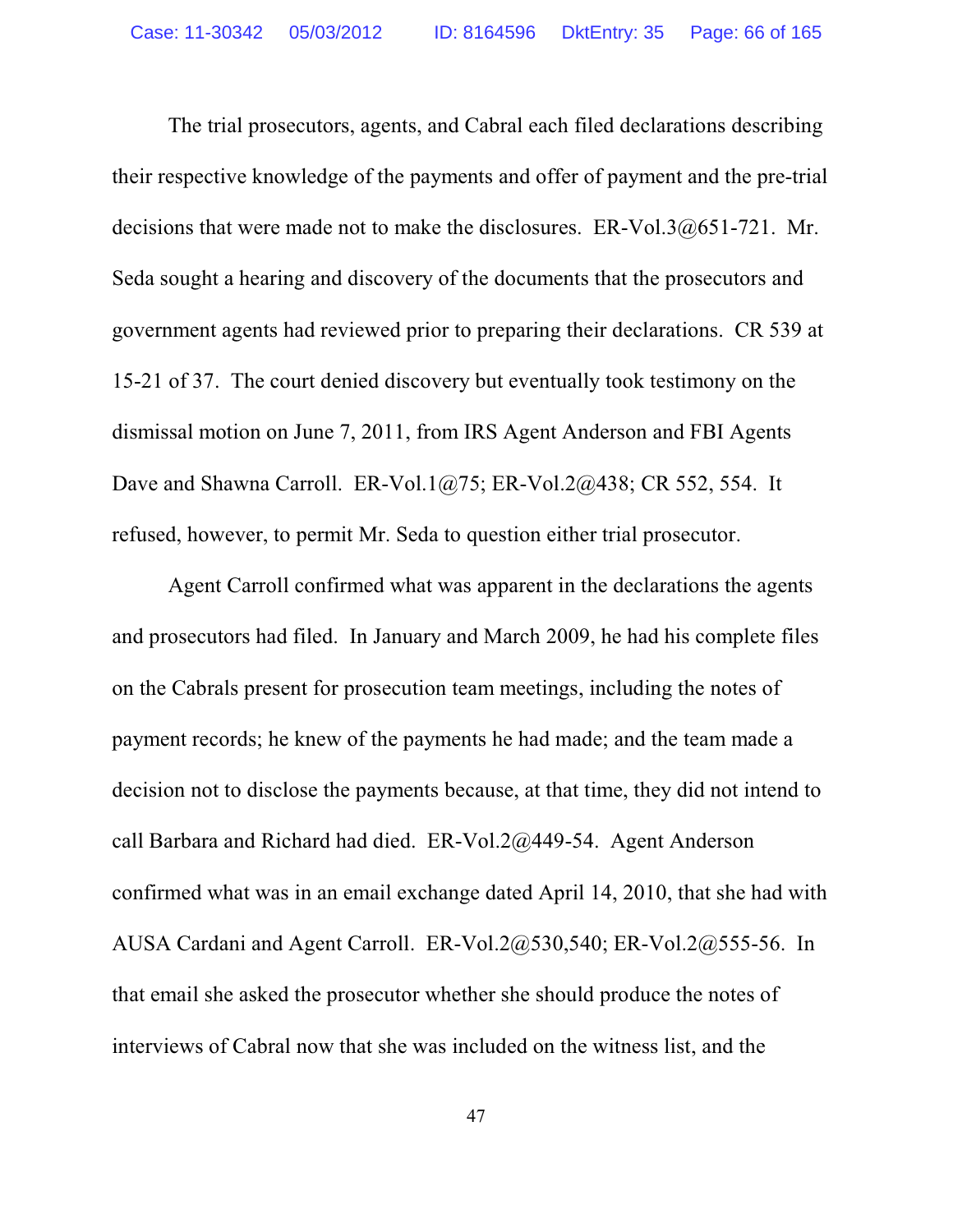prosecutor said, "Yes on reports. No on notes." ER-Vol.1@77. Anderson knew that the court had ordered production of agent notes; the prosecution had previously produced notes; the prosecution produced more notes after April 14, 2010. ER-Vol.2@538,541,542,550-56.

On August 11, 2011, the court issued a written opinion denying the motions to dismiss and for a new trial. ER-Vol.1 $@64$ .

### **SENTENCING**

The government advocated for, and Mr. Seda opposed, a number of enhancements under the advisory Sentencing Guidelines. CR 496, 498. These included tax loss (U.S.S.G. §2T1.1), sophisticated concealment (U.S.S.G. §2T1.1(b)(2)), obstruction of justice (U.S.S.G. §3C1.1), and the terrorism enhancement (U.S.S.G. §3A1.4).

During the sentencing process, the court heard from several more members of the Southern Oregon community about Mr. Seda's good life and peaceable nature. ER-Vol.4@1002-29. The parties also presented further argument and evidence from their experts about the tax aspects of the case, disagreeing over whether there was any tax loss. CR 510 at 99-131; ER-Vol.4 $@983-1000$ . The government presented testimony via video hook-up from FSB Agent Ignatchenko. CR 510 at 4, 20, 46. He described his understanding of AHIF-S's activities in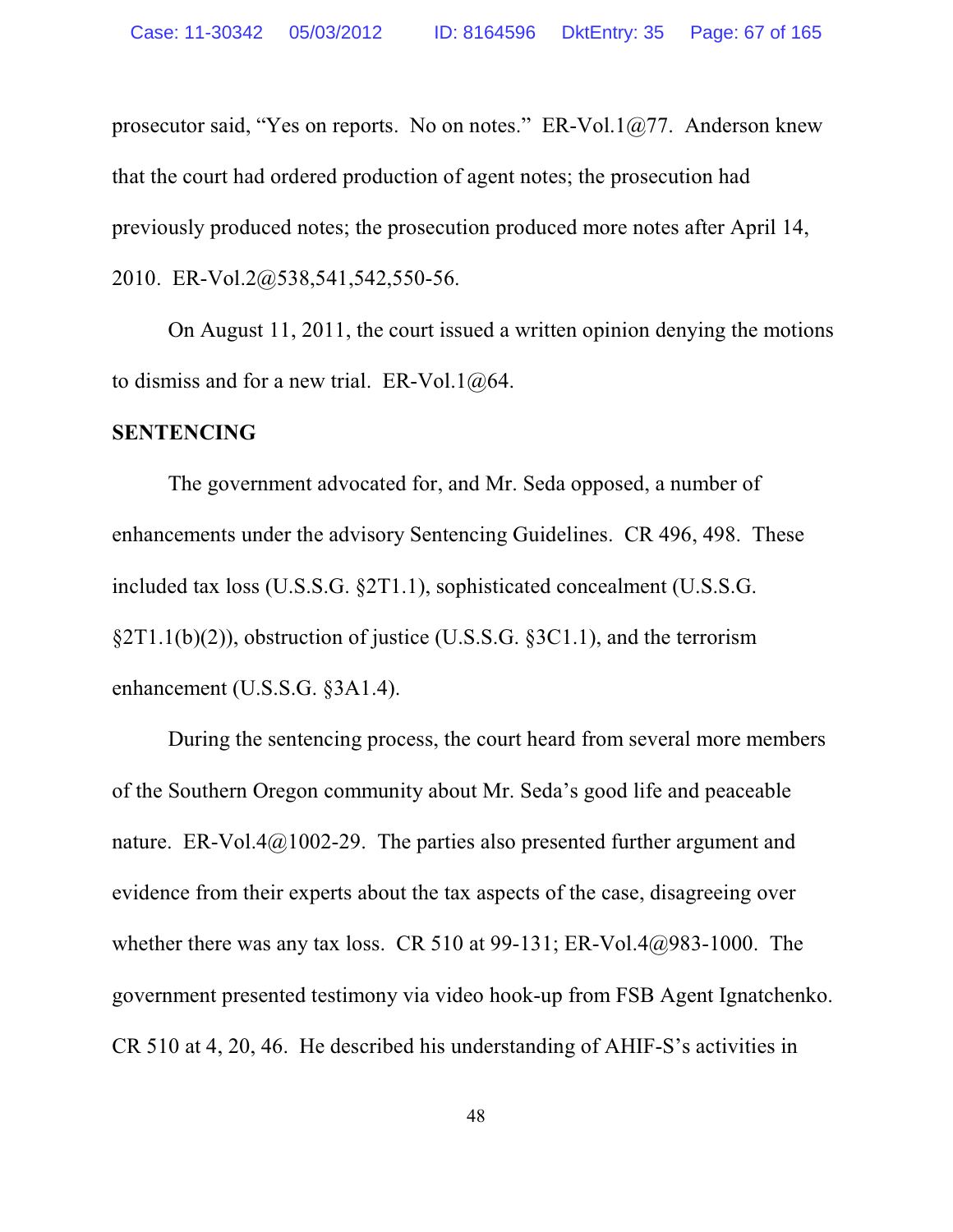Chechnya and described intercepted calls between representatives of AHIF-S and the Chechen mujahideen. CR 510 at 25-26, 36-38. Ignatchenko said, however, that the tapes of the calls had been destroyed. CR 510 at 86-88. He had never heard of Pete Seda or Dr. El-Fiki. CR 510 at 93.

Ten months later, after denying the motions for dismissal and a new trial, the court returned to sentencing. It denied the terrorism enhancement. ER-Vol.1@23-24. It did, however, apply enhancements for tax loss, obstruction of justice, and sophisticated concealment.  $ER-Vol.1(a)22-23$ . The court found an advisory guideline range of 27 to 33 months and imposed sentence at the top of that range. ER-Vol.1 $@28-9$ .

#### **SUMMARY OF ARGUMENT**

The core of this case involves alleged mistakes on a charitable tax return. The jury was presented differing opinions on the questions of whether the tax return included any mistakes, and, if so, whether they were material, by the expert witnesses Wooten and Owens. The jury was required to assess the credibility of accountant Wilcox and to decide what to make of the significant changes in his story in order to resolve the question of who was responsible for any mistakes it found existed on the return. The jury's consideration of every aspect of the case was, however, overwhelmed and distorted by the inflammatory and prejudicial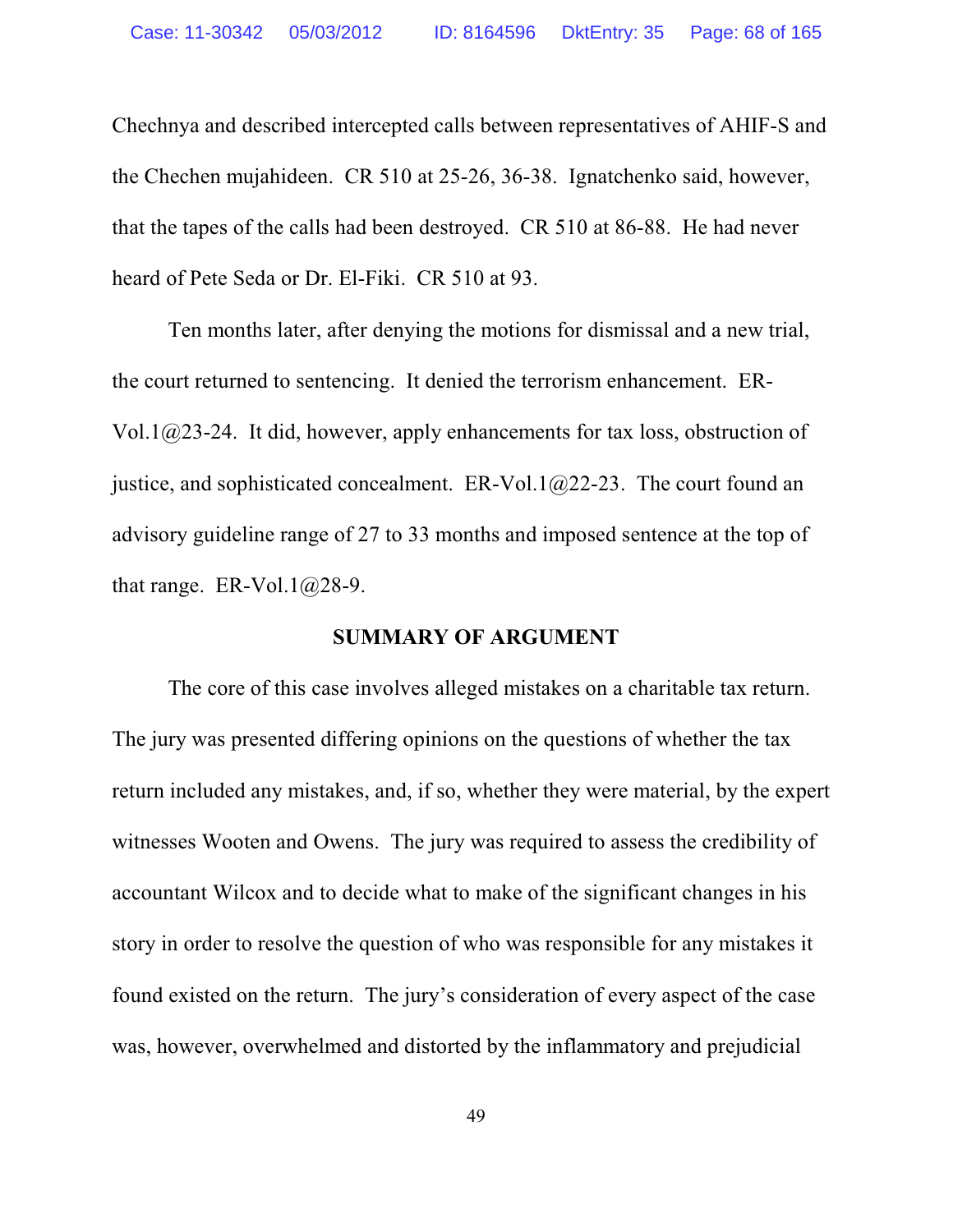evidence of Mr. Seda's alleged extreme views and guilt by association that the government presented in its effort to establish wilfulness. And, its consideration was rendered incomplete and unfair by the government's failure to turn over exculpatory material in pre-trial discovery.

The government alleged that Mr. Seda wilfully made mistakes on the tax return to cover up the fact that he wanted to provide money to the mujahideen fighting the Russians in Chechnya. Only one witness, Barbara Cabral, provided direct testimony that Mr. Seda sought to do so. Her testimony that Mr. Seda asked all the members of the Ashland Prayer House who went on Hajj together to Saudi Arabia in the spring of 1999 to give him \$200 that was left over at the end of the trip so that he could send it to the mujahideen in Chechnya was the only direct evidence of alleged action by Mr. Seda supporting the Chechen mujahideen. Mr. Seda had little to cross-examine Cabral with and, when she left the witness stand, a juror complimented her on her testimony.

The cross-examination of Cabral should have taken a very different course. The government had failed to disclose pre-trial core impeachment evidence: the fact that it had offered to pay Cabral money, a payment to be made only after trial, and that it had paid her husband \$14,500 for information he provided, including \$5,000 in cash during a joint interview when Cabral was also providing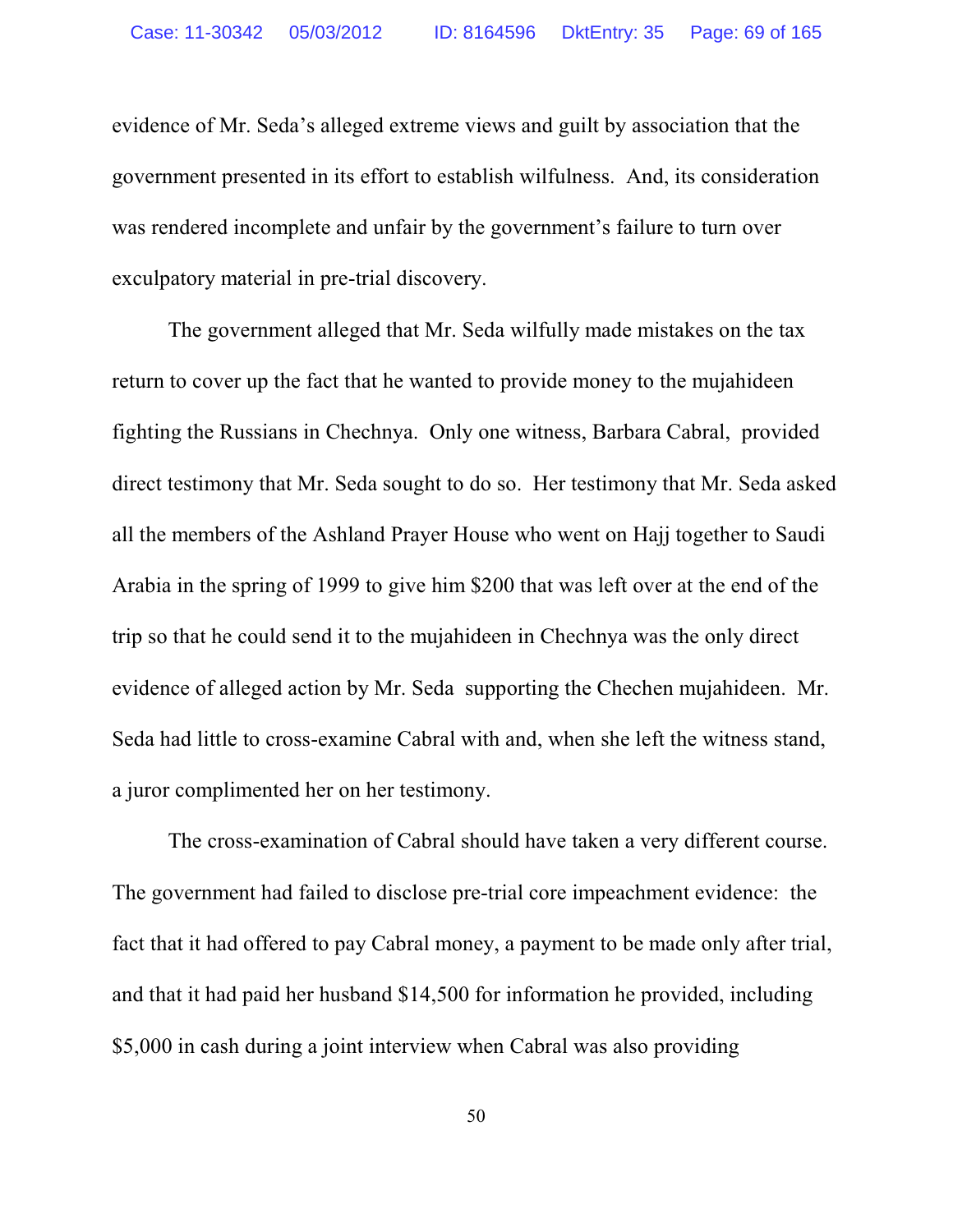information to the government agents. When it belatedly made the disclosures, the government conceded that the material should have been disclosed pre-trial. Posttrial hearings revealed that the prosecution team made decisions not to disclose the impeaching evidence on multiple occasions. Both Cabral's testimony and the impeaching evidence were central, not cumulative. The reasons why the discovery violation requires a new trial are set out in Point I.

The trial was replete with "foul blows" appealing to emotion and prejudice. These appeals culminated in the government's rebuttal argument when the prosecutor threw the Qur'an, called it "junk," and went so far as to call the Qur'an the "defendant." Those actions followed a trial replete with efforts to link Mr. Seda to fundamentalist Islam and alleged terrorists he never associated with, including multiple references to Osama bin Laden, witnesses being asked to read anti-Semitic statements over and over again, reference to genital mutilation, and admission of inflammatory emails and websites with minimal proof that Mr. Seda ever read or accessed them. The government's evidence included mujahideen videos brought to the trial by the government's "terrorism expert" that were never in the Ashland Prayer House or seen by Mr. Seda. In the face of the pervasive evidence that crossed any permissible bounds, Mr. Seda was precluded from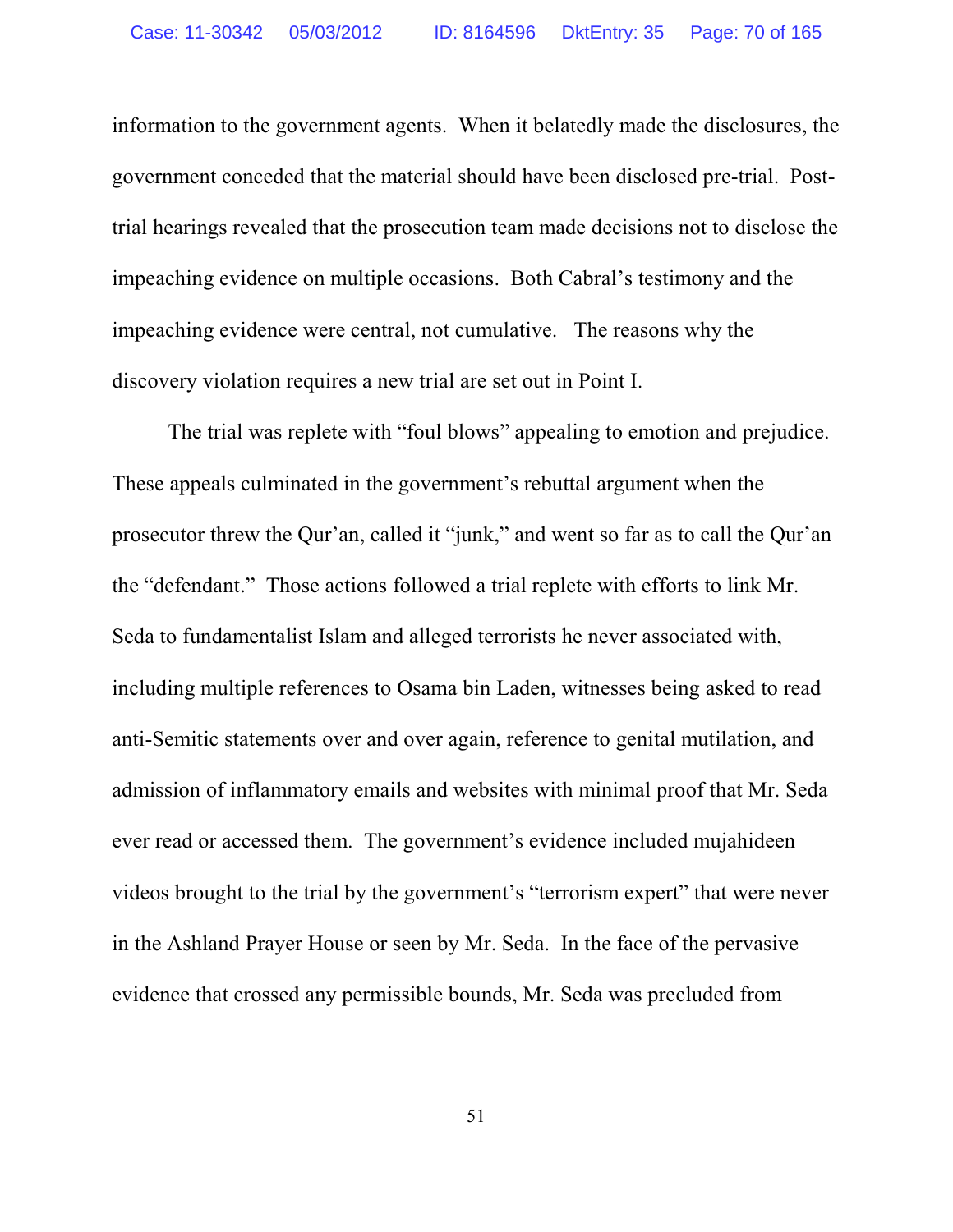effectively rebutting the inflammatory material by the court's evidentiary rulings. The unfair prejudice that resulted is described in Point II.

The fairness of the trial was further undermined by the government's evidence and arguments about the "money trail" and the court's refusal to permit Mr. Seda to present contrary evidence. The government alleged that Mr. al-Buthe pocketed \$21,000 of Dr. El-Fiki's donation and that Mr. Seda and Mr. al-Buthe fabricated two documents (exhibits AHIF-2 and 3) reflecting Mr. al-Buthe's responsibility for about \$187,000 of money donated to AHIF-A for Chechen relief. It presented evidence and argued at length that it "followed the money trail" which "dried up" in Mr. al-Buthe's bank account. Its evidence included records of Mr. al-Buthe's bank account that it had obtained from the Al Rajhi bank in Saudi Arabia. Evidence about the total amount of money and the \$21,000 was central to the government's proof about the alleged scheme.

The government agent and prosecutors were permitted to speculate, with no evidentiary basis, that exhibits AHIF-2 and 3 were phony, manufactured years after Mr. al-Buthe took Dr. El-Fiki's donation and the Chechen relief money gathered by AHIF-A to Saudi Arabia. The unfairness of this argument was underscored by the fact that as early as 2004 the government was in possession of receipts (rejected exhibits 704 and 705) showing that Mr. al-Buthe had deposited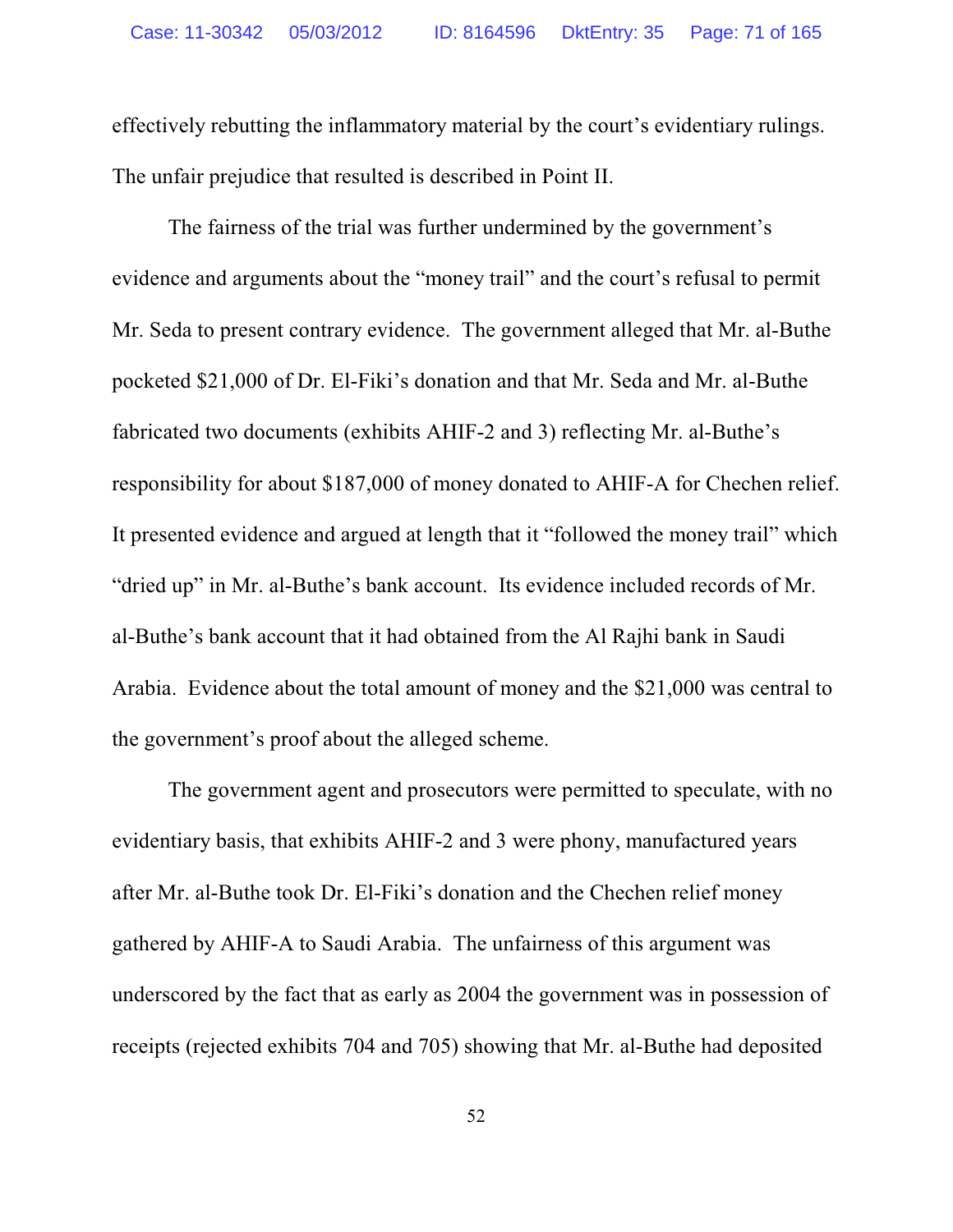all of the money for which he was responsible with AHIF-S. The receipts showed that the money was designated for the AHIF-S Chechnya account at the Al Rajhi Bank (#9889). Yet, the government did nothing to follow the money trail to that account. Even when it subpoenaed records from the Al Rajhi Bank for Mr. al-Buthe's account, it did not subpoena account #9889.

Although the government agent and prosecutors were permitted to speculate that AHIF-2 and 3 were fabrications, Mr. Seda was precluded from showing rejected exhibits 704 and 705 with the Al-Rajhi account number to Agent Anderson to rebut her claim that she had followed the money trail. He was also precluded from having his expert witnesses authenticate the receipts.

Then, when Mr. Seda sought to obtain authentication of the receipts from Saudi Arabia, the government stood in his way, opposing his request for a Letter Rogatory. The government also stood in his way when he sought assistance in obtaining Dr. El-Fiki's testimony from Egypt. The resulting distortion of the fact finding process violated the principles set out in *United States v. Westerdahl*, 945 F.2d 1083 (9th Cir. 1991).

The manner in which the evidentiary rulings on exhibits AHIF-2 and 3 and rejected exhibits 704 and 705 and the ruling on the *Westerdahl* issue deprived Mr. Seda of a fair trial are set out in Point III.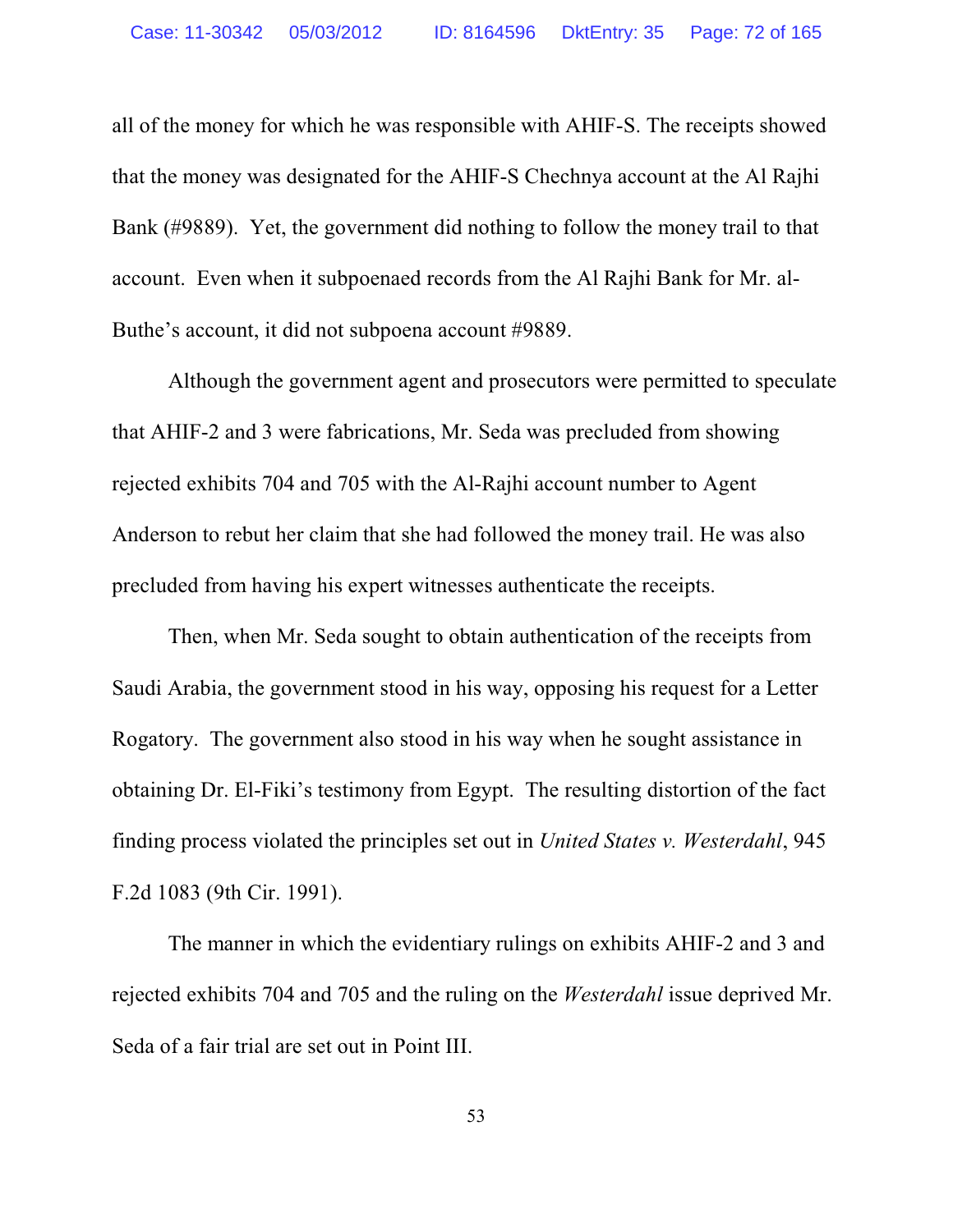Much of the skewing of the fact-finding process by the government's use of inflammatory evidence should not have been possible because the evidence was obtained as a result of an unlawful search. The magistrate judge who issued the warrant under which the government's computer-derived evidence was obtained did not incorporate the affidavit that was filed in support of the warrant into the warrant and permitted search only for specified business and accounting records. The magistrate used language in the warrant to guard against general rummaging and required the government to seek additional warrants if its initial forensic examination of computers it seized caused it to believe that the scope of the warrant should be expanded. In executing the warrant, the agents went far afield, looking for and seizing evidence from websites and emails that could in no manner be confused with the types of records for which authorization was provided. It did so without seeking additional authorization as required in the warrant. The reasons why the searches and seizures violated Mr. Seda's rights under the Fourth Amendment are set out in Point IV.

The district court's rulings on a series of issues related to classified evidence set the table for an unfair trial long before the jury was called. At the outset of the case, counsel for Mr. Seda became aware that they were in possession of material that was likely classified. They contacted the government and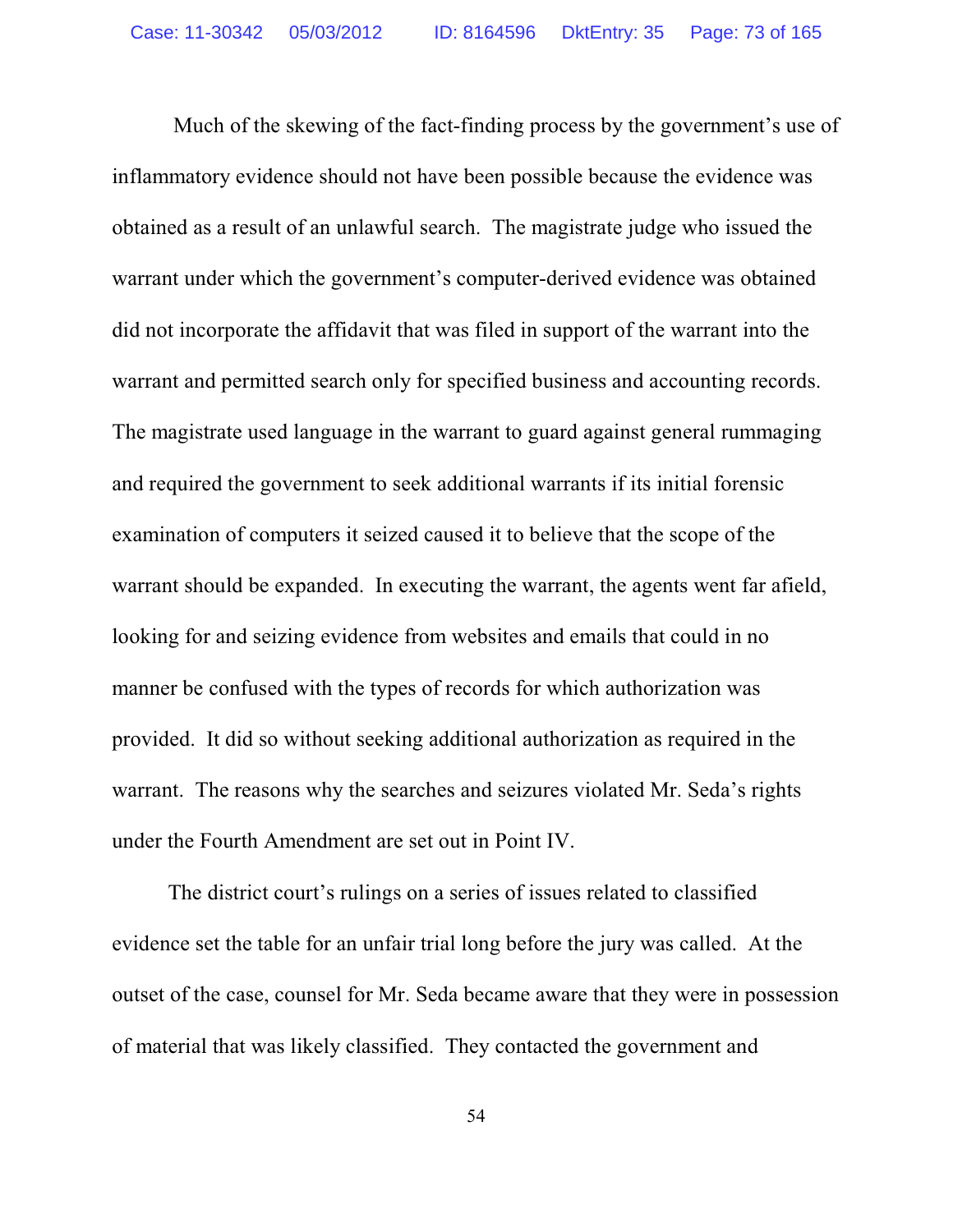arranged for delivery of this defense material to a government SCIF with an agreement that the government would have no access to it. Several months later, when counsel sought to utilize the material in Mr. Seda's defense, the court, *sua sponte*, issued an unprecedented gag order that prohibited counsel from discussing it among themselves or with Mr. Seda or from using it in any manner in motions or at trial. This order violated Mr. Seda's fundamental Fifth and Sixth Amendment rights. It precluded him from effectively arguing for classified discovery from the government and that the decision to seek a search warrant was tainted by prior unlawful governmental action.

In addition to knowledge of the material they caused to be placed in the SCIF, the defense believed that the government was in possession of a substantial amount of exculpatory classified material. They presented the district court with declarations and testimony from the former head of Human Intelligence for the Department of Defense. Counsel, who held security clearances, also objected to the district court's refusal to permit them to participate more fully in the CIPA process. The district court reviewed the government's classified material and ordered production to the defense of only one piece of classified evidence and one unclassified summary. Mr. Seda believes the court was overly deferential to the government. This Court will be required to review the classified evidence.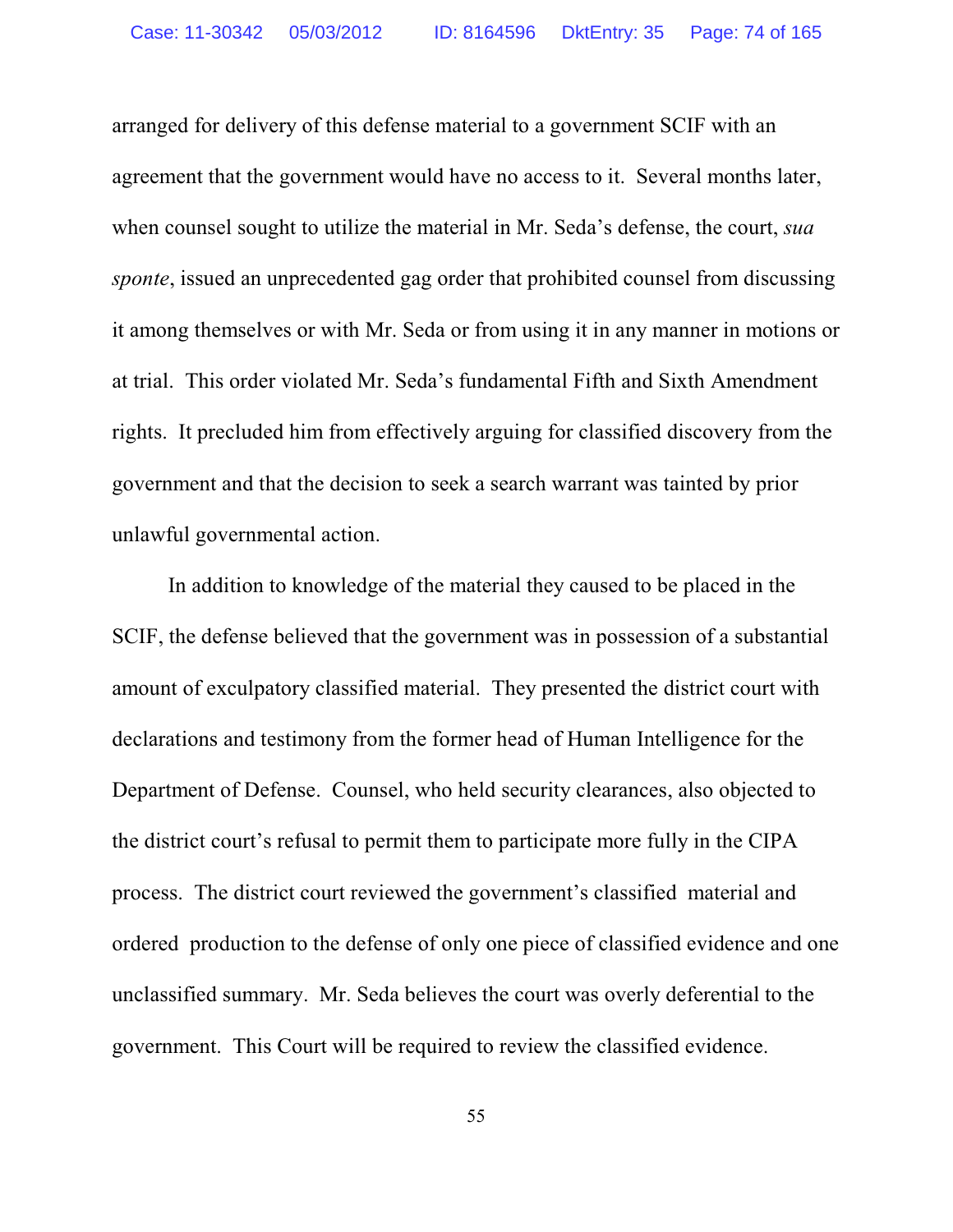The district court permitted the government to provide Mr. Seda with an unclassified summary of a statement attributed to Sami Al Sanaad. The summary recited the highly exculpatory information that money from AHIF-A was used for humanitarian purposes in Chechnya. However, the summary also contained information from other persons and editorializations which prevented Mr. Seda from presenting the exculpatory evidence to the jury. The violation of Due Process and the right to counsel in the handling of the classified evidence are discussed in Point V.

The final issues raised on the appeal relate to sentencing. While it rejected the terrorism enhancement, the district court imposed sentence based on legally incorrect applications of the tax loss, obstruction, and sophisticated concealment guidelines. The tax loss finding was error because it required proof that Mr. Seda sent Dr. El-Fiki's donation to Chechnya, an assertion the court found unproven in rejecting the terrorism enhancement. The loss finding was also error because an excess benefit tax can be imposed only if there is an economic benefit. Here there was none. The obstruction enhancement was based on the speculation that AHIF-2 and AHIF-3 were fabricated in 2004 in the absence of any such proof. The sophisticated concealment enhancement was inapplicable because all of Mr.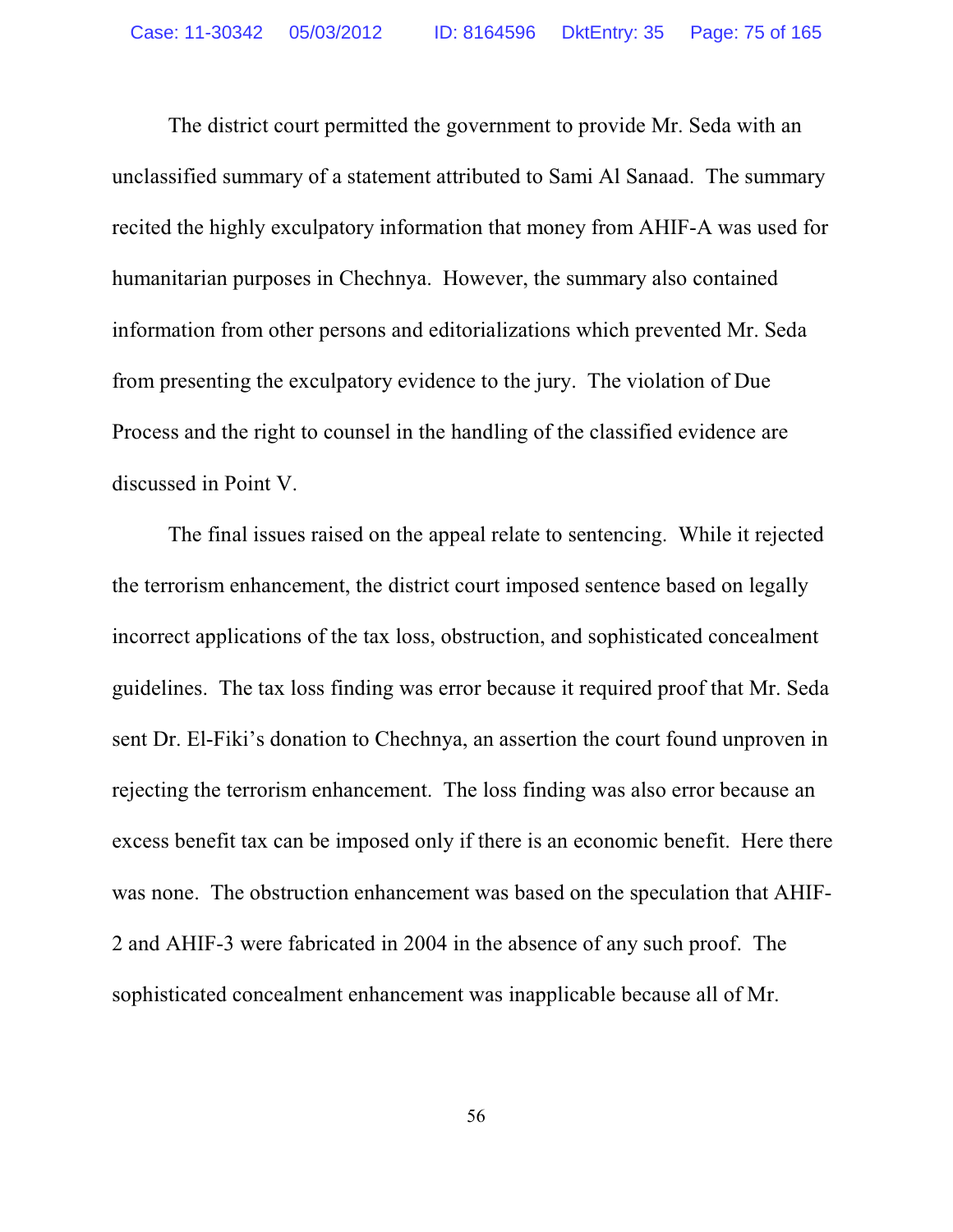Seda's actions were straightforward and in the open. The sentencing errors are argued in Point VI.

#### **ARGUMENT**

#### **POINT I**

# **THE GOVERNMENT'S VIOLATION OF ITS DISCOVERY OBLIGATIONS BY FAILING TO DISCLOSE PAYMENTS AND AN OFFER OF PAYMENT TO A KEY WITNESS REQUIRES A NEW TRIAL**

The central element of the prosecution's case was that Mr. Seda falsified his tax returns in order to hide his attempt to provide money to the Chechen mujahideen. Over nine years of investigation, only one witness – Barbara Cabral – directly linked Mr. Seda with attempting to raise money for the Chechen mujahideen. ER-Vol.7 $@1817-18$ . That witness so impacted the jury that one juror complimented her testimony and was excused by the court. ER-Vol.7@1840-43,1846. The government's failure to disclose pre-trial monetary inducements that would have impeached this key witness, who was otherwise unimpeached, fatally distorted the case and requires a new trial.

#### **A. Standard Of Review**

This court reviews de novo the district court's rulings under *Brady v. Maryland*, 373 U.S. 83 (1963). *United States v. Steinberg*, 99 F.3d 1486, 1489 (9th Cir. 1996); *United States v. Bracy*, 67 F.3d 1421, 1427 (9th Cir. 1995).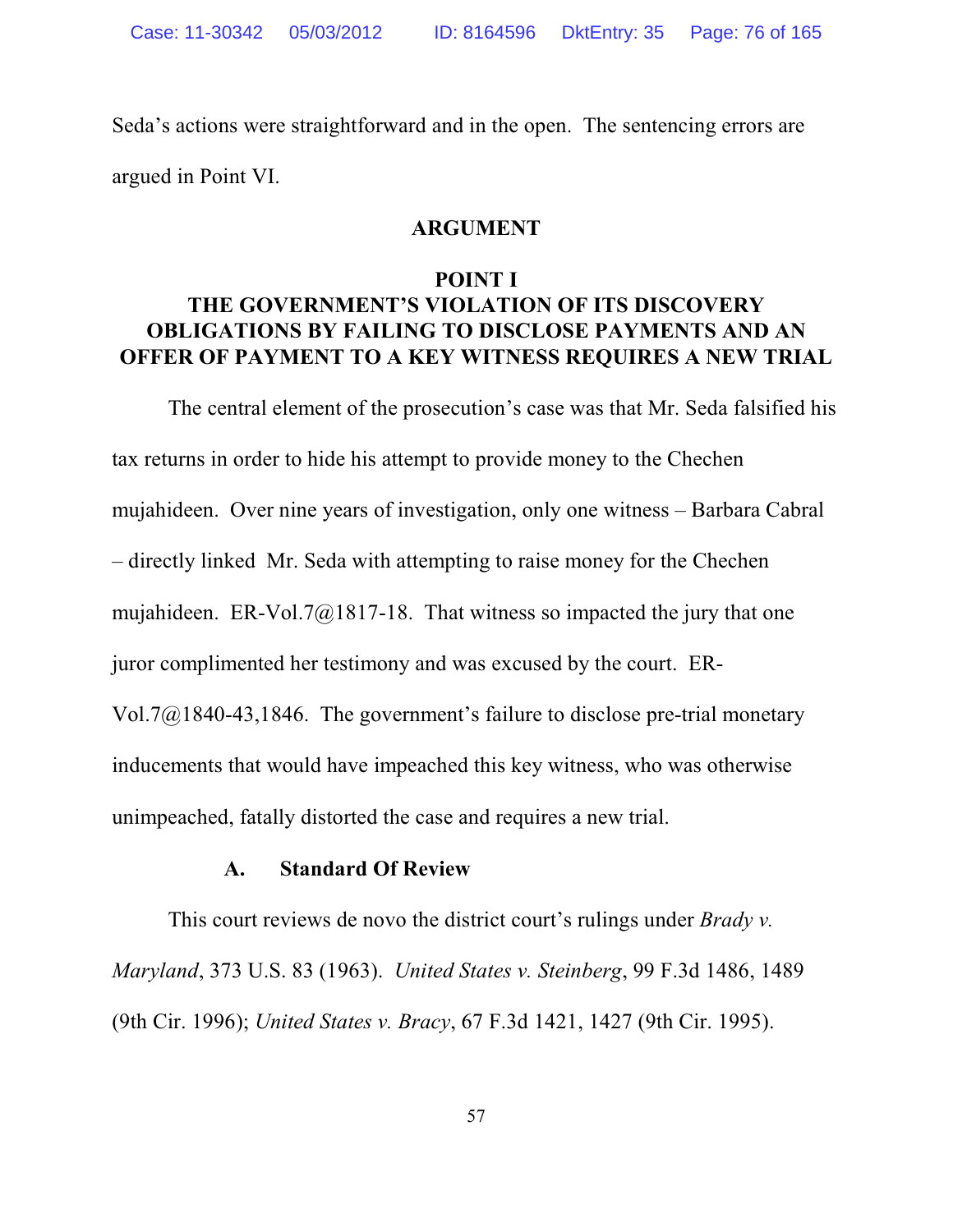### **B. The Prosecution Team Withheld Core Impeachment Evidence.**

In his pre-trial discovery motions, Mr. Seda sought all impeachment material, including payments to witnesses and all agent notes. CR 53, 90. The government acknowledged its obligations to provide impeachment information. CR 100. The district court ordered production of exculpatory material and agent notes. ER-Vol.2@360. Prior to trial, the government provided impeachment material on a number of witnesses and agent notes of a number of witness interviews. ER-Vol.3@686-718; *see* ER-Vol.3@727-28.

Months after the trial, after intervention by the United States Attorney (ER-Vol.3 $@720,676,659,682-83$ , the government informed the defense that it had failed to comply with its pre-trial discovery obligations. The post-trial disclosures revealed that the government failed to disclose the fact of substantial payments and promise of payment to Richard and Barbara Cabral. The government belatedly provided Mr. Seda nearly 60 pages of discovery related to Barbara Cabral that should have been provided prior to trial. ER-Vol.3@723,638-41. *See also* ER-Vol.3@629.

The new discovery revealed that over a multi-year period beginning shortly after September 11, 2001, FBI Agents David and Shawna Carroll and IRS Agent Colleen Anderson interviewed Barbara and Richard Cabral numerous times. It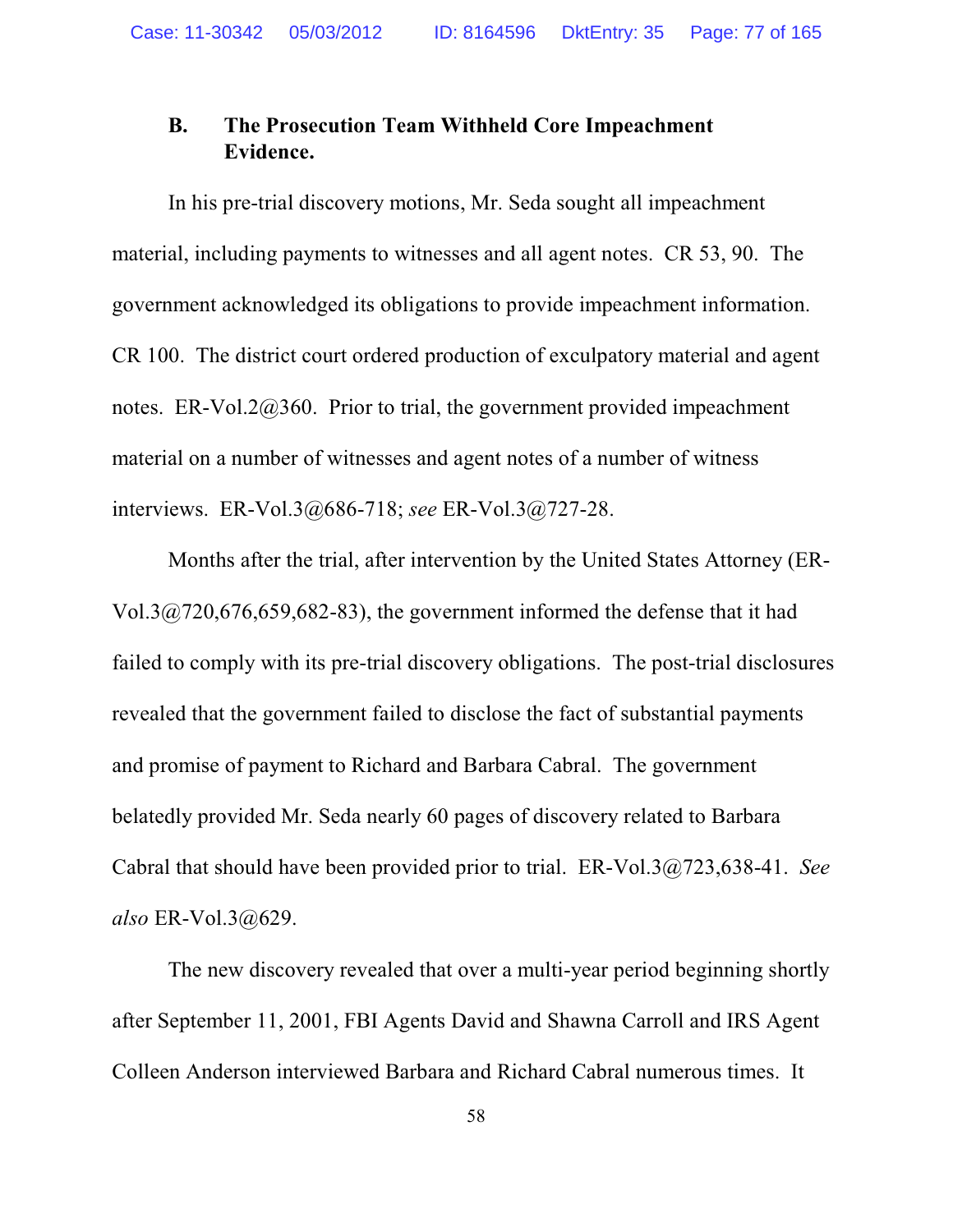included reports and handwritten notes of at least 14 interviews with the Cabrals that involved Barbara Cabral. ER-Vol.3 $@641,644-46$ . The new discovery included Agent Carrolls's handwritten notes of a joint interview on March 21, 2005, in which Barbara provided information about Mr. Seda and government agents made a cash payment of \$5,000 to Richard. ER-Vol.3@649; *see also* ER-Vol.3@656,658. The agent's typed report did not disclose the payments, nor were the actual payment records provided. ER-Vol.3 $@647-48$ . When questioned about the payments after the trial, Barbara Cabral stated that she "has always felt the money Richard received from Carroll satisfied any monetary consideration that might have been due for *her* and Richard's help . . . ." (Emphasis added). ER- $Vol.3@646.$ 

The new disclosures revealed a plan for post-trial payment. Sometime after April 19, 2010, but before trial, Agent Carroll

commented to [Barbara] Cabral in words to the effect that he would attempt to get her something after the trial. Writer's meaning was . . . that he would attempt to provide her with a payment of U.S. currency after the conclusion of the trial . . . .

On October 4, 2010, Cabral was advised by this writer of efforts to provide her with a \$7,500 payment.

ER-Vol.3@642. Cabral stated she did not recall this conversation when questioned by the FBI after trial.  $ER-Vol.3@645$ . At the post-trial hearing, David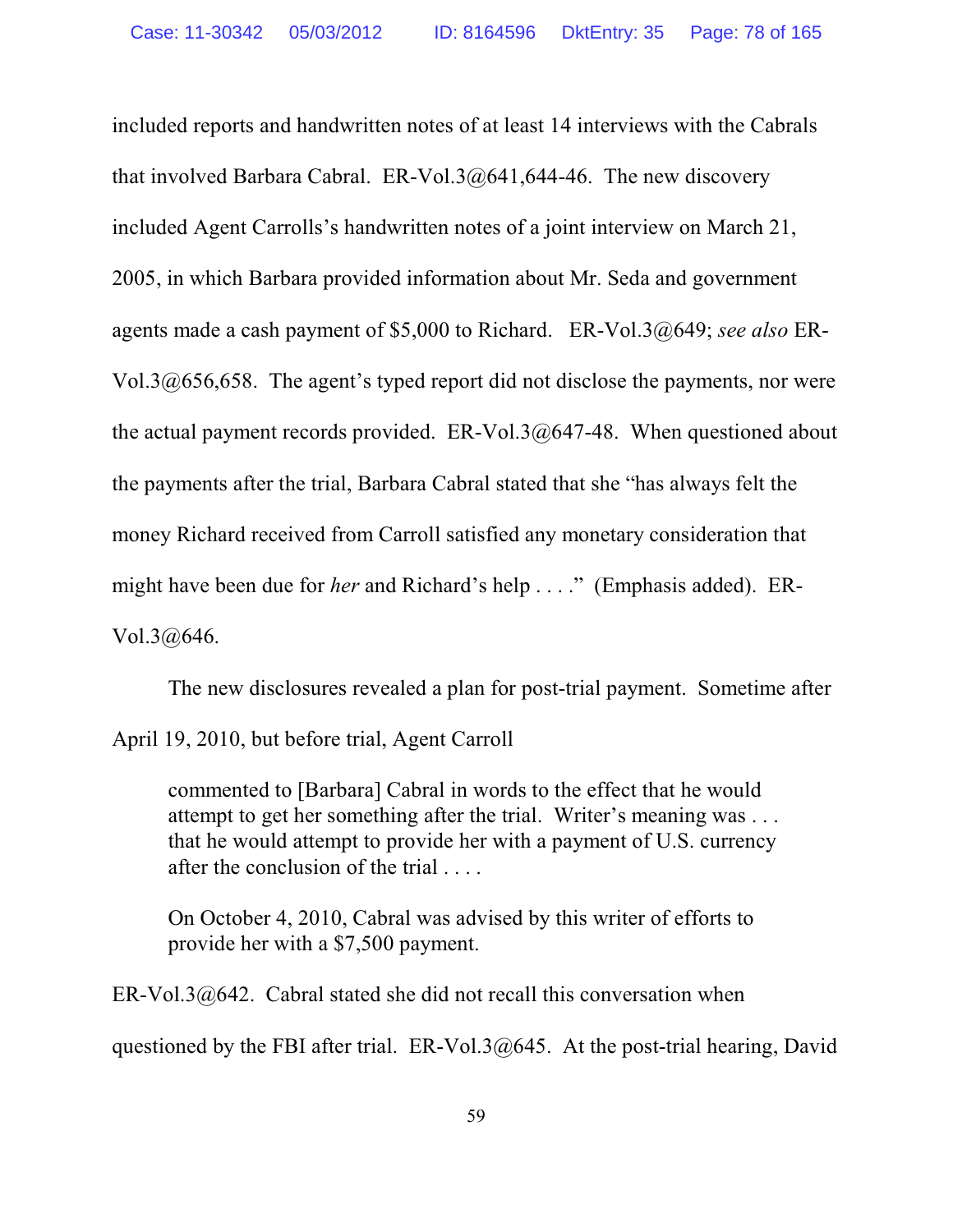Carroll testified that Cabral had not asked for money, but that he had brought it up in a conversation in which they were talking about her medical problems. ER-Vol.2@507-09; *see also* ER-Vol.3@642,654. Carroll stated that his offer to pay Barbara was based on his assessment of the value of her testimony and his feeling that she had suffered stress as a result of her role in the investigation and was dealing with medical problems. ER-Vol.2@506-10,514.

After trial, the government also advised Mr. Seda for the first time that Barbara Cabral had a personal relationship with Agent Carroll and his wife. *See* ER-Vol.3 $@644$ . Cabral considered them "good friends," and the relationship was close enough that Cabral would greet them with hugs when she encountered them in the store where she worked and invited the Carrolls to her wedding after Richard's death in 2008. The Carrolls did not attend, but Barbara Cabral teased them about still owing her a wedding present. *Id*. At the post-trial hearing on this matter, Carroll acknowledged that Barbara viewed him and his wife as friends and had invited them to her wedding. ER-Vol.2 $@507$ .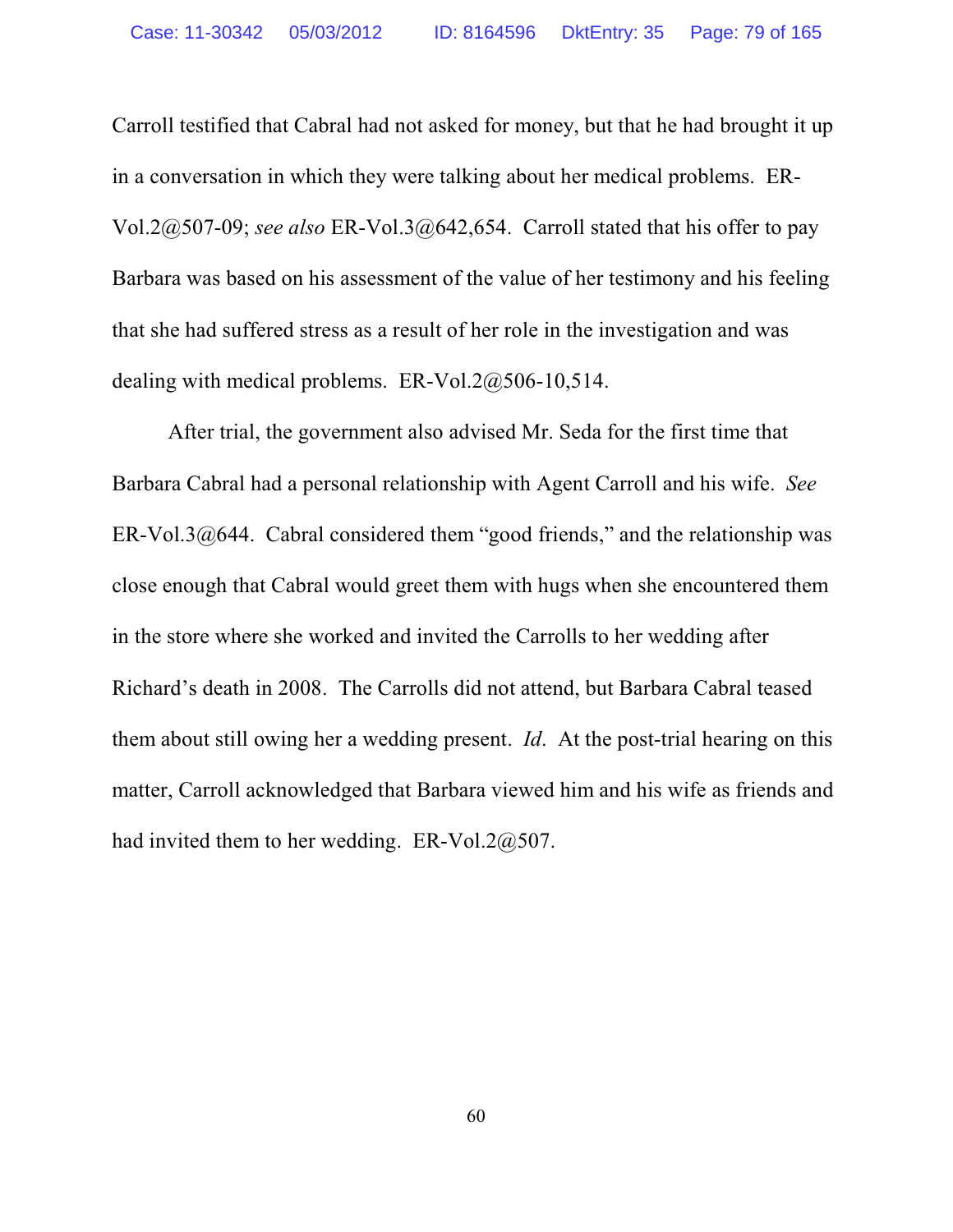### **C. The Discovery Violation Requires A New Trial.**

## **1. A new trial is required for unintentional withholding of evidence where these is a reasonable probability of a different result.**

The defense is entitled to disclosure of any promises, inducements, deals, or payments to any witness. *United States v. Bagley*, 473 U.S. 667, 676-77 (1985); *Giglio v. United States*, 405 U.S. 150, 154-55 (1972); *see generally, Brady v. Maryland*, 373 U.S. 83 (1963). When the government has withheld information, a new trial is required when it is material, that is, "if there is a reasonable probability that, had the evidence been disclosed to the defense, the result of the proceeding would have been different." *Silva v. Brown*, 416 F.3d 980, 985 (9th Cir. 2005) (quoting *Kyles v. Whitley*, 514 U.S. 419, 433 (1995)). "A reasonable probability does not mean that the 'defendant would more likely than not have received a different verdict with the evidence,' only that the likelihood of a different result is great enough to 'undermine [] confidence in the outcome of the trial.'" *Smith v. Cain*, 132 S.Ct. 627, 630 (2012) (quoting *Kyles*, 514 U.S. at 434).

Unintentional concealment of *Brady* material warrants a new trial because "inadvertent non-disclosure has the same impact on the fairness of the proceedings as deliberate concealment." *Strickler v. Greene*, 527 U.S. 263, 288 (1999). Intentional failure to disclose *Brady* material "may be regarded as an admission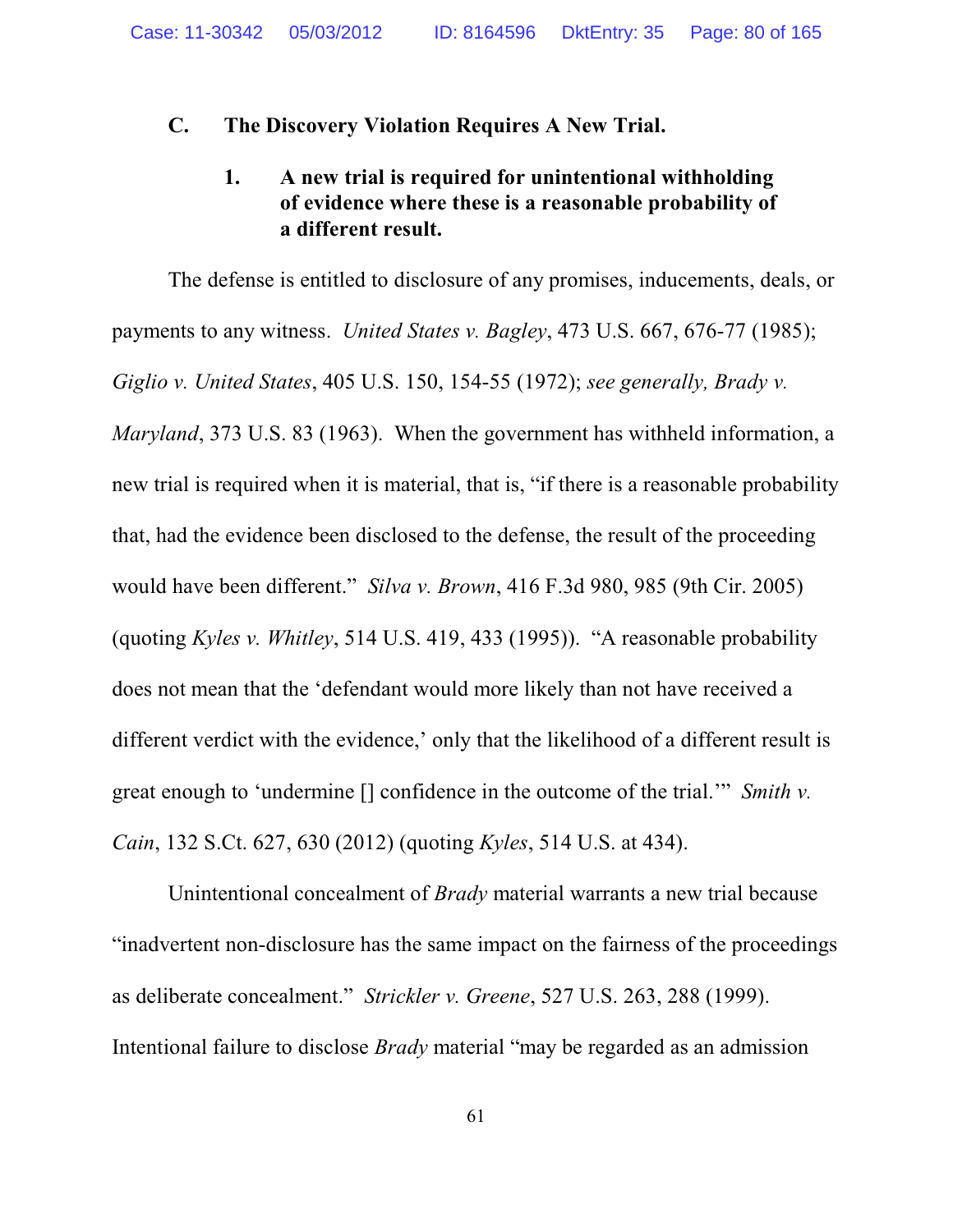that performance would injure the government's case . . ." *United States v. Gerard*, 491 F.2d 1300,1302 (9th Cir. 1974). While not necessary to analysis of materiality, the degree of government culpability can tip the scales if the analysis is close. *Id* at 1302-03.

### **2. The withheld evidence was material and not cumulative.**

The withheld evidence was "material" because the payments, offers of payments, Cabral's view of the money paid to her husband, and her relationship with the FBI agents are classic impeachment evidence going to bias and to a motive to lie to curry favor with the government. *See Banks v. Dretke*, 540 U.S. 668, 671(2004) (that paid informant status is material is "beyond debate"); *United States v. Kohring*, 637 F.3d 895, 910 (9th Cir. 2011) (the court recognized that relationship between the witness and FBI Special Agent could be impeaching but there the jury was well aware that the agent was working closely with witness and evidence would be "merely cumulative").

The withheld evidence here was not cumulative. The defense had no prior knowledge of the payments, offer of payment, or personal relationship. The defense had no other basis to attack Cabral's credibility. The government conceded, and the district court found that the impeaching evidence on Cabral should have been disclosed. ER-Vol.3 $@629,638-39$ ; ER-Vol.1 $@61$ .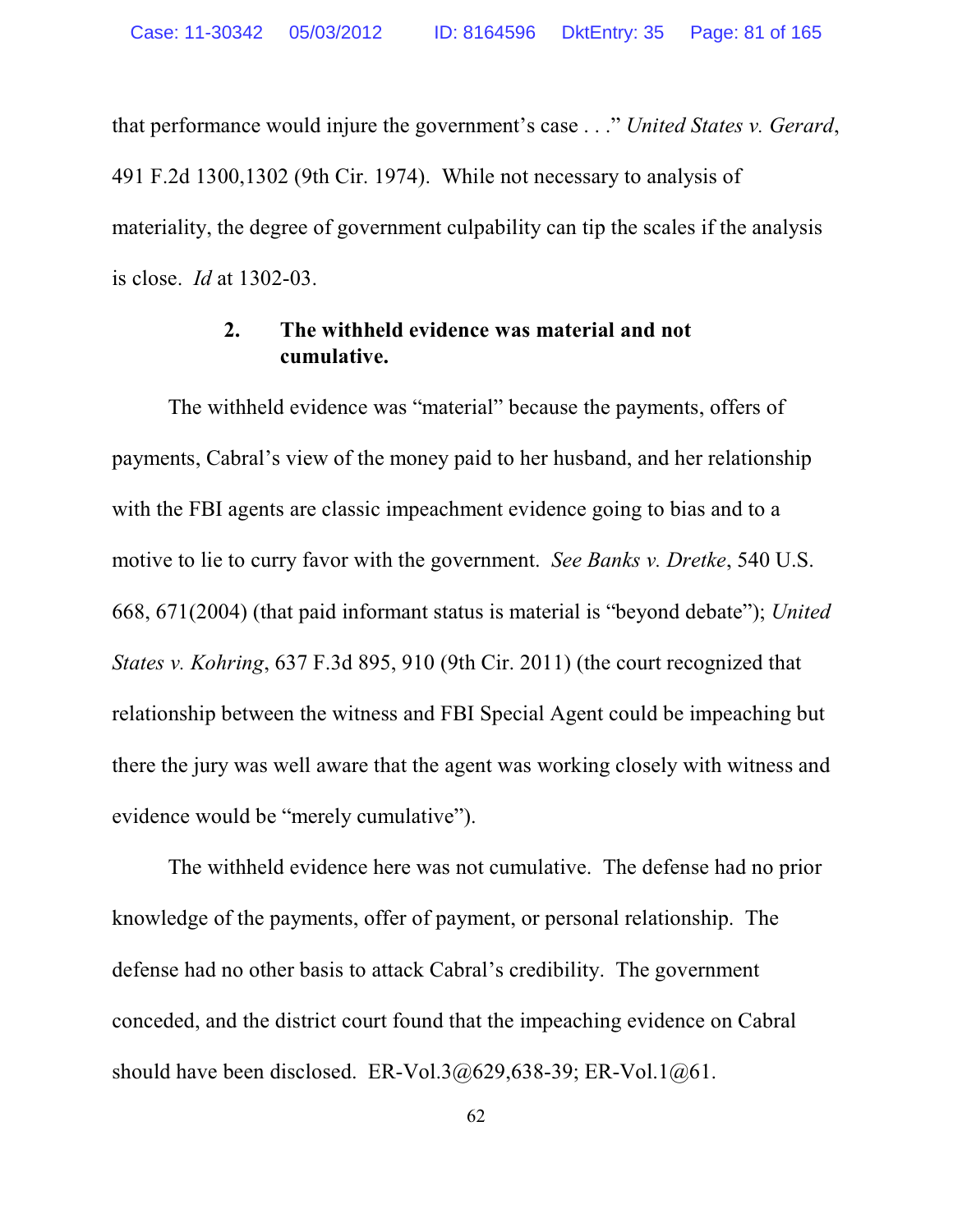### **3. Cabral's testimony was material.**

The trial was hotly contested in all respects, including whether Mr. Seda intended to fund the Chechen mujahideen. The government's evidence of Mr. Seda's intent and actions – his desire to fund Chechen mujahideen as opposed to provide humanitarian relief in Chechnya – was almost entirely circumstantial. As stated by the district court, Cabral's testimony "was really the only direct evidence of defendant's desire to fund the mujahideen." ER-Vol.1@63. Cabral testified that at the end of a Hajj in Saudi Arabia in March 1999

We were approached by Pete to give him the money because he said since they took care of us, and that it would also help send blankets and food and help the mujahideen in Chechnya.

ER-Vol.7@1817-18.

The prosecutors recognized the materiality of Cabral's testimony. Pre-trial, the government opposed Mr. Seda's motion to exclude Cabral's testimony regarding the Hajj on the ground that it was "critical state of mind, and motive, opportunity evidence." ER-Vol.1@138-39. Both prosecutors relied on Cabral in their closing and rebuttal arguments. In the initial closing argument, the prosecutor described Cabral's testimony about the money and the Hajj:

When they went on the Hajj, the pilgrimage to Mecca, Barbara Cabral who testified before you was told that when she got her money back from the Saudi government because they were so well taken care of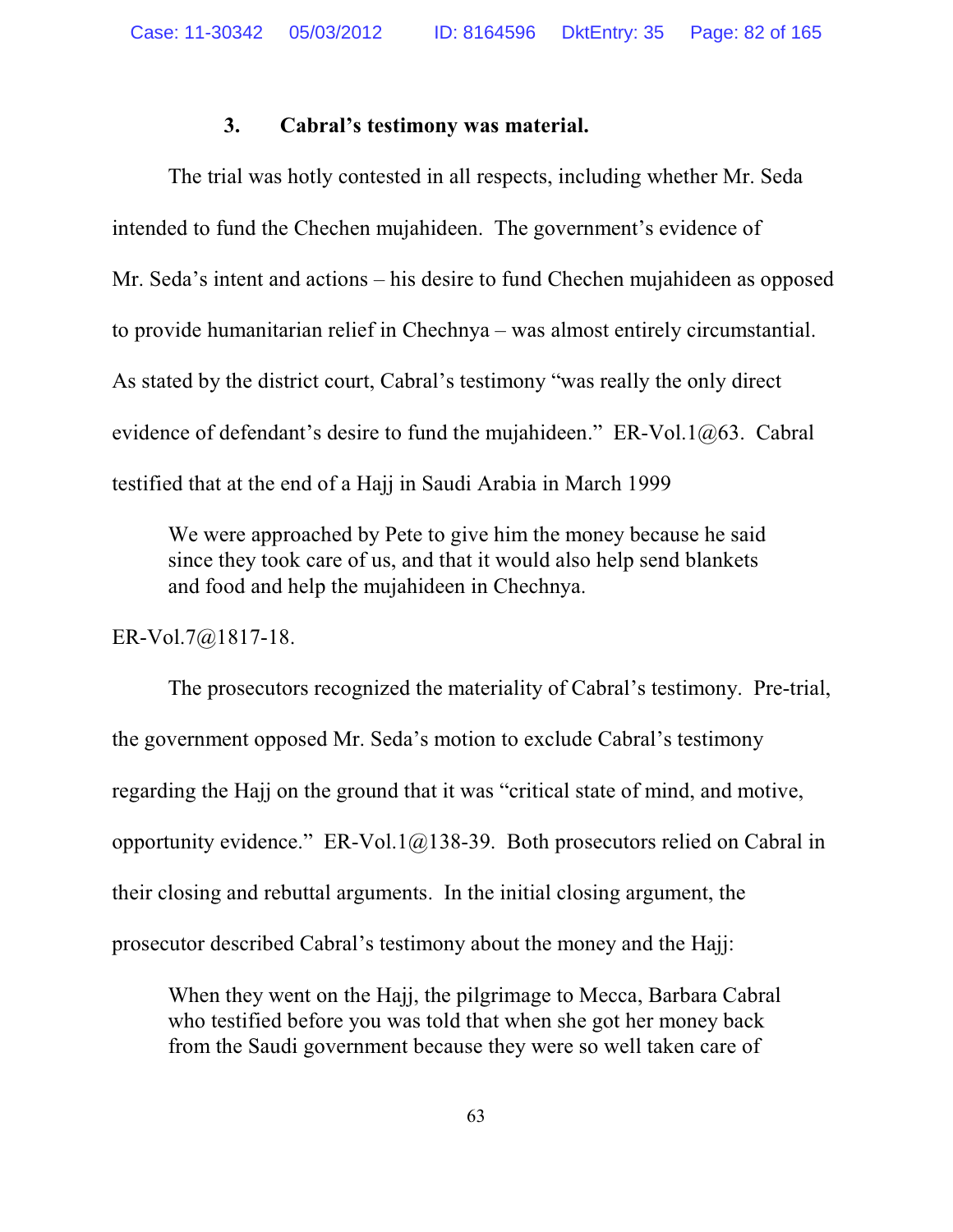by al-Haramain, that the defendant went to her and said, can we get that money for the mujahideen in Chechnya?

ER-Vol.11@2892. On rebuttal, the prosecutor reiterated the testimony, then

emphasized the lack of impeachment.

Barbara Cabral tells you she went to the Hajj with Mr. Sedaghaty, big international flight, a big pilgrimage, sponsored by who? al-Haramain.

On the way out of the country, Mr. Seda says let's give our money to the mujahideen. No mention of that from Mr. Wax. Why is that?

ER-Vol.11 $@2994$ . The closing arguments underscore the centrality of Cabral's

testimony – especially in unimpeached form – to the government's case.

The government also stressed the role of Cabral's testimony on the wilfulness issue in response to the first new trial motion – filed before the discovery violations were revealed. The government argued that Cabral's testimony was "clearly probative of the defendant's knowledge, intent, and motive in acting as he did." ER-Vol.5 $@1301-02,1303,1307-08$ . These admissions fully support Mr. Seda's claim.

In contrast to cases in which disclosures have not led to reversal, the information withheld from the defense here was central, not collateral; unique, not cumulative. The government's case was not overwhelming and the prosecutors relied on the witness's testimony in opening and closing. *See Horton v. Mayle*,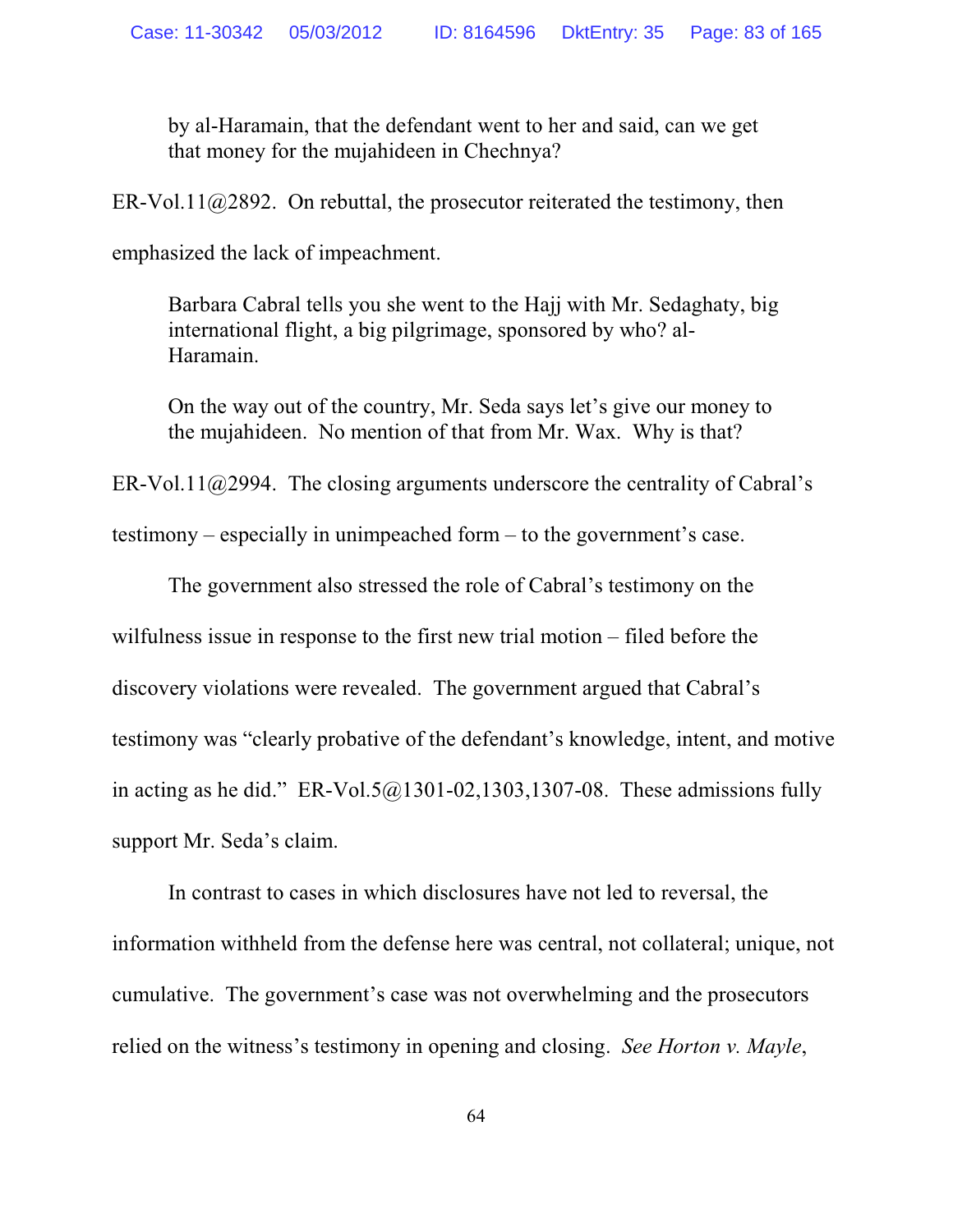408 F.3d 570, 578-79 (9th Cir. 2005); *Silva v. Brown*, 416 F.3d 980, 987 (9th Cir. 2005) (suppressed evidence "is especially likely to be material when it impugns the testimony of a witness who is critical to the prosecution's case"); *United States v. Gil*, 297 F.3d 93, 103 (2d Cir. 2002) ("where the evidence against the defendant is ample or overwhelming, the withheld *Brady* material is less likely to be material than if the evidence of guilt is thin."); *United States v. Price*, 566 F.3d 900, 914 (9th Cir. 2009) (*Brady* violation where prosecutor relied on witness's truthfulness); *Kyles*, 514 U.S. at 444-45 (concluding that evidence tending to impeach the reliability of the testimony of key eyewitness testimony was material); *United States v. Shaffer*, 789 F.2d 682, 689-91 (9th Cir. 1986) (affirming grant of new trial where failure to disclose impeachment evidence regarding key government witnesses undermined confidence in trial outcome).

The facts here stand in stark contrast to those in cases such as *Strickler v. Greene*, 527 U.S. 263, 290-94 (1999), *United States v. Collins*, 551 F.3d 914, 924-25 (9th Cir. 2009), *United States v. Inzunza*, 638 F.3d 1006, 1021 (9th Cir. 2011), or *United States v. Howell*, 231 F.3d 615, 626-27 (9th Cir. 2000), in which the non-disclosed evidence was either cumulative, insignificant, or related to a witness who did not provide significant testimony.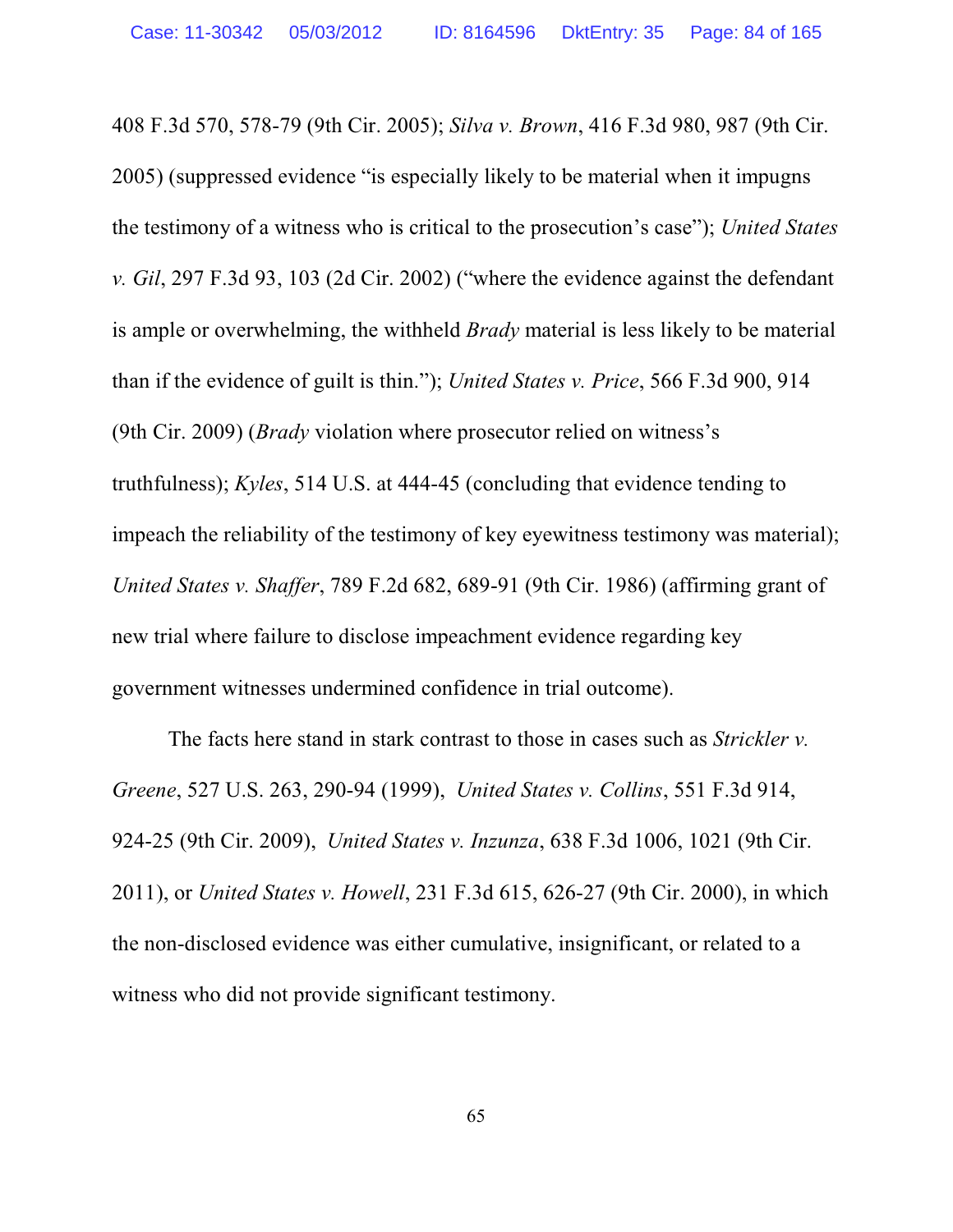While a new trial is required based on the impact on Cabral's testimony alone, the materiality of the withheld information goes beyond its importance in cross-examination of Cabral. It is also relevant to the efforts throughout the trial to demonstrate that the government investigation was biased.

> **4. The district court's denial of the motion for dismissal or a new trial because it believed Cabral's testimony was collateral and immaterial ignores the facts of the case and its own ruling on the importance of evidence about funding the mujahideen that the court permitted the jury to hear.**

Although this court determines de novo whether the *Brady* violation

requires a new trial, the district court's opinion is fundamentally flawed and does not support its ruling. While it acknowledged that Cabral's was the only direct evidence about Mr. Seda's desire to fund the mujahideen (ER-Vol.1 $@63$ ), the court concluded that a new trial was not warranted because:

While the government made great significance of the terrorist aspect of the case and presented a great deal of evidence and argument about the Mujahideen in Chechnya, it was collateral to the charges the jury had to consider.

• • •

But Cabral's testimony was immaterial to the jury's convictions on the charges presented because it did not matter where the money fraudulently reported on the tax return actually went and because of other significant evidence regarding willfulness.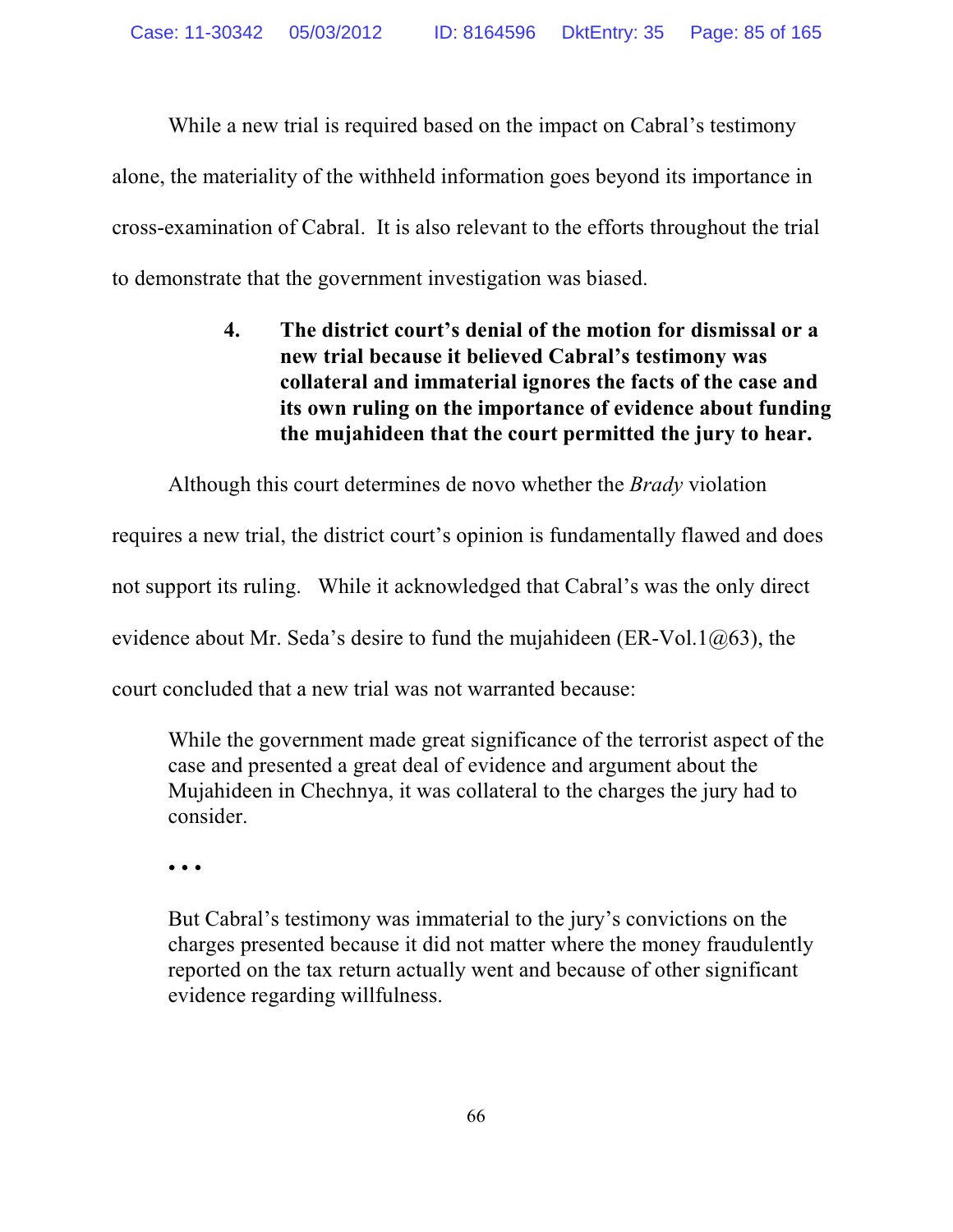ER-Vol.1 $@62-63$ . In contrast, in admitting voluminous computer evidence regarding Chechen fighting and mujahideen, the court found the probative value of the evidence on "the willfulness of defendant's alleged actions" outweighed any prejudice and

was significantly probative not only of intent in the government's case in chief, but as to the defense of the peaceful nature of the defendant . . .

ER-Vol.1 $@47-48,50,53$ . These statements are irreconcilably inconsistent. They are, moreover, inconsistent with the trial record.

The central element of the prosecution's theory was that Mr. Seda falsified his tax returns in order to hide his attempt to provide money to the Chechen mujahideen, ER-Vol.14@3645, 3650. While the trial was replete with testimony and evidence about the Chechen mujahideen and terrorism, it was general, related to AHIF-S, or based on emails sent to Mr. Seda or websites found on his computer. Cabral was the only witness who directly linked Mr. Seda not just with the Chechen mujahideen but with *fund-raising* for the Chechen mujahideen, exactly the kind of conduct the government alleged was being concealed on the tax returns. ER-Vol.7@1817-18,1820-25. Cabral's testimony was central, not collateral; unique, not cumulative.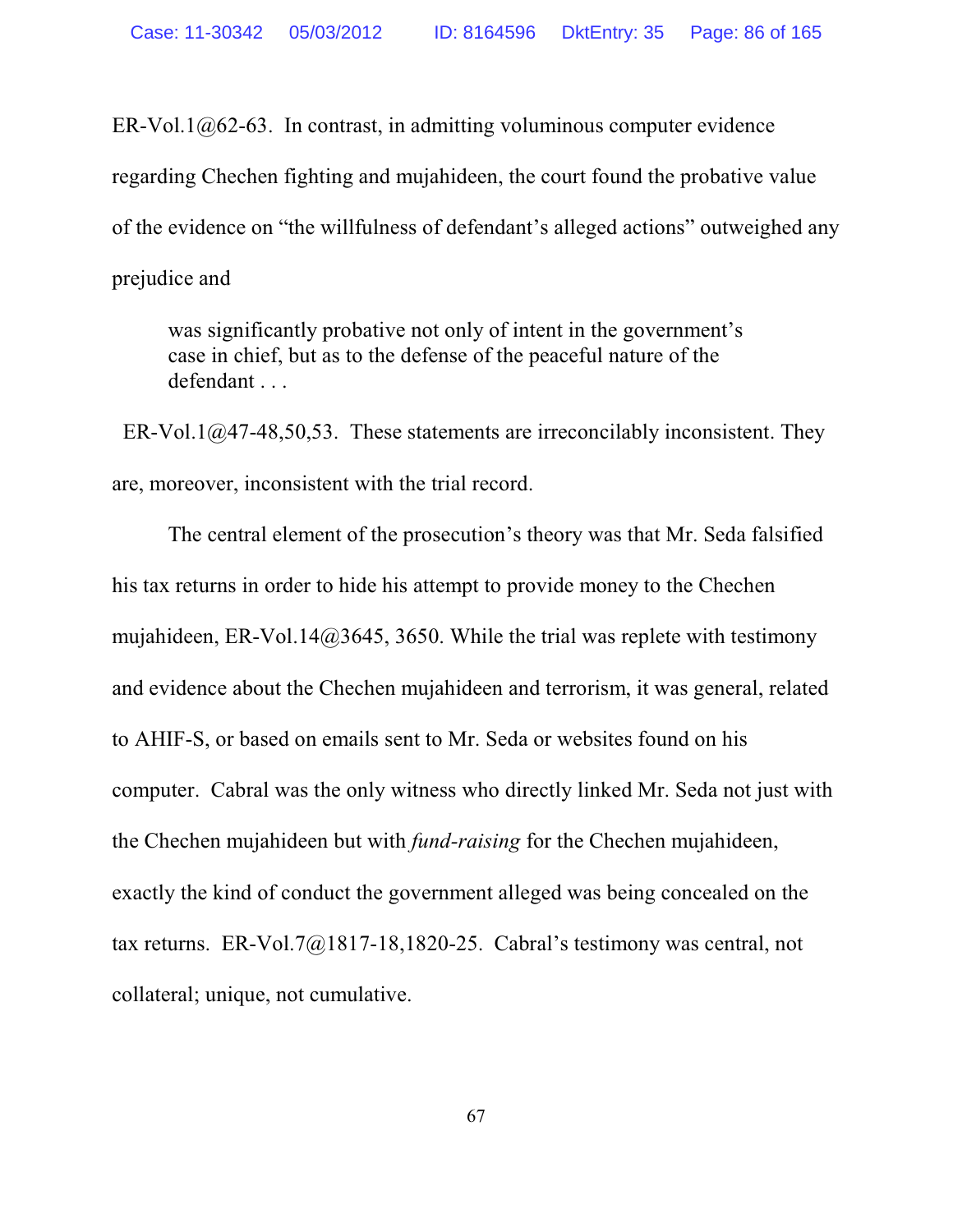The district court's statement that Cabral's testimony was immaterial because it did not matter where the money Mr. Seda gathered actually went (ER-Vol.1@63) ignores the fact that the government's case was *not* based on proof that Dr. El-Fiki's donation was sent to Chechnya. Its focus at trial was on Mr. Seda's intent – the issue to which Cabral's testimony was directed. ER-Vol.6 $@1449-50$ .

### **5. The government's decisions not to disclose the** *Brady* **material are relevant to the materiality analysis and support a new trial.**

Here, as in *Gerard*, 491 F.2d at 1302-03, the government's conduct is relevant to the materiality analysis. The district court found the non-disclosures here "inadvertent." ER-Vol.1 $@58$ . However, the record reveals that the government made clear decisions not to disclose the impeaching evidence.

On March 17, 2010, the government placed Barbara Cabral on its list of trial witnesses. ER-Vol.12@3243. On April 14, 2010, Agent Anderson addressed an email to Agent Carroll and AUSA Cardani telling Carroll, "I need all of Barbara Cabral's interviews and we may need the notes also."<sup>9</sup> The email asked "Chris, since Barbara is listed as a case in chief witness, do you want me to add all of her interviews to the next batch of discovery? Do I have to include notes with the

<sup>&</sup>lt;sup>9</sup> This email was deleted from his computer by the trial prosecutor and had to be recovered from unallocated space when it was provided to the court in March 2011. ER-Vol.1@76.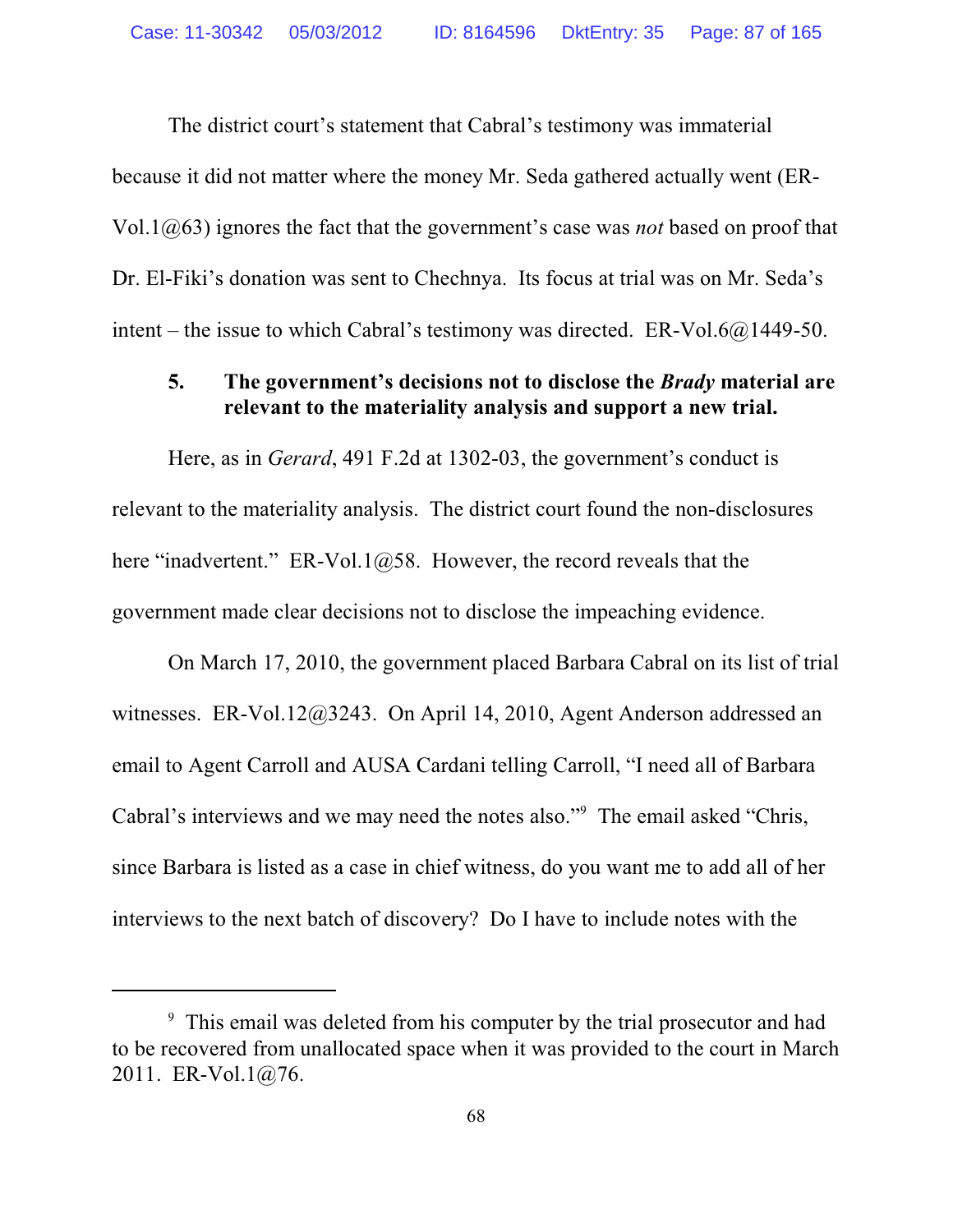discovery?" ER-Vol.1@77. Mr. Cardani responded: "Yes on reports. *No on notes.*" *Id*. (emphasis added).

When the withheld discovery was produced after trial it revealed that at the time Mr. Cardani issued his directive not to turn over the notes, the FBI files included a typed FD-302 report of a joint interview of Richard and Barbara Cabral on March 21, 2005 that *did not* include the reference to the payment that was made that day. ER-Vol.3@647-48. However, the handwritten notes in the file *did* include the fact of the \$5,000 payment and that "Barbara" was present. ER-Vol.3@649-50.

The failure to provide Mr. Seda notice of Agent Dave Carroll's offer to pay Barbara Cabral was also deliberate. Sometime between April and September 2010, Carroll told Cabral that he intended to get her something after the trial. ER-Vol.2@489-90; ER-Vol.3@654. AUSA Gorder learned of this offer after one of the trial preparation interviews he and Carroll had with Cabral in the summer of 2010 when, knowing of the payments that had been made directly to Richard, Gorder asked Carroll if Barbara had been paid. ER-Vol.3@673-74. When Carroll said no, Gorder's response was to "caution[] him not to do so before" trial. ER-Vol.3@675-76. *See also* ER-Vol.2@506. Gorder's response contrasts starkly with that of the United States Attorney. He understood that it was the type of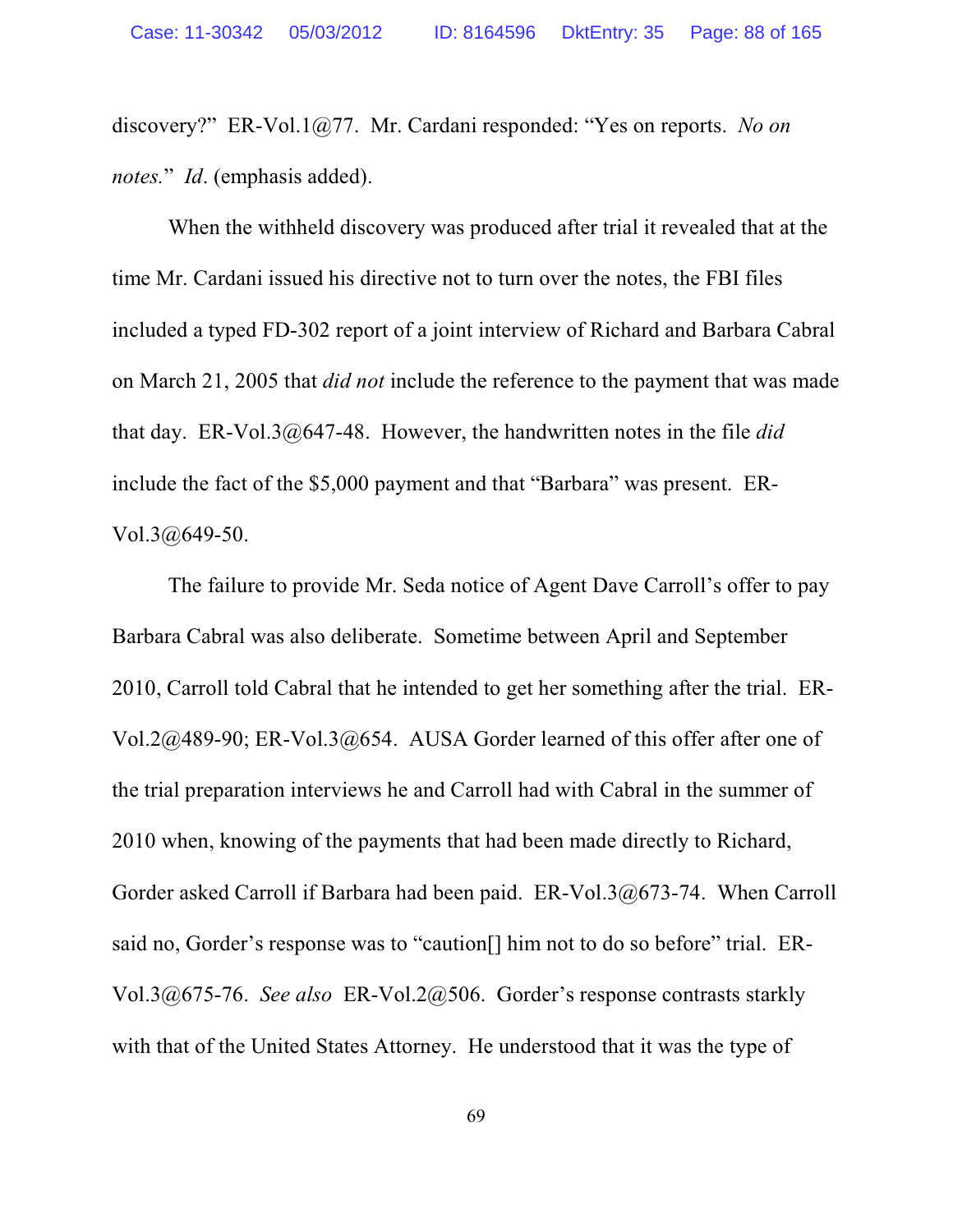information that needed to be disclosed and directed its immediate disclosure to the defense when he learned of it. ER-Vol.3@719-20.

### **Conclusion**

There is a reasonable likelihood that availability of the withheld information would have had a dramatic impact on the impeachment of Ms. Cabral. Cabral was a difficult witness. She was local, had left Islam, and presented well. Armed with evidence of the payments, the offer of payment, and the relationship with the agents, the tenor of the cross-examination would have been entirely different because the defense would have had clear evidence of payments to support a claim of bias. 10 As in *Kohring*, 637 F.3d at 905, the powerful evidence of bias "would have added an entirely new dimension to the jury's assessment of [Cabral]." Paraphrasing *Kohring*:

Indeed, had the evidence of [the payment and offer of payment to Cabral] been disclosed, 'there is a reasonable probability that the withheld evidence would have altered at least one juror's assessment' regarding [Cabral's] testimony against [Seda].

637 F.3d at 906 (citations omitted).

<sup>&</sup>lt;sup>10</sup> The government has acknowledged that Cabral suffered medical issues due to the stress that she was under because of her involvement in the government's case against Mr. Seda. ER-Vol.3@642. The stress and medical issues were tied to the promise of payment by Agent Carroll. ER-Vol.2@507-09; ER-Vol.3@654. As in *Silva*, information regarding the stress and resulting medical issues could have been used by the defense to call into question Cabral's competency and credibility as a government witness. 416 F.3d at 987-88.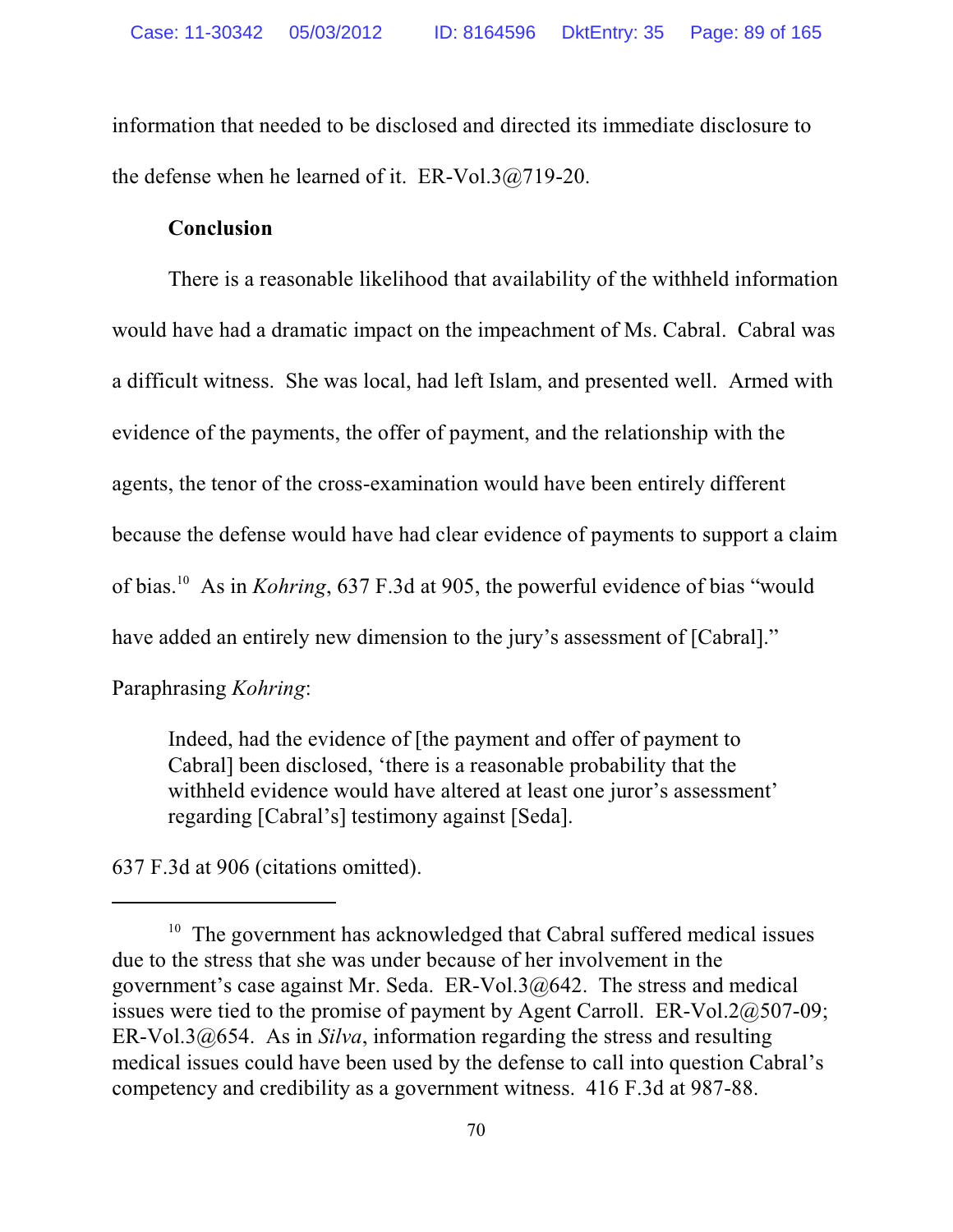### **POINT II**

## **THE GOVERNMENT'S APPEALS TO RELIGIOUS AND RACIAL PREJUDICES AND USE OF INFLAMMATORY EVIDENCE OF GUILT BY ASSOCIATION AND THE PRECLUSION OF EXHIBITS THAT WOULD HAVE COUNTERED THE GOVERNMENT'S PRESENTATION DEPRIVED MR. SEDA OF A FAIR TRIAL**

In rebuttal closing, the prosecutor told the jury,

The Noble Qur'an is the defendant

ER-Vol.11@2992. This argument epitomized the manner in which the government crossed the line from landing "fair blows" to "foul blows," presenting testimony and exhibits throughout the trial that were inflammatory, appealed to prejudice, and were of minimal probative value. *See Berger v. United States*, 295 U.S. 78, 88 (1935). The true picture of Mr. Seda was then distorted when the district court prevented him from rebutting some of the most inflammatory evidence. *See United States v. Waters*, 627 F.3d 345, 355-56 (9th Cir. 2010). The inflammatory evidence about terrorism and religion overshadowed the trial, preventing fair and dispassionate consideration of each of the four basic questions presented to the jury.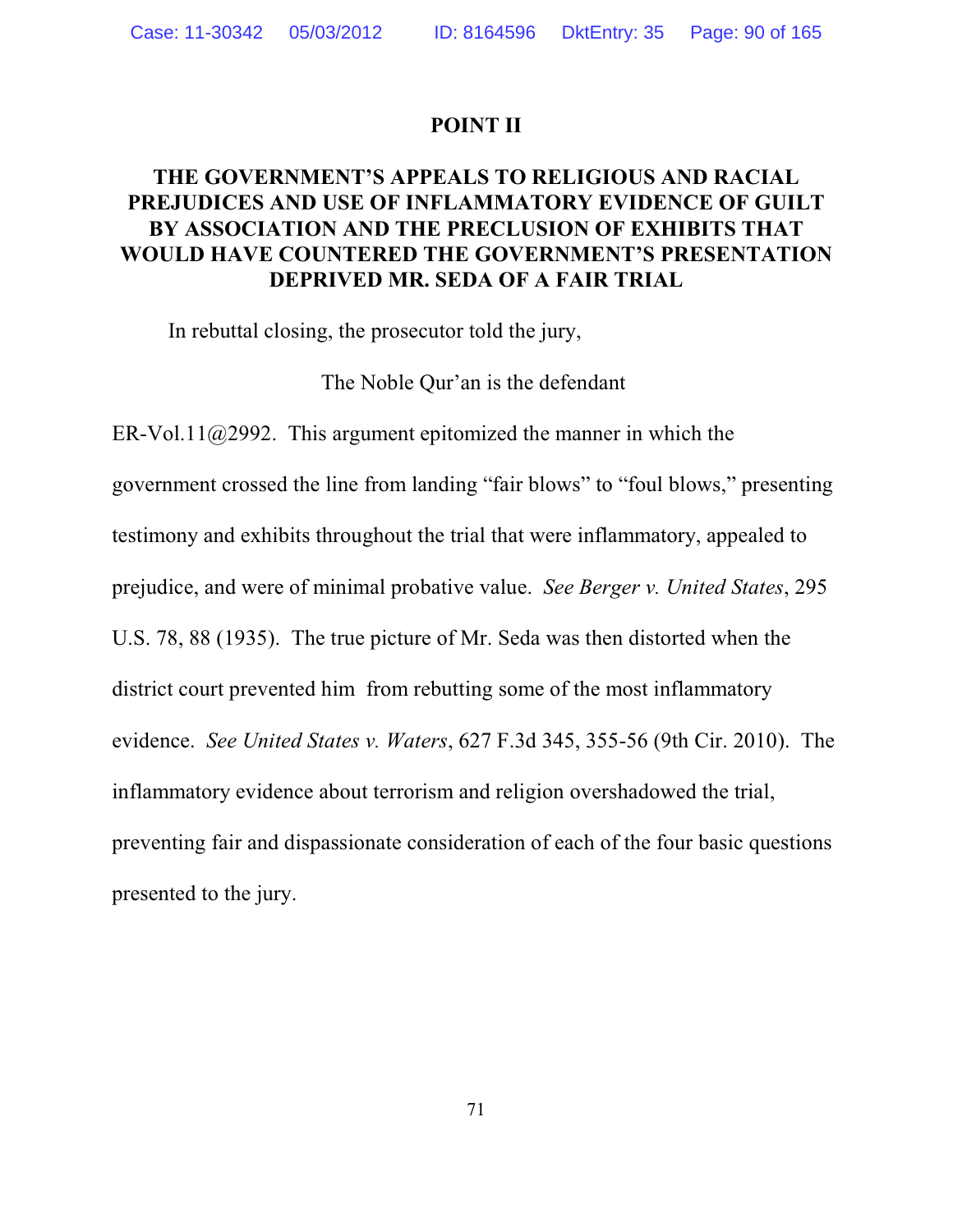#### **A. Standard Of Review.**

Evidentiary rulings are reviewed for an abuse of discretion; interpretations of the Federal Rules of Evidence are reviewed de novo. *Waters*, 627 F.3d at 351- 52. De novo review is also used to determine whether a district court's evidentiary rulings violated a defendant's constitutional rights. *Id*. at 352. Denial of a motion for a new trial is generally reviewed for abuse of discretion. *United States v. Pelisament*, 641 F.3d 399, 408 (9th Cir. 2011).

Pretrial, Mr. Seda raised numerous objections to the government's proposed exhibits. CR 336, 377, 402. He also more generally objected to the inflammatory nature of much of the government's proposed case. CR 336, 341, 377, 385, 401, 402, 417, 420, 427. To the extent any specific objections were not made at trial, they were covered by the pretrial objections. *United States v. Kellington*, 217 F.3d 1084, 1097 n.15 (9th Cir. 2000); *Palmerin v. City of Riverside*, 794 F.2d 1409, 1413 (9th Cir. 1986).

The prosecutorial comments in its rebuttal closing are reviewed for plain error. *United States v. Sanchez,* 659 F.3d 1252, 1256 (9th Cir. 2011).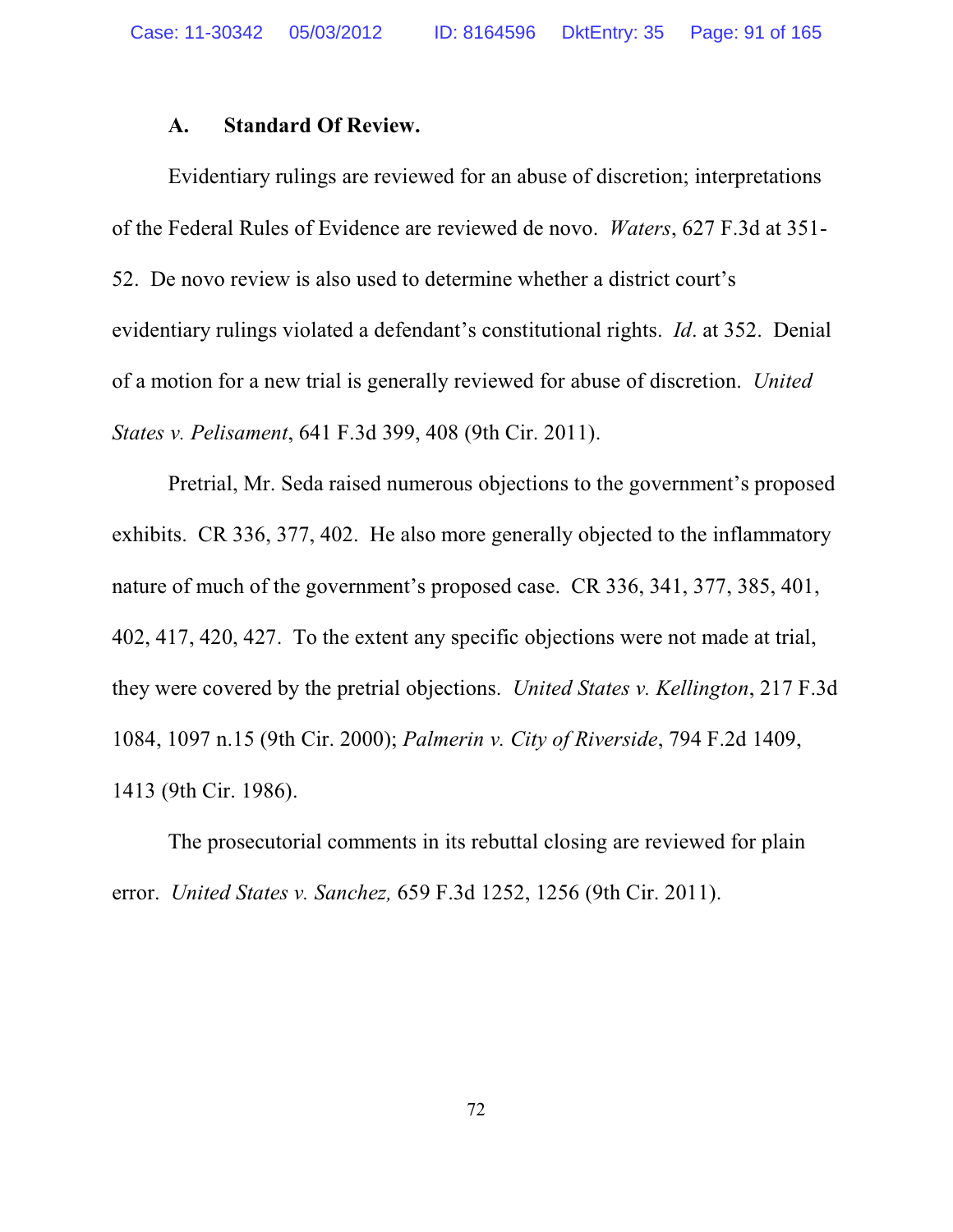## **B. The Government's Derogatory Portrayal Of Islam In Closing Appealed To The Jury's Religious, Racial, Or Ethnic Prejudices and Violated Mr. Sedaghaty's Right To A Fair Trial.**

In its opening statement, the government framed the religious issues in the

case in the following way:

This trial is not about the religion of Islam. This case will involve religious aspects to it to tell you what the defendant's mindset was when he engaged in these transactions because we will show you that al-Haramain subscribed to a very strident form of Islam that promoted acts of violence in the name of religion, jihad, violent jihad, aggressive "kill people" jihad.

 $ER-V<sub>0</sub>16@1464$ . Unfortunately, the government did put Islam on trial. This

reached its zenith in the rebuttal closing where the prosecutor started by holding

up the Noble Qur'an and saying

The Noble Qur'an is the defendant. After he started working for Al-Haramain, sending to U.S. prisons around this country, in the thousands, 10 to 15,000 prisoners, violent people serving time, getting junk like this from Al-Haramain saying jihad is an obligation for Muslims. Talk about people prone to suggestion. Prisoners.

ER-Vol.11@2992.

During this argument, and again later during his closing (ER-

Vol.11@3027), the prosecutor waived the Qur'an around and then tossed it down on the table directly in front of the jury. The first time he threw the Qur'an was immediately after he referred to it as "junk."  $SER@70,73$ . After he threw it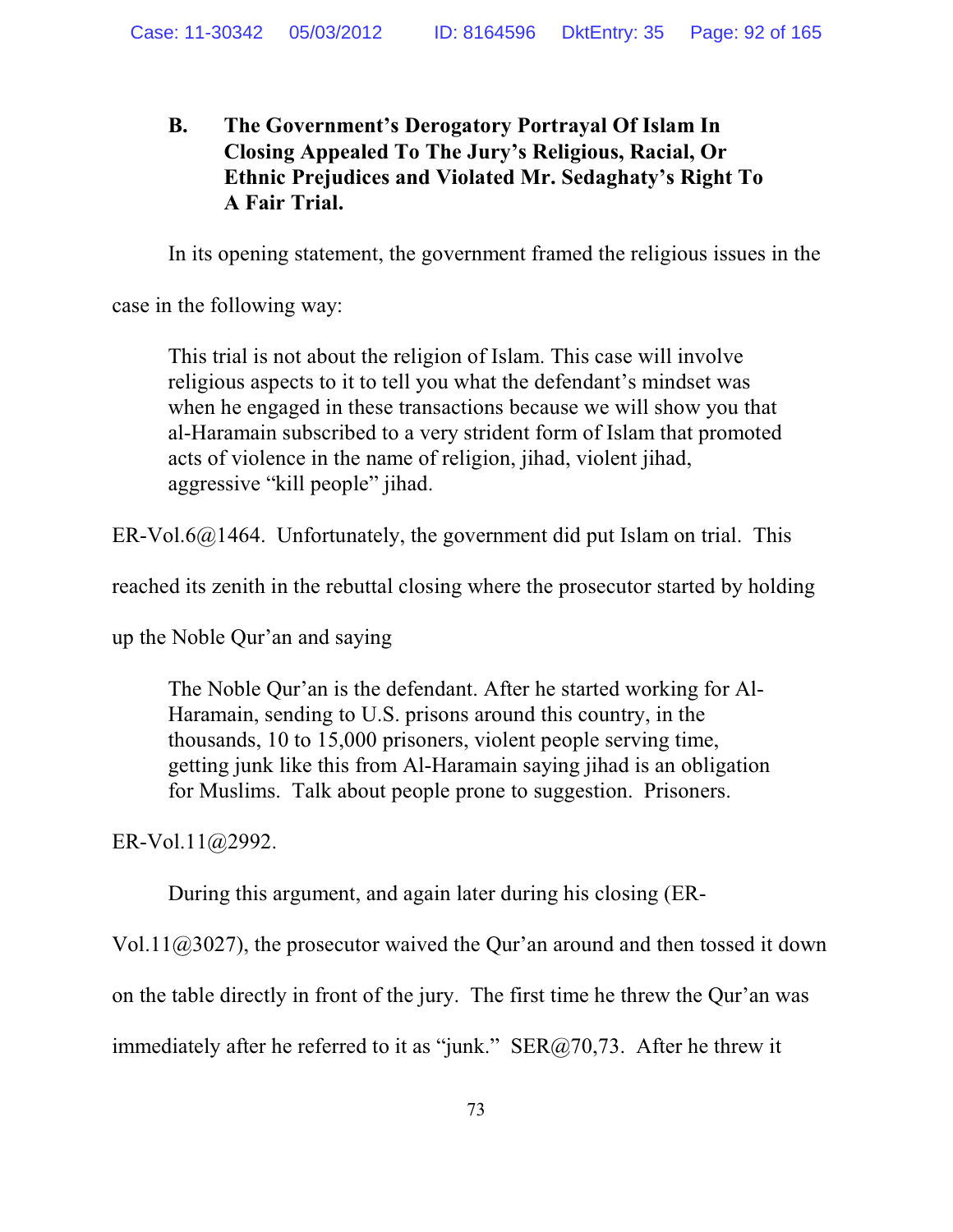down, he picked up the Islamic Guidelines For Individual And Social Reform. The podium from which the prosecutor was speaking was approximately four to five feet from the table. He was standing behind the podium when he threw the book. In the district court, the government acknowledged that the prosecutor's tone was "forceful." ER-Vol.5@1305.

These actions went far beyond any permissible argument about Mr. Seda's state of mind. Indeed, calling the Noble Qur'an "the defendant" trenches on First Amendment rights and shifted the jury's focus from Mr. Seda and his actions to his religion. Whatever an individual's views of the Qur'an, even one that contains the jihad appendix, it is the holy book of one of the world's major religions. Moreover, The Noble Qur'an was the official Qur'an of the Kingdom of Saudi Arabia, one of the United States' closest allies in 2000. Labeling the holy book of Islam the defendant, and throwing it onto the table, encouraged the jurors to act on emotion and profoundly disrespected the defendant's religion. SER@70-71.

The government's anti-Qur'an argument falls directly within the holding of *Bains v. Cambra*, 204 F.3d 964 (9th Cir. 2000). There, this Court noted that while most of the government's argument about the Sikh religion was relevant, "a not insignificant portion of the prosecutor's closing arguments highlighted the relevant testimony in a way that went beyond merely providing evidence of motive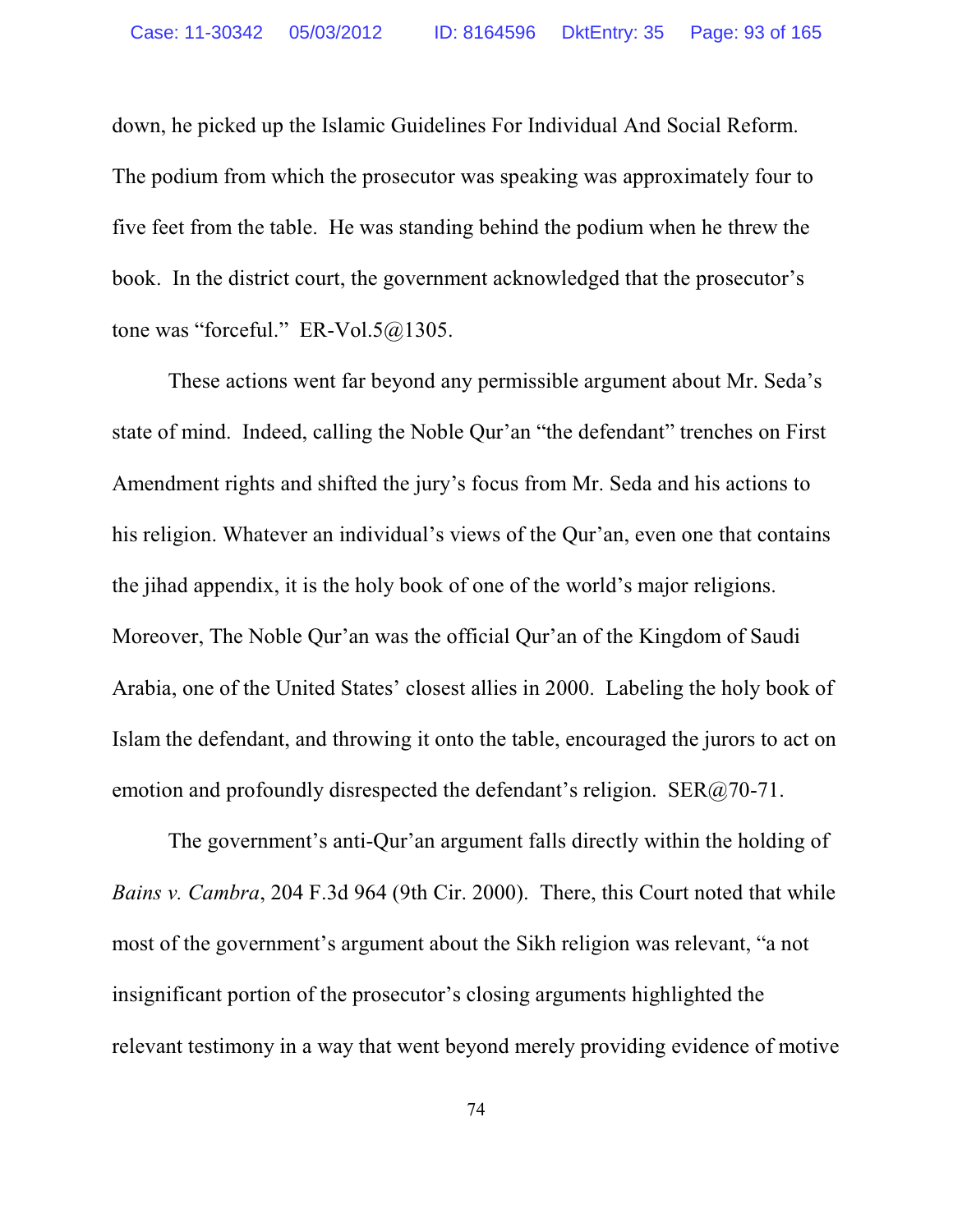and intent . . . and that invited the jury to give in to their prejudices and buy into the various stereotypes that the prosecutor was promoting." *Bains*, 204 F.3d at 974. "[A]ppeals to racial, ethnic, or religious prejudice during the course of a trial violate a defendant's Fifth Amendment right to a fair trial." *United States v. Nobari*, 574 F.3d 1065,1073 (9th Cir. 2009) (quoting *United States v. Cabrera*, 222 F.3d 590, 594(9th Cir. 2000)). Such prosecutorial conduct "violates a criminal defendant's due process and equal protection rights." *Bains*, 204 F.3d at 974.

The question in this appeal is not whether the prosecutor had a bad motive but, rather, the objective question of whether his actions and comments "may have encouraged the jury" to act on prejudice. *Nobari*, 574 F.3d at 1075. When a statement gives rise to several inferences, some of which are permissible and others not, the harmful references are impermissible. *Bains*, 204 F.3d at 975.

The prosecutor's statements were prejudicial. They occurred at the conclusion of a trial replete with testimony about radical Islam, a subject that was sufficiently unsettling that a number of potential jurors stated that they could not fairly judge a case involving such evidence. ER-Vol.6@1416-17,1419,1423. The likelihood of harm from the closing is greater than might otherwise have been the case because it occurred at a time of strong anti-Islamic sentiment in this country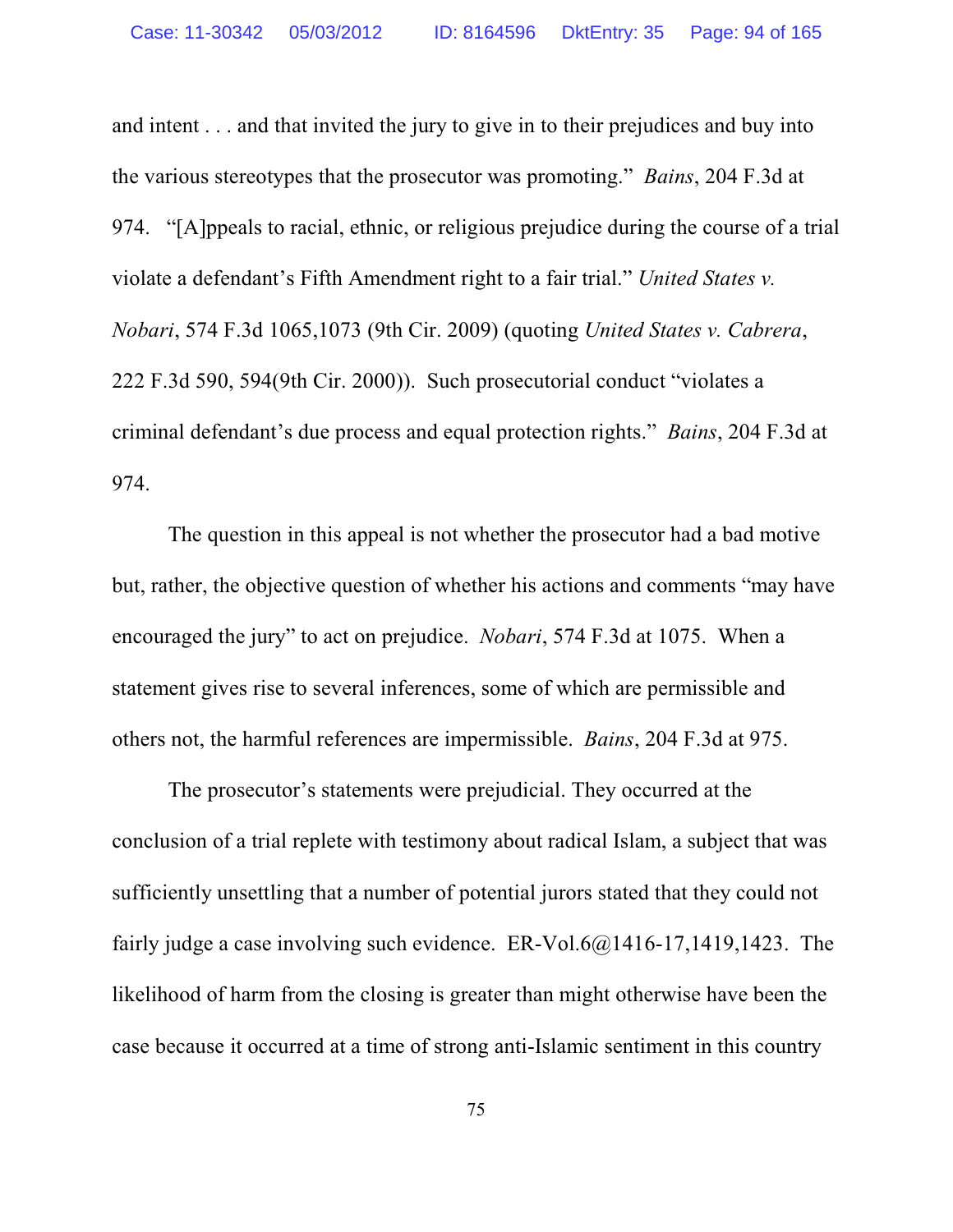when major media outlets were covering stories about the burning of the Qur'an.

ER-Vol.5@1316. As the Supreme Court said in *Viereck v. United States*, 318 U.S.

236, 247 (1943), about appeals to passion during World War II:

At a time when passion and prejudice are heightened by emotions stirred by our participation in a great war, we do not doubt that these remarks addressed to the jury were highly prejudicial and that they were offensive to the dignity and good order with which all proceedings in court should be conducted. We think that the trial judge should have stopped counsel's discourse without waiting for an objection.

## **C. The Government's Portrayal Of Mr. Seda As A Fundamentalist Muslim And Its Reliance On Guilt By Association Deprived Mr. Seda Of A Fair Trial.**

"[E]vidence linking a defendant to terrorism in a trial in which he is not charged with terrorism is likely to cause undue prejudice." *United States v. Elfgeeh*, 515 F.3d 100, 127 (2d Cir. 2008). Improper use of terrorism is similar to that condemned in organized crime and gang prosecutions. *See United States v. Love*, 534 F.2d 87, 88 (6th Cir. 1976) ("[R]eversal is required because the prosecutor intentionally and for no proper purpose injected into the trial the spectre of organized crime and the Mafia."); *Kennedy v. Lockyer*, 379 F.3d 1041, 1055-56 (9th Cir. 2004) (evidence of gang membership cannot be introduced to prove intent or culpability; such evidence creates the impermissible and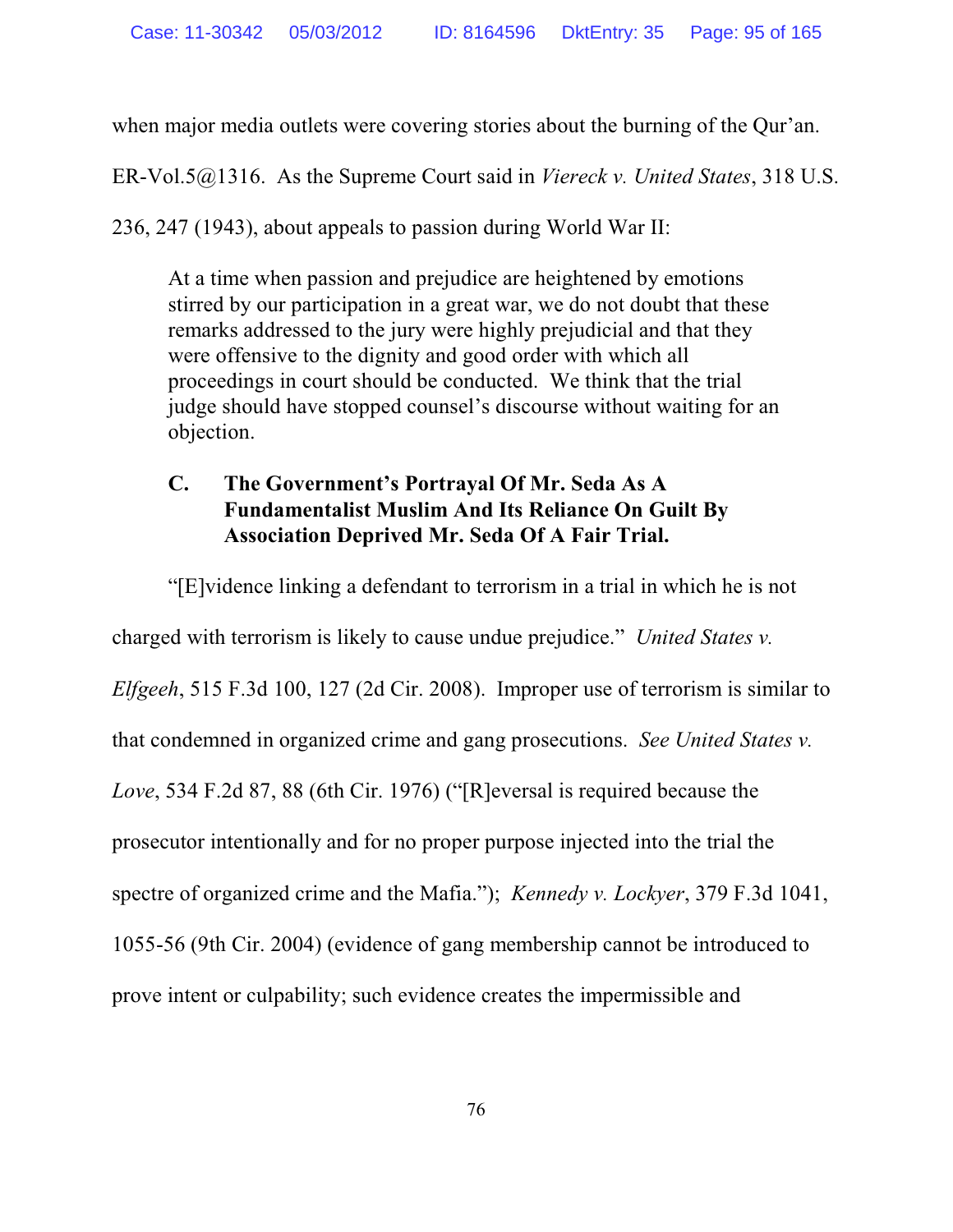prejudicial risk of "guilt by association," as well as the risk that the jury will equate gang membership with the charged crimes).

As stated in *Nobari*, a "prosecutor[] 'may not urge jurors to convict a criminal defendant in order to protect community values, preserve civil order, or deter future lawbreaking. The evil lurking in such prosecutorial appeals is that the defendant will be convicted for reasons wholly irrelevant to his own guilt or innocence.'" 574 F.3d at 1076 (quoting *United States v. Koon,* 34 F.3d 1416,1443 (9th Cir. 1994) (quoting *United States v. Monaghan,* 741 F.2d 1434.1441 (D.C. Cir. 1984)), *rev'd in part on other grounds*, 518 U.S. 81 (1996); *see United States v. Leon-Reyes*, 177 F.3d 816, 822 (9th Cir. 1999) ("Prosecutors may not make comments calculated to arouse the passions or prejudices of the jury." (citing *Viereck*, 318 U.S. at 247-48)); *see also Viereck*, 318 U.S. at 247-48 (even though objection was untimely, argument required reversal). Even when evidence has some probative value, it should be excluded if its introduction will be unduly prejudicial. *Waters*, 627 F.3d at 354-57.

The district court overruled repeated defense objections based on the clearly established law thereby permitting the government to condemn Mr. Seda through impermissible guilt by association and fears of terrorism. These fears were then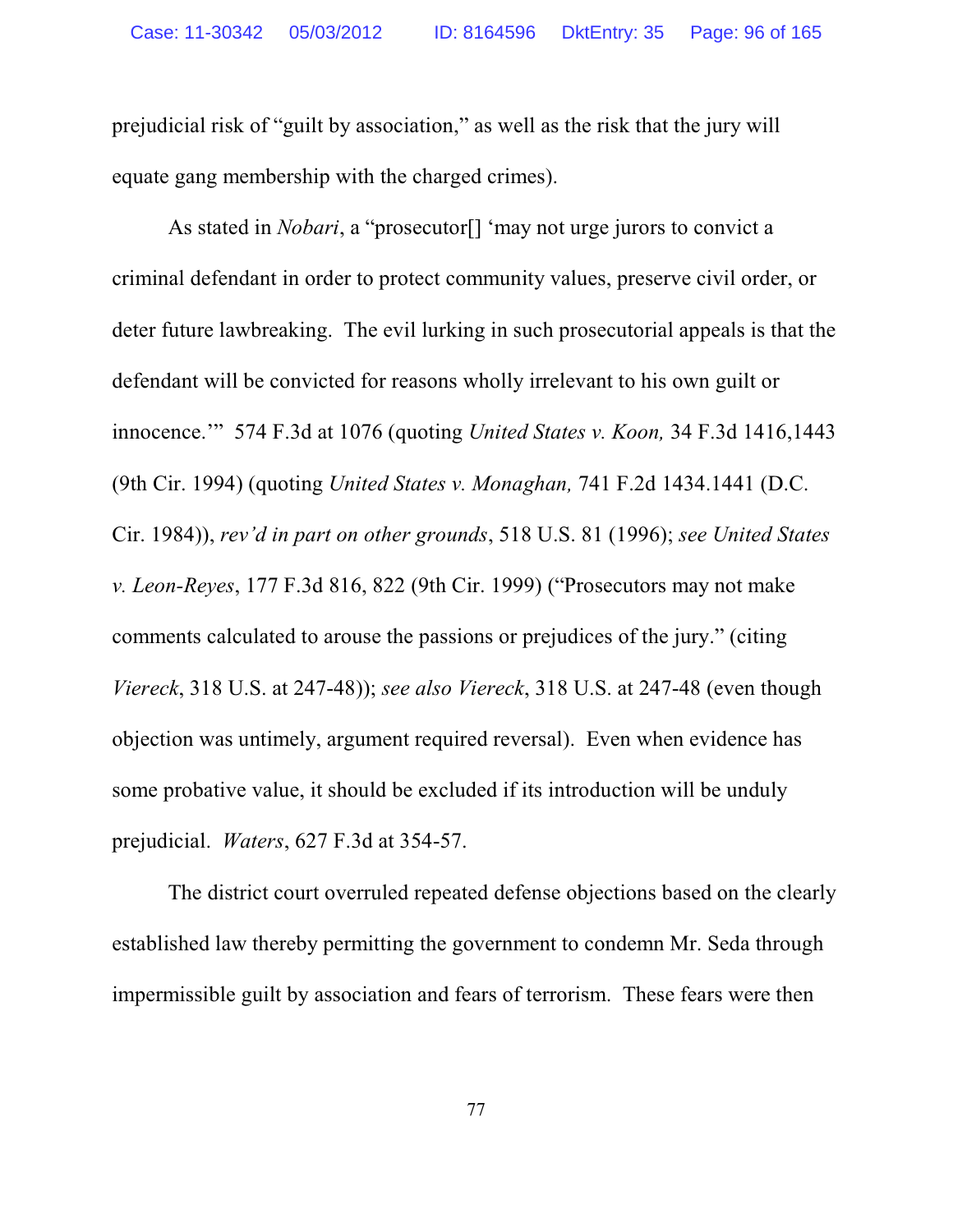heightened by the government's portrayal of Mr. Seda as an anti-Semite who practiced an extreme brand of Islam that supported violence.

### **1. Argument and evidence of guilt by association.**

In its opening statement, the government told the jury that it was "not accusing Mr. Sedaghaty for being a terrorist," ER-Vol.6 $@1449$ , but then mentioned "mujahideen" 29 times and "jihad" 22 times. ER-Vol.6@1444-85.

In addition, in its opening, the prosecution introduced the jury to a photo montage on a large posterboard that it referred to repeatedly throughout the trial. ER-Vol.6@1451; ER-Vol.8@1966; ER-Vol.7@1885-86,1703; ER-Vol.9@2306- 07. The montage included Mr. Seda, an inflammatory photo of Soliman al-Buthe, the co-defendant; AHIF-S employee Abdul Qaadir; and Commander Ul-Khattab, the notorious leader of the Chechen mujahideen who Mr. Seda never met or corresponded with. It also included a non-photo silhouette of the AHIF-S accountant, Mr. Al Shoumar. ER-Vol.5@1309.

In introducing Khattab the prosecutor said:

Another name. Khattab. **He made the chart**.

Khattab's over here. And you'll hear that at the time of these events, this was the big cheese in Chechnya. This was the leader of the mujahideen. The commander issuing all the instructions for the Islamic fighters. He was calling all the shots.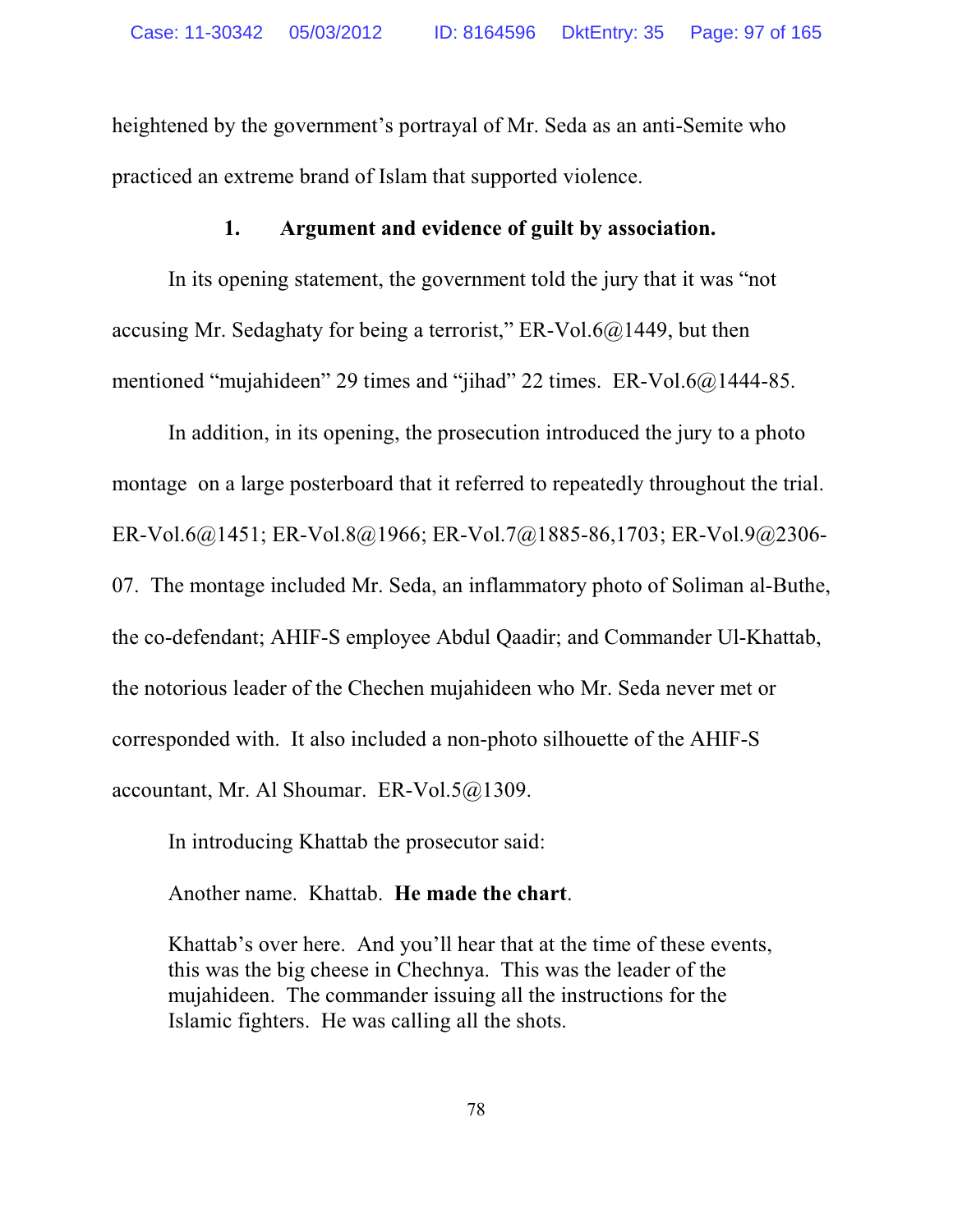ER-Vol.6@1475 (emphasis added). But, Khattab "made the chart" because the government put him on it. Contrary to its argument pre-trial that "stuff is confusing" and that the chart would be "helpful," (ER-Vol.1 $@150-51$ ), the government's choice of chart members appears to have had little to do with eliminating confusion. Rather, it was to insinuate that Mr. Seda, who had never met or interacted with Khattab, was, like the others on the chart, a nefarious character. The chart's use demonstrated the government's approach of guilt by association. ER-Vol.5@1309. *Cf*. *Kennedy v. Lockyer*, 379 F.3d at 1055-56 (evidence of gang membership cannot be introduced to prove intent or culpability; such evidence creates the risk of guilt by association) (citing cases).

The government then injected a great deal of testimony of guilt by association through its terrorism consultant, Kohlmann. For example, Kohlmann testified about Faisal Shahzad, an individual who had recently attempted to detonate a bomb in Times Square. ER-Vol.6@1651. He provided summaries of various charities in the United States that provided funds to mujahideen. ER-Vol.7@1698-99. He referred to Hamas and the Muslim Brotherhood. ER-Vol.7@1727.

Kohlmann injected Osama bin Laden, the person who United States citizens most closely identify with Islamic terrorism, into the trial, asserting a relationship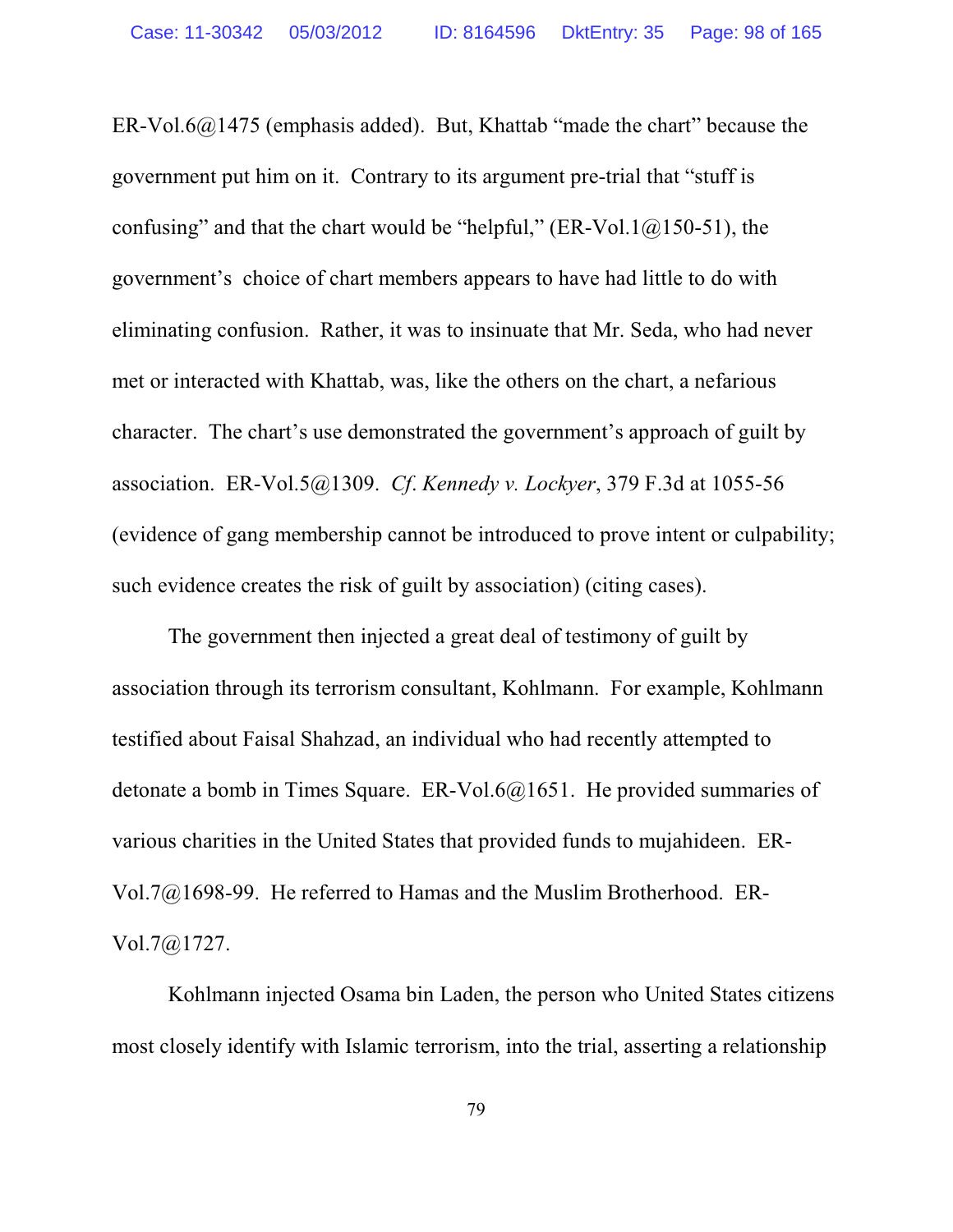between Khattab, whose photo on the chart was inches from Mr. Seda's, and bin Laden. ER-Vol.6@1658. He linked AHIF-S to bin Laden describing Wail Jalaidan, the man the Saudi government placed as head of the Saudi Joint Relief Committee (SJRC) as an "old friend" of bin Laden's. ER-Vol.7@1707. Jalaidan had fought with bin Laden in Afghanistan – when the United States was funding the anti-Soviet mujahideen. ER-Vol.7@1707-09.

Once the specter of bin Laden was raised, the government pushed it forward. It cross-examined Colonel Lang about bin Laden and Jalaidan. ER-Vol.10@2524. The language used by the government to describe bin Laden's relationship with Jalaidan (with no testimony that Mr. Seda had ever had contact with either man) morphed as the trial went on. On August 31, 2010, the government described Jalaidan as an "old friend" of bin Laden's. ER-Vol.7@1707-09. On September 3, 2010, it described Jalaidan as a "good friend," and then on September 8, 2010, it described him as a "best friend." ER-Vol.10@2524; ER-Vol.11@2914. The references to bin Laden were particularly offensive because Mr. Seda abhors him. ER-Vol.5@1247 (Rej. Def. Ex. 840).

Kohlmann's discussion of Khattab included detail about the activities of the Kavkaz Institute, a foundation Khattab established in 1992. ER-Vol.7@1665. Kohlmann described the Institute as an academy that taught Chechen Muslims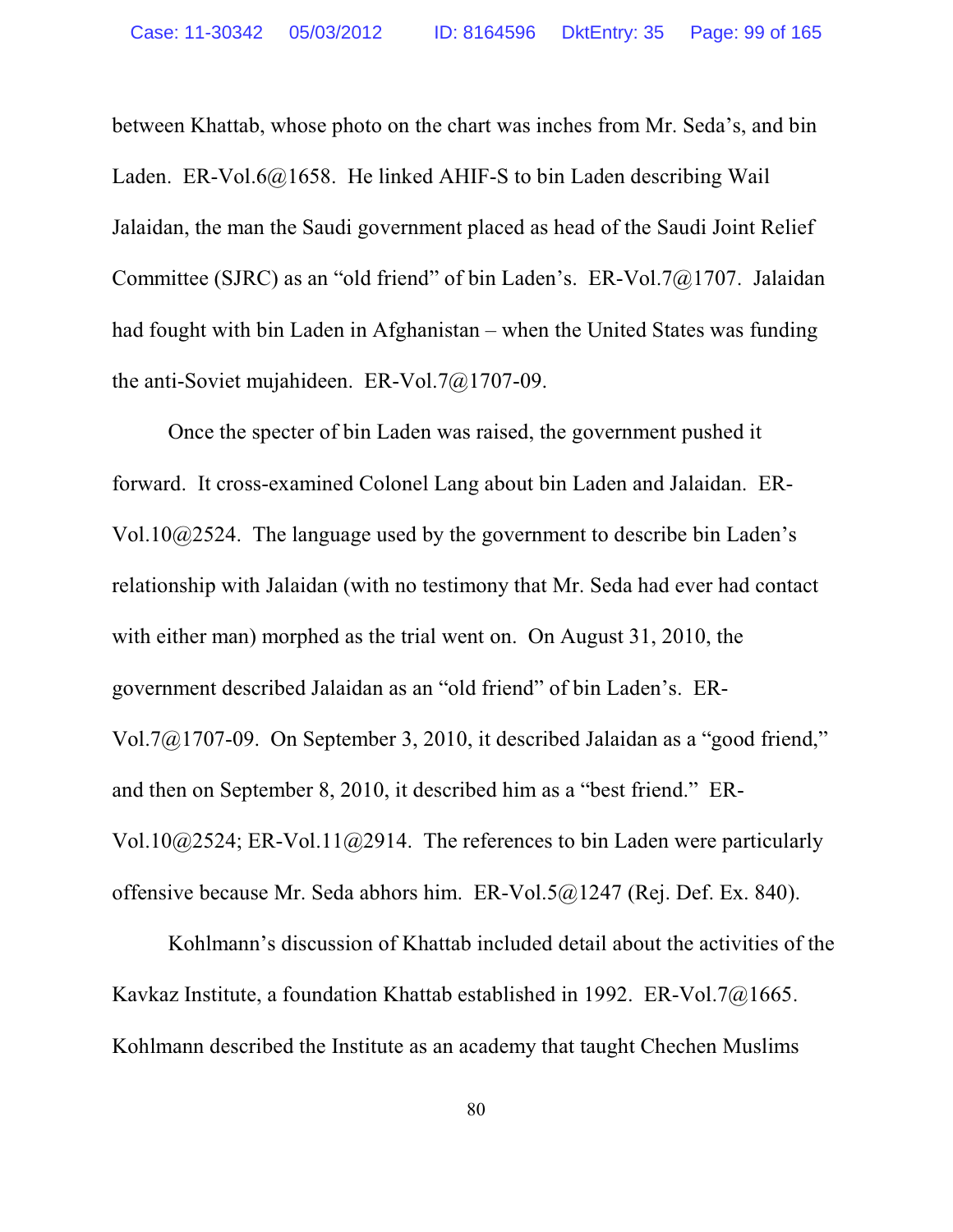about Islam as well as combat. ER-Vol.7@1665-66. The government was permitted to show the jury a portion of a propaganda video regarding the Kavkaz Institute that Kohlmann downloaded from the internet. ER-Vol.7@1667-68; ER-Vol.4@955 (Gov't. Ex. EK-7). The video was highly inflammatory, portraying Islamic militants engaging in military training and violent combat. The video did not come from the Ashland Prayer House and Kohlmann had no knowledge whether Mr. Seda had ever seen it. ER-Vol.7@1667-68.

Kohlmann did not provide any independent information or insight regarding AHIF-A, Dr. El-Fiki, Mr. al-Buthe, or any monies specific to this case. Neither Kohlmann nor any other witness offered a link between Mr. Seda and any of the other alleged terrorists or organizations or their activities. There was, however, a clear danger that the jury would draw an inference that if some Islamic charities as individuals funded mujahideen or engaged in criminal acts that Mr. Seda and AHIF-A did as well. *See Kennedy v. Lockyer*, 379 F.3d at 1055-56 (condemning guilt by association).

The government summarized its shotgun terrorism accusations against Mr. Seda in closing.

Why are records so important? Because this kind of stuff once it's out there, it can disappear into the Never Never Land of terrorism. This is how wars are fought. The mujahideen are not sponsored by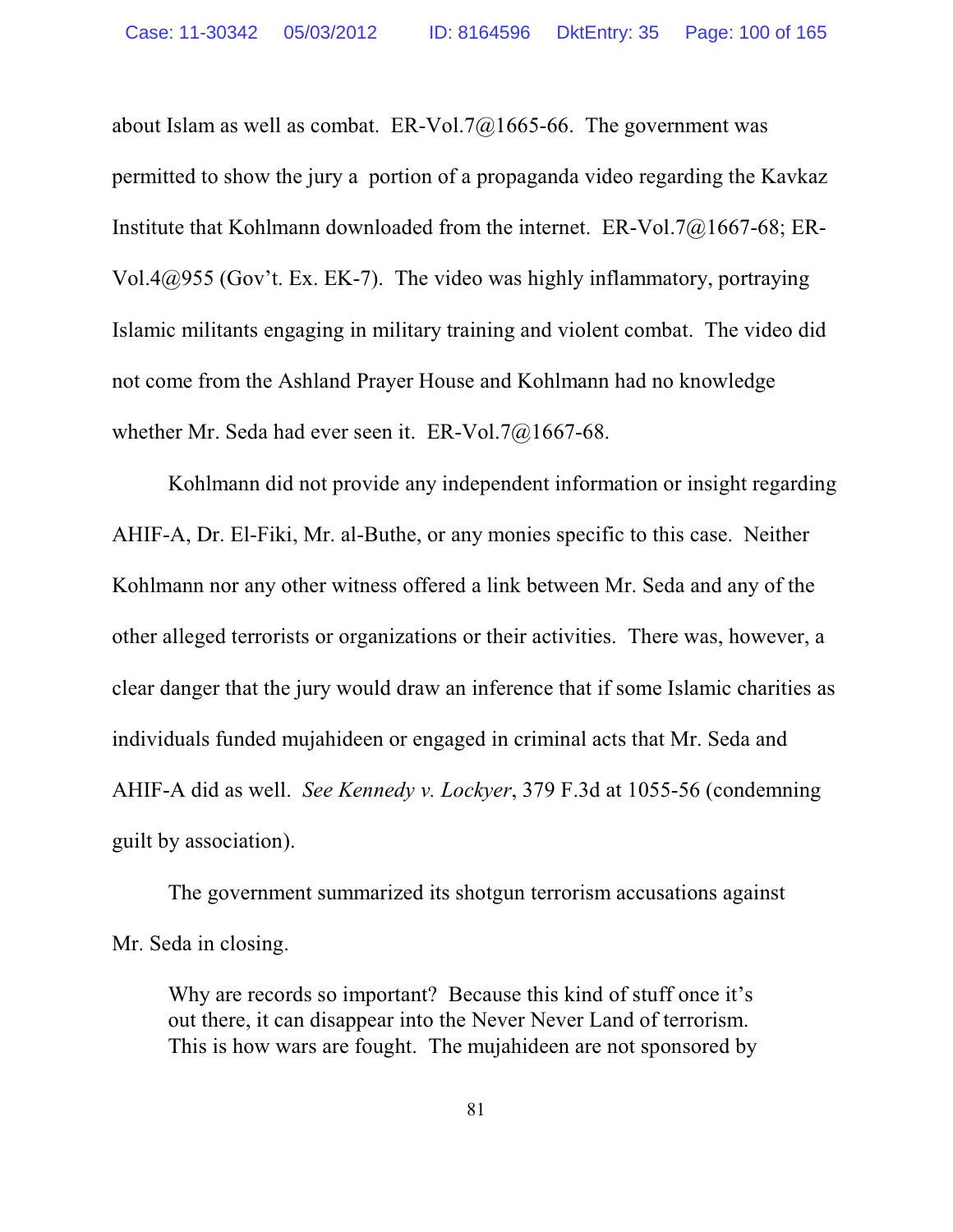countries. It's not like Russia who pays its soldiers with rubles, government money. It's not like the American Army being paid with dollars. The mujahideen are freelance fighters that go around the globe to promote their terrible version of a religion that has very peaceful elements of it, but their version of hatred, of killing people that don't believe in their religion, they have all these crazy views about women. This is how they do their stuff. Cash. And once cash is released into the mainstream, it's gone.

ER-Vol.11@2997-98. This was a direct and improper appeal to fear and invitation to the jury to act to stop terrorism. *See Sanchez*, 659 F.3d at 1256; *Vierek*, 318 U.S. at 247-48; *Nobari*, 574 F.3d at 1076.

### **2. Appeals to fear and anti-Semitism.**

The government elicited highly prejudicial testimony from Gartenstein-Ross about activities in the prayer house that had no bearing on any of the issues in the case. During direct examination, the government dramatically asked Gartenstein-Ross about genital mutilation – an inflammatory subject that was probative of no issue. ER-Vol.7@1881-82. It elicited that Gartenstein-Ross was reprimanded for objecting to the practice in response to an e-mail inquiry. ER-Vol.7@1881-82. Mr. Seda objected and the court sustained the objection. But the government continued. ER-Vol.7 $@1882$ . While Mr. Seda was able to mitigate the damage somewhat when Gartenstein-Ross acknowledged that the reprimand was from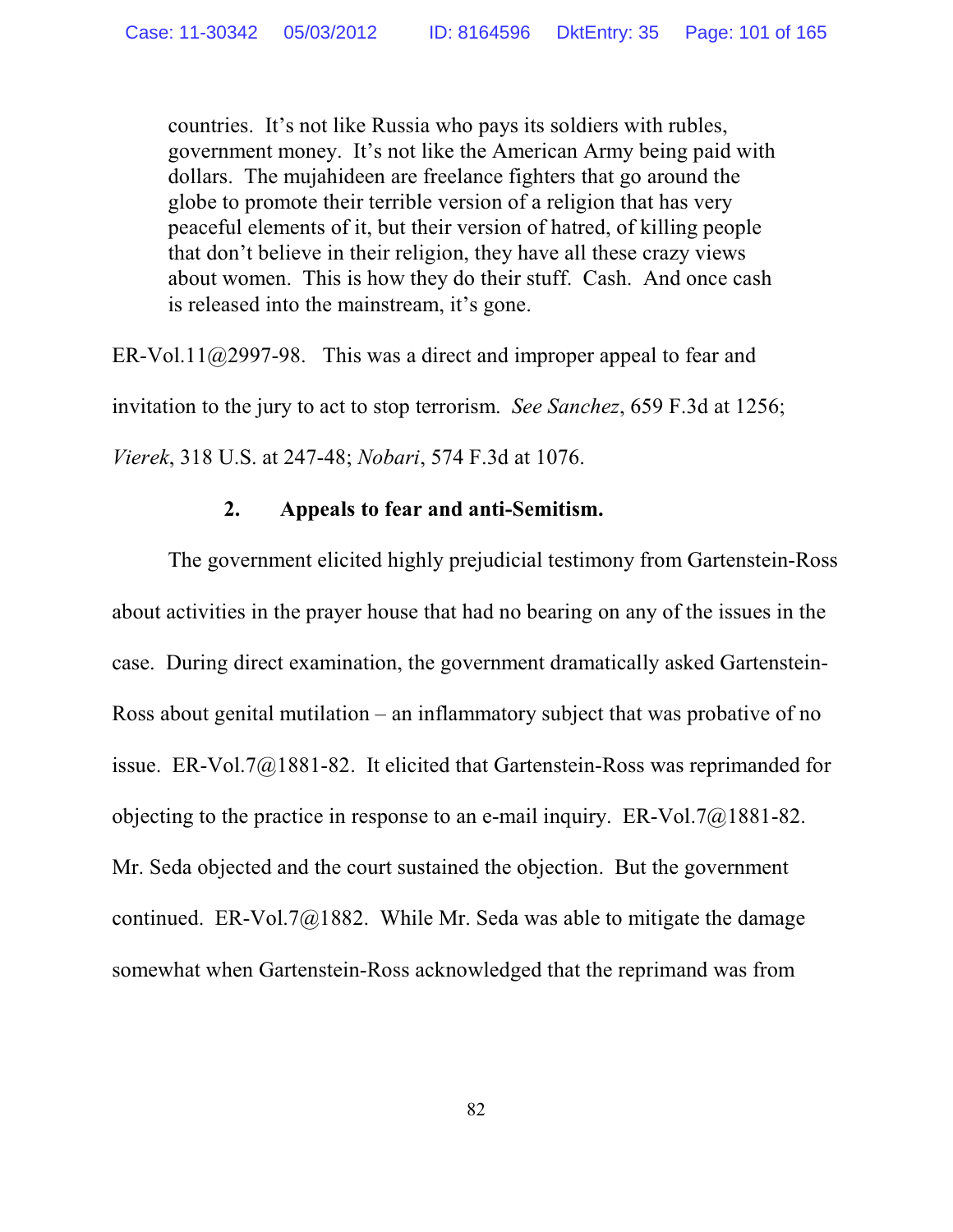AHIF-A employee David Hafer, not Mr. Seda, and that when Mr. Seda learned of the issue he was "conciliatory," the damage had been done. ER-Vol.7@1882.

In closing, instead of arguing from the evidence his witness had given, the prosecutor misstated the evidence: "When Mr. Gartenstein answered an inquiry about Islam one day in an email, he was reprimanded by the defendant." ER-Vol.11@2894. Defense counsel's objection was overruled. ER-Vol.11@2894. The prosecutor went on to say, based on his mistaken view of the evidence, "you can only conclude that there was something rotten on the inside of al-Haramain in Ashland, Oregon." ER-Vol.11@2895. This line of questioning and argument crossed any permissible bounds. *Cf. United States v. Merino-Balderrama,* 146 F.3d 758, 762-63 (9th Cir. 1998) (discussing unfair prejudice arising from showing inflammatory film of graphic sexual acts of children).

The government spent a great deal of time with Gartenstein-Ross eliciting testimony about the prisoner project. He testified that 15,000 Qur'ans were mailed out, most including the Jihad appendix. ER-Vol.7@1870-71. Additionally, a thousand copies of the Islamic Guidelines were mailed. ER-Vol.7@1874-75. There was no legitimate point for this questioning; rather it instilled fear that Mr. Seda was seeking to radicalize a captive criminal audience. In closing the prosecution argued this theme: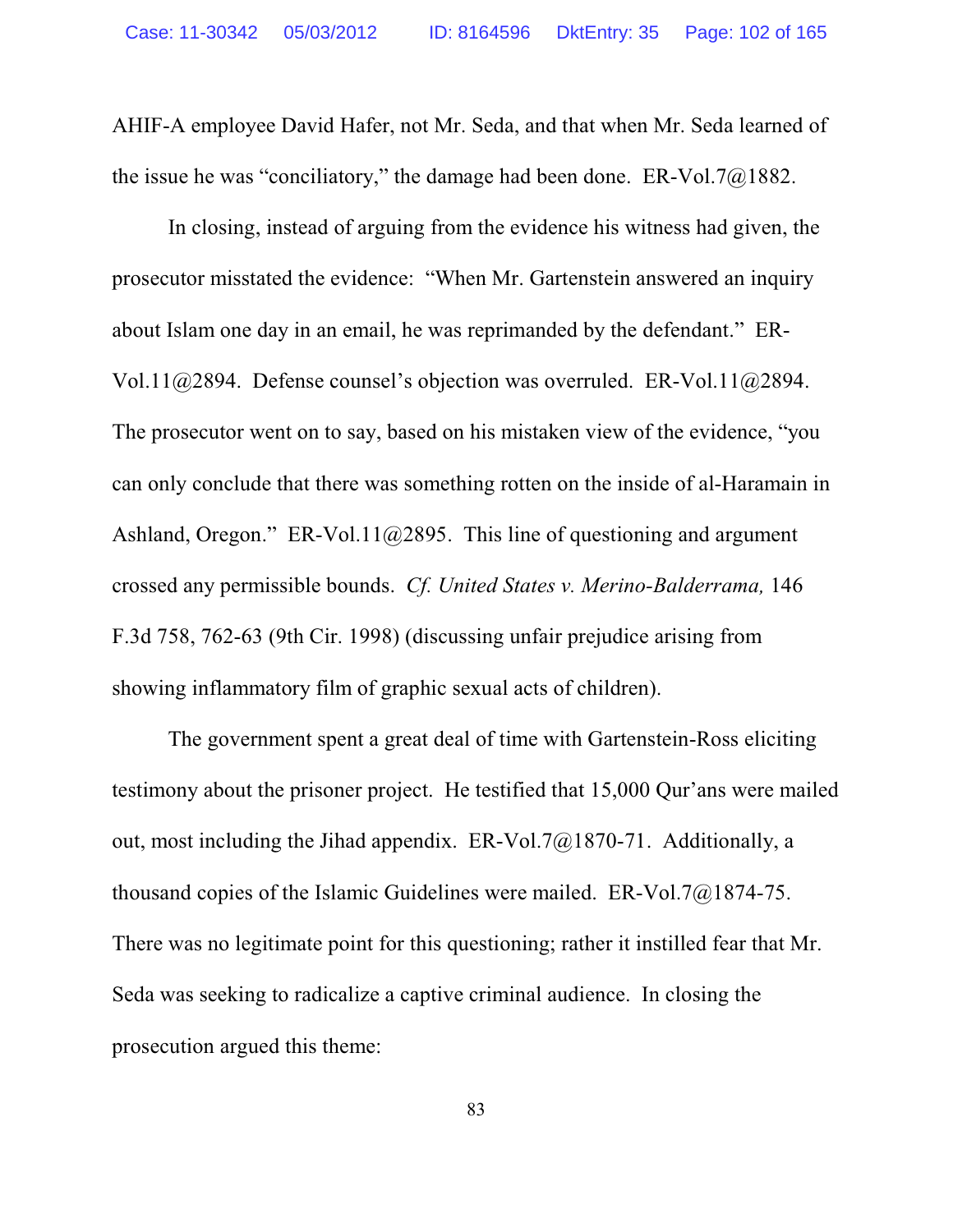10 to 15,000 prisoners, violent people serving time, getting junk like this from Al-Haramain saying jihad is an obligation for Muslims. Talk about people prone to suggestion. Prisoners.

#### ER-Vol.11@2992.

Use of the Qur'an and Islamic Guidelines, however, went beyond the prisoner project. Both books were shown repeatedly to both prosecution and defense witnesses with the prosecutors sometimes reading inflammatory portions aloud. ER-Vol.7@1867-76; ER-Vol.9@2445-49,2561; ER-Vol.10@2704- 06,2654. For example, despite the fact that one of Mr. Seda's interfaith peace partners, Rabbi Zaslow, had never seen the Islamic Guidelines book, the prosecutor read four anti-Semitic passages to him. These highly inflammatory passages included admonitions to reject Jews and Christians and to "fight the Jews and kill them." ER-Vol.9@2446-49. The government's effort to portray Mr. Seda as anti-Semitic included its asking several witnesses about a speaker at the Ashland Prayer House who made anti-Semitic comments. ER-Vol.7@1818-19; ER-Vol.7@1853; ER-Vol.10@2544,2699-2700.

All of this testimony was highly objectionable. None had substantial, if any, probative value. The repeated questioning had no place in the trial. *See United States v. Geise,* 597 F.2d 1170, 1185 (9th Cir. 1979) (in many cases evidence of reading habits and political views inadmissible).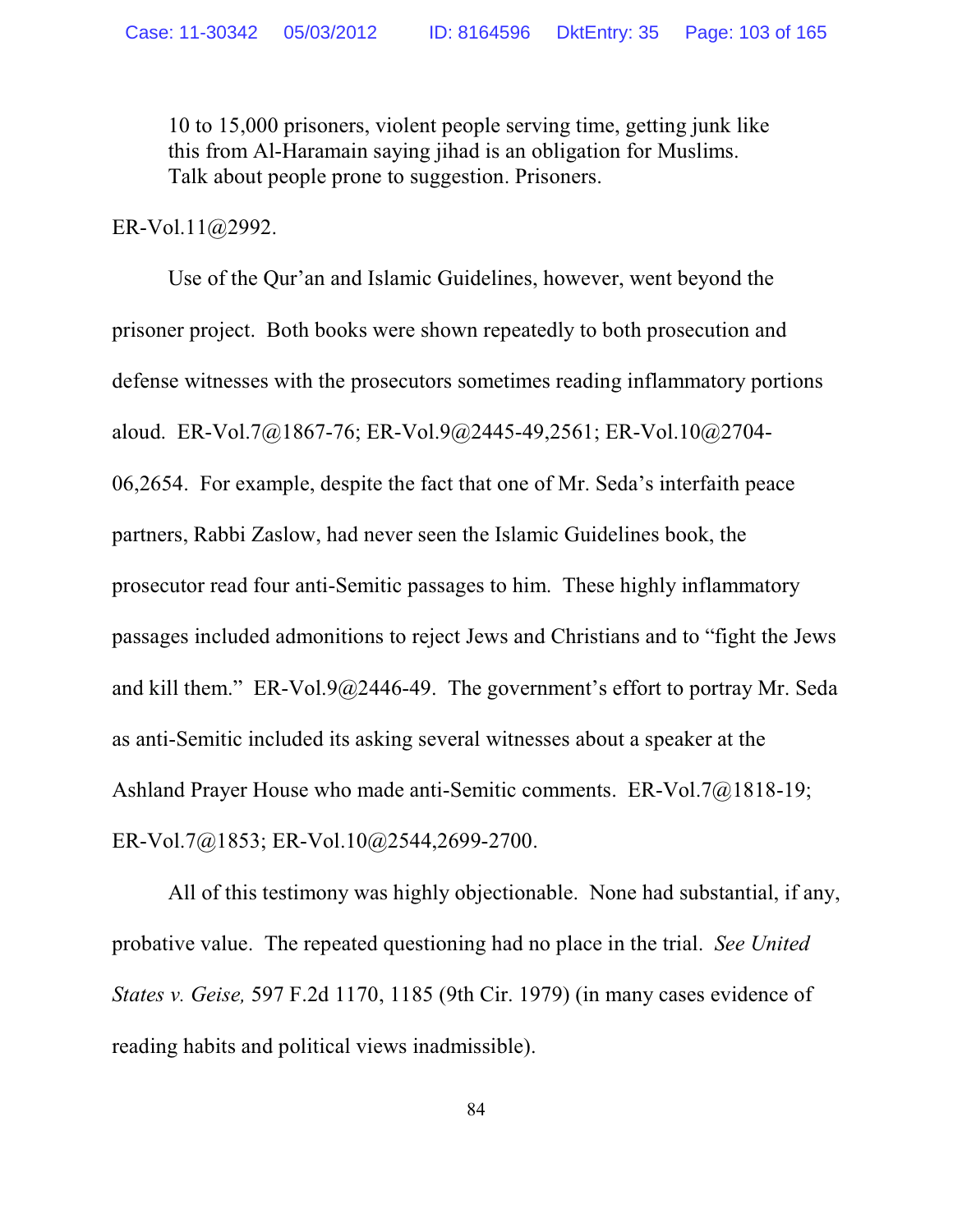## **3. Obsession with violence and Chechnya.**

The government used the exhibits it selected from the AHIF-A computers and other material provided by Kohlmann to present a picture of Mr. Seda obsessed with violence in Chechnya. Many of the exhibits were read to the jury repeatedly, by the government case agent (ER-Vol.9@2306-25), their computer expert (ER-Vol.6@1591-1600), Kohlmann (ER-Vol.7@1673-87), and Gartenstein-Ross (ER-Vol.7@1886-1888). These included:

- photos of dead Russian soldiers, ER-Vol.4 at 876-86,901-04 (Gov't Ex. SW-8, 16); ER-Vol.6@1599-1600; ER-Vol.10@2516; ER-Vol.7@1692-93; ER-Vol.9@2311-12,2316-17;
- reports of fighting by mujahideen in Chechnya, ER-Vol.4@912,918,919,933,935,938,939 (Gov't Exs. SW-33, 37, 40, 44, 51, 52, 56); ER-Vol.7@1695-97;
- videos of the Russian-Chechen war in 1994 replete with martial music, soldiers training, and Chechen nationalists, ER-Vol.4@872-73 (Gov't Exs. SW-1 and SW-1a); ER-Vol.7@1700-06;
- highly inflammatory portions of a video Kohlmann provided to the U.S. government that depicted mujahideen training in Chechnya, ER-Vol.7@1667-68; ER-Vol.4@955-59 (Gov't Ex. EK7) (demonstrative only and translation).

The repeated showing of the exhibits, particularly the inflammatory photos,

only served to appeal to the jury's passions. *See Ferrier v. Duckworth*, 902 F.2d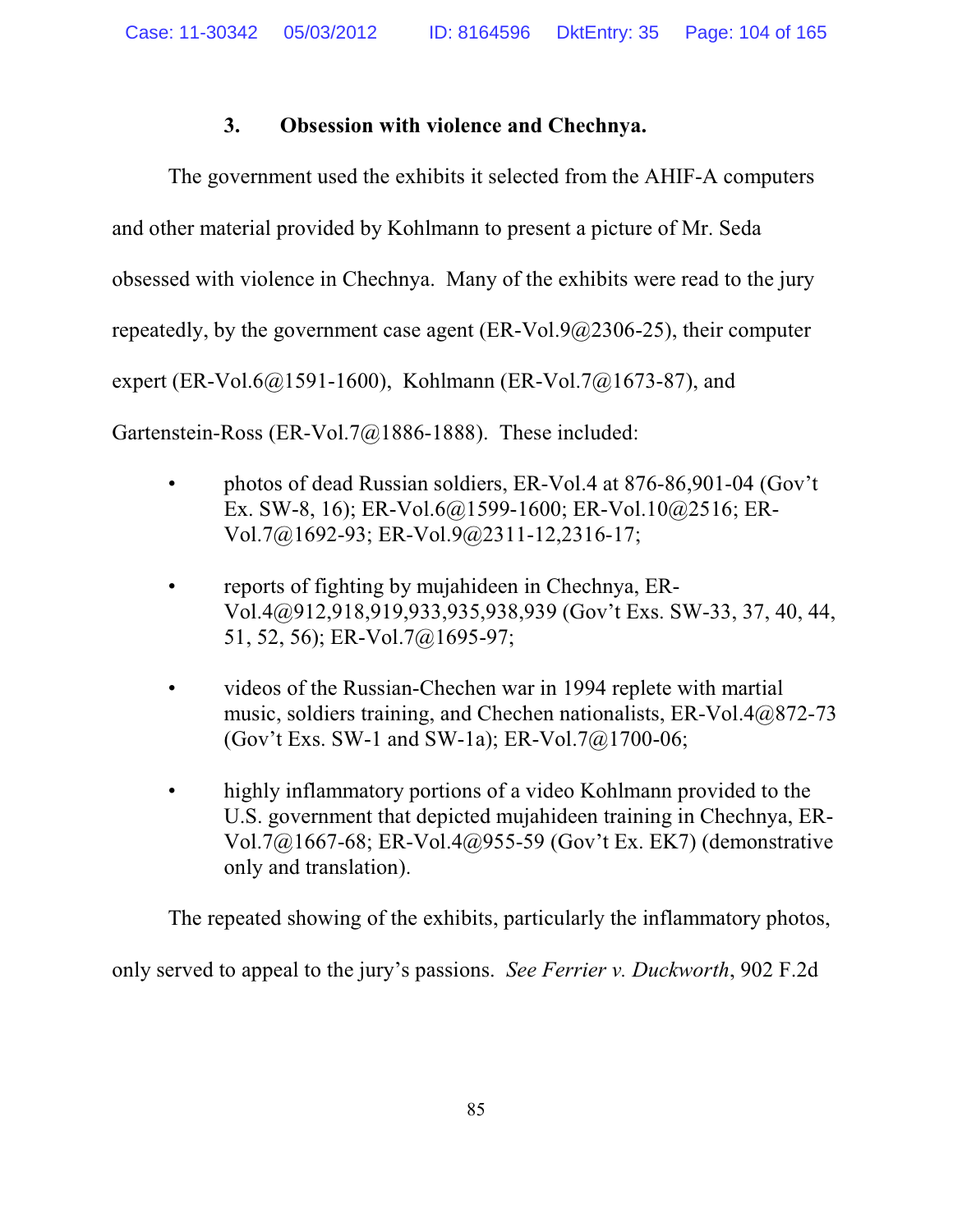545, 548-49 (7th Cir. 1990) (inexcusable to admit irrelevant photo to influence the jury against the defendant).

## **D. The Trial Court's Exclusion Of Evidence That Mr. Seda Is A Moderate Muslim Prevented Him From Rebutting The Unfair And Skewed Presentation In Violation Of His Right To A Fair Trial And This Court's Directive In** *Waters***.**

In an effort to combat the fundamentalist and anti-Semitic picture the government portrayed, Mr. Seda offered a series of writings in which he opposed violence. *See, e.g.,* ER-Vol.5@1193,1202-04,1207,1208,1209,1210,1212,1214, 1234,1235,1237,1239,1240,1241,1245,1246 (Rej. Def. Exs. 809, 811, 812, 812(A), 815, 815(A), 820(B), 820(C), 822, 825,833, 833(A), 834, 835, 835(A), 836(B), 838, and 839); ER-Vol.1@209; *see* CR 432. The jury was provided evidence that the videos the government introduced that had been seized in the Ashland Prayer House were part of a large collection of videos found during the search. *See* ER-Vol.4@975-76 (Def. Ex. 1002). Most were copies made from commercial newscasts and shows such as the History Channel. *Id*. Mr. Seda proffered two representational video compilations; the compilations were not, however, received. ER-Vol.1@94.

Mr. Seda offered a full length pamphlet on his view of Islam, *Islam Is*, in which he expressed a tolerant, peaceful, and open view of Islam. ER-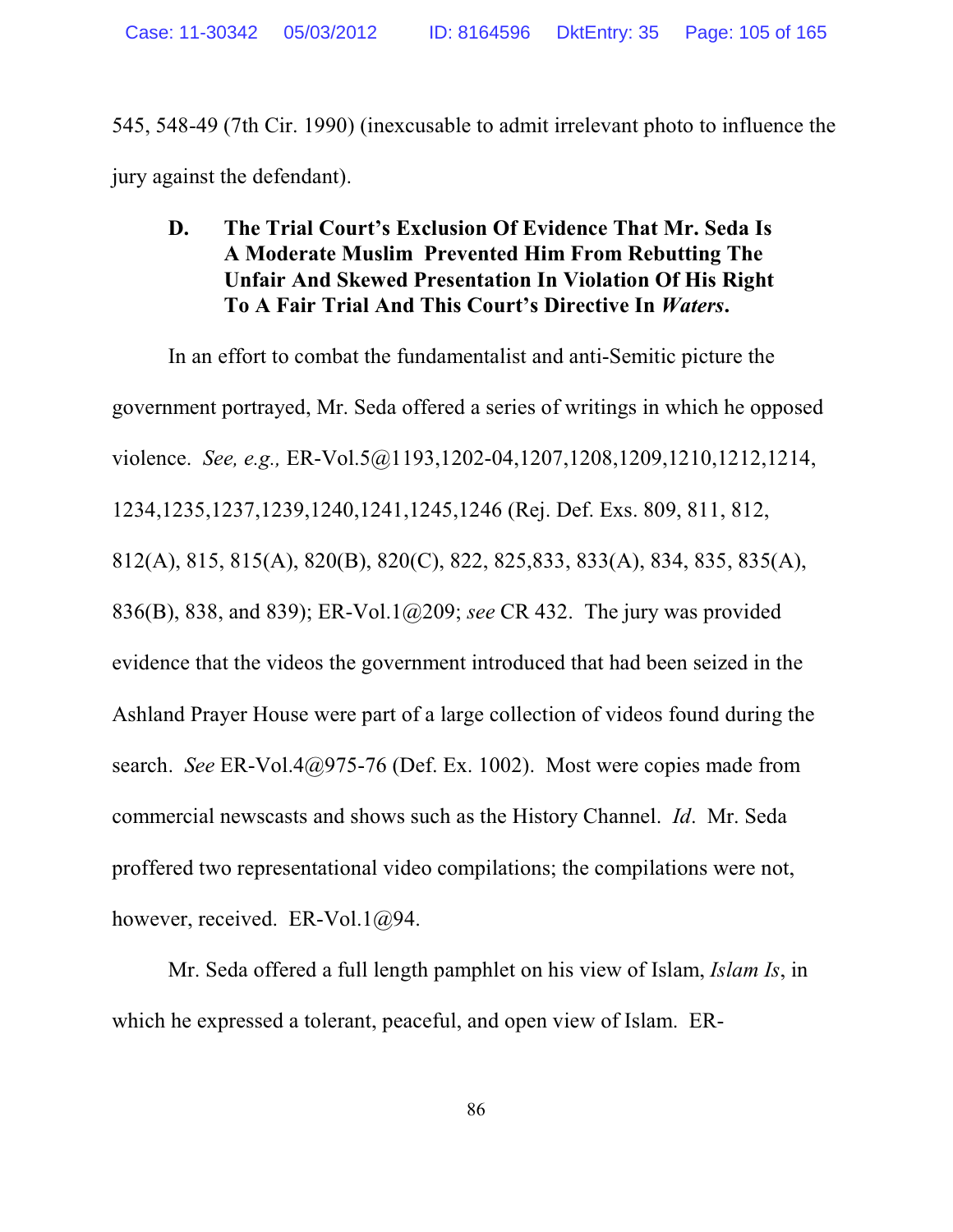Vol.5@1261-74 (Rej. Def. Ex. 990). At least one defense witness, a rabbi, testified that he had reviewed *Islam Is* and edited it. ER-Vol.9@2438,2447. There was sufficient foundation for the admission. These proffers were rejected by the trial court. ER-Vol.1 $@90$ . While several witnesses were permitted to describe their experiences with Mr. Seda, his inability to provide the jury with his writings was devastating.

Once the government raised the spectre of bin Laden and attempted to draw links from bin Laden to Mr. Seda, it was critical for Mr. Seda to be able to establish that he abhors bin Laden and his view of Islam. Mr. Seda proffered numerous exhibits establishing that after September 11, 2001, he offered to assist the United States Government in its fight against bin Laden and Al Qaeda. ER-Vol.5@1196,1206,1241,1243,1246,1247,1248, 1249,1251 (Rej. Def. Exs. 810(B), 813(A), 836(B), 836(C), 839, 840, 840(A),840(B), 840(C)); ER-Vol.1@208-09. He was not, however, permitted to present these exhibits to the jury.

With respect to the prisoner project, Rodgers and Gartenstein-Ross agreed about several aspects of the program, including the requests from prisoners and involvement of prison chaplains (ER-Vol.7@1866,1927-28; ER-Vol.10@2689- 91,2703-06,2708-09) but disagreed about others. During his testimony, Mr. Rodgers reviewed several letters from chaplains. ER-Vol.10@2690; ER-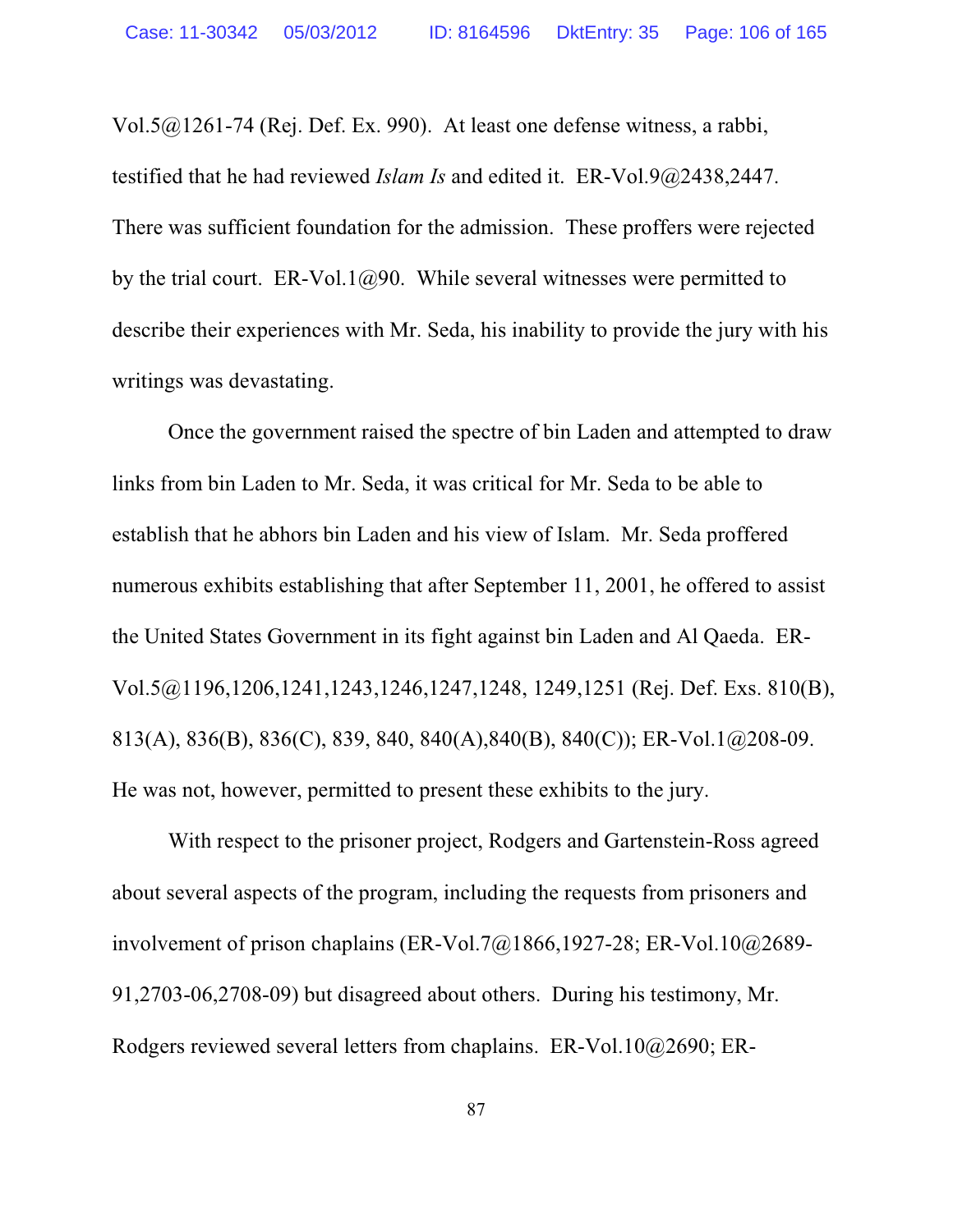Vol.5@1275-1292 (Rej. Def. Exs. 1054-1063). The court agreed that "[Al Haramain] clearly got letters from chaplains" but refused to receive the letters as evidence. ER-Vol.1@92.

Mr. Seda, like the defendant in *Waters*, was vilified by the government and had his religion and core values attacked. *Waters*, 627 F.3d at 356. Like Waters, he proffered significant documentary evidence to rebut and correct the distorted picture that the government was permitted to present. *Id.* at 357. Like Waters, he was able to submit some rebuttal. But, like Waters, the district court's rulings did not permit him to effectively defend himself. *Id.*

#### **E. Conclusion.**

Consideration of the evidence would have been a close question in an impartial setting. The jury heard conflicting views from the experts on the existence of errors and materiality. ER-Vol.9@2263-64,2269; ER-Vol.10@2592- 96. Wilcox's direct and cross-examination revealed several significant shifts, particularly regarding the critical Springfield Building Schedule, and he admitted making mistakes when Mr. Seda provided accurate information. *See supra* at 28- 29. But, this was not an impartial setting. It was, rather, one, as described above, fraught with appeals to prejudice and emotion and in which the danger from such appeals was great. *See Viereck, supra.*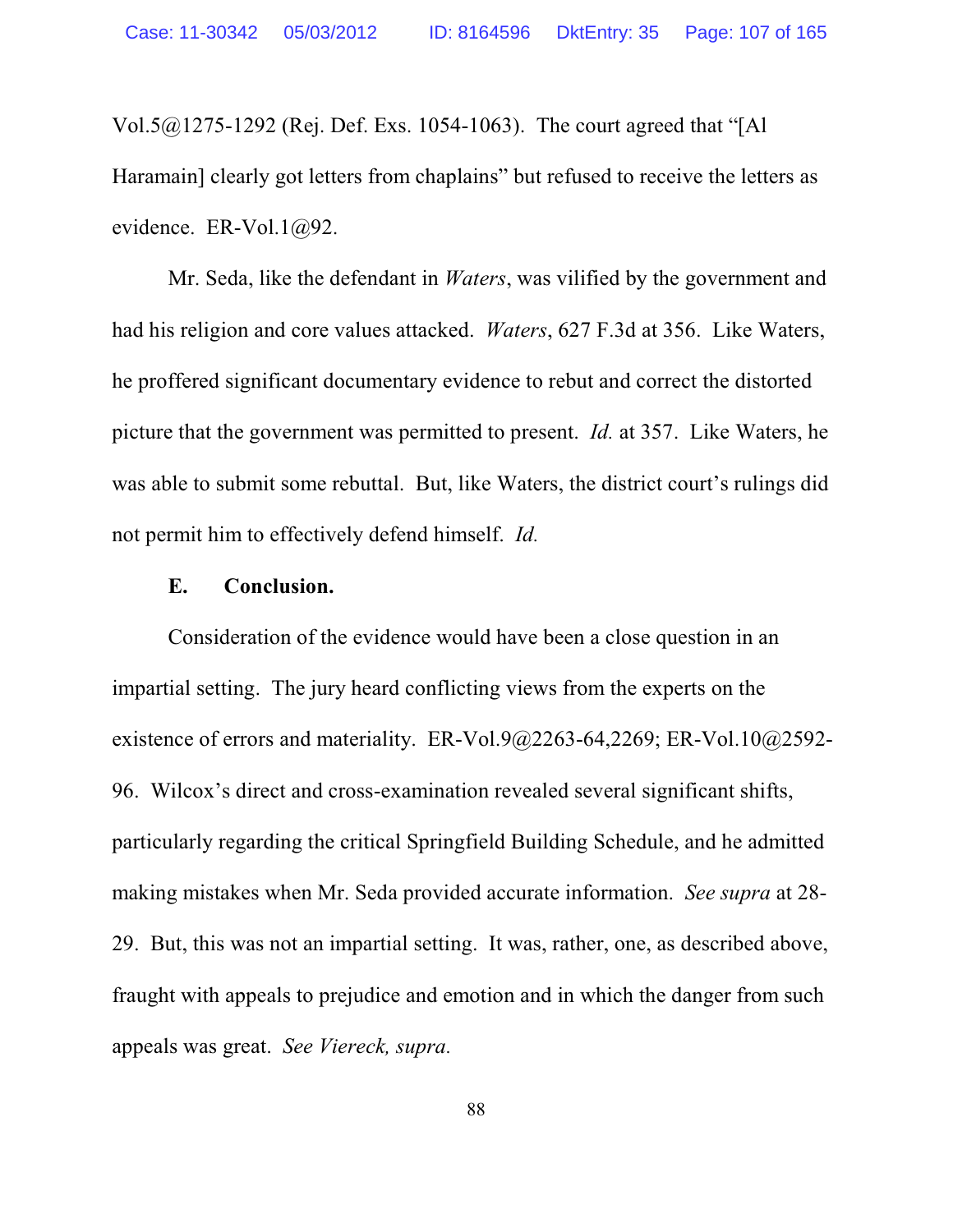The emotional overlay of terrorism, bin Laden, throwing of the Qur'an, and anti-Semitism fell on fertile ground, skewing the jury's consideration of the tax questions in an improper manner. Here, as in *Waters*, the government's exhibits, augmented by its arguments, created a significant danger that the jurors felt Mr. Seda possessed a "repugnant and self-absorbed embrace of destruction [that] is likely to have swayed jurors' emotions, leading them to convict [the defendant] not because of the facts before them but because []he represented a threat to their own values." *Waters*, 627 F.3d at 356. A new trial is required.

#### **POINT III**

## **MR. SEDA WAS DEPRIVED OF A FAIR TRIAL WHEN THE GOVERNMENT WAS PERMITTED TO ARGUE THAT IT HAD FOLLOWED THE "MONEY TRAIL" BUT MR. SEDA WAS PRECLUDED FROM REBUTTING THAT ALLEGATION**

 Mr. Seda was denied a fair trial when the district court permitted the government to introduce and speculate about exhibits AHIF-2 and AHIF-3 yet prevented Mr. Seda from adequately rebutting the government's allegations regarding the money trail by excluding proffered defense exhibits 704 and 705 that related directly to the issue of the ultimate disposition of Dr. El-Fiki's donation. The fact-finding process was further distorted by the government's use of its superior diplomatic and legal power to obtain evidence in foreign countries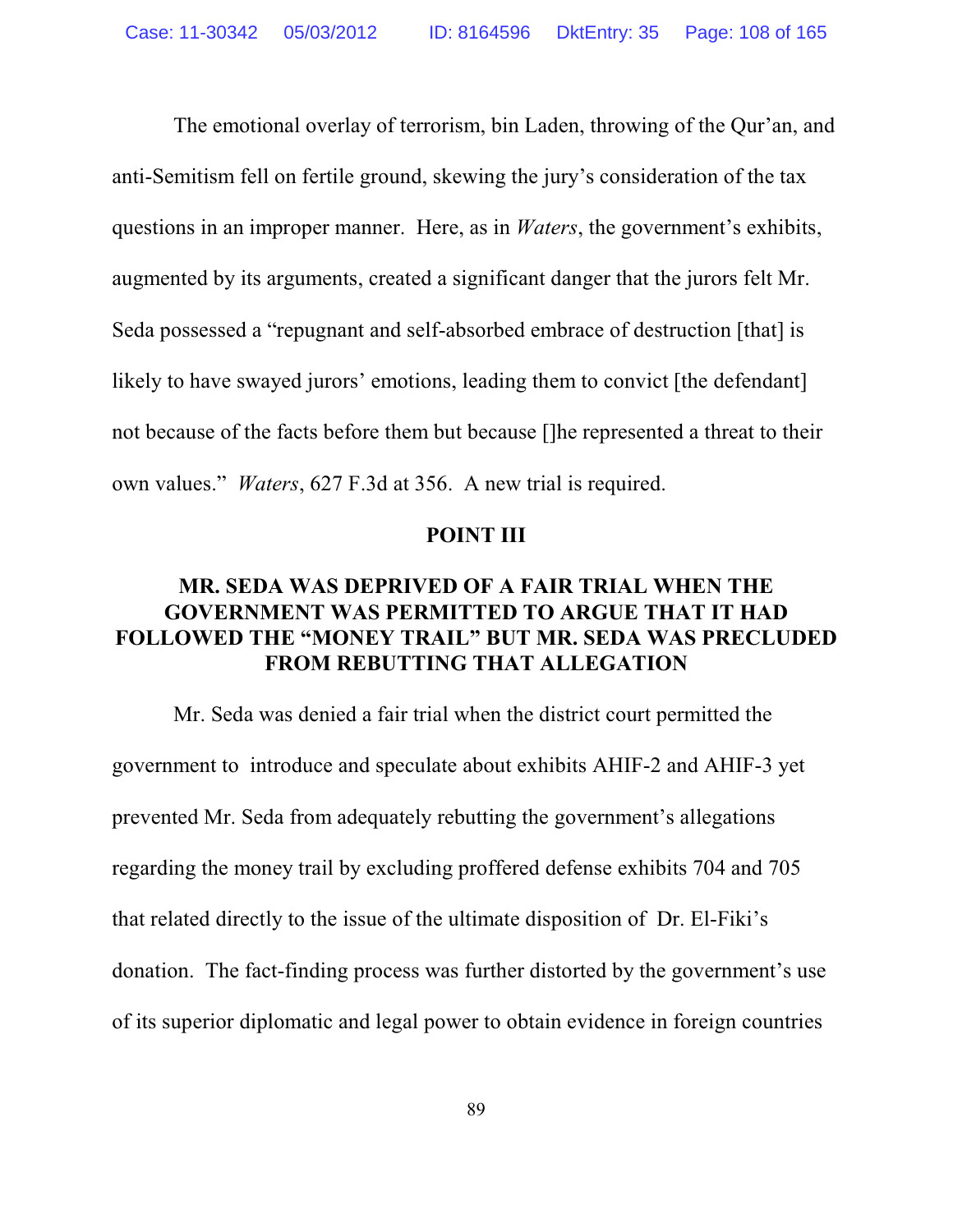related to the money trail while opposing Mr. Seda's efforts to gather exculpatory evidence in the same locations.

### **A. Standard Of Review.**

This Court reviews a district court's evidentiary rulings for an abuse of discretion and its interpretation of the Federal Rules of Evidence de novo. *Waters*, 627 F.3d at 351-52. Whether a district court's evidentiary rulings in a criminal trial violated a defendant's constitutional rights is reviewed de novo. *Id*. The question of whether refusal to compel use immunity is error – an analogous situation to the events discussed below – is a mixed question of law and fact reviewed de novo. *United States v. Straub*, 538 F.3d 1147, 1156 (9th Cir. 2008).

**B. The District Court's Rulings Admitting Government Exhibits AHIF-2 And AHIF-3 And Excluding Defense Exhibits 704 And 705 Deprived Mr. Seda Of A Fair Trial Because They Prevented Him From Rebutting The Claim That The Government Had Assiduously Followed The Money Trail.**

### **1. The government's theory regarding Dr. El-Fiki's donation.**

To link Mr. Seda to funding the Chechen mujahideen and to cast doubt on the legitimacy of Dr. El-Fiki's donation and its disposition, the government emphasized its efforts to "trace the disposition of this money" and that tracing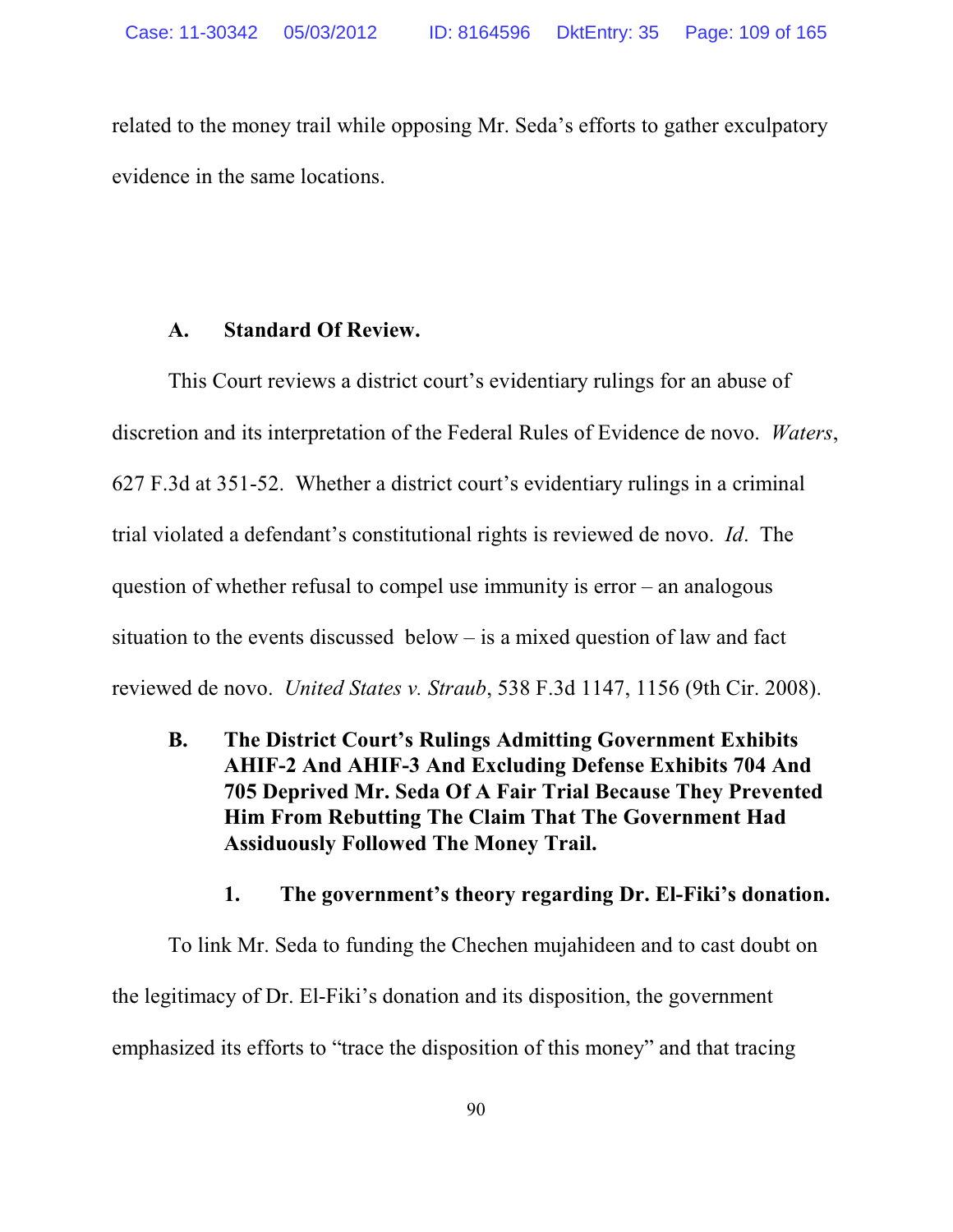financial transactions, especially overseas, is "exceedingly difficult." ER-Vol.6@1460-62. It argued that Mr. al-Buthe pocketed \$21,000. ER-Vol.11@2904.

Agent Anderson testified at length about the steps she took tracking the travelers checks and the cashier's check to the Al Rajhi Bank in Saudi Arabia. ER-Vol.9@2329-39. She testified that her tracing of Dr. El-Fiki's donation revealed that, after Mr. al-Buthe flew from the U.S. to Saudi Arabia with \$130,000 in travelers checks and a \$21,000 cashier's check, he deposited the \$21,000 in his personal bank account and cashed the \$130,000 in travelers checks. ER-Vol.9@2337-39; *see also* ER-Vol.12@3288-91. When asked by the prosecutor whether she attempted to "trace further" the proceeds of the travelers check and the cashier's check, the agent explained that she

employed, at first, diplomatic means to try and get these bank records . . . [a]nd after that didn't work, I ended up issuing a subpoena to the Al-Rajhi Banking Investment Bank.

ER-Vol.9 $@2332-33$ . The government then introduced, through the agent, the Al Rajhi Bank records on the travelers checks and Mr. al-Buthe's bank account, which showed a deposit of \$21,000 on April 8, 2000. ER-Vol.9@2334,2338.

The prosecutors relied heavily on the "money trail" theme during closing. The disposition of those funds was crucial to the government's case because the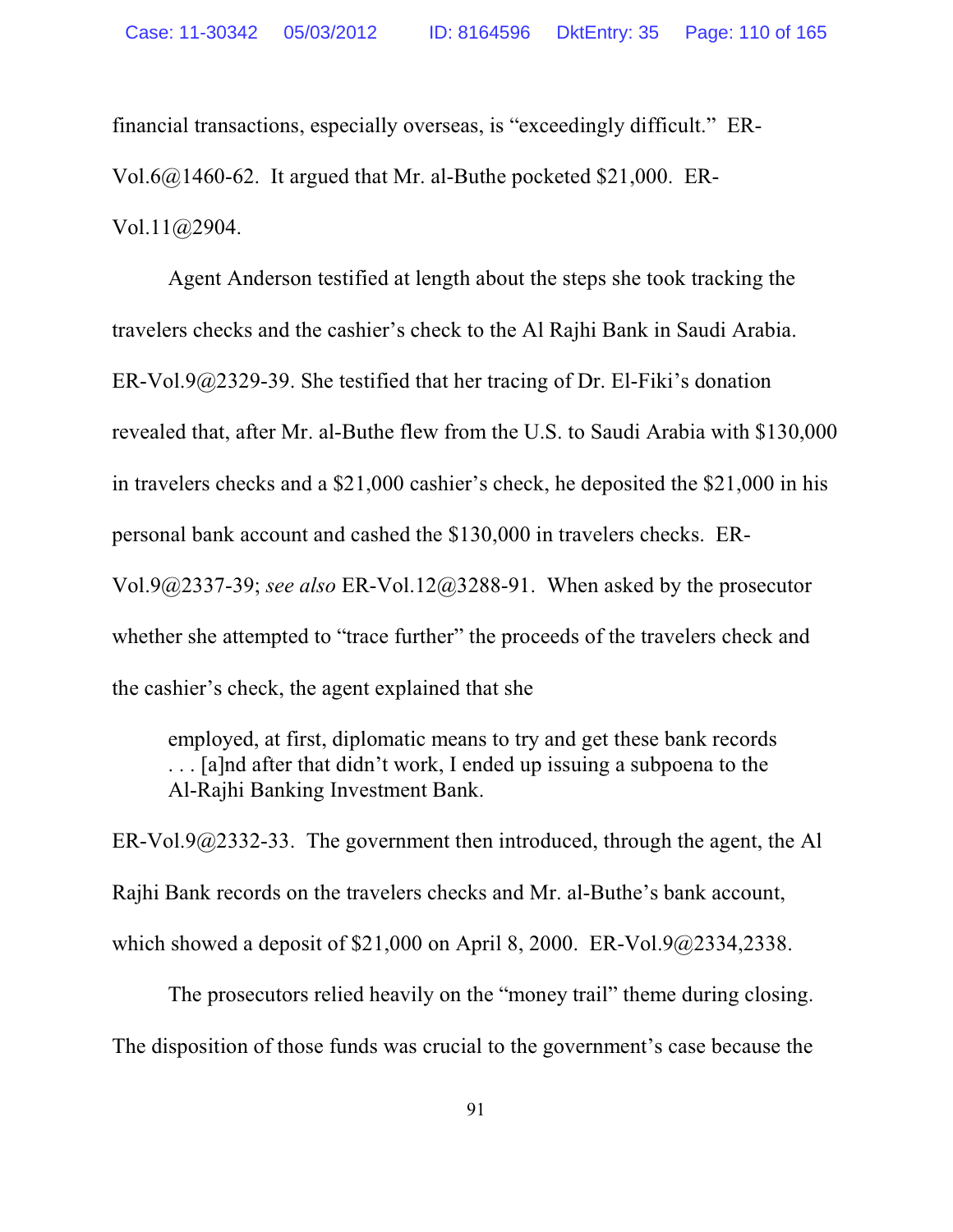\$21,000 was the basis of the error alleged on line 1 on the tax return, and the \$130,000 was the basis of the error alleged on line 22. With respect to the travelers checks, Mr. Gorder argued that after the government traced them to the Al Rajhi Bank, the "trail dries up." ER-Vol.11 $@2904$ . As far as the \$21,000, Mr. Gorder stated that after it was deposited in Mr. al-Buthe's account:

"There's nothing that indicates its going to Chechnya. Nothing that indicates it's going to the Saudi Joint Relief Committee. Nothing that indicates it's going to al-Haramain. Looks like it's spent for normal personal expenses.

ER-Vol.11 $@2904$ . He ended his argument by imploring the jury to "follow the money. If you do, you'll return guilty verdicts." ER-Vol.11@2922.

# **2. The district court improperly admitted two government exhibits and excluded two defense exhibits.**

Four proffered exhibits shed light on the ultimate disposition of Dr. El-Fiki's donation and the validity of the government's argument that it had followed the money trail. The government offered AHIF-2 and AHIF-3, which appeared to be two receipts stating that Mr. Seda had turned over all Chechen relief donations received by AHIF-A to Mr. al-Buthe. The total amount on each document differed slightly, with one showing roughly \$186,000 in donations and the other \$188,000. ER-Vol.4@849,851 (Gov't Exs. AHIF-2 and AHIF-3).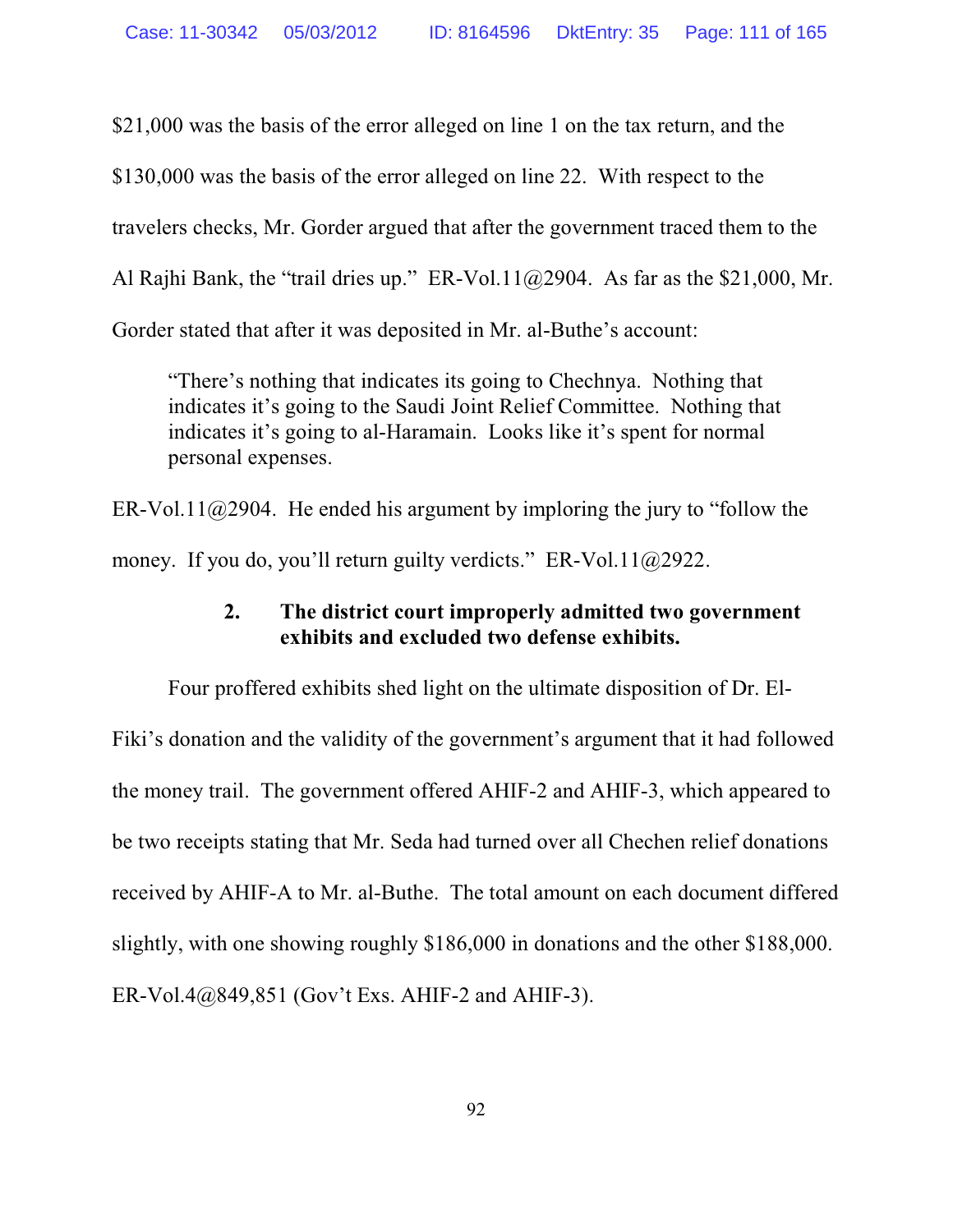Mr. Seda offered defense exhibits 704 and 705, which appeared to be official receipts from AHIF-S showing that Mr. al-Buthe had deposited roughly \$187,000 into AHIF-S's account for deposit into Al Rajhi Bank account #9889, the AHIF-S account designated, inter alia, to receive donations for Chechen relief. ER-Vol.4 $@1091-94$  (Rej. Def. Exs. 704-05). All four documents had been provided to the government as early as 2004 by attorneys representing Mr. Seda, Mr. al-Buthe, or AHIF-A. The district court improperly admitted the government's exhibits and excluded the defense's exhibits.

The government used AHIF-2 and 3 with five different witnesses. ER-Vol.6@1606-07; ER-Vol.8@2074; ER-Vol.9@2260-62,2355-59; ER-Vol.10@2618-22. The testimony and argument speculated that the documents were fraudulent and prepared after the investigation into al-Haramain became known. ER-Vol.9@2357-59. In rebuttal argument, for example, the prosecutor emphasized that "when we caught them," the receipts were produced. ER-Vol.11 $@3019$ . He went on to speculate, "What's going on in the defendant's mind now when the jig is up . . . . They are both bogus . . . ." ER-Vol.11 $@3020$ .

Mr. Seda disputed the admissibility of AHIF-2 and 3 because none of the government witnesses could provide a proper foundation. *See* Fed. R. Evid. 901; CR 401 at 4, ER-Vol.12 $@3093-95$ . No witness who was shown the exhibits had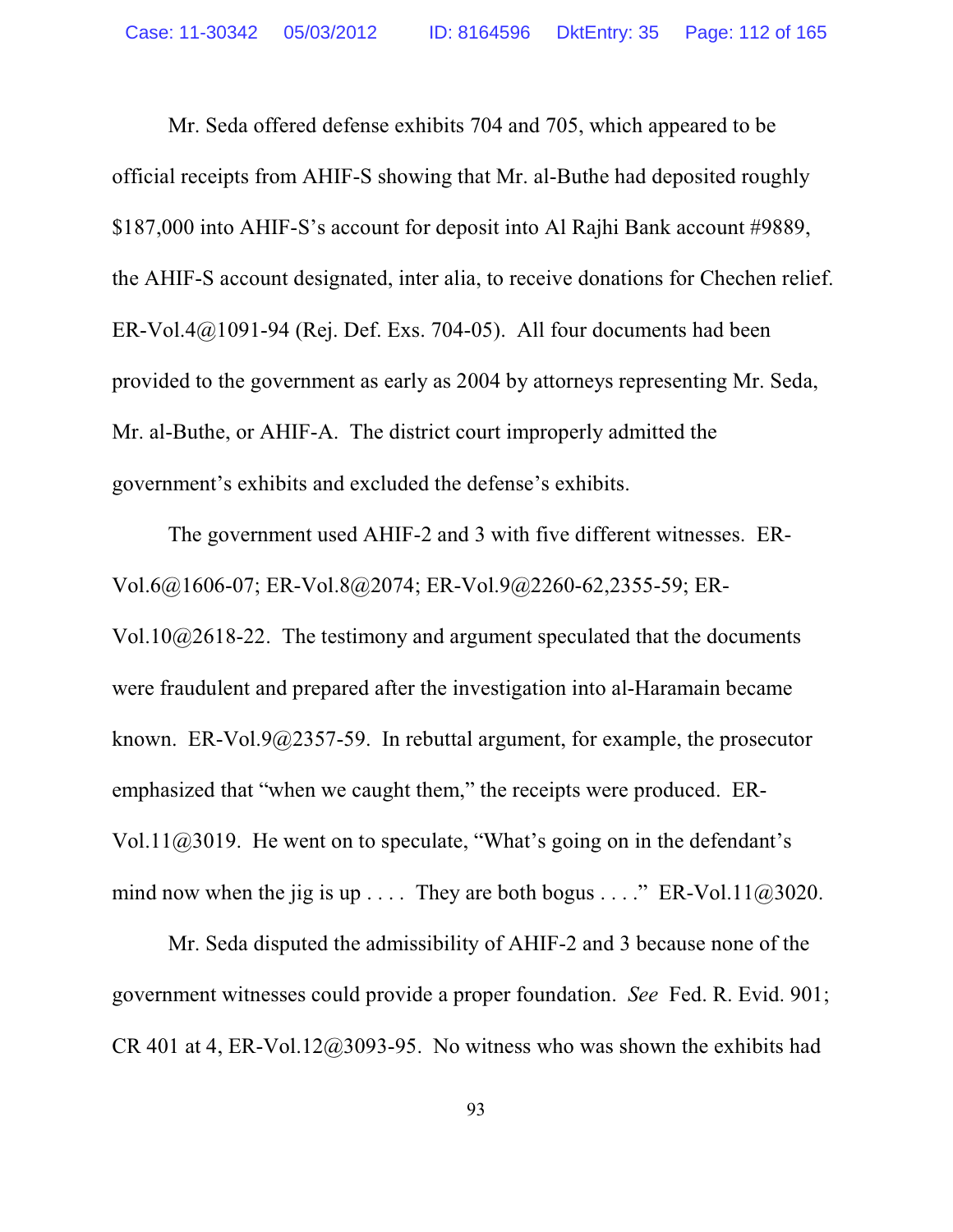any knowledge about their origin. None knew whether one was a draft, whether one or both were prepared in 2000, or whether one or both were prepared years later. All the testimony was, therefore, highly improper speculation that included the prosecutor's vouching for himself and his case agent. *Byrd v. Collins*, 209 F.3d 486, 546 (6th Cir. 2000) ("Similar to prosecutorial vouching for witness credibility, such [factual] speculation places the government's prestige behind uncorroborated putative facts that have not survived the rigor of substantiation."). The fact that the witnesses had no basis other than speculation that the documents were false completely undermined the district court's belief that they were admissible as admissions. *Lin v. Gonzales*, 434 F.3d 1158, 1165 (9th Cir. 2006) (stating that immigration judge's "speculation that a document is unreliable merely because other documents from the same region have been forged in the past can hardly be regarded as substantial evidence"); *Cf*. *Domingo ex rel. Domingo v. T.K.*, 289 F.3d 600, 607 (9th Cir. 2002) (affirming the exclusion of the *ipse dixit* testimony of plaintiff's expert that was not based upon objective, verifiable evidence).

 The prejudice to Mr. Seda was exacerbated by the district court's refusal to admit defense exhibits 704 and 705. As early as 2004, the government knew that Mr. Seda had evidence that Mr. al-Buthe deposited the entire donation from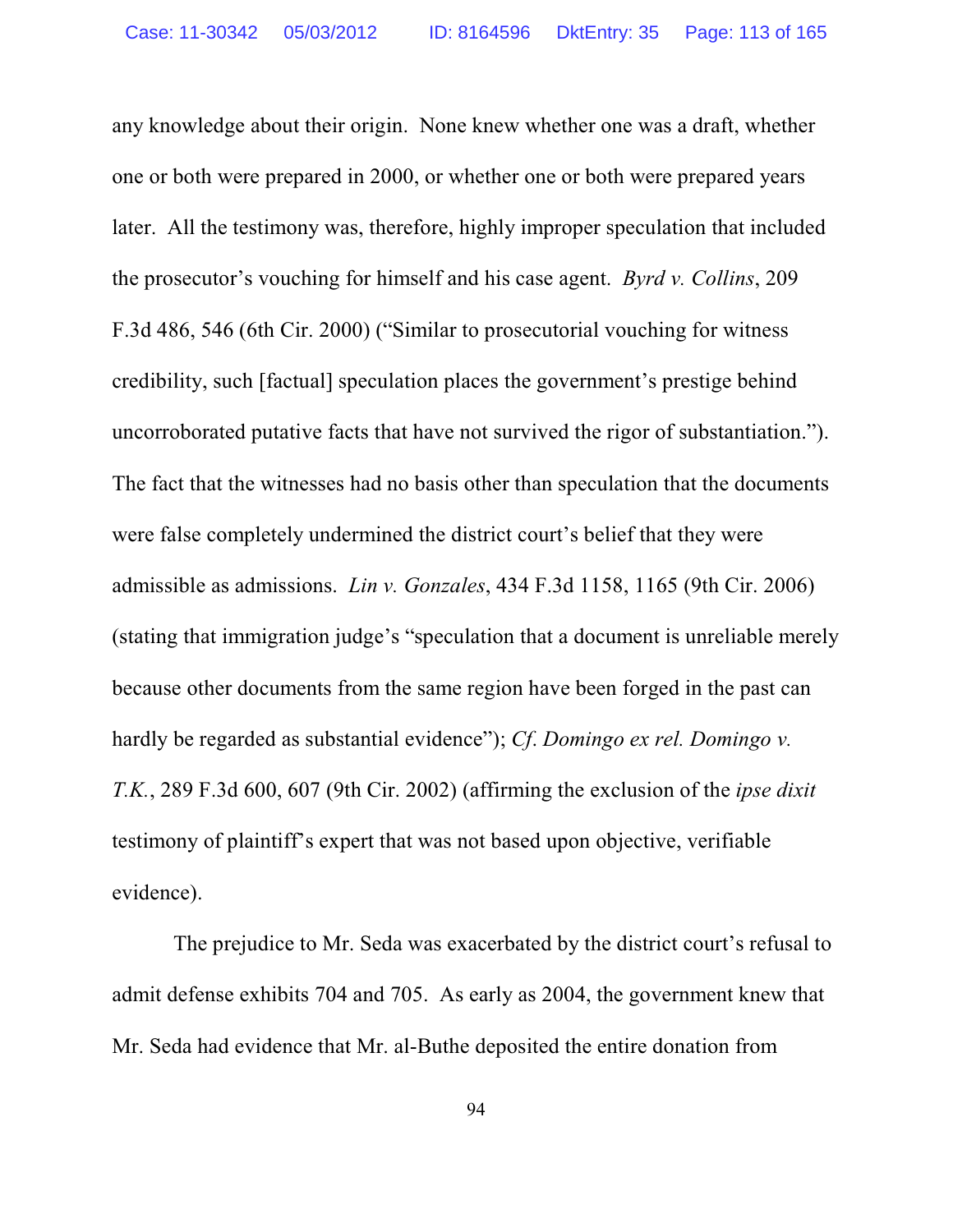Dr. El-Fiki, and the other money he had collected for Chechen relief, into the AHIF-S office in Riyadh and that the deposit was earmarked for account #9889 in the Al-Rajhi bank. ER-Vol.4@1091-94 (Rej. Def. Exs. 704-705); ER-Vol.9@2366-67; ER-Vol.12@3285-86. At least as early as 2004, when Kohlmann gave the government a list of 13 AHIF-S bank accounts at the Al Rajhi Bank, the government knew that account # 9889 existed and that it was designated to receive money donated, inter alia, for Chechen relief. ER-Vol.4@969 (Def. Ex. 731); ER-Vol.9@2365-66; ER-Vol.12@3154-55. Despite its possession of the receipts and the bank account number, the government made no effort to follow the "money trail" to the bank or to  $AHIF-S.<sup>11</sup>$ 

Mr. Seda offered exhibits 704 and 705 for two distinct reasons and on two distinct bases. First, he offered them as substantive evidence that Mr. al-Buthe deposited the full amount of Dr. El-Fiki's donation with AHIF-S. ER-Vol.11@2838. Second, he offered them to establish incompleteness and bias in the government investigation because it was in possession of critical evidence that rebutted its theory but made no effort to obtain or authenticate those records. CR 477 at 5; ER-Vol.9@2367-68,2394-98.

<sup>&</sup>lt;sup>11</sup> See Classified Brief at 8-9, 10-12.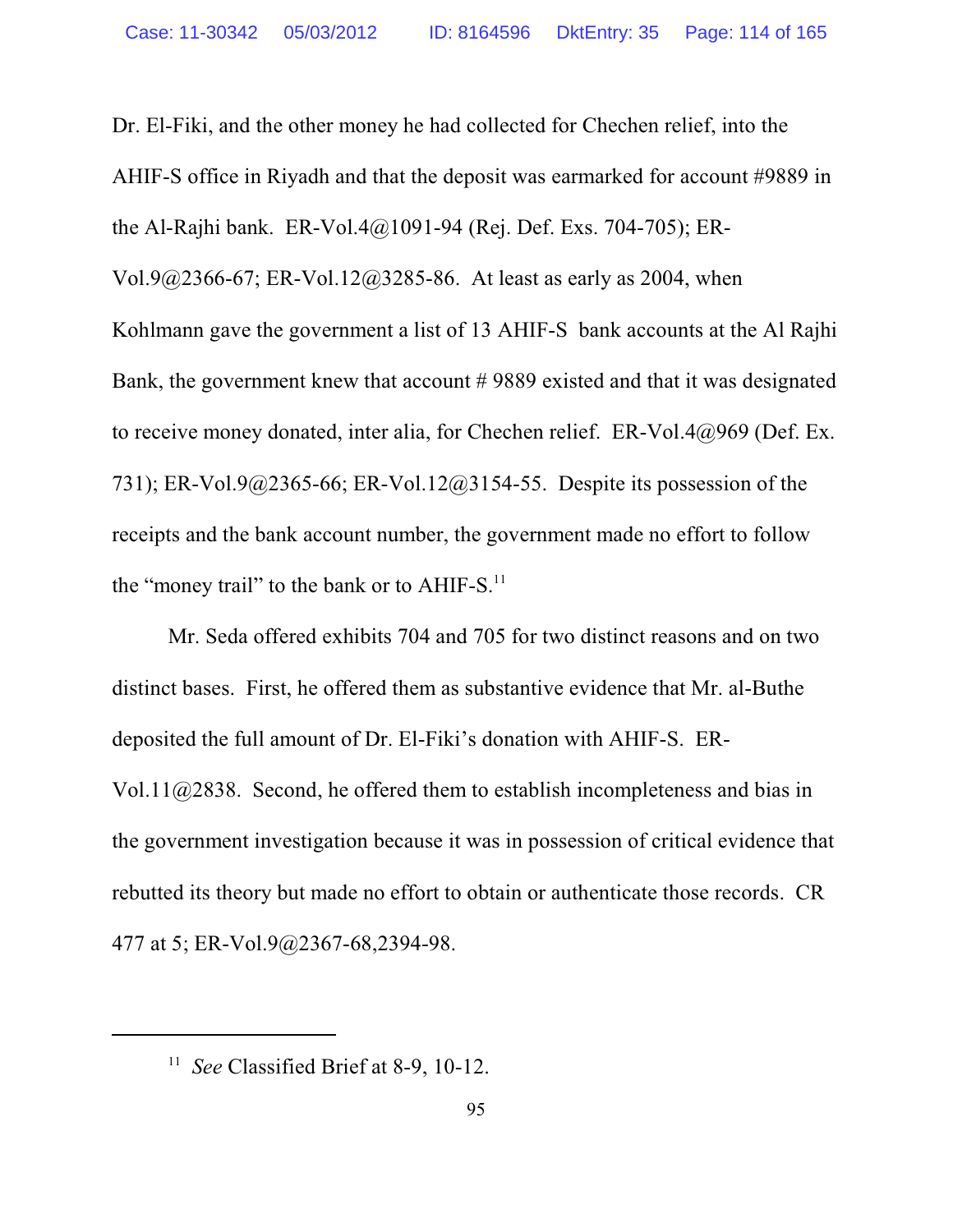Notwithstanding the fact that Agent Anderson testified at length about her extensive efforts to trace the money from Dr. El-Fiki's donation, Mr. Seda was precluded from having Agent Anderson describe and identify proposed defense exhibits 704 and 705 and from showing them to the jury. ER-Vol.9@2328-  $39,2342-44,2367-68.<sup>12</sup>$  As a result, he could not demonstrate to the jury that relevant records were in the agent's possession and explain – with proof – exactly what the government had failed to seek. ER-Vol.9@2394-96. Instead, the government was able to ignore the import of the proffered exhibits and argue that Mr. Seda falsified receipts or records of what happened with Dr. El-Fiki's donation. ER-Vol.11@3019-21.

### **3. The court's rulings on AHIF-2 and 3 and 704-705 deprived Mr. Seda of a fair trial.**

The rulings on AHIF-2 and 3 and 704 and 705 violated the Fifth and Sixth Amendments. "[T]he Constitution guarantees criminal defendants a meaningful opportunity to present a complete defense." *Holmes v. South Carolina*, 547 U.S. 319, 324 (2006) (quoting *Crane v. Kentucky*, 476 U.S. 683, 690 (1986) (internal

<sup>&</sup>lt;sup>12</sup> Mr. Seda's expert witness, Col. Lang, testified that certain documents looked authentic but, again, the defense was precluded from showing the jury what Col. Lang was talking about.  $ER-Vol.1@124-26,109-14$ . This information will be augmented in the Classified Brief.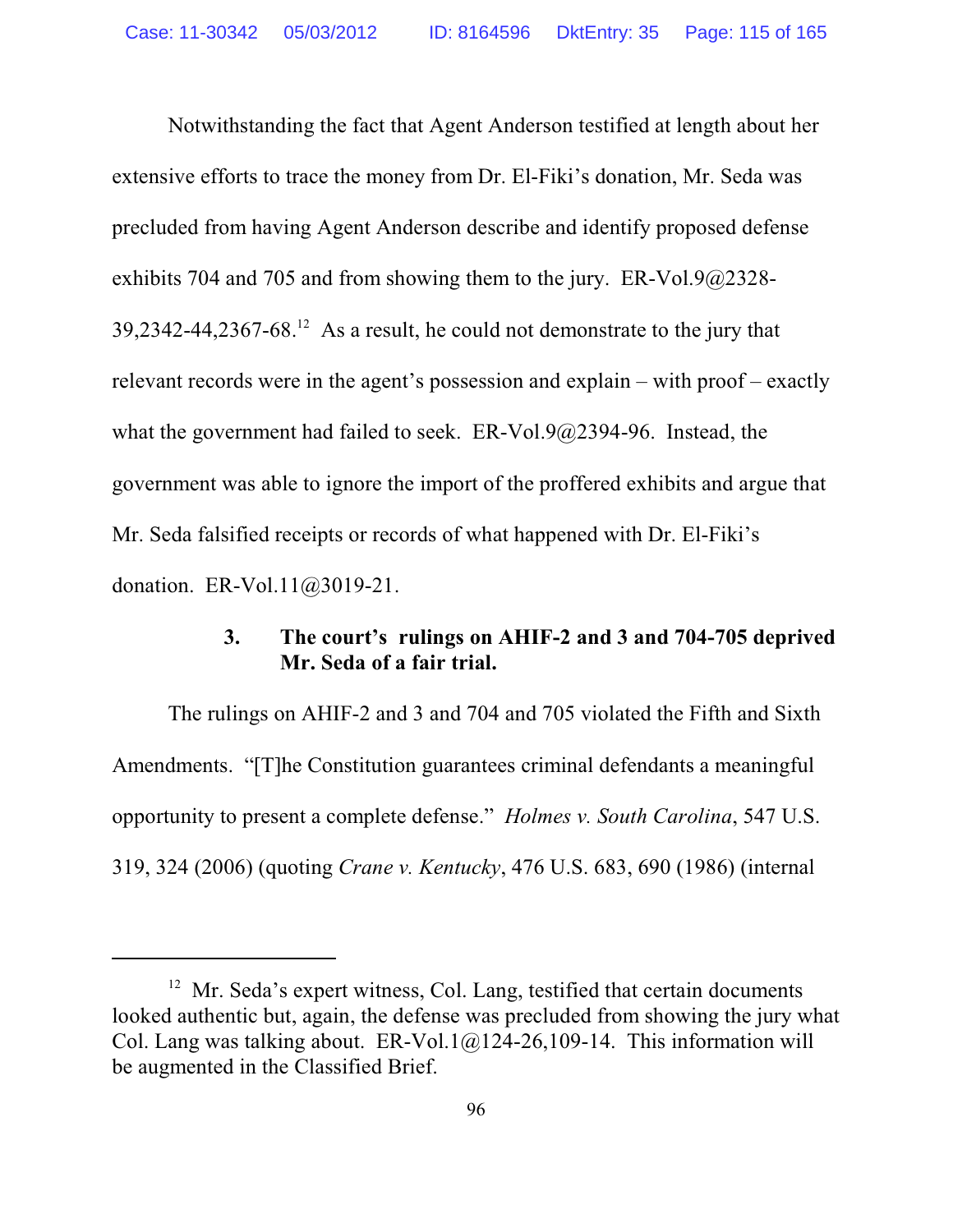quotation marks and citation omitted). "[A]ttack[ing] the reliability of [an] investigation" is an important defense tactic. *Kyles*, 514 U.S. at 446.

This is not a situation in which the defense sought to challenge the government investigation in a vacuum. Rather, the government took great pains to explain to the jury the extent of its efforts. ER-Vol.9 $@2328-39,2342-44$ . This vouching came very close to an impermissible line. *United States v. Hermanek*, 289 F.3d 1076, 1099 (9th Cir. 2002) (finding vouching when the prosecutor "conveyed to the jury a message that [the] prosecutor[] personally believed . . . in the integrity and good faith of the investigation.") (internal quotation marks and citation omitted). "The jurors were entitled to have the benefit of the defense theory before them so that they could make an informed judgment as to the weight to place on [the agents'] testimony which provided 'a crucial link in the proof'" in this case. *Davis v. Alaska*, 415 U.S. 308, 317 (1974) (quoting *Douglas v. Alabama*, 380 U.S. 415, 419 (1965)).

Had Mr. Seda been able to obtain and admit the relevant evidence, he would have shown that Dr. El-Fiki's entire donation was deposited in AHIF-S's account for Chechen relief. In the context of a substantial effort to prove the extent of its investigation, the limit on Mr. Seda's efforts to prove a major hole in the government's investigation violated his Fifth and Sixth Amendment rights.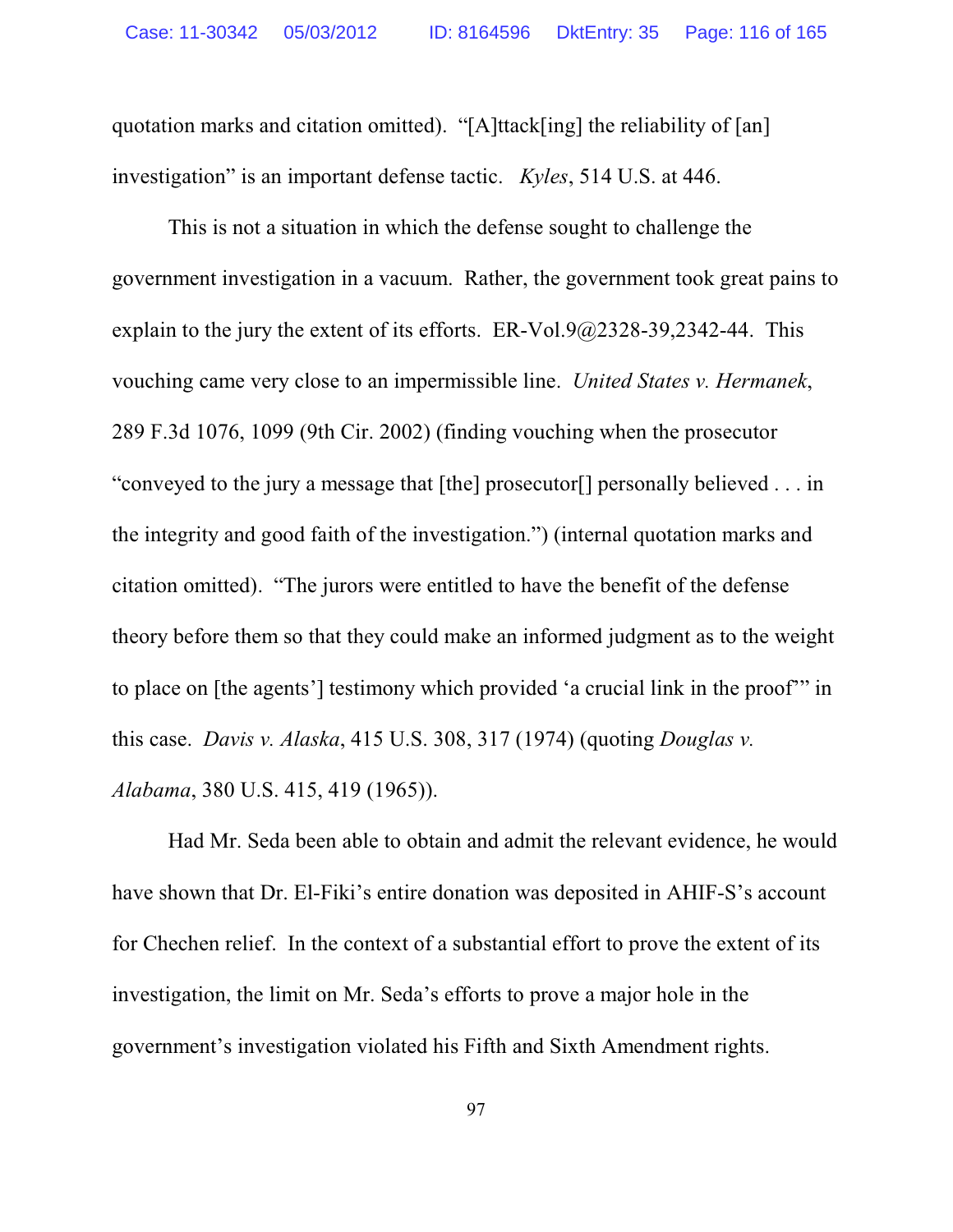## **C. The Fact-Finding Process Was Distorted When The Government Utilized Its Diplomatic And Other Resources To Obtain Evidence From Foreign Countries But Opposed Mr. Seda's Request For A Letter Rogatory For Records From Saudi Arabia And Testimony From Egypt.**

Mr. Seda's efforts to rebut the government's charges were hampered not only by evidentiary rulings, but also by his inability to fully investigate the case. Many key documents and people were located overseas, and a criminal defendant in the U.S. cannot produce such witnesses and evidence without the assistance of the government or the court.

The Letter Rogatory process is available to tribunals in the United States as a method for obtaining evidence in foreign countries or as a means of requesting the assistance of foreign authorities in investigating a case pending in this country. *See* 28 U.S.C. § 1781(a)(2). Letters Rogatory may be issued by United States District Courts on behalf of defendants in criminal cases in order to secure in-court testimony. *See* 28 U.S.C. § 1781(a)(2); *United States v. Staples,* 256 F.2d 290, 292 (9th Cir. 1958). Combined with Fed. R. Civ. P. 28(b), Fed. R. Crim. P. 15 authorizes a court to issue Letters Rogatory to a foreign citizen to be deposed. *See* CR 247 at 9-12. Mutual Legal Assistance Treaties (MLAT) allow the United States to obtain witnesses and evidence to further its investigations and prosecutions in criminal cases. MLATs are generally available to the government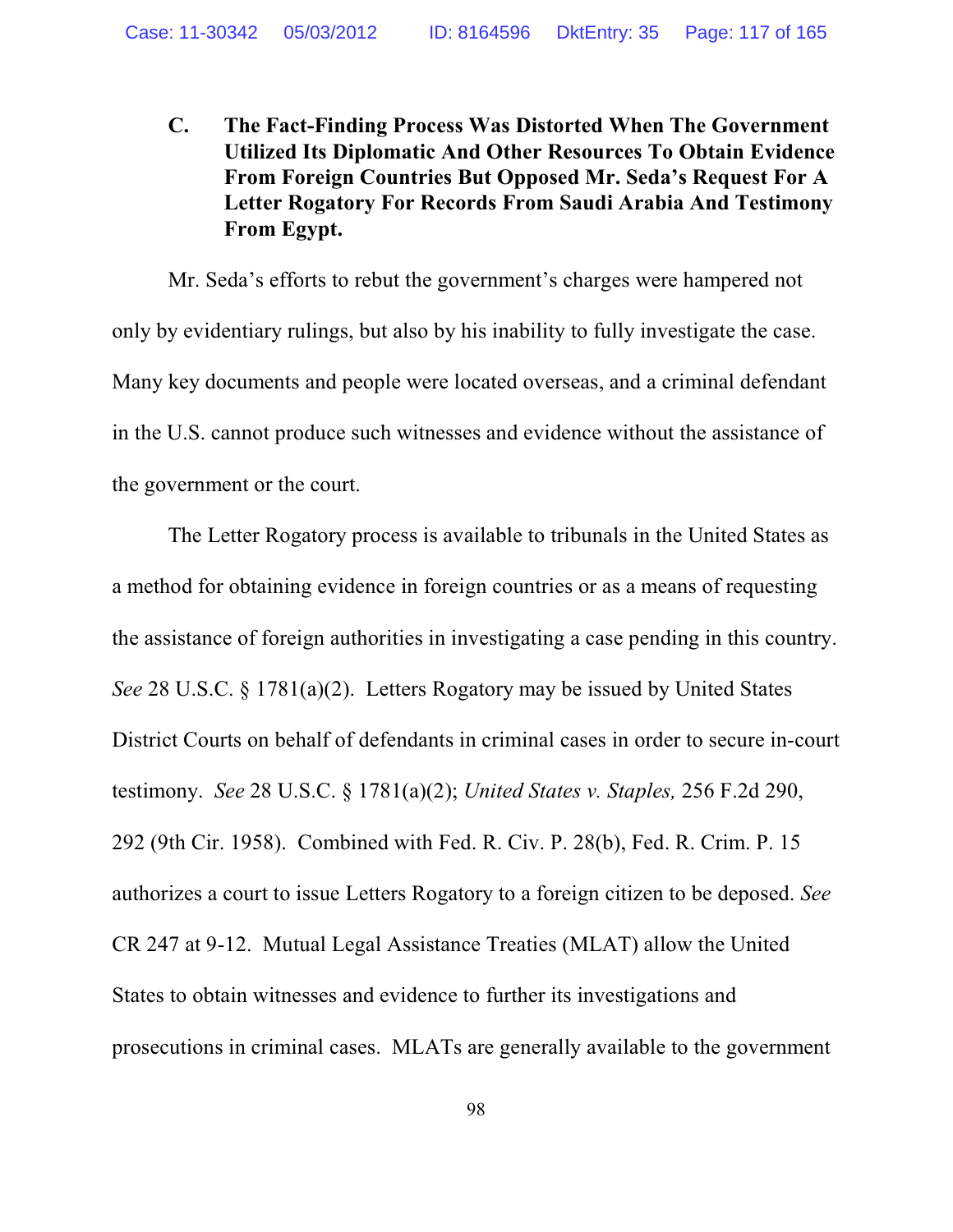but not to a defendant. *See*, *e.g.*, *United Kingdom v. United States*, 238 F.3d 1312, 1317 (11th Cir. 2001), *see* ER-Vol.12@3320. 31 U.S.C. § 5318 authorizes the government, but not the defense, to issue subpoenas for certain bank records.

Pre-trial, Mr. Seda sought evidence from Saudi Arabia and Egypt through the Letter Rogatory and MLAT processes. He also urged the government to utilize its powers to assist him where he had no authority to act and asked the court to direct it to do so under the authority of *Westerdahl*, *supra*. Mr. Seda sought, inter alia, certification of authenticity related to numerous documents from Saudi Arabia including exhibits 704 and 705 and a series of exhibits (713-729) related to the SJRC and the agreement between Russia and Saudi Arabia, as well as the testimony of Dr. El-Fiki and those around him involved in the donation – either through live trial testimony or deposition. ER-Vol.4 $@1086-1099$ ; ER-Vol.5@1100-1192 (Proposed Def. Exs. 678, 704-707(c) and SJRC and El-Fiki, 713-729(B)); *see* CR 238, 267; CR 247 at 4, 247-2 at 4, 247-3 at 2-10, 271. The government opposed these requests and the court adopted the government's position. CR 244, 262, 274; ER-Vol.1A@337,258-61,<sup>13</sup>257. The government's

<sup>&</sup>lt;sup>13</sup> The government did not object to the defense's Letter Rogatory request for the testimony of Mr. Sami Al Sanaad, and one was issued but the Saudi government never responded.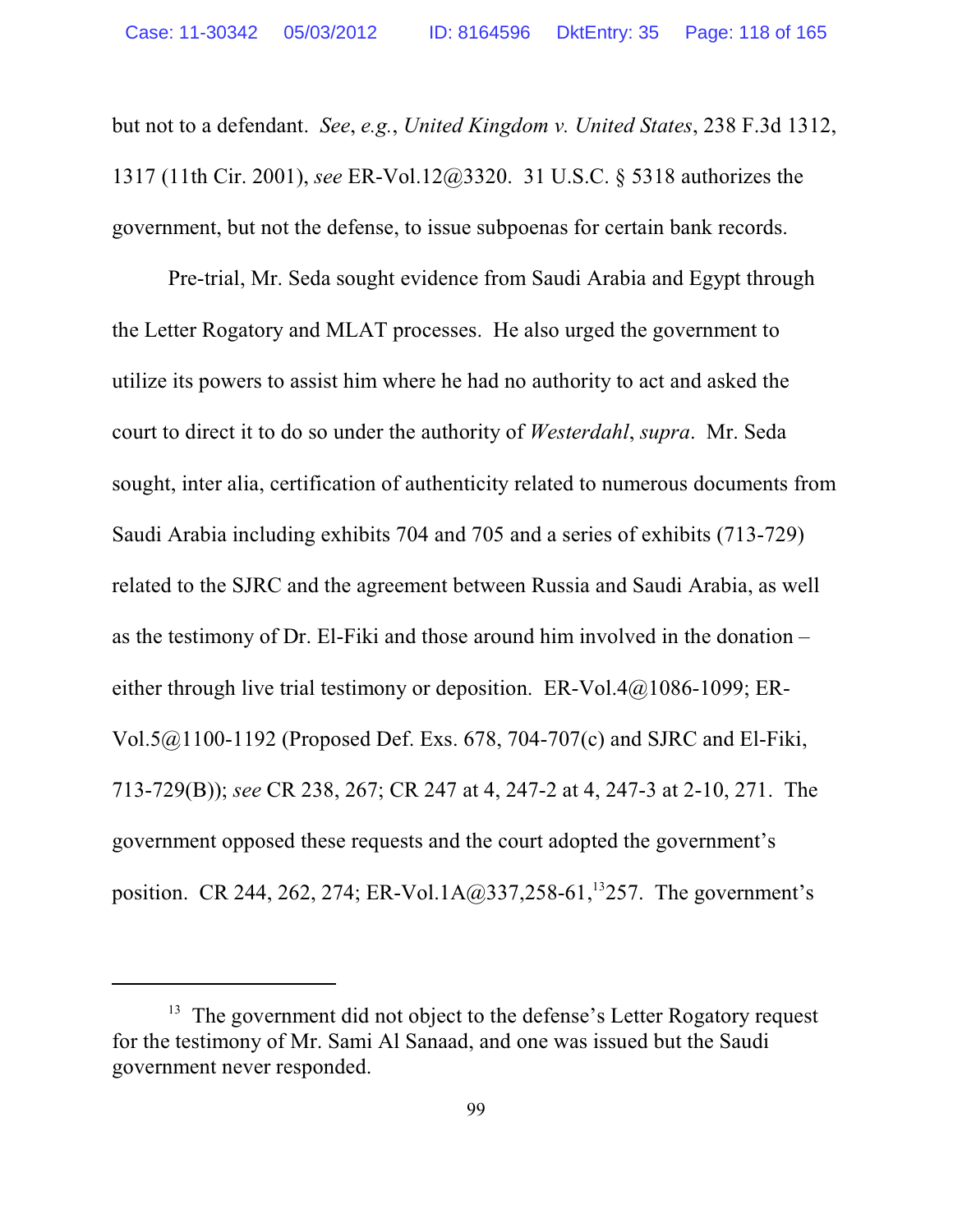and court's negative responses prevented Mr. Seda from accessing exculpatory evidence, distorting the fact-finding process.

The four exhibits discussed above – AHIF-2, AHIF-3, 704 and 705 – and the bank records related to them are at the core of the unjust power imbalance between Mr. Seda and the U.S. government.<sup>14</sup> The government utilized its authority under 31 U.S.C. § 5318 to issue administrative subpoenas to the Al Rajhi Bank in Saudi Arabia for Mr. al-Buthe's records. ER-Vol.12@3116-46; *see* CR 253, 277, 333. Those bank records were utilized by the government as a central part of its "follow the trail" evidence. ER-Vol.1 $@139$ ; ER-Vol.9 $@2334-39,2342-$ 44; ER-Vol.11@2904-05. Mr. Seda requested assistance from the government to obtain authenticated copies of exhibits 704 and 705 to counter the government theory and establish that Mr. al-Buthe had deposited all the funds into AHIF-S's Chechen relief account. The defense also sought additional authenticated documents from Saudi Arabia that described the activities of the SJRC and would have shown that Russia had approved the Saudi organization's efforts to route Islamic charitable donations to Chechnya. CR 271.<sup>15</sup> However, while the court

<sup>&</sup>lt;sup>14</sup> Additional points are made in the Classified Brief at 12-13.

<sup>&</sup>lt;sup>15</sup> Although not relied upon at trial, the government used its MLAT and Letter Rogatory power to obtain evidence from the Russian Federation that was heavily relied upon at sentencing. *See* ER-Vol.12@3320-22.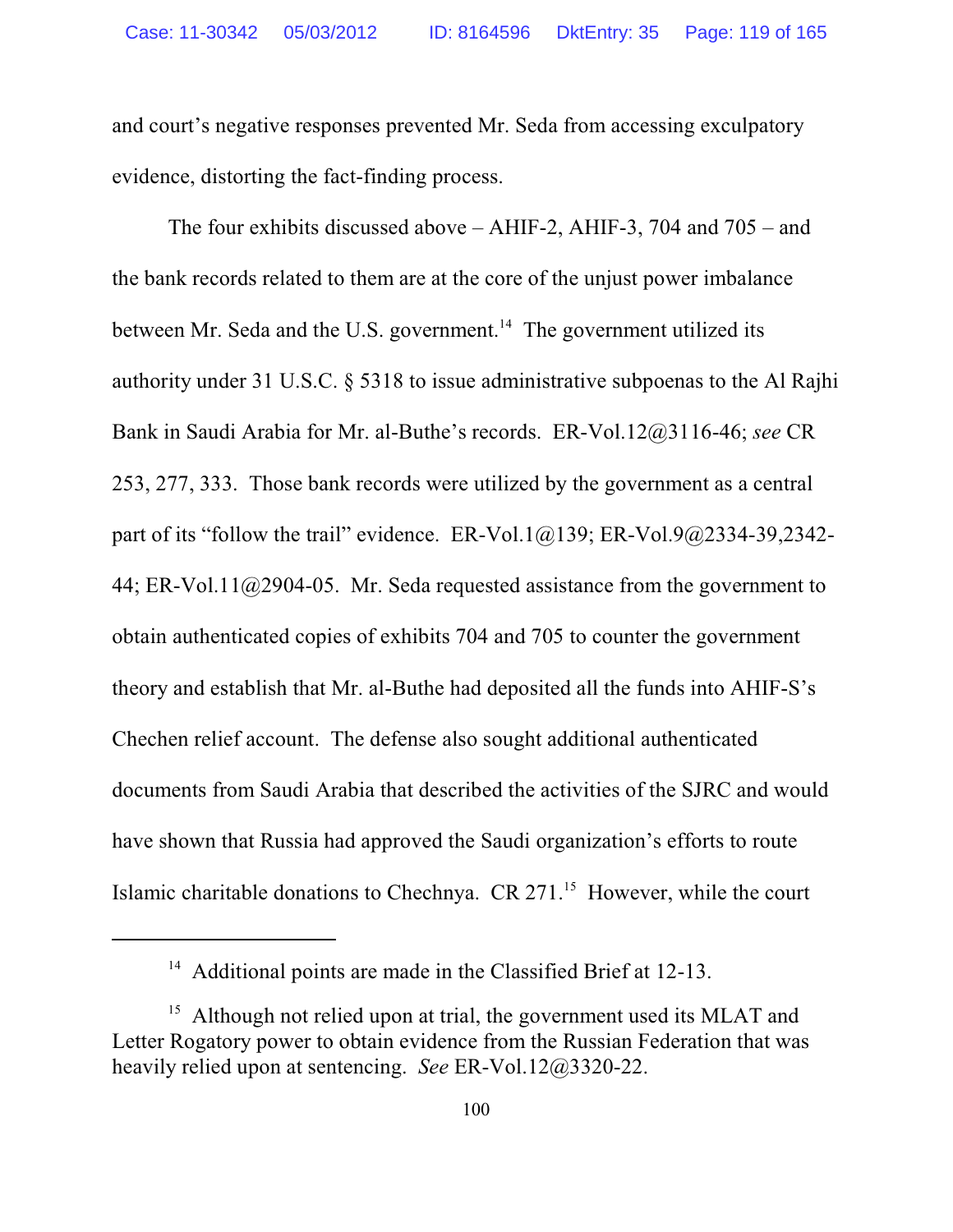granted Mr. Seda's motion, it was limited to only Mr. Al Sanad; the court did not grant the motion as to the receipts or their related documents. These other documents would have countered the government's attack on the SJRC.

The government also used its superior position to gain access to one of the most central figures in the case – Dr. El-Fiki. In 2005, FBI and IRS agents met with members of the Egyptian security service, coordinated questions to be asked of Dr. El-Fiki, and then observed the interview. ER-Vol.4@1086-90. CR 244 at 2. Mr. Seda, in turn, sought a Letter Rogatory to depose Dr. El-Fiki because, while he would cooperate with Egyptian authorities, who cooperated with the prosecution's request, Dr. El-Fiki would not meet with defense investigators.

While district courts are given broad discretion in the Letter Rogatory process, they are directed to inquire into the materiality of the testimony sought and the unavailability at trial of the witnesses sought to be deposed. *See United States v. Trout,* 633 F. Supp. 150, 151 (N.D. Cal. 1985); *United States v. Jefferson*, 594 F. Supp. 2d 655, 664 (E.D. Va. 2009). Here, exceptional circumstances existed requiring that Dr. El-Fiki be deposed. His testimony would have been highly exculpatory on the central issue in the case establishing that his donation was for humanitarian purposes and that there was nothing sinister about the donation, the manner in which it was made, or its routing. This contradicts the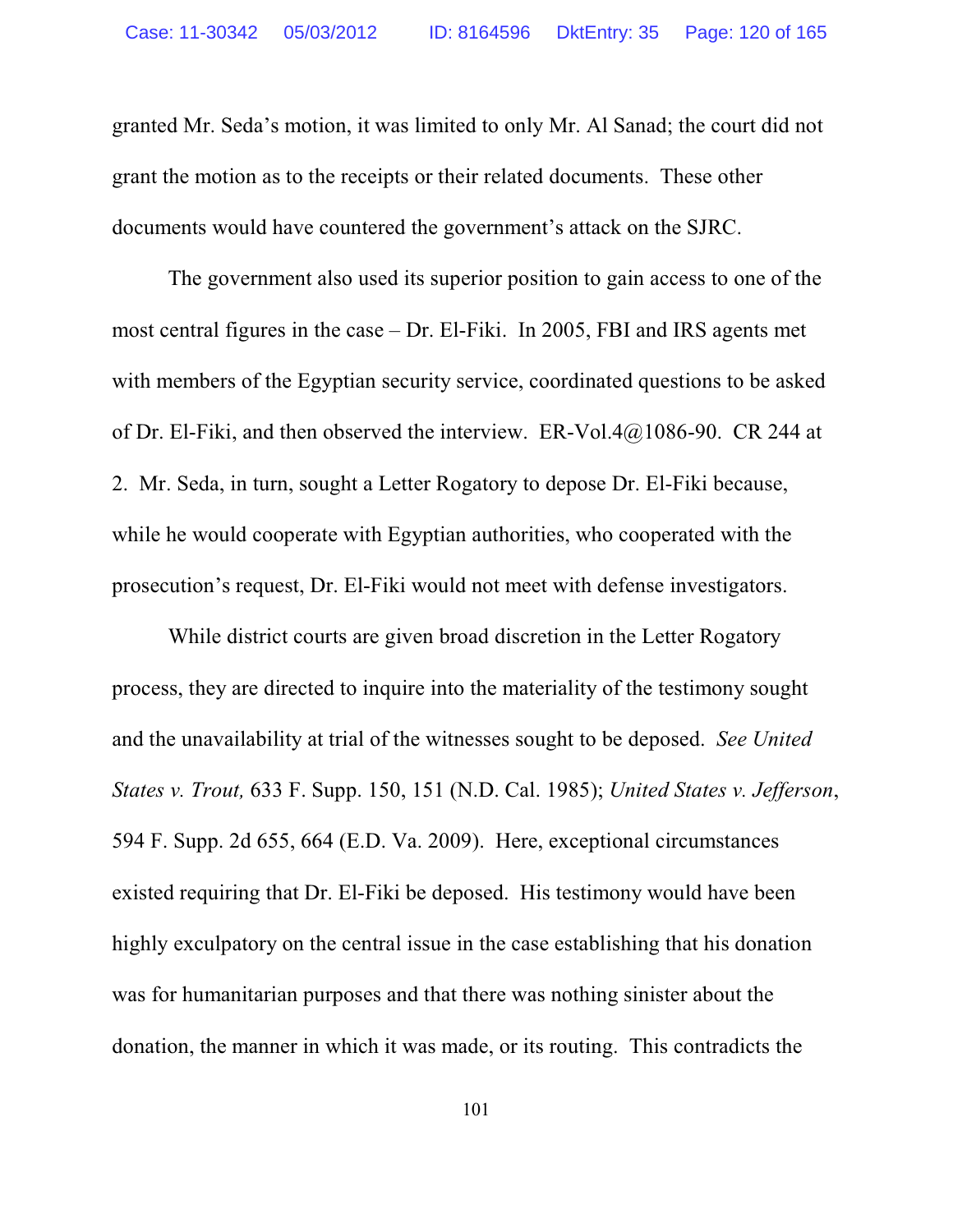arguments the government made regarding the donation. ER-Vol.9@2293-96. There were, moreover, no alternative witnesses.

With respect to the use of the MLAT and 31 U.S.C. § 5318, while there is no law directly on point regarding the government's use of the treaty or other diplomatic or legal processes available solely for its use to procure witnesses and evidence from overseas while it refuses to assist the defense in the same manner, direct and analogous authority from this Court fully supports the orders Mr. Seda sought. In *Westerdahl*, 945 F.2d at 1086-87, the government granted immunity to one of its witnesses but refused a defense request to exercise its authority to grant immunity to a defense witness. The court held that permitting the government to utilize its executive power in this manner distorted the fact-finding process and reversed Mr. Westerdahl's conviction. *Id.* at 1087.

The principle articulated in *Westerdahl* has been reiterated in a number of cases, most recently in *Straub*, 538 F.3d at 1156-65. There, this Court reiterated that the government's refusal to grant immunity to a defense witness denies the defendant a fair trial when

(1) the defense witness's testimony was relevant, and (2) either (a) the prosecution intentionally caused the defense witness to invoke the Fifth Amendment right against self-incrimination with the purpose of distorting the fact-finding process; or (b) the prosecution granted immunity to a government witness in order to obtain that witness's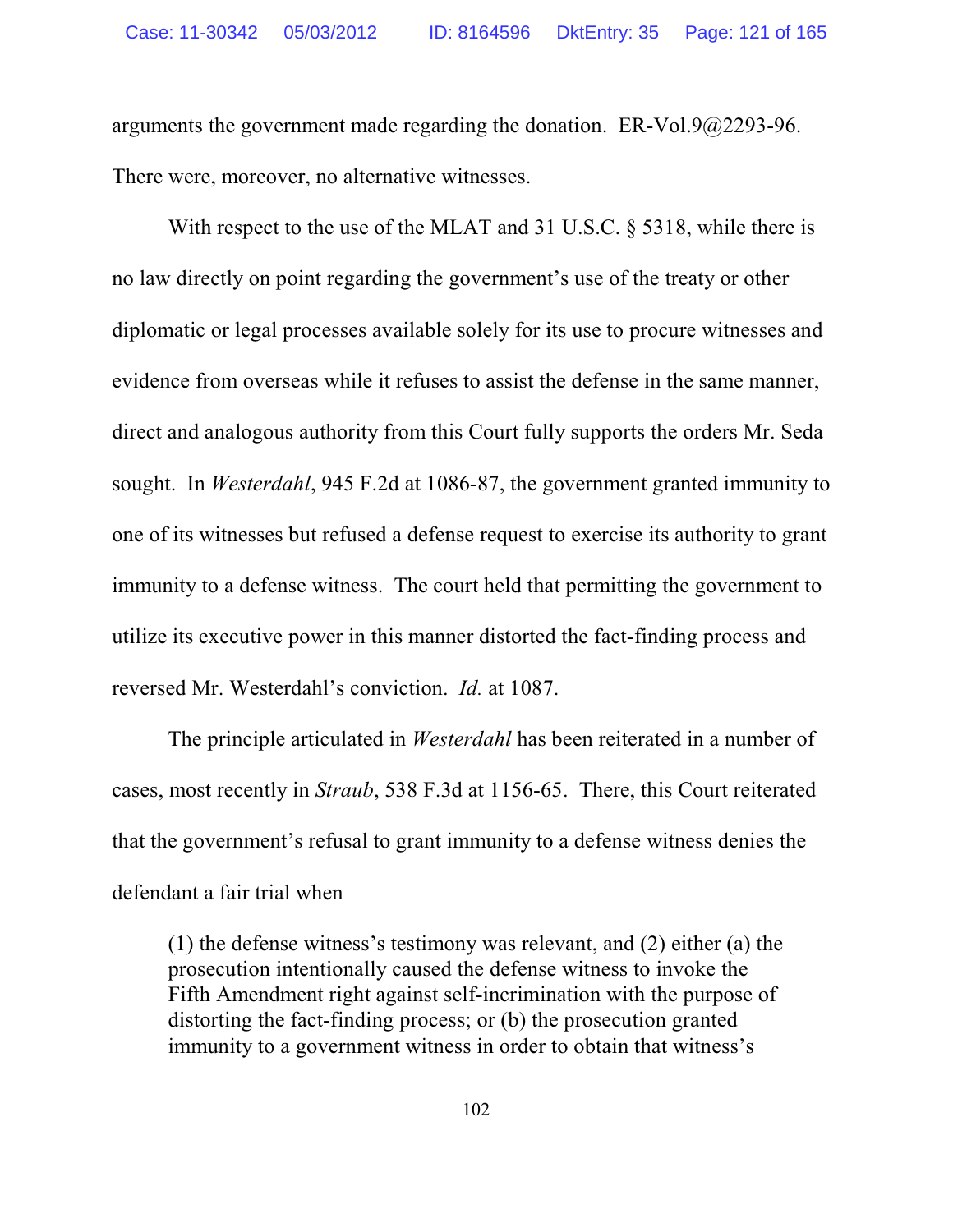testimony, but denied immunity to a defense witness whose testimony would have directly contradicted that of the government's witness, with the effect of so distorting the fact-finding process that the defendant was denied his due process right to a fundamentally fair trial.

*Straub*, 538 F.3d at 1162.

In both the immunity and diplomatic contexts, the Executive branch is generally perceived as exercising exclusive authority and full discretion. *Straub*, 538 F.3d at 1156 (citing *United States v. Alessio*, 528 F.2d 1079, 1081-82 (9th Cir. 1976)). The fundamental due process and counsel rights for a criminal defendant are also the same in both settings. Thus, the principles articulated in *Westerdahl* and *Straub* are equally applicable in the diplomatic context as they are in the immunity context. As a result, what is normally purely a government prerogative is cabined by the requirements of the Fifth and Sixth Amendments.

The *Westerdahl* and *Straub* criteria are met here. The evidence Mr. Seda sought to obtain is indisputably relevant, goes directly to the core aspects of the indictment, and is directly contradictory of the government's evidence. The distortion of the fact-finding process and the government's disregard of its obligation to do justice, *see Berger*, 295 U.S. at 88, is highlighted by its argument against issuing a Letter Rogatory for Dr. El-Fiki;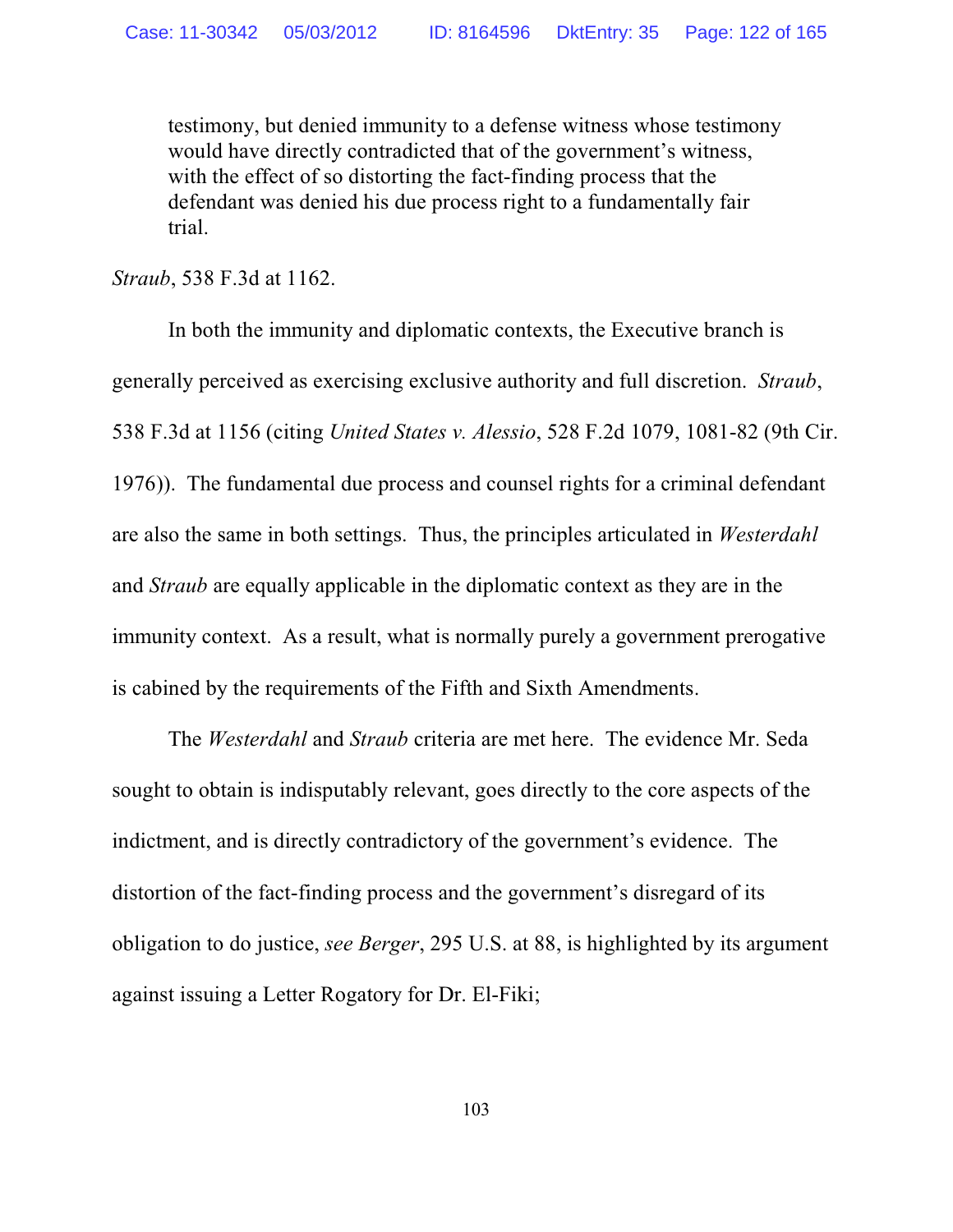Regarding the exculpatory nature of Mr. El Fiki's conduct, it's true that his conduct is the central aspect of the – forms one of the building blocks of the indictment. It is his money that we're talking about in the indictment, that is true. So his conduct, his statements, are certainly relevant from an evidentiary standpoint. And if he were an American citizen or if he were here, he'd probably end up on both our witness lists.

ER-Vol.12@3302. Notwithstanding that recognition, the prosecutor objected, arguing that because Dr. El-Fiki did not know Mr. Seda, his good motives would not be exculpatory. ER-Vol.12@3302-03. Then, at trial, knowing that Dr. El-Fiki could not be produced to contradict its assertions, the government argued that Dr. El-Fiki's routing of his donation to Ashland was highly suspicious. ER-

Vol.9@2293-94.

Additionally, the exculpatory information Mr. Seda sought from Saudi Arabia went to the heart of the government's theories that AHIF-S was funding mujahideen in Chechnya and that Mr. Seda and Mr. al-Buthe conspired to have Mr. al-Buthe take \$21,000 for his own use. It would have refuted the arguments the government made from the Al Rajhi Bank records the government obtained utilizing 31 U.S.C. § 5318. Because government objections to introduction of the critical Saudi documents were sustained under Fed. R. Evid. 801 and 802 (ER-Vol.1@126,112,93), Mr. Seda sought authenticated copies. They were essential to his defense.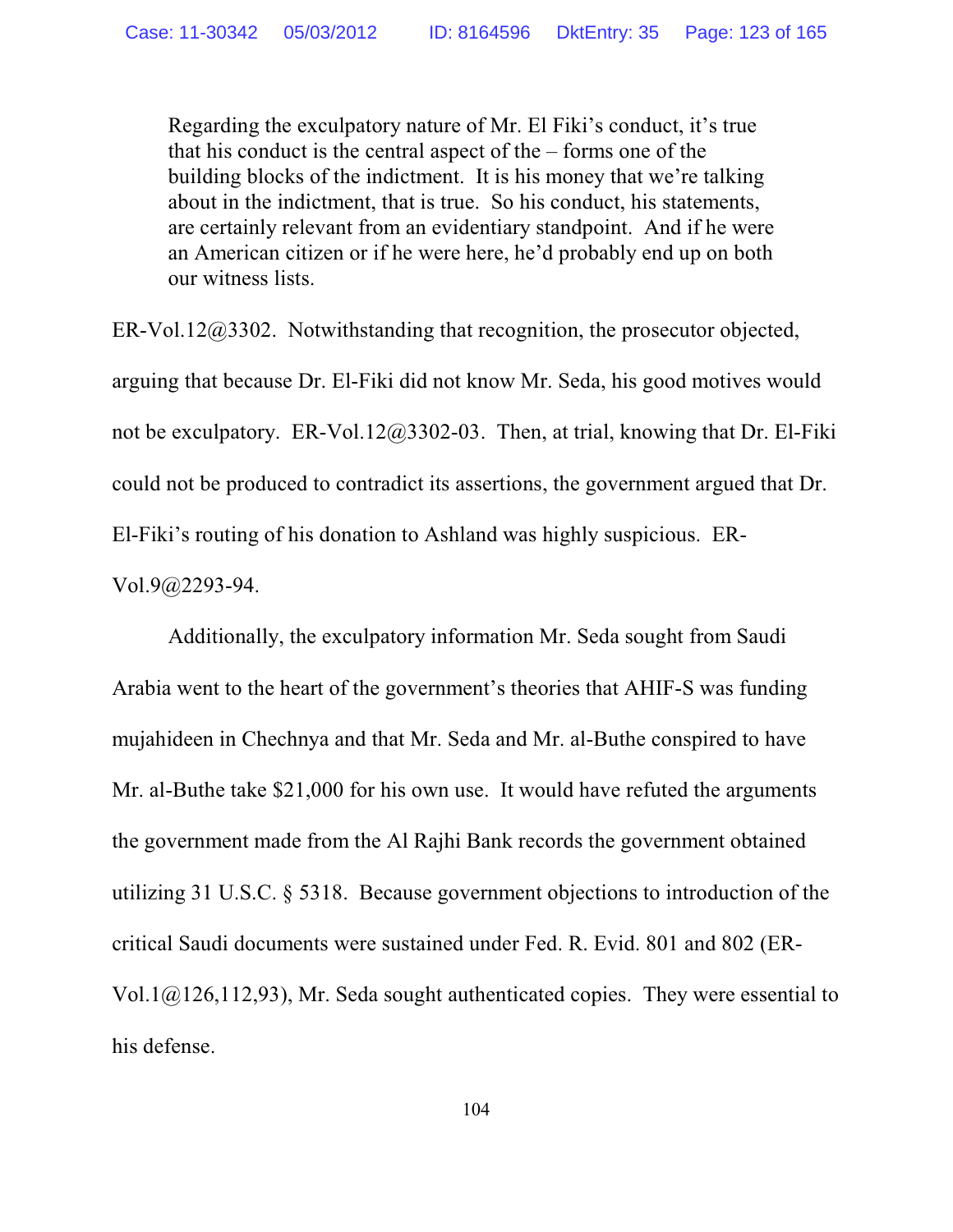The government's use of its authority to obtain evidence from overseas and its and the court's refusal to allow Mr. Seda to do so distorted the fact-finding process to the point of depriving Mr. Seda of a fair trial.

#### **POINT IV**

## **MUCH OF THE GOVERNMENT'S EVIDENCE WAS THE PRODUCT OF COMPUTER SEARCHES AND SEIZURES THAT EXCEEDED THE SCOPE OF THE MAGISTRATE JUDGE'S EXPLICIT LIMITATION OF SEIZURES TO FINANCIAL DOCUMENTS IN VIOLATION OF THE FOURTH AMENDMENT**

The issuing magistrate judge limited the scope of authorized search and seizure in the warrant. He authorized search only for financial-type records. He did not incorporate the affidavit into the warrant.

Recognizing that it is necessary to engage in forensic review of a computer, the magistrate imposed two additional limitations. First, he confined the authorized seizures from computer searches with the words "limited to the following," then listed only financial type records. Second, the magistrate judge stated that the government was required to return any items beyond the financial records "unless further authorization is obtained from the Court." The government failed to respect either limitation, seizing and presenting to the jury a plethora of emails and other communications, screen shots, and web pages unrelated to financial transactions without ever seeking a warrant for the further invasion of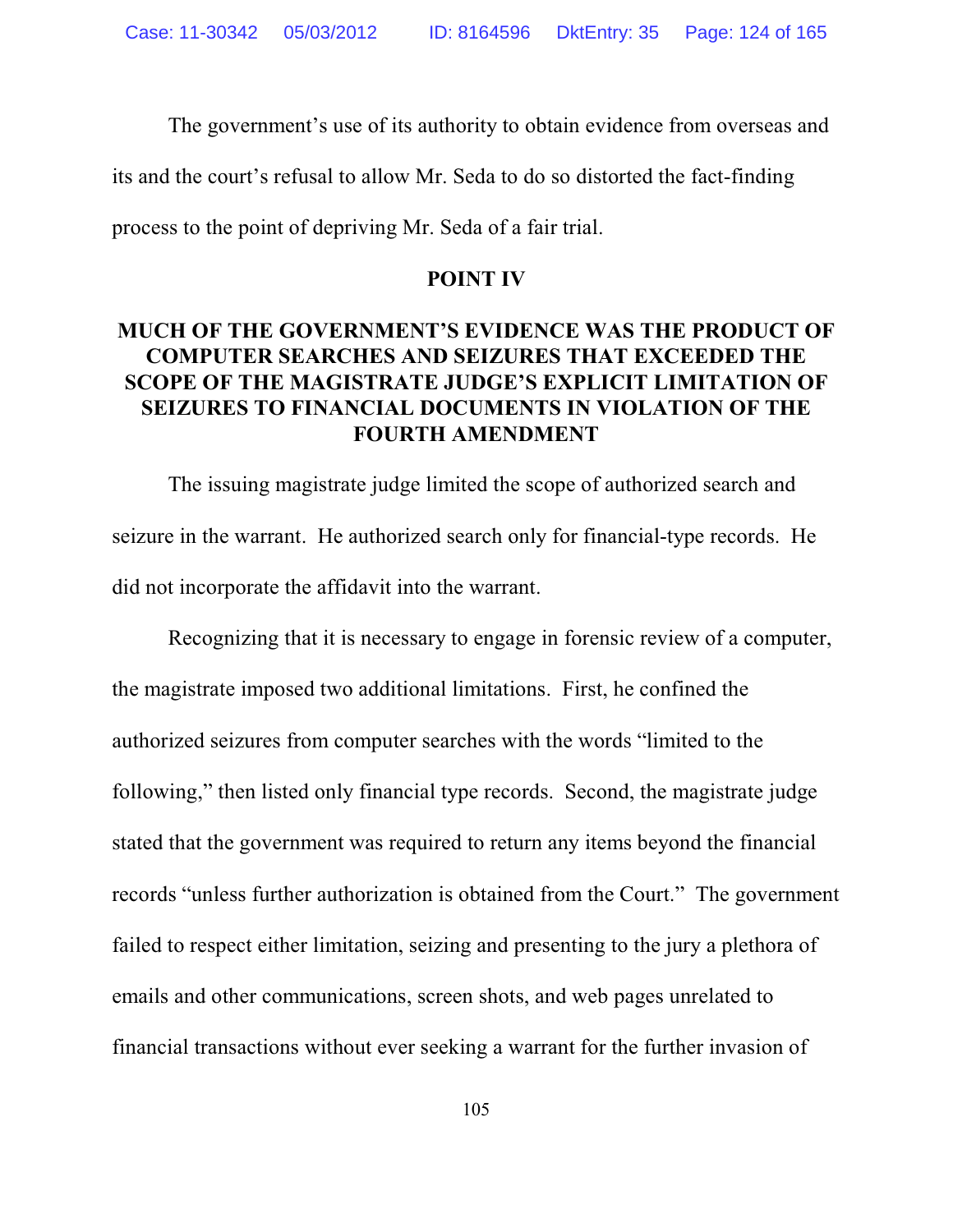privacy rights. In doing so, the government violated the Fourth Amendment's prohibition on general searches and concomitant requirement of particularity, requiring the suppression of all evidence derived from the unlawful investigative activities.

### **A. Standard Of Review.**

This Court reviews de novo the scope of the searches and seizures authorized by a warrant and whether executing officers exceeded that authorization. *United States v. McLaughlin*, 851 F.2d 283, 286 (9th Cir. 1988); *see Groh v. Ramirez*, 540 U.S. 551, 557-58 (2004) (providing plenary review regarding the scope of the investigative activity authorized by a warrant). Whether an affidavit is included within a warrant appears to be subject to de novo review. *United States v. McGrew*, 122 F.3d 847, 849-50 (9th Cir. 1997).

## **B. The Magistrate Judge Narrowly Limited The Scope Of Material To Be Seized From The Computers In The Absence Of Further Judicial Authorization.**

The magistrate judge carefully followed the instructions and concerns regarding searches of business records that were set out in *United States v. Tamura*, 694 F.2d 591, 595-96 (9th Cir. 1982), and later reaffirmed in the context of computer searches in *United States v. Comprehensive Drug Testing, Inc.*, 621 F.3d 1162, 1171 (9th Cir. 2010) (hereinafter CDT) (*en banc*). In *CDT*, the Court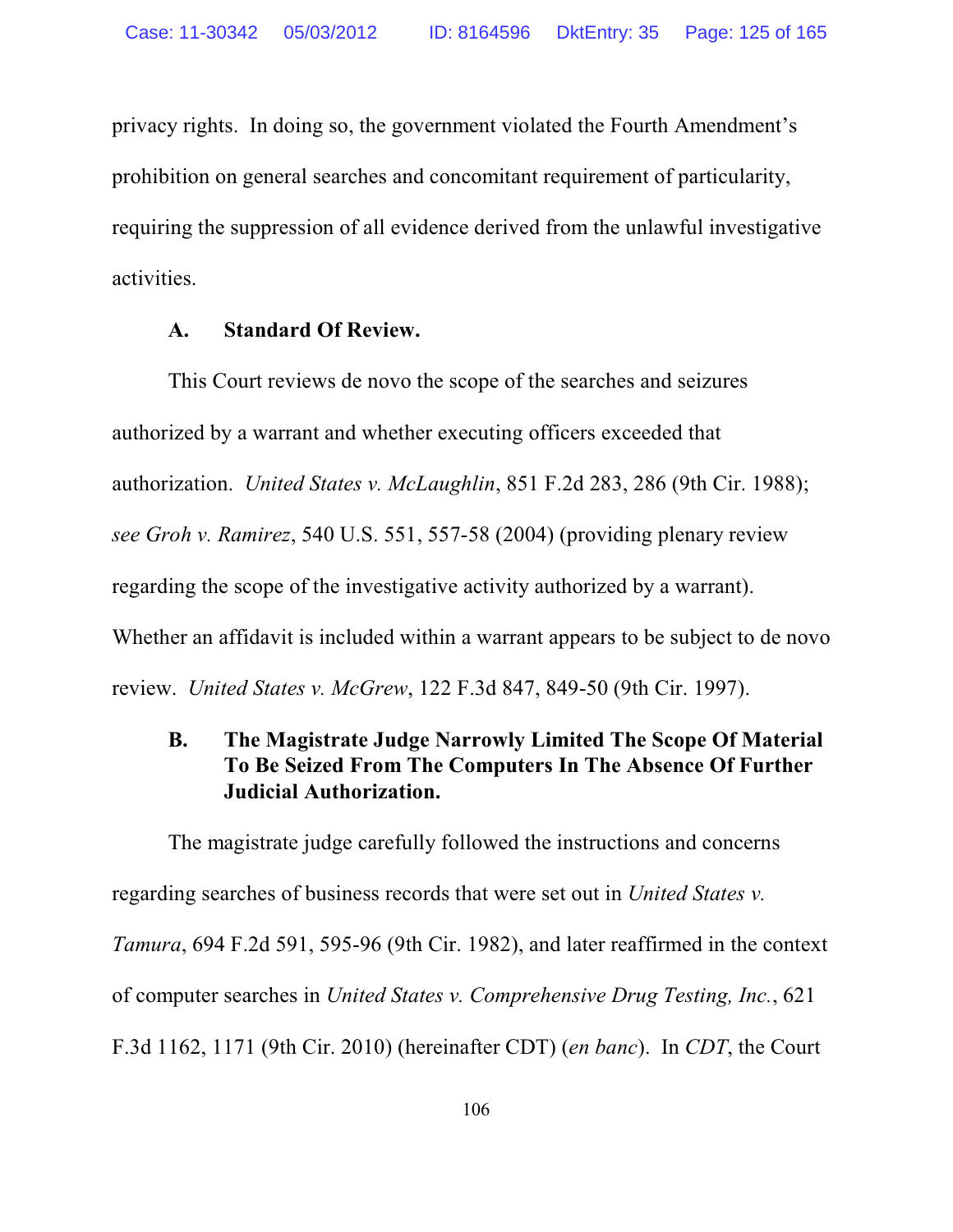approved as "venerable precedent" *United States v. Tamura*, which required that warrants "specifically enumerate items," 694 F.2d at 595-95, that may be seized and called upon law enforcement to hold items "pending approval by a magistrate of a further search." *CDT*, 621 F.3d at 1167, 1169 (quoting *Tamura*, 694 F.2d at 596).

The search warrant in the present case explicitly included both of the limitations discussed in *Tamura* and *CDT*: "limited to" financial records, and no other seizures "unless further authorization is obtained from this Court." It fully satisfied the particularity requirement of the Fourth Amendment whose purpose of is to prevent general searches, "prevent exploratory rummaging," and to limit the discretion of law enforcement officers. *Maryland v. Garrison*, 480 U.S. 79, 84 (1987); *Coolidge v. New Hampshire*, 403 U.S. 443, 467 (1971); *Marron v. United States*, 275 U.S. 192, 196 (1927).

The warrant did not incorporate the affidavit. As a general proposition, "[t]he Fourth Amendment, by its terms, requires particularity in the warrant, not in the supporting documents." *Groh*, 540 U.S. at 557. A warrant may be construed with reference to the affidavit used to obtain it only if the affidavit accompanies the warrant and "the warrant uses suitable words of reference which incorporates the affidavit therein." *United States v. McGrew,* 122 F.3d 847,849 (9th Cir. 1997)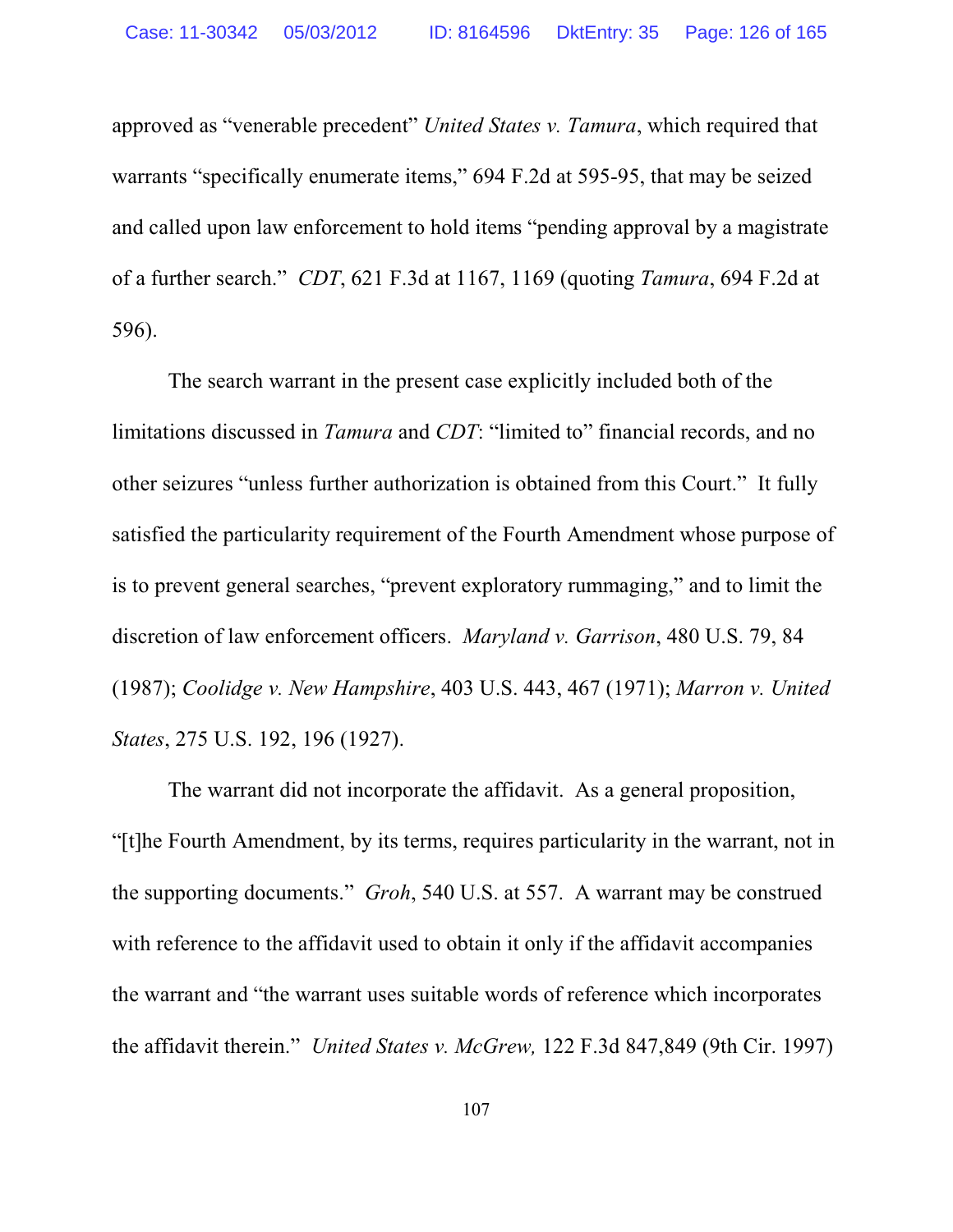(quoting *United States v. Hillyard*, 677 F.2d 1336, 1340 (9th Cir. 1982)). Suitable words of reference are seen in cases such as *United States v. Towne*, 997 F.2d 537, 539 (9th Cir. 1993) (in the place in the warrant where a description would appear, the warrant said "See Attachment B," which was the affidavit) and *In re Property Belonging to Talk of the Town Bookstore, Inc.*, 644 F,2d 1317, 1319 (9th Cir. 1981) (warrants commanded seizure of "above specified property as described in

the affidavits attached to the search warrant").

The warrant here did not incorporate the affidavit. On the contrary, the plain language of the warrant demonstrates that the magistrate judge explicitly rejected broader searches and seizures, expressly incorporating only two attachments. The first attachment described the home to be searched for the computer. The second described the items whose seizure was authorized and contained the specific "limited to" financial and tax records language. ER-Vol.13@3527. Moreover, it included the direction to seek further authorization from the magistrate judge if the agents wanted to seize any other items. At the one place where the warrant mentions the affidavit, it does not incorporate it and, immediately after the reference, includes a specific limitation that describes records and correspondence referring solely to tax related documents. ER-Vol.13@3524. As in *Groh*, "in this case the warrant did not incorporate other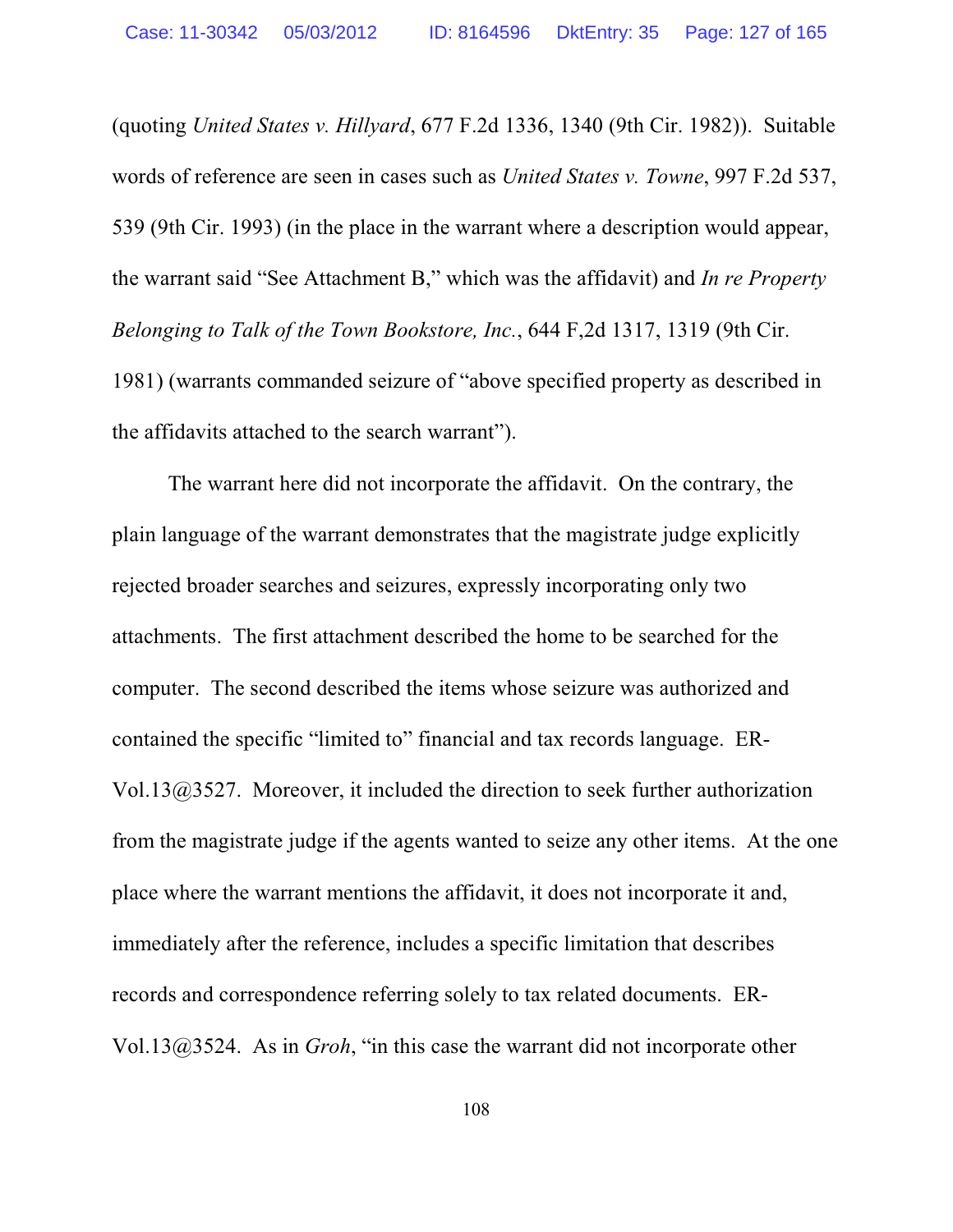documents by reference," and, therefore, rendered the seizures beyond the scope of its actual authorization in violation of the requirements of the Fourth Amendment. 540 U.S. at 558.

The district court's failure to suppress was based on a simple error: the court assumed that the affidavit in support of the search warrant was incorporated into it. ER-Vol.1A $@269-76$ . It was not. There were no "suitable words of reference." Thus, on its face, the warrant limited the scope of the search to the items it described. ER-Vol.13@3524,3526-29; *see United States v. Hotal*, 143 F.3d 1223,1227 (9th Cir. 1997) ("[O]ur past holdings on particularity have always turned on the language contained in the warrant . . . .").

## **C. By Seizing Computer Material Beyond The Warrant's Authorization, The Agents Violated The Fourth Amendment, Requiring Reversal Of The Conviction.**

In contrast to the warrant's express limitations, the agents executed the warrant without any restriction on the material to be seized. In addition to tax and accounting records, with no further judicial authorization, the government seized material that obviously does not qualify as financial records. As in *CDT*, the government agents ignored the warrant's restrictions, demonstrating callous disregard for constitutionally protected privacy rights. 621 F.3d 1169-70. For example, IRS Agent Smith provided a report – written two weeks after the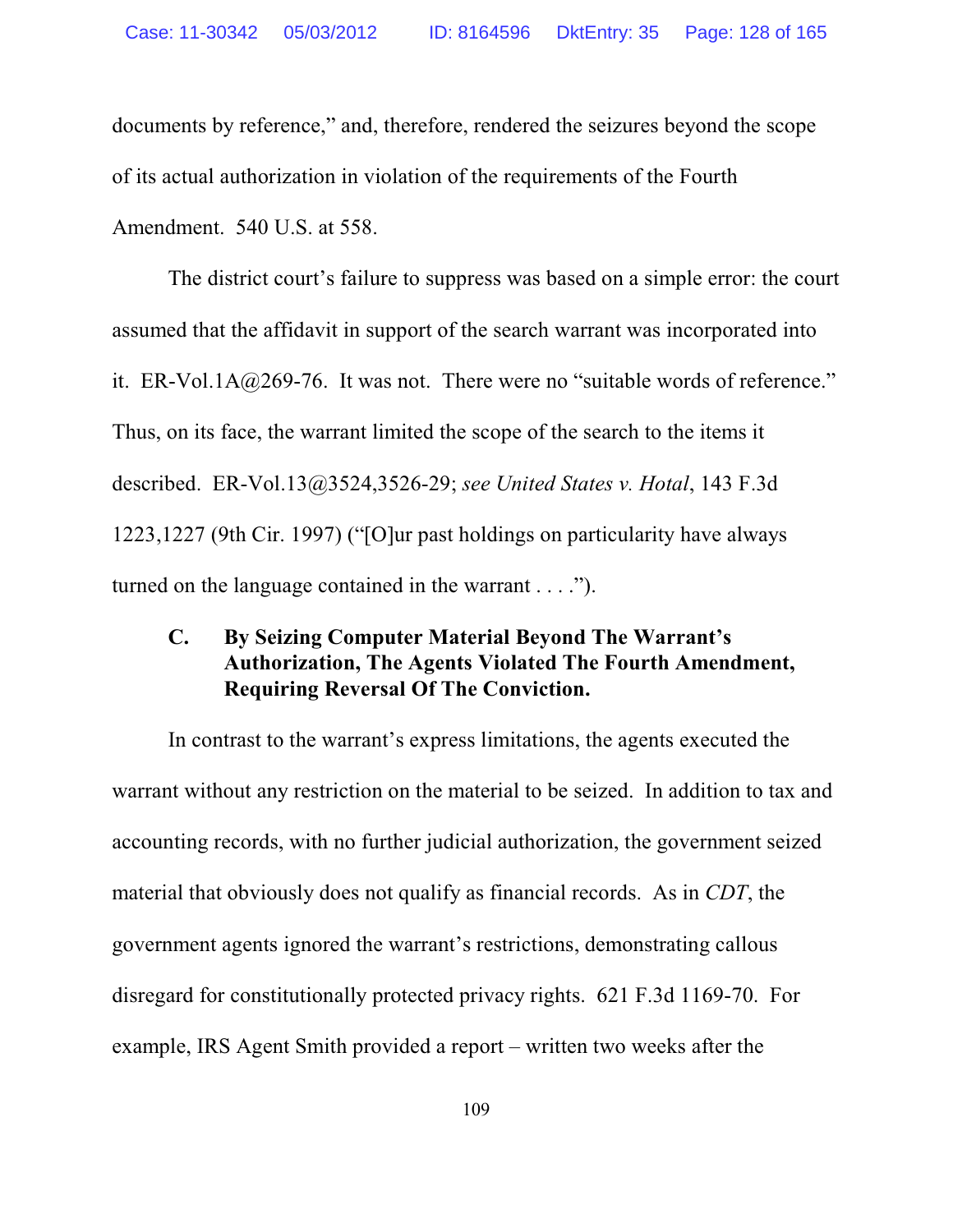suppression hearing – admitting that after his search in 2004, he provided the case agent with a compact disc with "numerous photos of Chechen war and battle scenes" taken off Mr. Seda's computer. ER-Vol.12@3329A-C. This seizure went far beyond a forensic examination that could have lead to a new warrant application.

The items seized by Smith and given to Anderson were then used to obtain the indictment. ER-Vol.12@3329A-B; ER-Vol.3@718; ER-Vol.14@3639. And this was only the beginning. Agents Christianson and Anderson later created and utilized a list of search terms that were almost exclusively related to the war in Chechnya, mujahideen, and Islamic charities. CR 197 (Received exhibits SH-1, SH-2, SH-2A); *see also, e.g.*, ER-Vol.13@3380-87. By the time of trial, the government's evidence consisted of significant amounts of non-financial material seized from the computers including emails, websites, photographs, and news articles that the government contended established Mr. Seda's link to terrorism. All of these more intense searches and subsequent seizures were conducted by the government without obtaining the judicial authorization required by the warrant.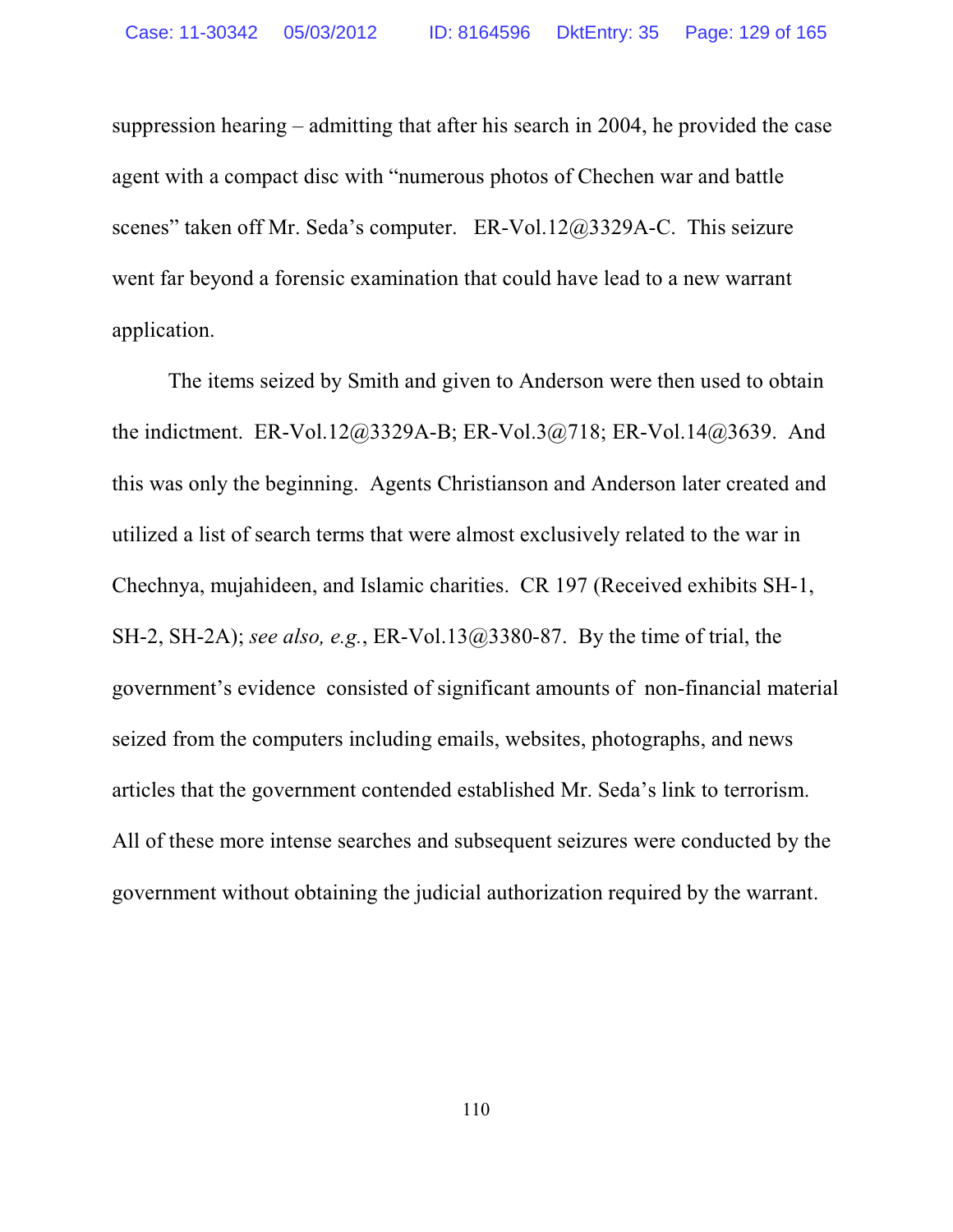All direct and derivative evidence from the unlawful seizures must be suppressed. *Wong Sun v. United States,* 371 U.S. 471, 484 (1963). 16

Suppression in this case requires reversal. If the motion had been granted, the tide of prejudicial material that so distorted the fact-finding process would not have been before the jury. The massive prejudice and the distortion of the trial preclude the government from showing, in this weak case for factual guilt, that the constitutional error was harmless beyond a reasonable doubt.

### **POINT V**

### **THE DISTRICT COURT'S HANDLING OF CLASSIFIED MATTERS DEPRIVED MR. SEDA OF DUE PROCESS AND THE EFFECTIVE ASSISTANCE OF COUNSEL**

The classified issues in this case involve two categories: the material Mr. Seda caused to be placed in the SCIF and material that was in the government's possession. The district court's denial of access to his material and unprecedented order preventing any discussion about the content of the material prevented fair litigation of the motions for discovery of classified information, the motion to suppress, and trial defenses.

<sup>&</sup>lt;sup>16</sup> Given the government's flagrant disregard of the warrant's constraints, the Court should order the suppression of all evidence seized under the warrant. *United States v. Foster*, 100 F.3d 846, 849-50 (10th Cir. 1996); *United States v. Crozier*, 777 F.2d 1376, 1382 (9th Cir. 1985).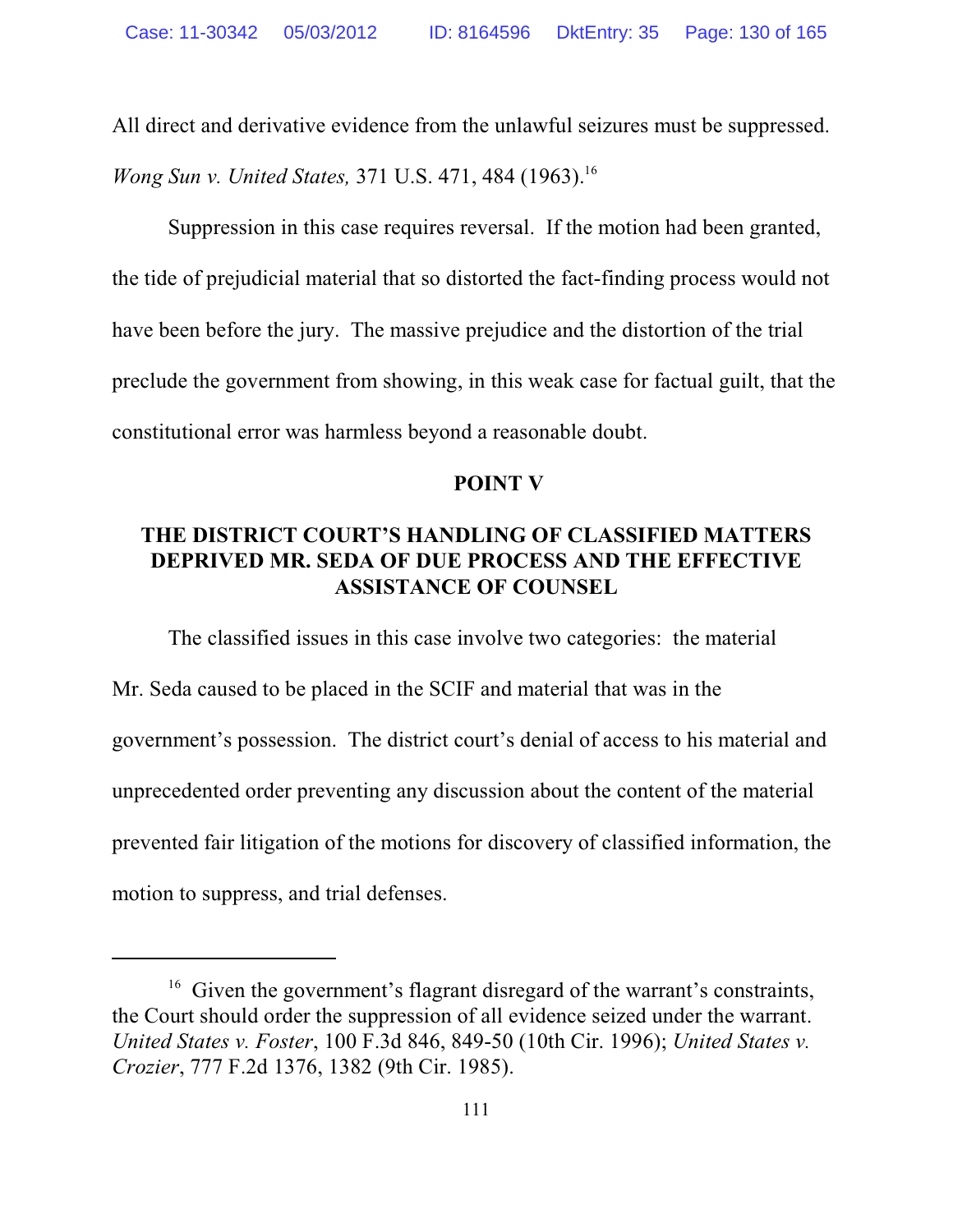Mr. Seda filed multiple discovery motions seeking classified information. The government filed six notices under CIPA § 4. None contained any information about their subject matter. The district court entered protective orders on each of the government's notices, denying Mr. Seda access to any information in four of the orders, providing an unclassified summary in response to one, and a limited amount of classified material in response to another. Mr. Seda's counsel and defense expert, Col. Lang, who hold security clearances, unsuccessfully sought to participate in the CIPA process to assist the court in assessing the completeness of the government's submissions and identify *Brady* material.

Mr. Seda challenged the fairness of the unclassified summary and argued that the provision of the classified material was incomplete and also revealed the existence of other classified information. *See* Classified Brief at 1-10; CER@3- 9,21-32,37-43,46-51,54-70.

The district court's rulings deprived Mr. Seda of a fair trial and the effective assistance of counsel.

### **A. Standard Of Review.**

The district court's issuance of the gag order is of constitutional dimension requiring de novo review. *Cf. United States v. Hernandez*, 937 F.2d 1490, 1493 (9th Cir. 1991) ("Whether appellants' Sixth Amendment rights were violated is a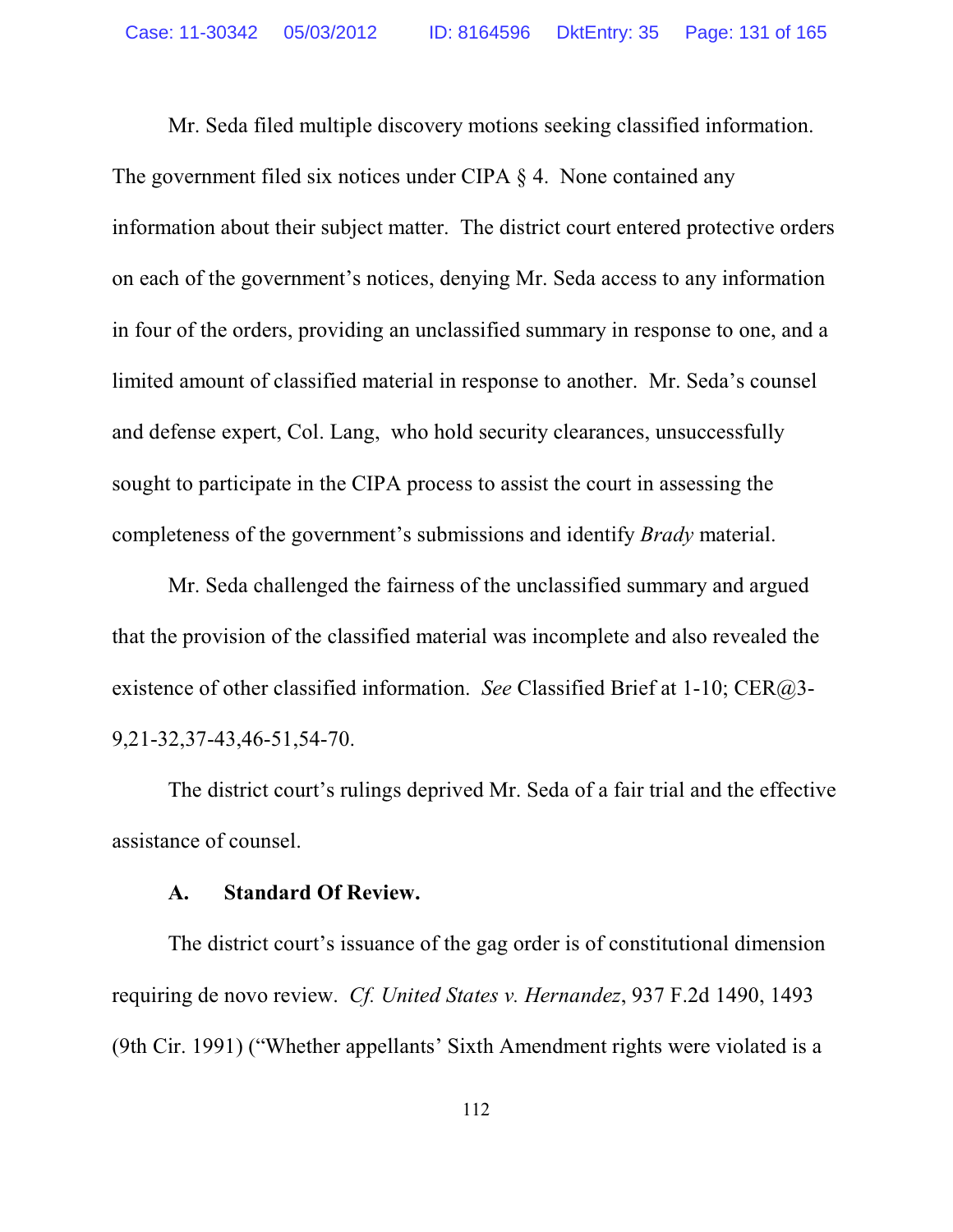question of law and is reviewed de novo."). The completeness of the government's CIPA filings and the court's rulings on defense participation in the CIPA process and rulings on disclosure are reviewed de novo. *See Brady, supra; cf. United States v. Dumeisi*, 424 F.3d 566, 578 (7th Cir. 2005) (questions on CIPA interpretation are reviewed de novo). The district court's decisions concerning disclosure are reviewed for abuse of discretion. *See United States v. Abu Ali*, 528 F.3d 210, 253 (4th Cir. 2008).

## **B. The District Court's Unprecedented Order Prohibiting Defense Counsel, The Defense Team, And Their Client From Discussing Or Using Material That The Defense Had Provided To A Court Security Officer Violated Mr. Seda's Constitutional Rights.**

On May 16, 2008, the district court issued an extraordinary order prohibiting defense counsel, the defense team, and their client from discussing material that the defense had provided to a Court Security Officer. ER-Vol.1A@398. The district court further barred the defense team from "generating any work product, regardless of its form or characteristics, referring to the contents of the document." ER-Vol.1A $@398$ <sup>17</sup> The Order restricts counsel beyond any

<sup>&</sup>lt;sup>17</sup> The entire order reads:

The court is aware of communications between defense counsel and the court security specialist regarding a sealed document that is in her custody. At this time, no discussion among defense counsel or any members of the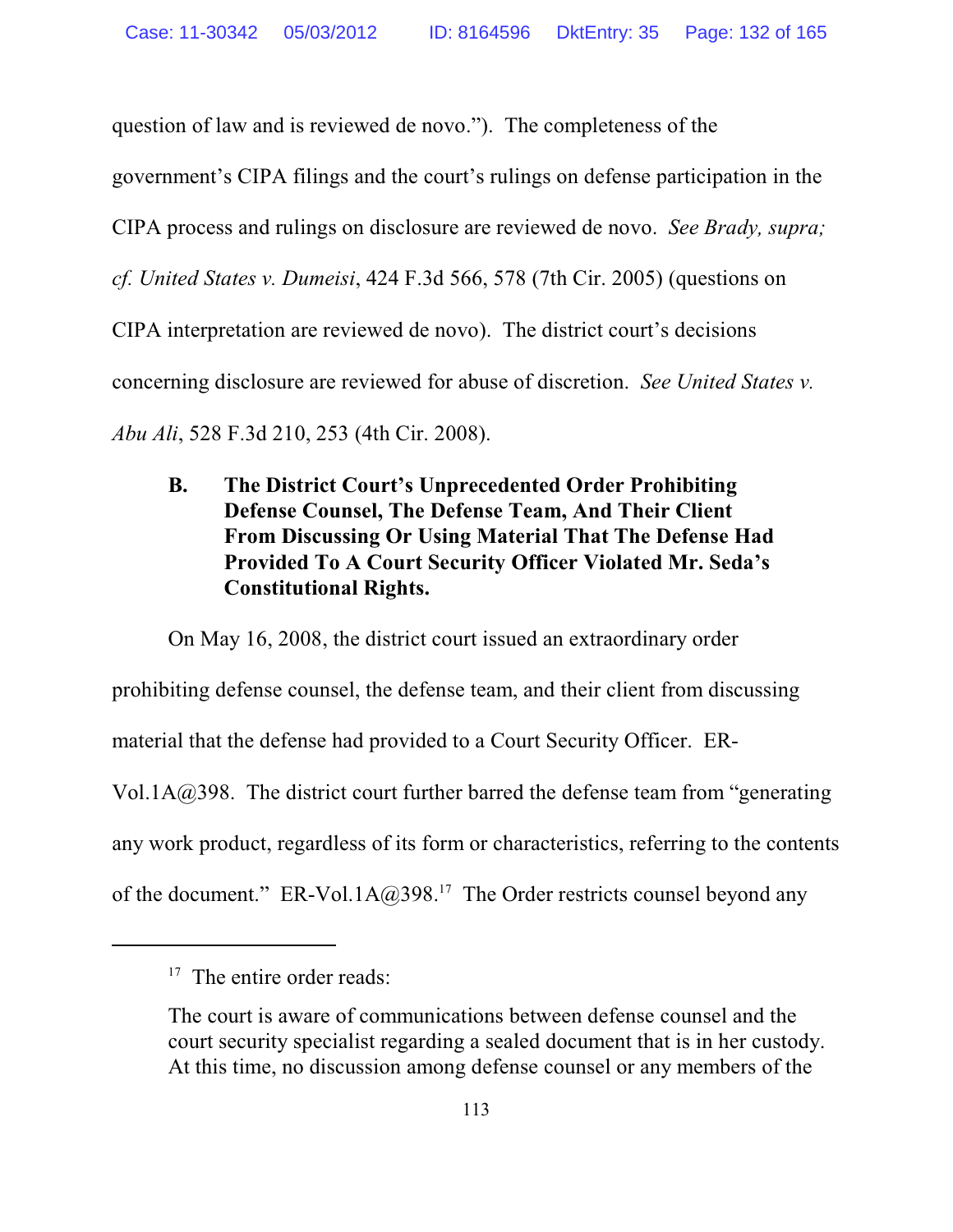conventional discovery order regulating a party's pre-trial access to information by imposing a wholesale prohibition of any discussion among counsel, and between counsel and their client, and between counsel and the court about critical information to which they have already had access.

### **1. Proceedings in district court on the gag order.**

In the winter of 2008, counsel for Mr. Seda in the instant case (Matasar and Wax) became aware that they were in possession of what may have been classified material. They took appropriate steps to safeguard and control access to the material by advising Assistant United States Attorney Gorder about the issue and negotiating an agreement to have it secured in a government SCIF. ER-Vol.2@419-24,403-14,400-02. They then delivered it to a Court security officer, who in turn authorized them to transmit it to a SCIF in Washington, D.C. *Id*.

The potentially classified material was contained on an electronic medium intermingled with unquestionably unclassified defense work product. ER-

ER-Vol.1A@398.

defense team regarding the contents of the document is permitted. Access to and procedures for viewing, discussing, recreating, etc., the document have yet to be litigated. Until such time as the court has heard the matter and issued a protective order, if necessary, in conformance with national security, defense counsel and/or any member of the defense team shall not discuss the document with anyone or generate any work product, regardless of its form or characteristics, referring to the contents of the document.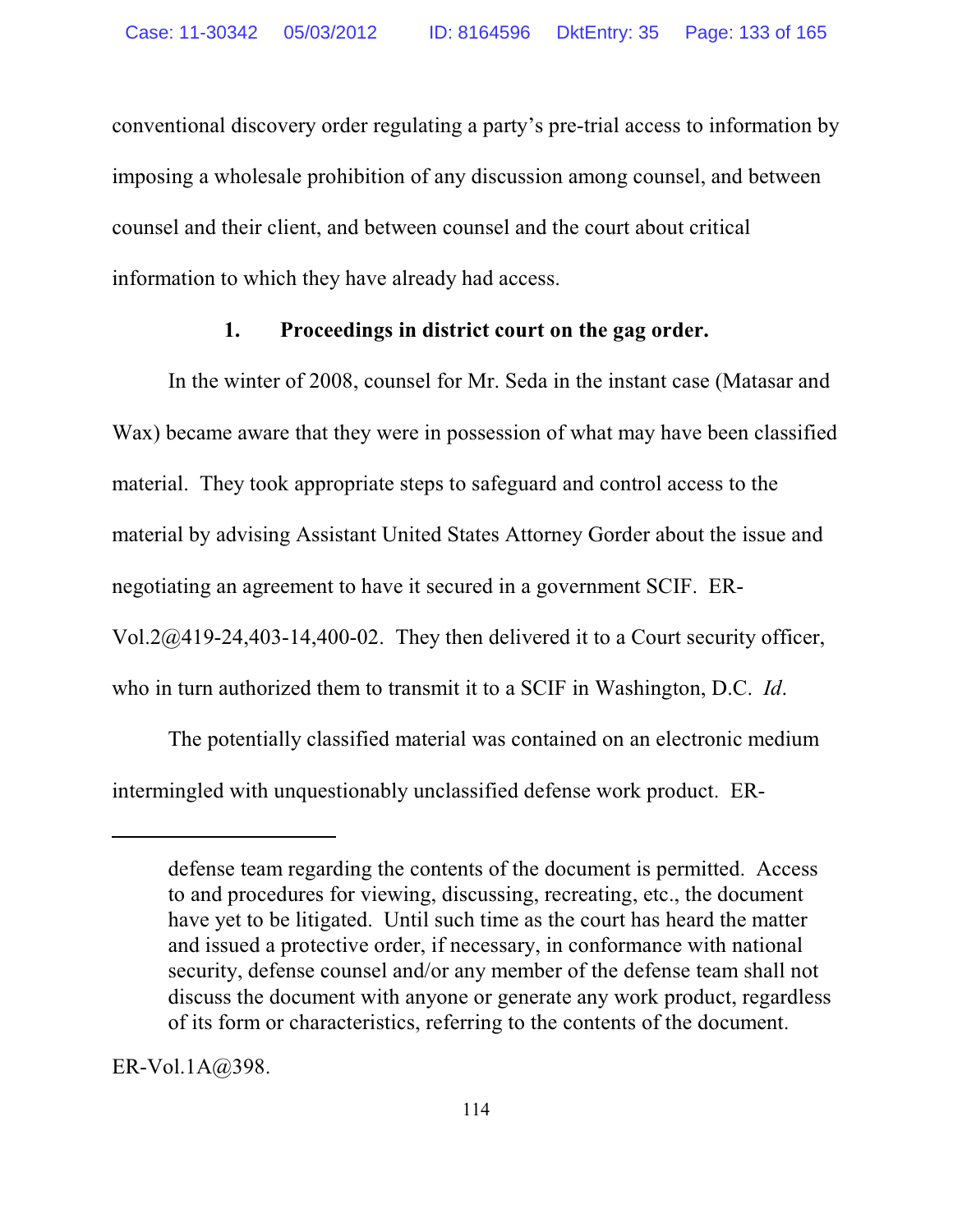Vol.2@405-06. The agreement Mr. Seda reached with the government regarding the material's transportation to and placement in a SCIF acknowledged this fact and prevented the government from having any access to it. ER-Vol.2@405- 06,401-02,422. Mr. Seda's counsel delivered the material to the SCIF with the express statement that they were delivering defense material and intended to use it in defense of Mr. Seda. ER-Vol.2@405-06.

The district court's order was issued in response to counsel seeking guidance from the court security officer on procedures for communicating with Mr. Seda and each other regarding the contents and potential use of their material for pretrial and trial preparation and litigation. *See In re Pirouz Sedaghaty*, No. 09-73924, Dkt. Entry 1-3@47 (9th Cir. Dec. 14, 2009).

Mr. Seda sought reconsideration of the order at least six times. CR 105, 106, 135, 136; ER-Vol.1A@350-51; ER-Vol.13@3461,3480-84; CR 164 at fn 1; CR 365. He sought a protective order allowing access to and use of the material. CR 105, 106, 194. He filed Notice of Intent to Use Classified Information under CIPA § 5. ER-Vol.13 $@3445$ . The district court denied all of his requests. ER-Vol.1A@397,377-86,372,368,351,332; *see generally* ER-Vol.2@428-37. Mr. Seda also sought mandamus in this Court. *In re Pirouz Sedaghaty,* No. 09-73924, Dkt. Entry 1-3 (9th Cir. Dec. 14, 2009); *see also* CR 396. His petition was denied,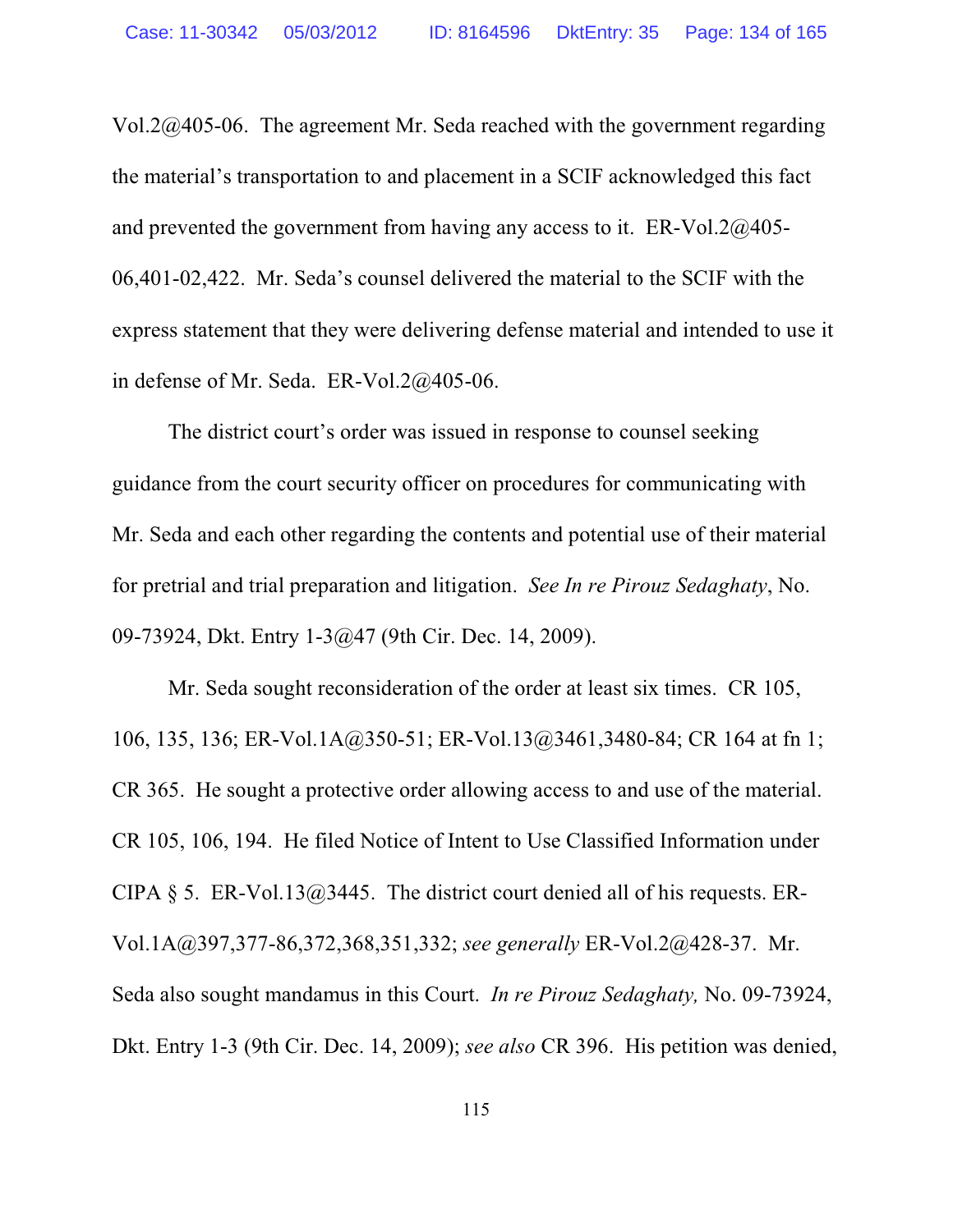the Court concluding that the issue could be addressed on appeal. *In re Pirouz Sedaghaty*, No. 09-73924, Dkt. Entry 22 (9th Cir. May 12, 2010); *see* CR 396.

## **2. The gag order violates Mr. Seda's rights to present a defense, compulsory process, and effective assistance of counsel.**

The court's order placing a total embargo on any discussion by counsel and the defendant or mention of the material in pleadings appears to be unprecedented. It effectively denied Mr. Seda the right to litigate regarding material information of which he and security-cleared counsel were already aware that would have materially advanced development of pretrial motions and the merits of the defense.

Court orders that fetter the right of a criminal defendant to communicate freely with counsel cannot stand absent compelling reasons and, even then, will be sustained only if they are drawn as narrowly as possible. *Geders v. United States*, 425 U.S. 80, 91 (1976). The defendant in a criminal case "requires the guiding hand of counsel at every step in the proceedings against him." *Martinez v. Ryan,* 132 S.Ct. 1309, 1317 (2012) (quoting *Powell v. Alabama,* 287 U.S. 45, 69 (1932)). While the unconstitutional order in *Geders* involved only overnight interference in communication between attorney and client, the order here has no temporal limit and also bars communication with the court.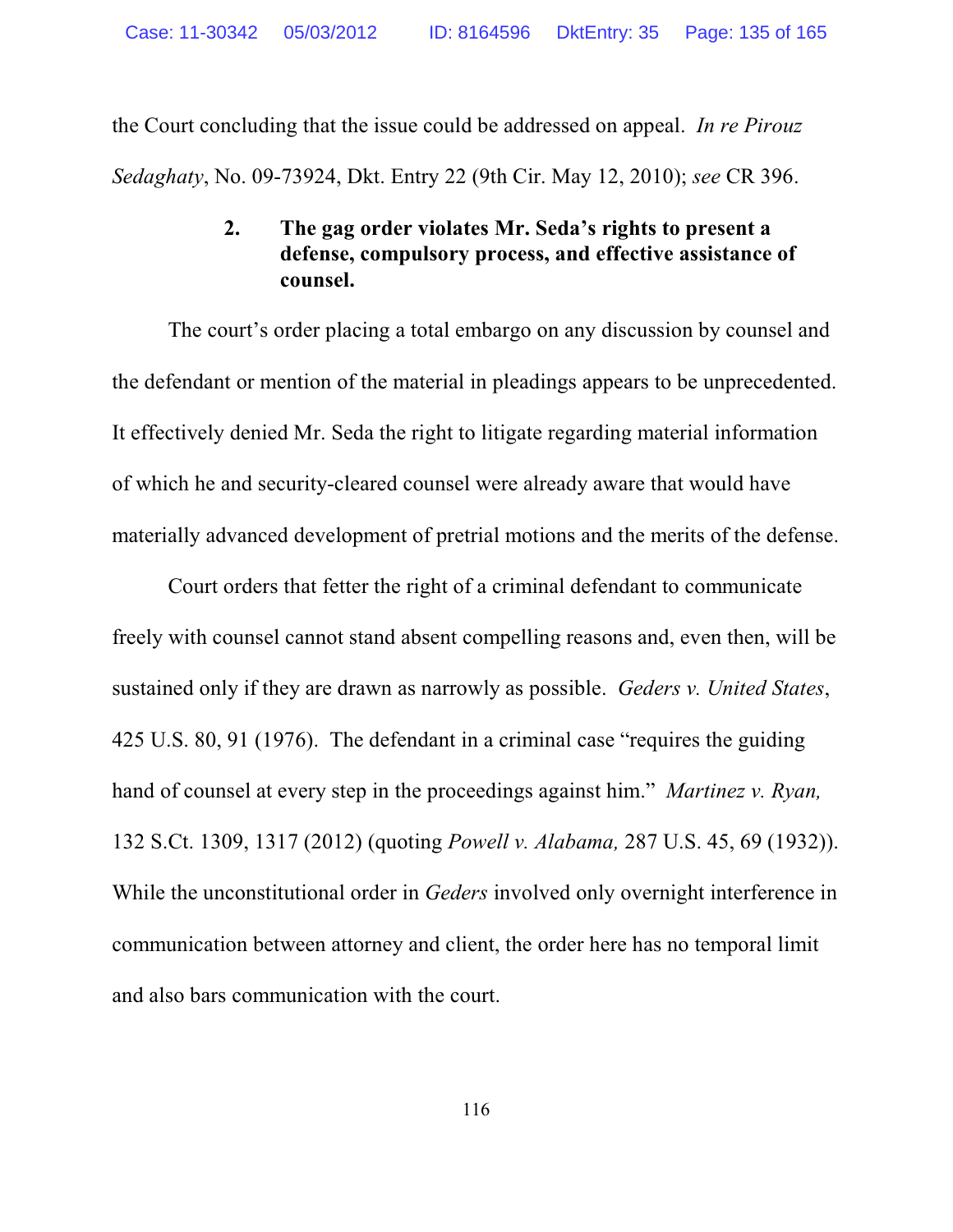The May 16, 2008 Order violated Mr. Seda's rights to present a defense and compulsory process and continues to violate his rights to present his claims in this court. *Holmes*, 547 U.S. at 324; *Crane*, 476 U.S. at 690. Depriving him of that opportunity, let alone the opportunity to discuss the material, or to have his counsel utilize it, runs contrary to all concepts of due process in our system of justice.

## **3. The district court violated CIPA and Fed. R. Crim. P. 16 when it failed to enter the protective order sought by Mr. Seda.**

Mr. Seda sought access to the material in the SCIF under CIPA and through a protective order. Pursuant to CIPA and Fed. R. Crim. P. 16, Mr. Seda sought a protective order that would permit necessary discussion of his material under conditions of time, place and circumstance that would safeguard the material's classified status. CR 105, 106; 136, 164 n.1, 194. The court never acted on this request. As a result, Mr. Seda was prevented from articulating his claims below and continues to be hamstrung in this court.

Pursuant to the requirement of  $\S$  5 of CIPA, he filed notice that he expected to disclose classified information in connection with pre-trial and trial proceedings. ER-Vol.13@3445; ER-Vol.12@3334,3173. The district court refused to modify the blanket ban on communication. ER-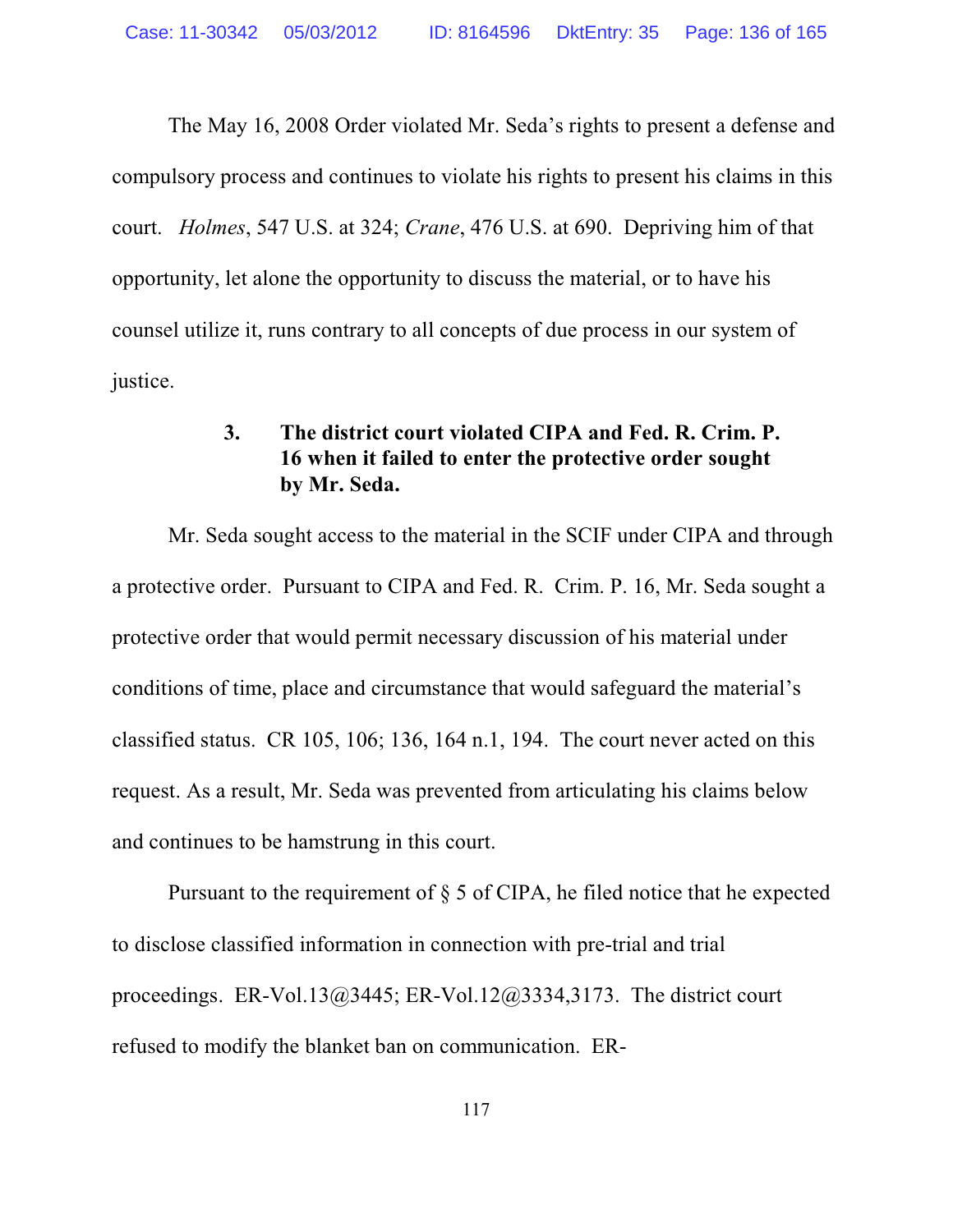Vol.1A@397,377,372,368,351,332. Mr. Seda was entitled to a hearing under the statute. The court's continuation of the gag order without holding a hearing violated the statute. The gag order prevents Mr. Seda from fully articulating to this Court the harm he continues to suffer.

### **4. This Court should order the district court to complete the record.**

The appellate record in this case is incomplete. Based on counsel's presence at certain proceedings that then continued between the court and government alone, we are aware that the docket sheet does not include a number of proceedings. Nor does it include entries for the occasions on which the court conducted business in Washington, D.C. As revealed in the email received from government counsel on February 13, 2012, that is part of the record on this appeal, there was at least one proceeding that was tape-recorded but is not reflected in the docket. *See* COA Dkt. 24-2.

Mr. Seda sought, but was denied completion of the record in the district court. ER-Vol.2@425-437; ER-Vol.1@16. He then moved this Court to order completion of the record. A panel of the Court denied that motion with leave to raise it before the merits panel. COA Dkt. 28.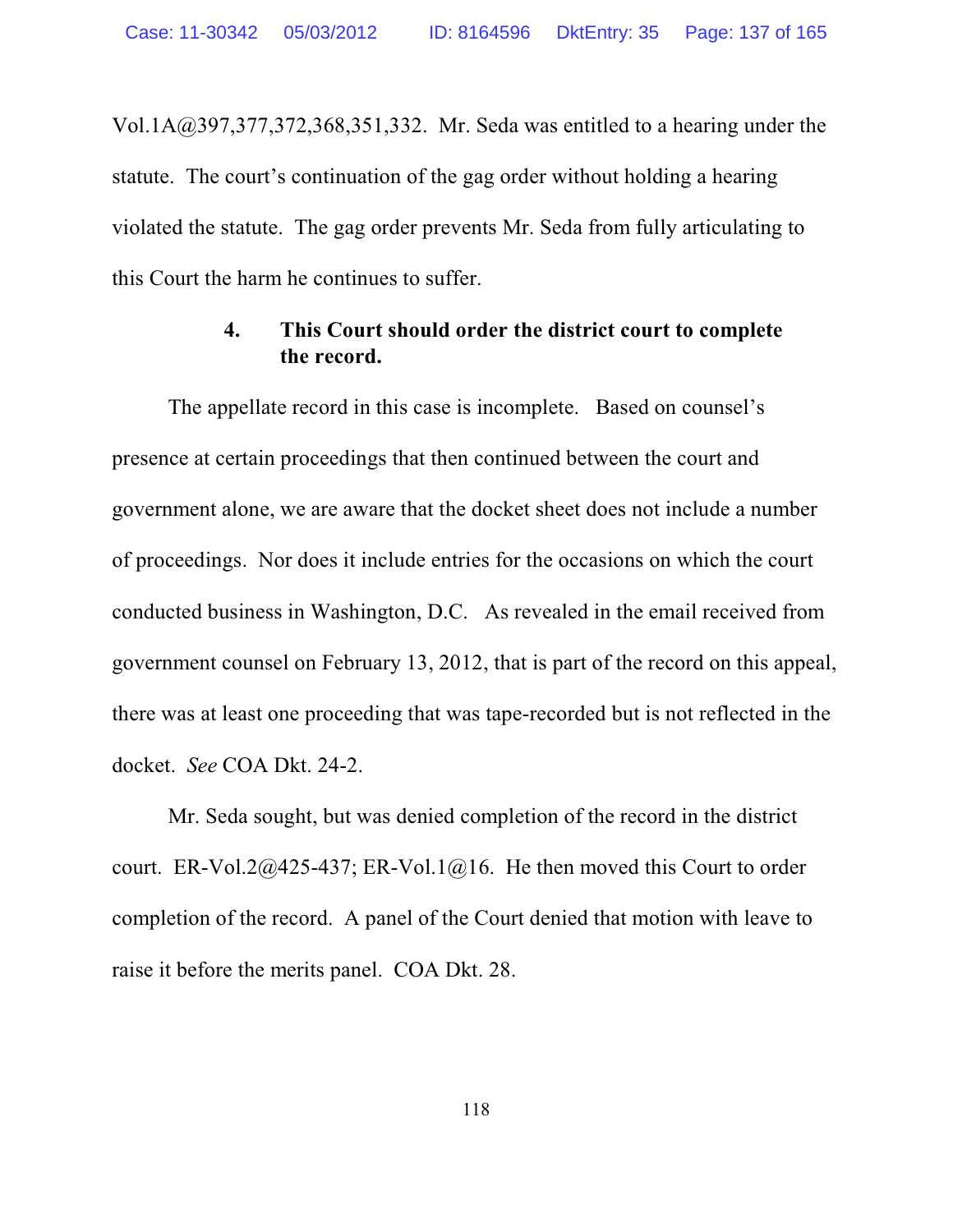Completion of the record is essential to two aspects of this appeal. The first relates to the agreement Mr. Seda entered into with the government before delivering the defense material to the SCIF. The second relates to the obligation this Court has to review all of the classified material the government submitted to the district court ex parte.

 The agreement Mr. Seda reached with the government before delivering material to the SCIF prohibited the government from having access to it. ER-Vol.2@419-24,403-14,400-02. In its opinion on August 10, 2011, the district court stated that it had reviewed the material that Mr. Seda had caused to be placed in the SCIF. ER-Vol.1 $@56$ . In the email dated February 13, 2012, the government advised that a tape-recorded proceeding occurred in Washington, D.C. *See* COA Dkt. 24-2. If government attorneys or agents participated in whatever review the district court made of the material Mr. Seda caused to be placed in the SCIF, the agreement under which Mr. Seda delivered the material was breached and Mr. Seda is entitled to a remedy. He cannot properly frame the issue for this Court without a record that includes all proceedings conducted in his case. Whatever the scope of the state secrets privilege under which ex parte proceedings are held involving classified material, it cannot include denial to a defendant of knowledge that proceedings have taken place.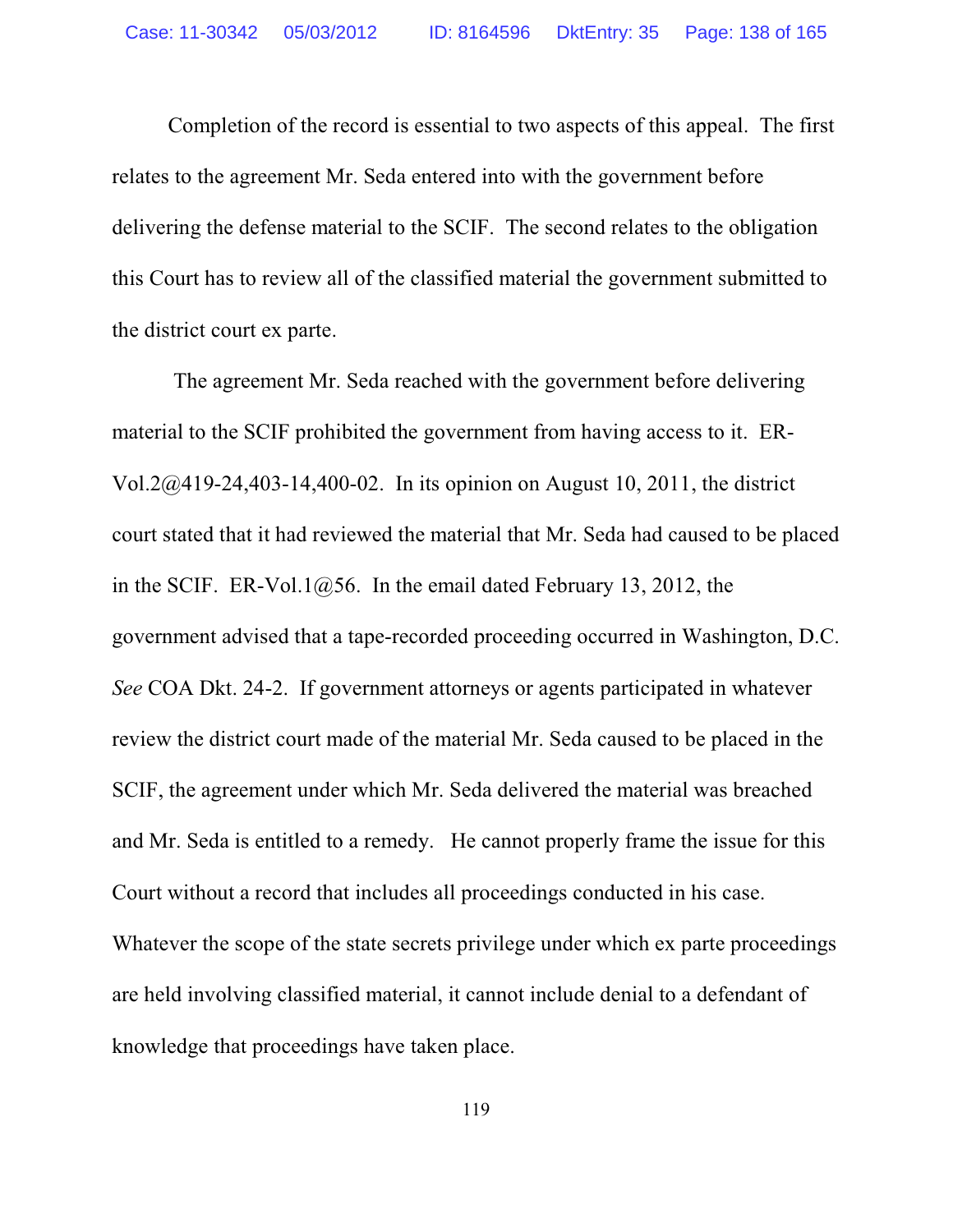The second reason why the record should be ordered completed involves the obligation this Court has to review the classified material to determine whether the government provided the district court all the material it should have and whether Mr. Seda was provided all exculpatory material. In the absence of a record of all of the ex parte proceedings, Mr. Seda cannot request that the district court make available to this Court all material it must review. In the absence of a record, this Court cannot know what to request. As this Court recently stated, the Court and Mr. Seda, "shouldn't have to live at the mercy of the local prosecutor." *United States v. Nosal*, No. 10-10038, 2012 WL 1176119, at \*6 (9th Cir. April 10, 2012).

# **C. The District Court's Handling Of The Unclassified Summary Of The Statement Of Sami Al Sanad Deprived Mr. Seda Of A Fair Trial.**

In response to one of the government's ex parte filings under CIPA, the court authorized the government, pursuant to CIPA § 4, to provide Mr. Seda an unclassified summary of some classified information. Order, ER-Vol.1A@393; ER-Vol.5 $@1299$  (unclassified summary). The summary included the highly exculpatory reference to the money at issue being "destined for needy Chechen families." ER-Vol.5 $@1299$ . That comment was, however, limited by the word "claimed" and placed at the end of a paragraph that included other editorializations and inculpatory material: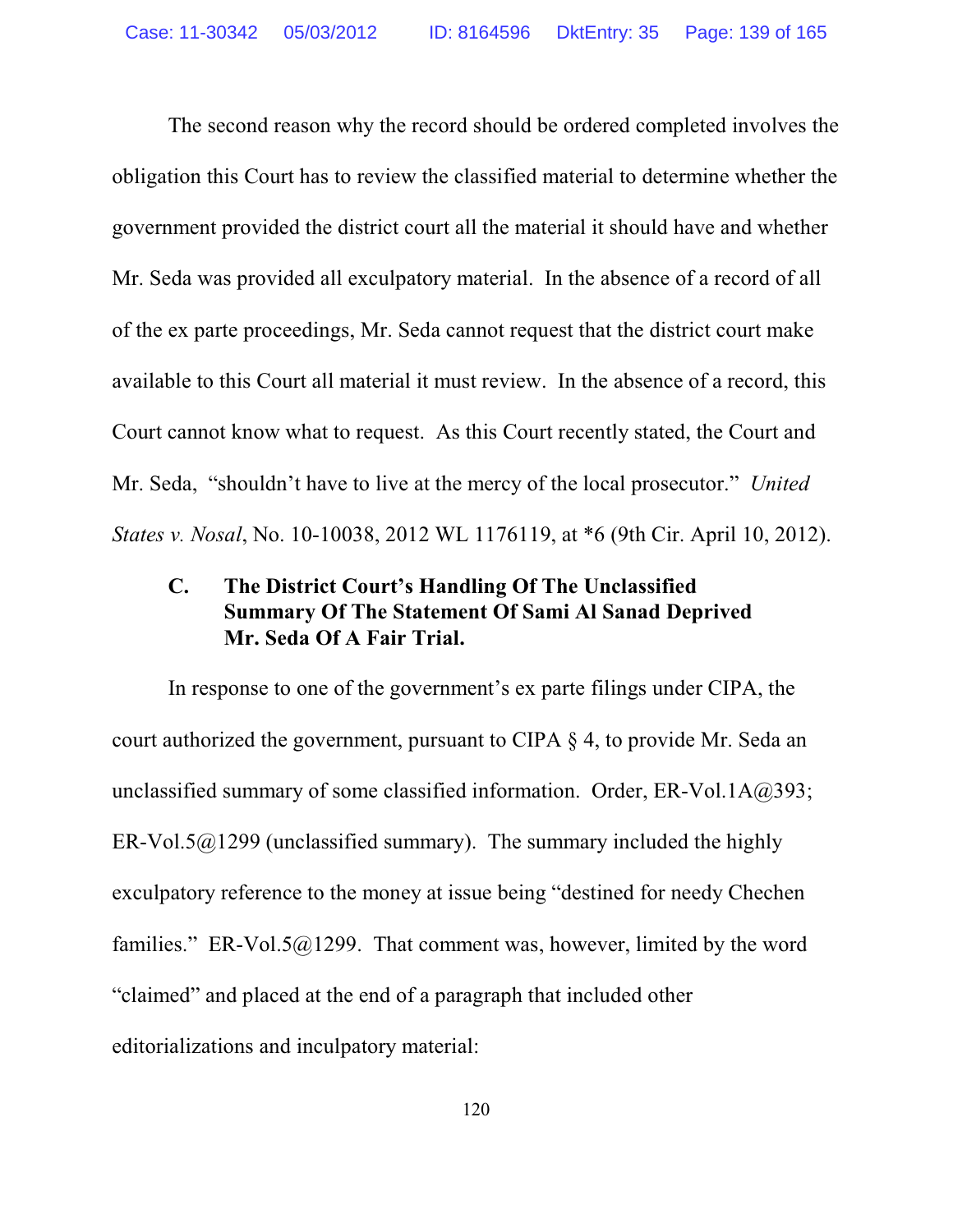The U.S. Government obtained information that Sami 'Abd Al 'Aziz Al-Sanad worked during 2000 and 2001 for the Al-Haramain organization and was responsible for providing currency supplied by Al-Haramain, including the currency obtained by codefendant Soliman Al-Buthe from Al-Haramain USA, to a representative of Muhammad Al-Sayf, aka Abu Umar, to be smuggled into Chechnya. Al-Sanad has claimed that the monies he provided to Al-Sayf's representative were destined for needy Chechen families.

ER-Vol.5@1299. The district court denied Mr. Seda's requests for production of the underlying material so that he could present evidence of the legitimacy of Mr. Seda's and AHIF-A's activities. ER-Vol.12@3074-75; ER-Vol.1@140-41,202.

The obligation to produce exculpatory material includes classified evidence. *See United States v. Mejia*, 448 F.3d 436, 455 n.15 (D.C. Cir. 2006) (quoting H.R. Rep. No. 96-831, pt. 1, at 27 (1980) that CIPA  $\S$  4 "is not intended to affect the discovery rights of a defendant"); *United States v. Pickard*, 236 F. Supp. 2d 1204, 1209 (D. Kan. 2002) ("CIPA does not create any new right of or limits on  $discovery \ldots$ ").

Assuming the accuracy of the information in the unclassified summary, it contains a mix of information including the highly exculpatory statement regarding the use to which money was to be put in Chechnya. If Mr. Seda had been able to generate witnesses to present to the jury, the testimony would have defeated the government's allegation regarding the purpose of the alleged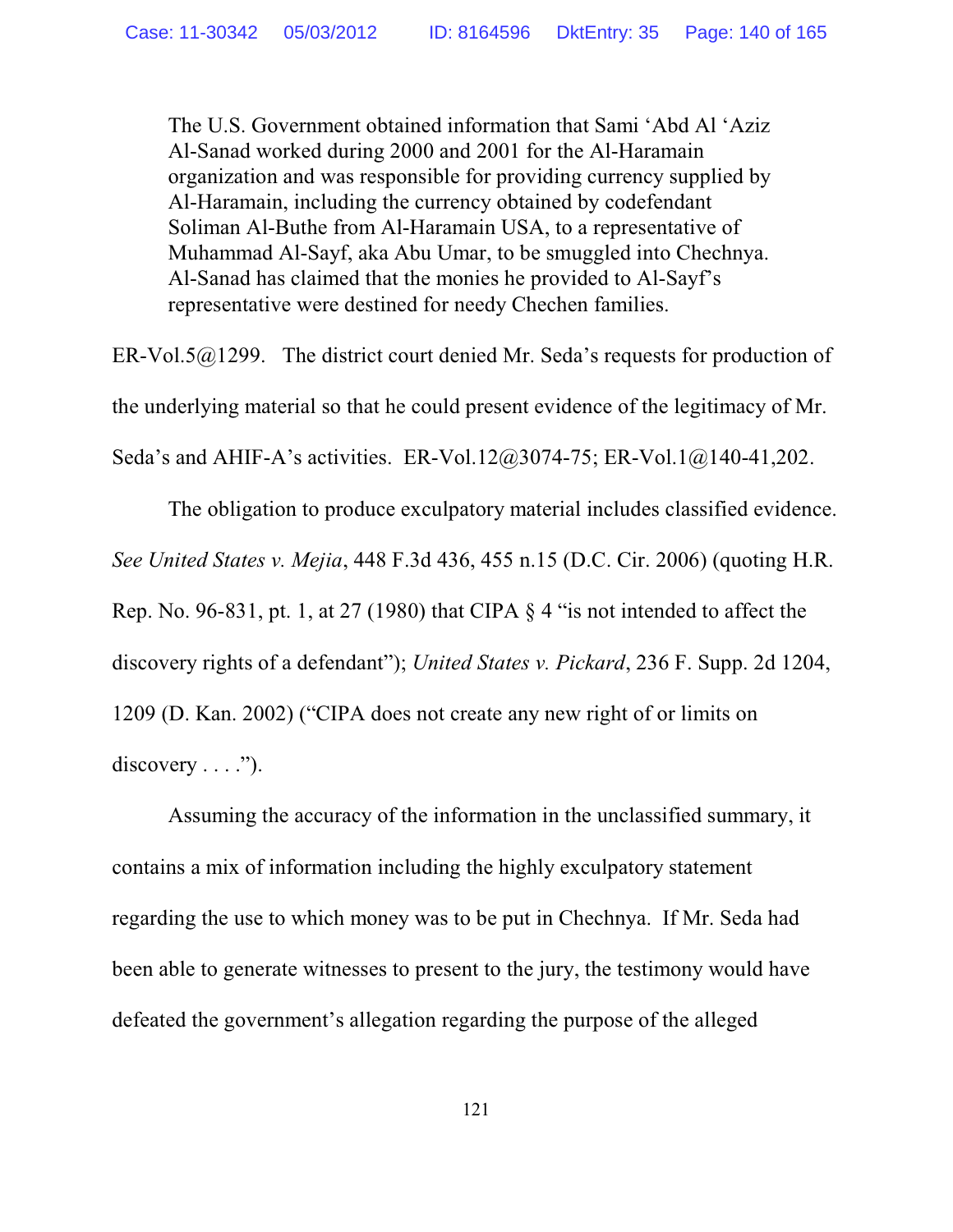misstatement on the tax return. The unclassified summary was, however, unusable by the defense in the form in which it was provided.

The summary is infected with multiple problems. First is the use of the word "claimed" in describing the most exculpatory aspect – the use of the money for humanitarian relief. ER-Vol.5 $@1299$ . That is clearly an editorialization by the government. The editorialization vitiated the usefulness of the summary.

More generally, the summary paragraph states that the United States government "obtained information." The paragraph does not, however, say from where the information was obtained. Was it obtained through interrogation of Mr. Al-Sanad? Interrogation of some other individual? Or, alternatively, was it obtained through electronic or other eavesdropping? If so, is there a tape recording or other record of the statement? The answers to these questions, with specific information that Mr. Seda could act on, was essential to his ability to prepare a defense.

The paragraph further states that the money Al-Sanad was involved with was "obtained by co-defendant Soliman Al-Buthe from Al-Haramain USA." ER-Vol.5@1299. If there is a direct link between money obtained from AHIF-A through Soliman Al-Buthe that was destined for needy Chechens, it is highly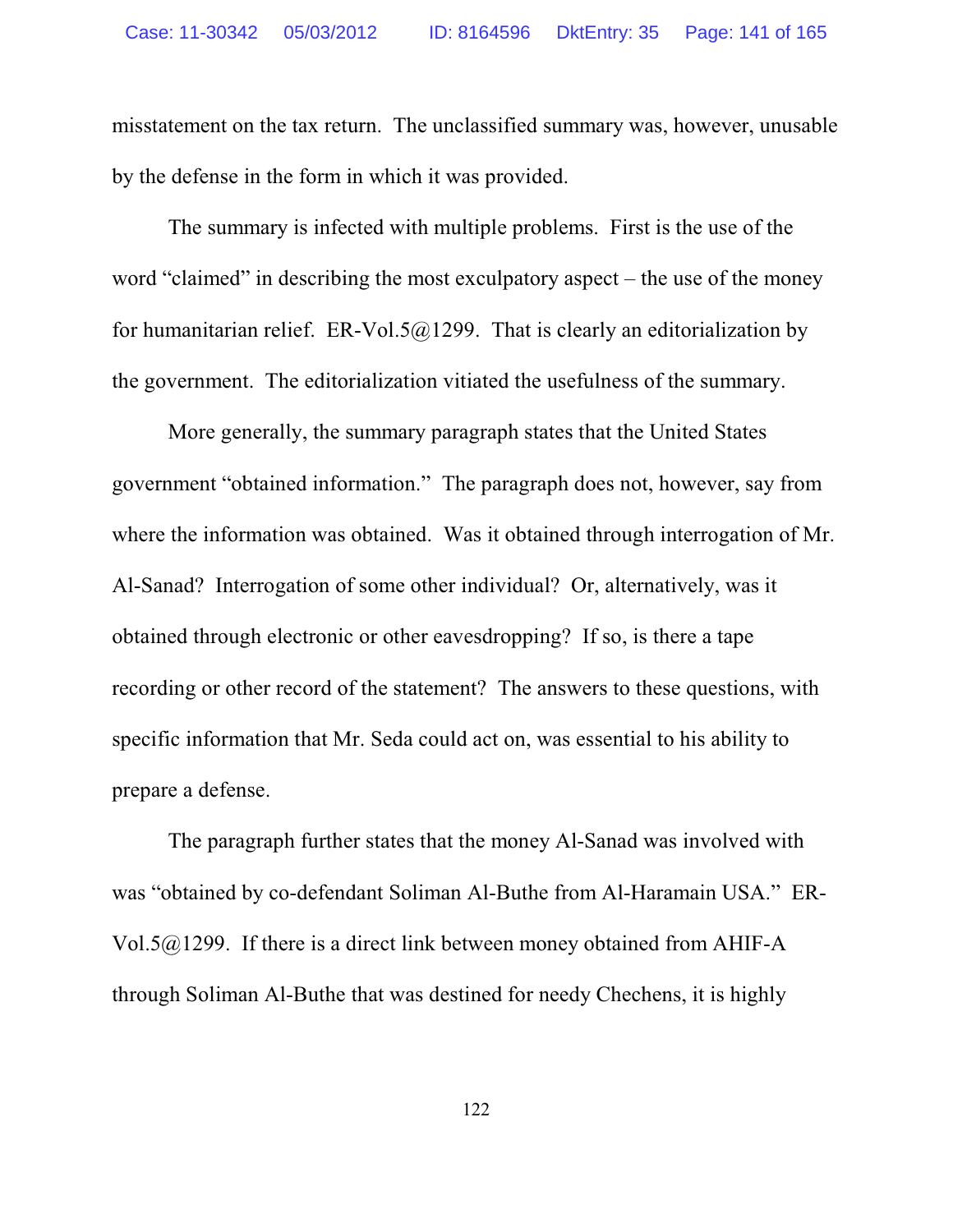exculpatory and material to the defense, and Mr. Seda needed to be in a position to obtain the witnesses who could provide that information to the jury.

The unclassified summary states that Al-Sanad provided the currency to a "representative" of Muhammad Al-Sayf a/k/a Abu 'Umar. The unclassified summary does not, however, state who that representative is. That representative is apparently the percipient witness to the legitimate distribution of what is allegedly money that relates to the counts in the indictment. If that is the case, the government was obligated to place Mr. Seda in a position to contact that representative and attempt to present him to the jury.

CIPA § 4 permits substitution of an unclassified summary but only if it would "provide the defendant with substantially the same ability to make his defense as would disclosure of the classified information." *United States v. Moussaoui*, 382 F.3d 453, 476 (4th Cir. 2004) (quoting CIPA § 6(c)(1)); *United States v. Libby,* 467 F. Supp. 2d 20, 24-26 (D.D.C. 2006). As stated in *United States v. Rezaq*, 134 F.3d 1121, 1143 (D.C. Cir. 1998), substitutions may not "omit[]" information "that might [be] helpful to [the] defense." The Supreme Court has long recognized that "[f]ew rights are more fundamental than that of an accused to present witnesses in his own defense." *Chambers v. Mississippi*, 410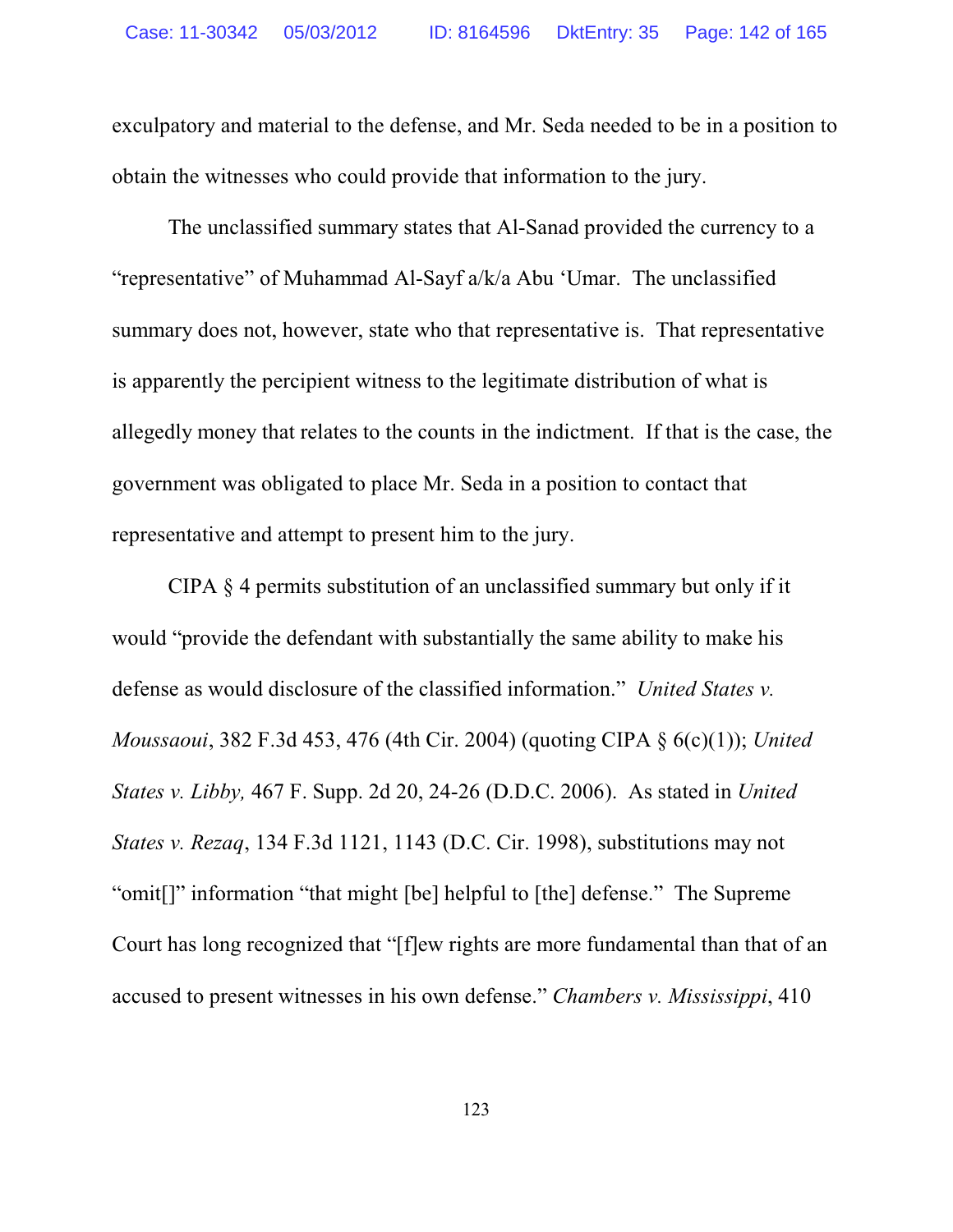U.S. 284, 302(1973); *see also Washington v. Texas*, 388 U.S. 14,19 (1967) ("[T]he right to present a defense . . . is a fundamental element of due process.").

The content of the Sanad summary went directly to one of the key components of the government's case. It was not sufficient to allow Mr. Seda to "make his defense." If the government did not want to disclose the underlying information, its only alternative on information so central to its charges was to dismiss the indictment. *Jencks v. United States*, 353 U.S. 657, 672 (1957).

### **D. The CIPA Filings Violated Mr. Seda's Rights.**

The "state secrets" privilege, which underlies CIPA, was first fully articulated by the Supreme Court in *Reynolds v. United States,* 345 U.S. 1, 10-11 (1945), a civil case, in which the Court held that the government could refuse to disclose evidence on the ground that disclosure would reveal military secrets that could harm the national interest. But criminal cases are different.

The rationale of the criminal cases is that, since the Government which prosecutes an accused also has the duty to see that justice is done, it is unconscionable to allow it to undertake prosecution and then invoke its governmental privileges to deprive the accused of anything which might be material to his defense. Such rationale has no application in a civil forum where the government is not the moving party, but is a defendant only on terms to which it has consented.

*Reynolds*, 345 U.S. at 12. The privilege to withhold classified information in a criminal case, as with other governmental privileges, is limited. Ultimately, "[t]he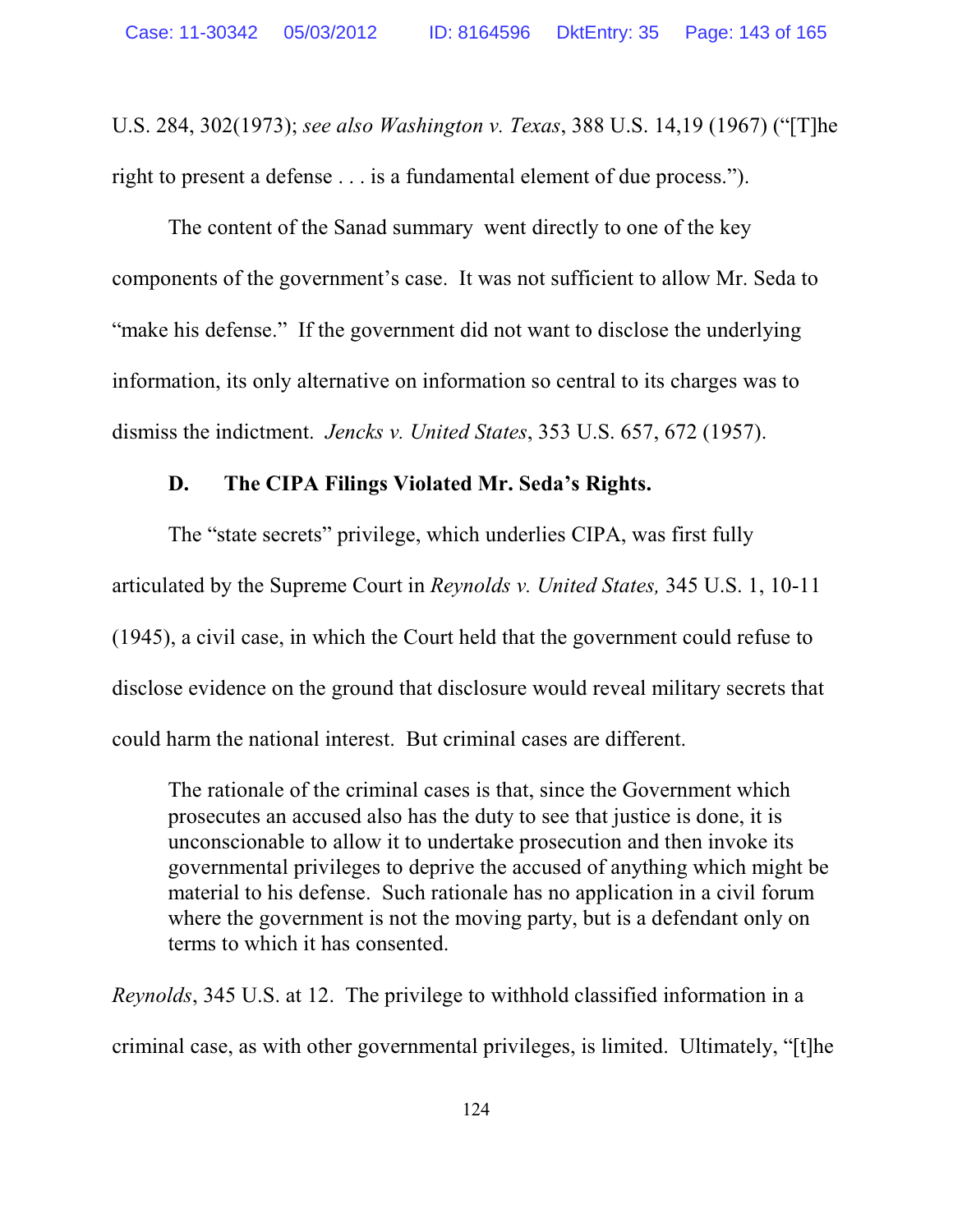burden is the Government's, not to be shifted to the trial judge, to decide whether the public prejudice of allowing the crime to go unpunished is greater than that attendant upon the possible disclosure of state secrets and other confidential information in the Government's possession." *Jencks*, 353 U.S. at 672. *See United States v. Nixon*, 418 U.S. 683,712 (1974) ( "[T]he allowance of the privilege to withhold evidence that is demonstrably relevant in a criminal trial would cut deeply into the guarantee of due process of the law and gravely impair the basic function of the courts.").

CIPA contemplates ex parte proceedings. While sanctioning in camera ex parte and in camera review of classified material in *Alderman v. United States*, 394 U.S. 165,183-84 (1969), the Supreme Court emphasized the importance of adversarial proceedings in our system of justice. *See also Martinez v. Ryan*, 132 S. Ct. at 1317. *Alderman* reiterated that the government may be put to a choice of proceeding with disclosure or dismissing a case. 394 U.S. at 184. With respect to the importance of disclosure, the Supreme Court articulated the difficulty trial judges face in understanding the importance of a "chance remark" or reference to a "neutral" person or event, that would have "special significance to one who knows the more intimate facts . . . ." *Id*. at 182.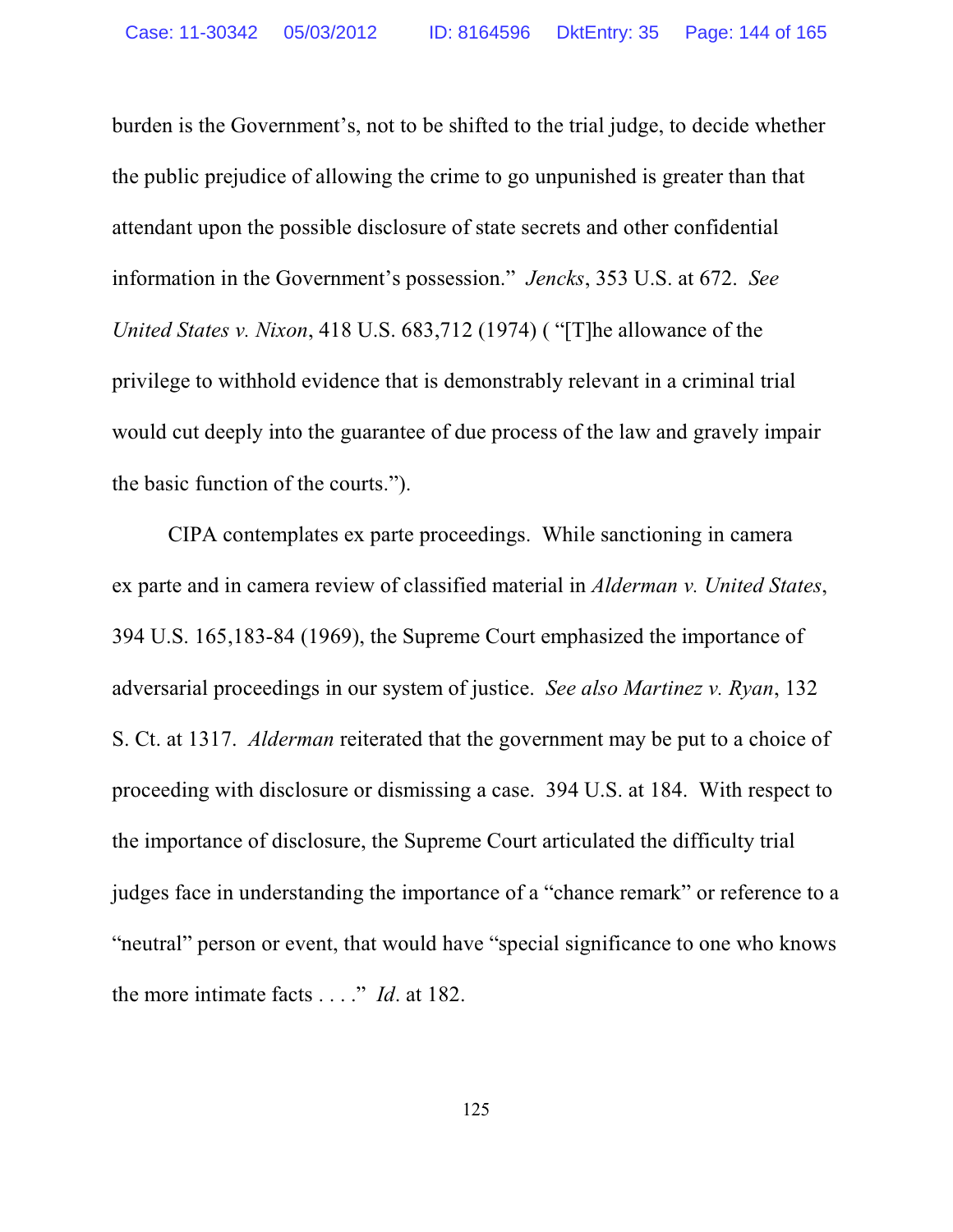CIPA was enacted following the decisions in *Reynolds, Jencks*, and *Nixon*, which make clear that the existence of classified evidence cannot trump a defendant's rights. The courts that have construed the statute have, however, given nearly total deference to the Executive. In so doing, they have undermined the holdings in the earlier cases and the principle that the Constitution guarantees a defendant in a criminal case a "meaningful opportunity to present a complete defense." *Holmes*, 547 U.S. at 324(quotation omitted).

Under the doctrine of constitutional avoidance, CIPA must be construed under the facts of this case to avoid limitations on a defendant's rights. *See Clark v. Martinez*, 543 U.S. 371, 380-81 (2005); *Zadvydas v. Davis*, 533 U.S. 678, 689 (2001). Utilizing such a construction, the ex parte CIPA proceedings were inadequate to protect Mr. Seda's rights.

At the very least, a proper construction of the statute would permit Mr. Seda's security-cleared counsel and expert witness to participate in the CIPA process. In order to gain access to classified information, two criteria must be met: a person must pass a security screen and have a "need to know." Exec. Order No. 13526, 75 Fed. Reg. 707 (Dec. 29, 2009). In order to protect a criminal defendant's rights, counsel should be presumed to have a need to know. In the al-Haramain civil litigation, this Court recently recognized that disclosure of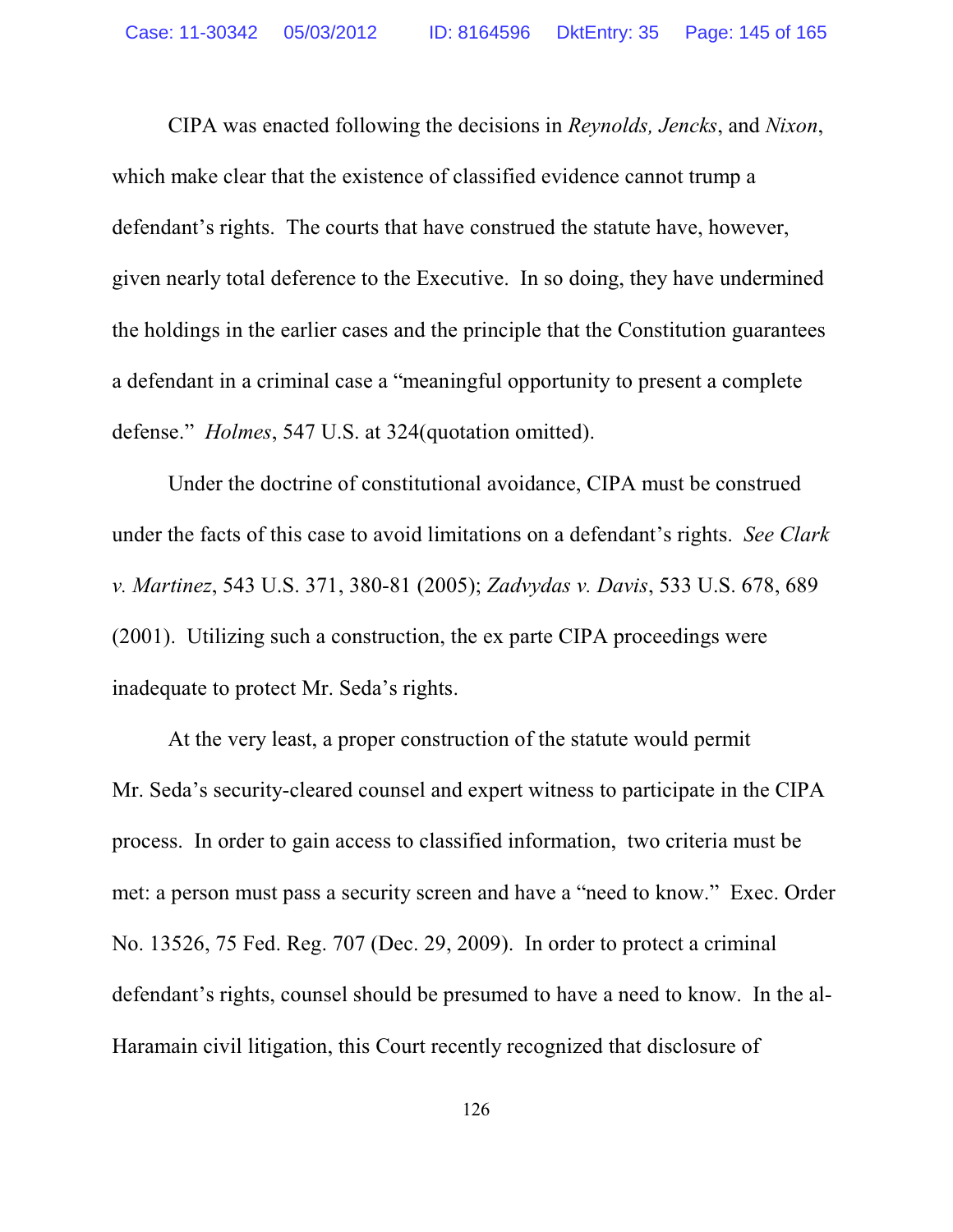classified information to a security-cleared counsel, "does not implicate national security. . . because, by definition, he or she has the appropriate security clearance." *Al-Haramain Islamic Found., Inc. v. U.S. Dep't. of the Treasury*, No. 10-35032, 2012 WL 603979, at \*13 (9th Cir. Feb. 27, 2012) (footnote omitted). The executive and judiciary's failure to construe CIPA in this manner threatens our adversary system of justice. *See Martinez v. Ryan*, 132 S. Ct. at 1317. *But see United States v. Ott*, 827 F.2d 473 (9th Cir. 1987). The fact that 4.2 million people have been given security clearances and access to classified information strongly suggests that the harm to national security from allowing defense counsel with clearances to participate in the CIPA process will be non-existent. *See* Greg Miller, *How Many Security Clearances Have Been Issued? Nearly Enough For Everyone In The Washington Area,* THE WASHINGTON POST (Sept. 20, 2011, 12:50 p.m.).

### **1. The CIPA notices were inadequate.**

The government's CIPA notices provided Mr. Seda no information other than that something had been filed under seal with the court.  $ER-Vol.13@3610-$ 15; ER-Vol.12@3332-33,3328-29,3147-48. The government did not inform him what had been provided to the court: whether, for example, it had provided the court with actual classified documents it believed it must disclose, a pleading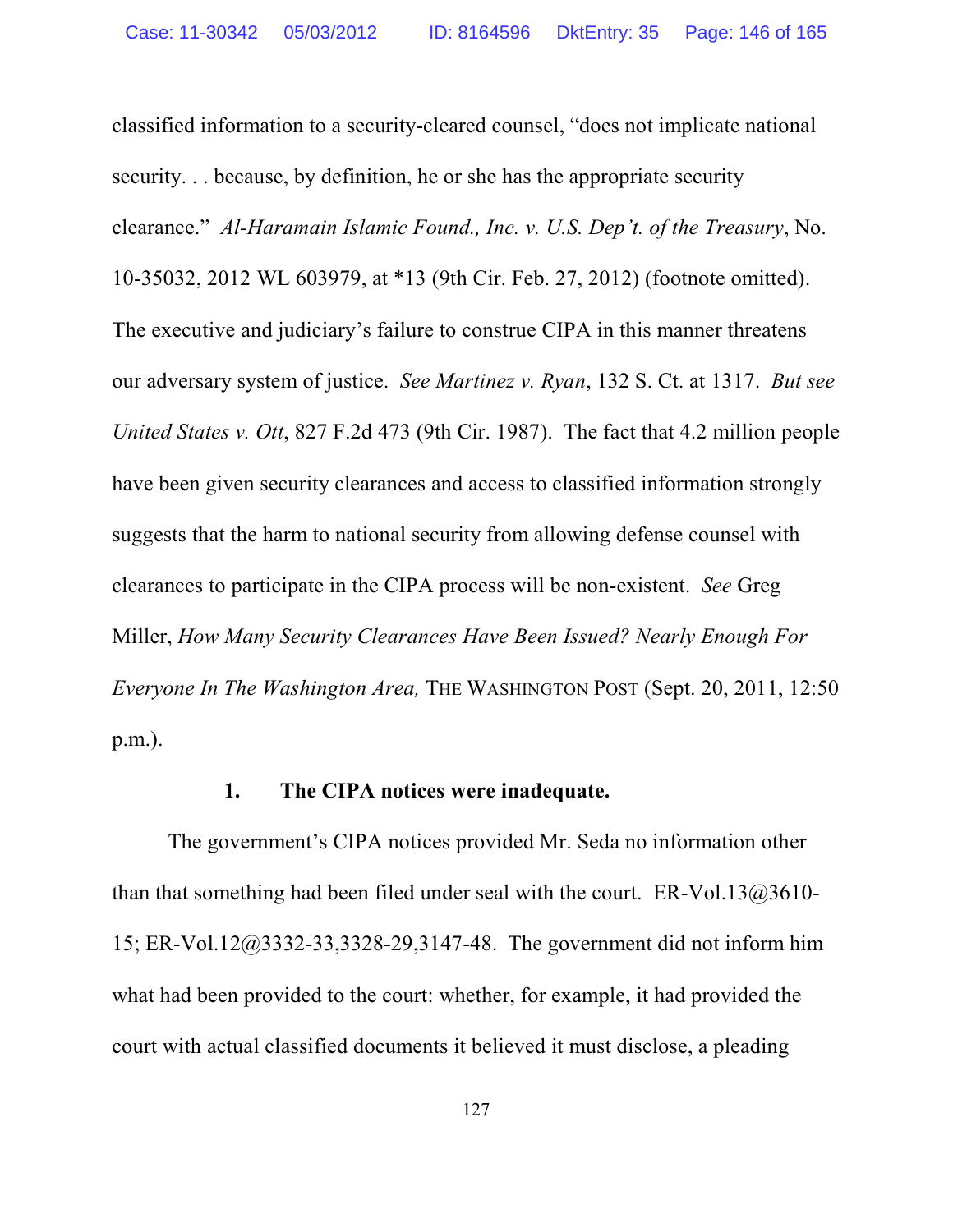stating that it did not believe any classified material that must be disclosed existed, or a pleading addressing other subjects related to classified information and CIPA. The notices alone were inadequate and undermined our adversary system.

### **2. The numerous ex parte proceedings violated Mr. Seda's rights.**

Four times during trial the court held closed sessions with the attorneys for both parties, as well as having the government case agents present. After three of these sessions, counsel for the defense were excused and the court met with the government attorneys. ER-Vol.2@436-37. On each of these occasions, at least one of the case agents was also present. There was no notice served on the defense regarding the need for the government to communicate with the court ex parte, as required under CIPA. It remains unclear from the record what prompted the closed sessions, and counsel is unaware of anything said in the closed sessions for which he was present that would have necessitated government meetings with the Court ex parte, especially where defense counsel have proper security clearances. It is counsel's understanding that these ex parte sessions were held on the record. The manner in which these sessions were held violated CIPA and necessitates a new trial.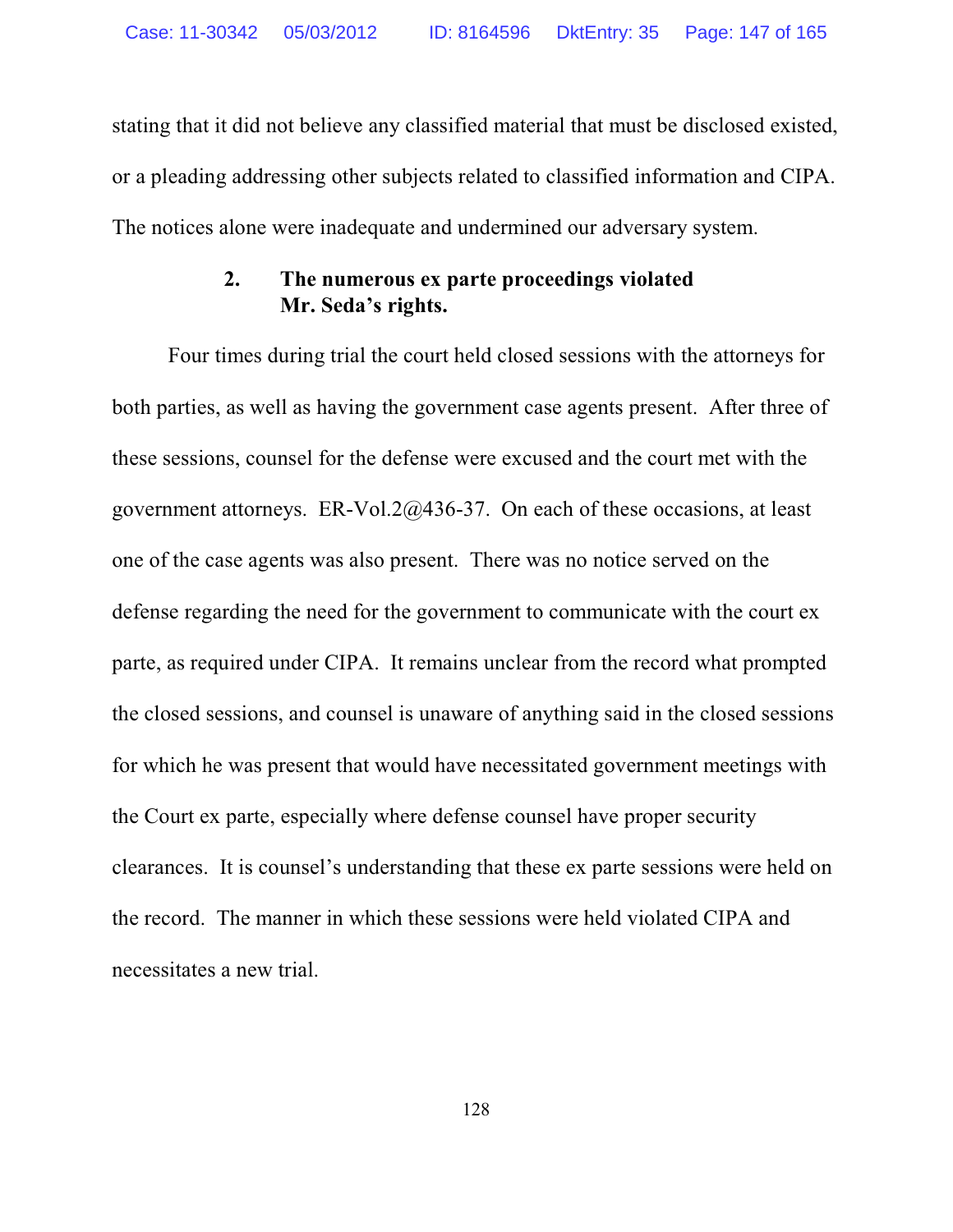# **E. This Court's De Novo Review Of The Undisclosed Material Should Be Particularly Rigorous Given The Strong Record That Exculpatory Material Was Not Produced.**

### **1. Standard Of Review.**

This Court provides plenary review of classified material submitted to the

district court. CIPA § 4; *see Dumeisi*, 424 F.3d at 578 (after reviewing the classified evidence the appellate court found that the district court did not abuse its discretion).

# **2. Mr. Seda made a compelling showing that a wealth of exculpatory classified information should have been made available for review and disclosed to the defense.**

In reviewing the record and ex parte material in this case, Mr. Seda urges this Court to focus on two distinct issues: first, did the government provide all the material that should have been in its possession and was it responsive to Mr. Seda's discovery requests; second, did the district court properly assess the material it was given to review. In making these assessments, Col. Lang's perspective is essential.

While Col. Lang, the former head of Human Intelligence for the Department of Defense, was not given access to the classified material, he provided several declarations about the type of material that the district court should have received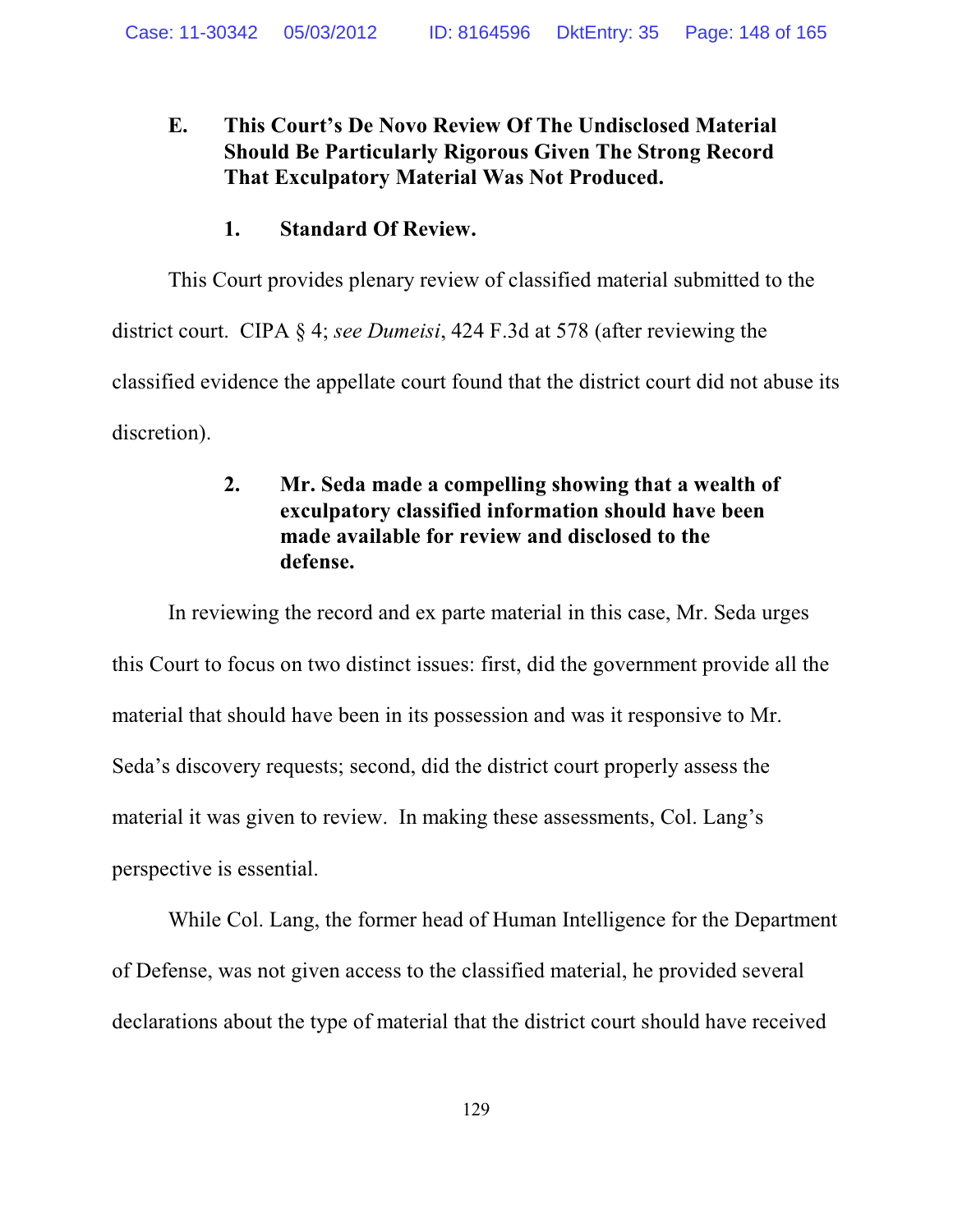based on his thirty years of service to his country as an active intelligence officer at the highest levels and his ongoing work for the government as a contractor on matters of national security. *See* Classified Brief at 2-5; CER@3-9,17-32. We do not believe that Col. Lang's assessments were given adequate weight by the district court.

The public record reveals that AHIF-A was subjected to extended unlawful surveillance. *See In re Nat'l Sec. Agency Telecomms. Records Litig.*, 564 F. Supp. 2d 1109, 1111 (N.D. Cal. 2008). The fact of unlawful surveillance is relevant in three respects. First, it vitiates whatever presumption of regularity might otherwise exist in the government's actions. *See Hartman v. Moore*, 547 U.S. 250, 265 (2006); *United States v. Enterprises, Inc.*, 498 U.S. 292, 301 (1991). Second, the fact of the unlawful surveillance is critical to Mr. Seda's effort to move against the fruits of the government's investigation under *Murray v. United States*, 487 U.S. 533, 542-43 (1988) (suppression required if agents' decision to seek warrant "prompted" by prior illegal action). Third, Mr. Seda believes that any communications intercepted would include significant exculpatory information.

In terms of the scope of material that should be available for this Court's review, it should be extensive. In addition to the fruits of the unlawful surveillance, it should include a wealth of information dating to the 1990s.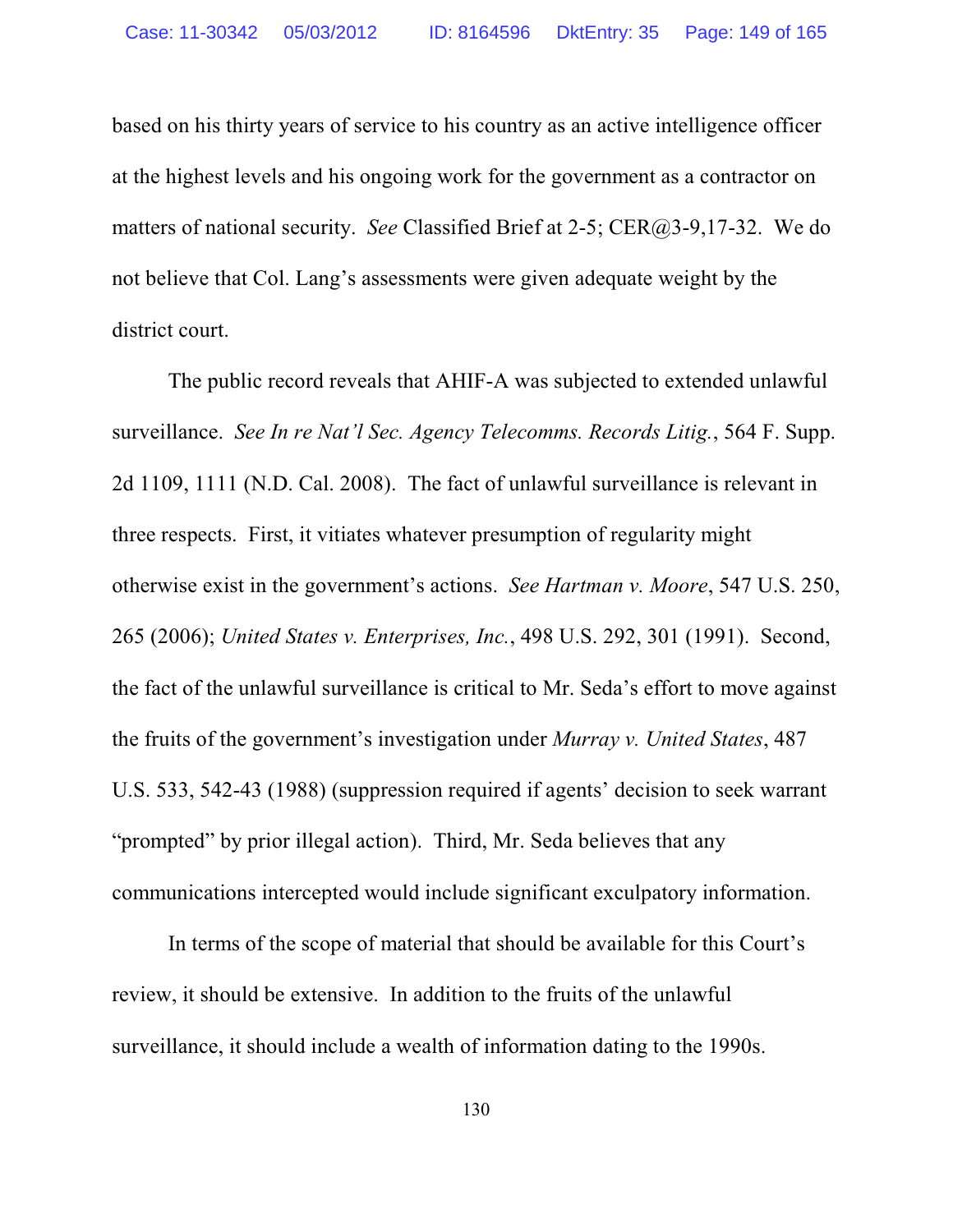The existing public record establishes that:

- the government has been interested in and investigating AHIF-S since the 1990s, ER-Vol.13@3566-67;
- the government began investigating AHIF-A and Mr. Seda no later than September 2001, ER-Vol.13@3607-09;
- the government engaged in unlawful surveillance against AHIF-A at least as early as 2003, *In re Nat'l Sec. Agency Telecomms. Records Litig.*, 700 F. Supp. 2d 1182, 1198 (N.D. Cal. 2010);
- the criminal investigation in Oregon was coordinated with, at least, the OFAC investigation in Washington, D.C., ER-Vol.13@3584.

*See* Col. Lang's classified declaration. CER@3-9.

The likelihood of exculpatory information existing in the classified record is

great. The government should have provided the court with a wealth of

documents, transcripts, e-mail records, and records of surveillance dating back to

the 1990s. Many of them should be exculpatory. *See* Classified Brief at 1-10.

## **F. Classified Brief On Classified Material.**

*See* Classified Brief at 1-9; CER@13-32.

## **G. If the Decision To Seek The Search Warrant Of The Ashland Prayer House Was Prompted By Prior Unlawful Activity, The Fruits Of The Search Must Be Suppressed.**

If the fruits of unlawful activity "prompt" a decision to seek a warrant, the warrant is tainted. *Murray,* 487 U.S. at 542. This is true whether or not fruits of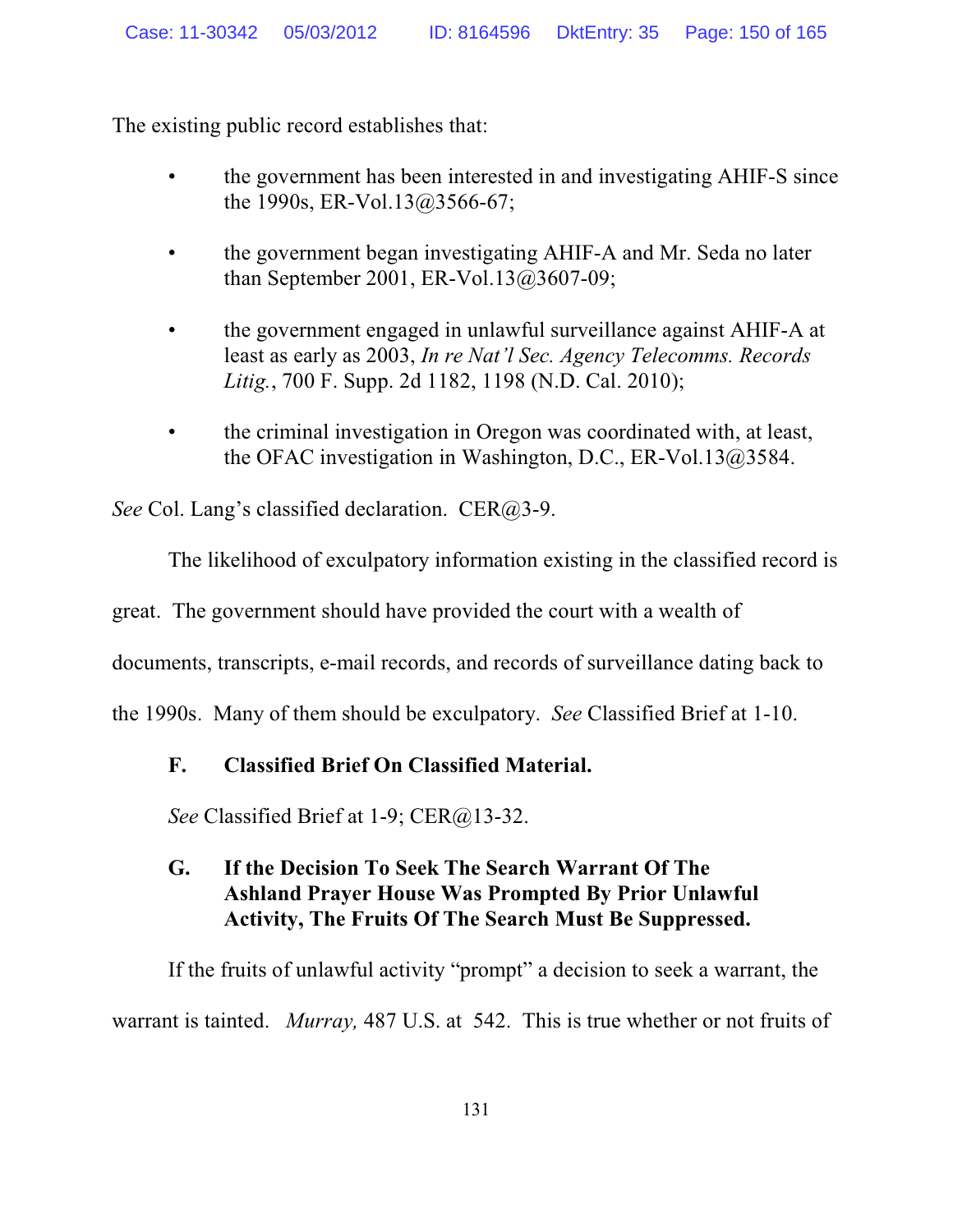the prior illegal activity are incorporated into the warrant affidavit. *Id.* at 543; *accord United States v. Duran-Orozco*, 192 F.3d 1277, 1281 (9th Cir. 1999). The likelihood is great that the decision to seek the warrant for the AHIF-A premises in February 2004 was prompted by prior unlawful activity. All Mr. Seda can do is urge this Court to review the classified material for information that would shift the burden to the government to establish that its search activity in February 2004 was not prompted by its prior unlawful action because the district court denied his efforts to develop evidence of the fact, timing, and extent of Mr. Seda's and AHIF-A's victimization by the government through its illegal surveillance. ER-Vol.13@3445-46; ER-Vol.12@3334-35; ER-Vol.1@242.

Notwithstanding the district court's refusal to permit him to develop essential facts, the public record set out *In re Nat'l Sec. Telecomm. Records Litig.*, 700 F. Supp. 2d 1182, and the record Mr. Seda made on the extent of surveillance of AHIF-S and AHIF-A provide strong support for his claim. CR 310, 311; *see also* CR 53, 90, 106, 134, 136, 138, 140, 154, 164, 165, 172, 173, 174, 181, 182, 183, 194, 196, 200, 205, 213, 224, 230, 231, 233, 234, 235, 284, 302; *see* Classified Brief at 1-5 and CER@3-9,22,27-28,60-69.

While the unlawful surveillance discussed in the civil action involved communications between AHIF-A board member and co-defendant in this case,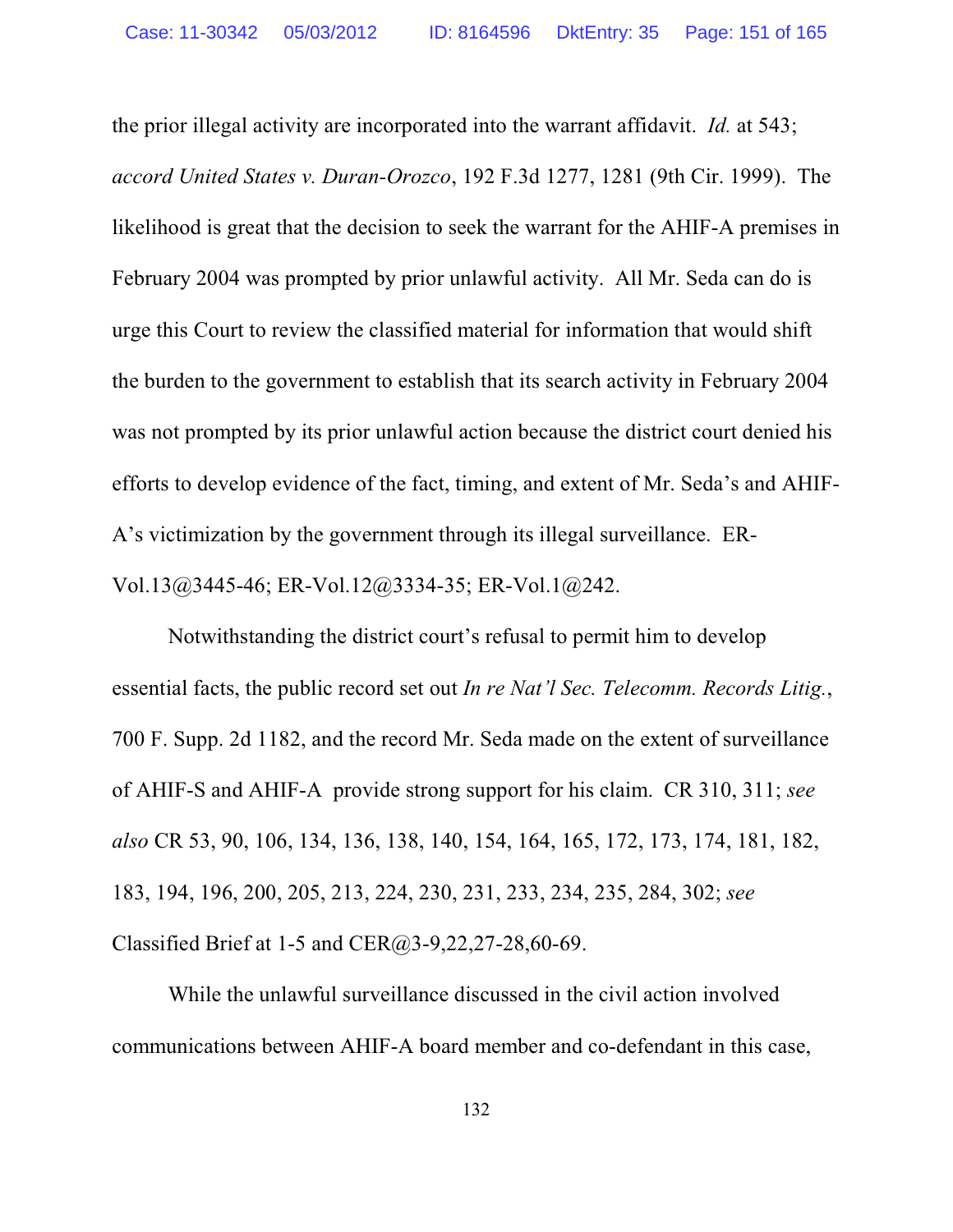Soliman al-Buthe, with his U.S. lawyers, Wendell Belew and Asim Ghafor, AHIF-

A board member and defendant in this case, Mr. Seda, was also represented at that

time by a U.S. lawyer, Lawrence Matasar, with whom Mr. Seda was in

communication. In 2003 and 2004, Mr. Seda was residing in the Middle East.

The facts set out in the civil case are strong evidence of a *Murray* violation

because they include:

- the statement that President Bush authorized (outside of the FISA process) interception of international communications in the fall of 2001. The Treasury Department created "Operation Green Quest," to track financing of terrorist activities in October 2001. Among its targets were the foreign branches of Al-Haramain. *In re Nat'l Sec. Agency Telecomms. Records Litig.*, 700 F. Supp. 2d at 1199.
- In April 2002, the FBI created a terrorist financing section which "acquired, analyzed and disseminated data and information, including telecommunications data from a variety of sources. . . . " *Id*. at 1200.
- The FBI took over the investigation of Al-Haramain Islamic Foundation "pertaining to terrorist financing." *Id*. at 1200.

The type of surveillance described above took place prior to the execution of the search warrant of AHIF-A's offices. *Id*. Based on this information, the government should have been required to prove that its decision to seek the search warrant at AHIF-A in 2004 was not prompted by the prior illegal action. *Wong Sun*, 371 at 484. Dismissal or removal for full litigation is required.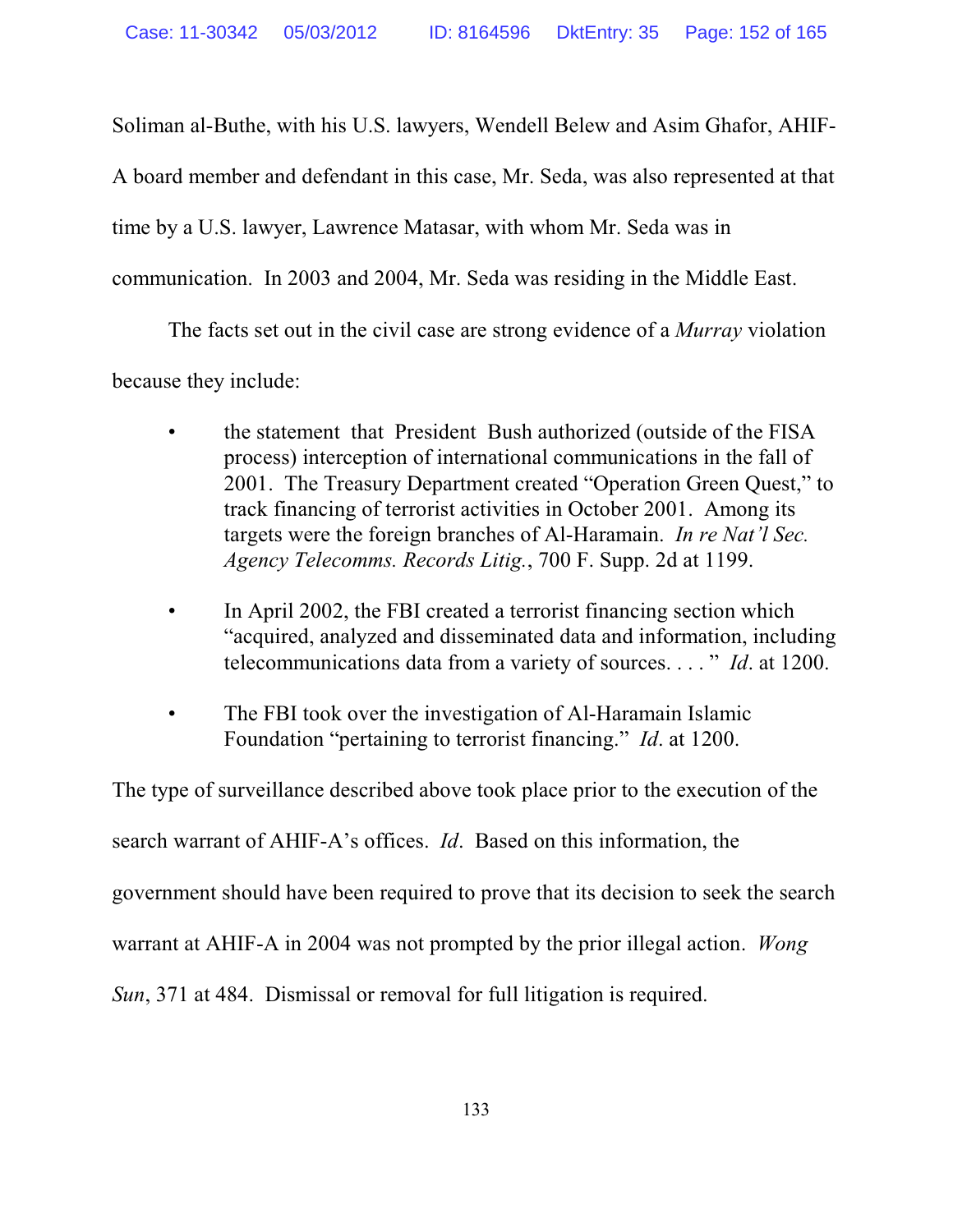### **POINT VI**

## **THE DISTRICT COURT INCORRECTLY CALCULATED THE ADVISORY GUIDELINES**

The thirty-three-month sentence in this case was based on the year 2000 edition of the United States Sentencing Guidelines. The presentence report calculated the advisory guideline range as follows:

| Base offense level, 2T1.1                |               |
|------------------------------------------|---------------|
| Tax loss of \$80,980, 2T4.1(F)           | x             |
| Sophisticated concealment, $2T1.1(b)(2)$ | $\mathcal{D}$ |
| Terrorism enhancement, 3A1.4(a)          | 16            |
| Obstruction of Justice, 3C1.1            | $\mathcal{D}$ |
| Total offense level                      | 34            |

SER 15-16. The government argued for all four enhancements. CR 496 at 2-19. The district court rejected the terrorism enhancement but applied the other three, achieving a total offense level of 18 with an advisory range of 27-33 months in criminal history category I. ER -Vol.1 $@22-24$ . It applied the tax loss using a clear and convincing standard and the other two losses using a preponderance standard. ER-Vol.1 $@24$ . None of the enhancements is applicable.

### **A. Standard Of Review.**

A sentence is reviewable for procedural and substantive error. Procedural error, including whether the sentencing guidelines were correctly calculated, is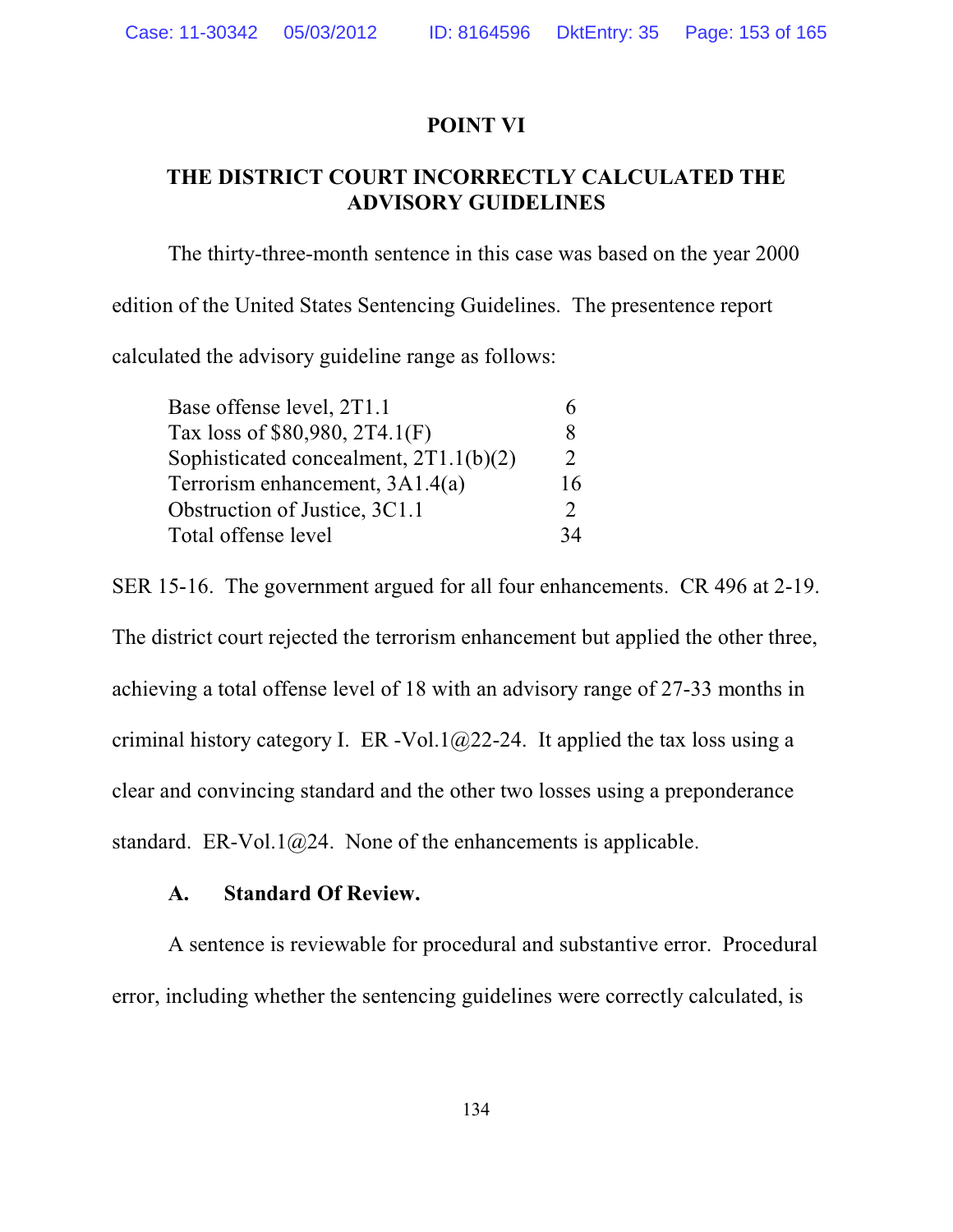reviewed de novo. *United States v. Espinoza-Baza*, 647 F.3d 1182, 1193 (9th Cir. 2011).

#### **B. There Was No Tax Loss In This Case.**

### **1. There was no tax loss as a matter of fact.**

The government presented two theories of tax loss at sentencing. Under its primary theory, which was set forth in its sentencing memorandum and testified to by Mr. Wooten, the government assumed that Mr. Seda misappropriated the \$150,000 donation and channeled it to the Chechen mujahideen, contrary to Dr. El-Fiki's wishes. ER-Vol.3 $@740-41$ ; ER-Vol.5 $@1295-96$ . In the government's view, this would constitute an "excess benefit transaction" under 26 U.S.C. § 4958 and Mr. Seda would be subject to tax totaling \$80,980. ER-Vol.3@740-45. Under this theory, the loss had three components.  $ER-Vol.3(a/743)$ . Each, however, was predicated on the "assumption" that Mr. Seda sent Dr. El-Fiki's donation to the mujahideen. ER-Vol.5@1295-96.

The government's alternate theory, presented for the first time at the sentencing hearing, was based on a significant change in its assumptions – namely, that Mr. Seda did not misappropriate the donation because it was Dr. El-Fiki's intent to fund the mujahideen. ER-Vol.3@745,748. Under this theory, AHIF-A's exempt status would theoretically be revoked because it funded acts of violence,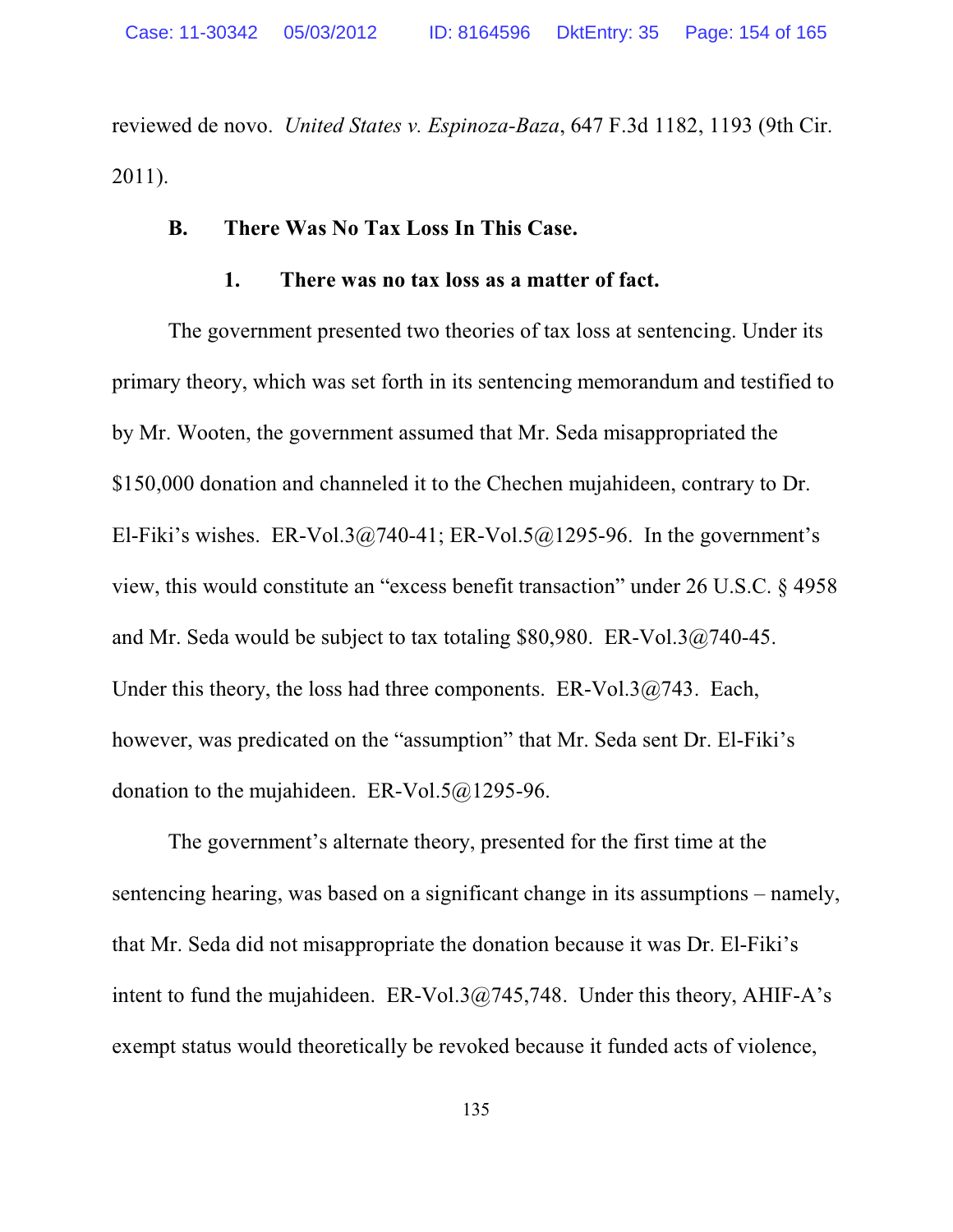and the organization would be responsible for paying taxes as an ordinary corporation. ER-Vol.3 $@745-47$ . The resultant tax loss, while not directly owed by Mr. Seda personally, would far exceed the \$80,980 loss proposed under the government's primary theory.

The district court adopted the government's primary theory and found a \$80,980 loss by clear and convincing evidence. ER-Vol.1 $@22$ . That finding was fatally undermined, however, by the court's additional conclusion in rejecting the terrorism enhancement, that the government had failed "to prove a link between the defendant and the money being used for terrorist activities." ER-Vol.1 $@23$ . That finding eliminated one of the factual bases that the government argued was a necessary predicate for the tax loss under either theory – that Dr. El-Fiki's donation was used by the Chechen mujahideen. ER-Vol.5 $@1295-96$ . Because the district court specifically rejected that allegation as unproven, the government failed to prove that Mr. Seda"misappropriated" Dr. El-Fiki's donation under the first theory and/or that he acted contrary to AHIF-A's exempt status under the second theory.

### **2. There was no tax loss as a matter of law.**

The tax loss was incorrectly applied for a reason independent of the factual issue that was resolved against the government. An excess benefit tax is only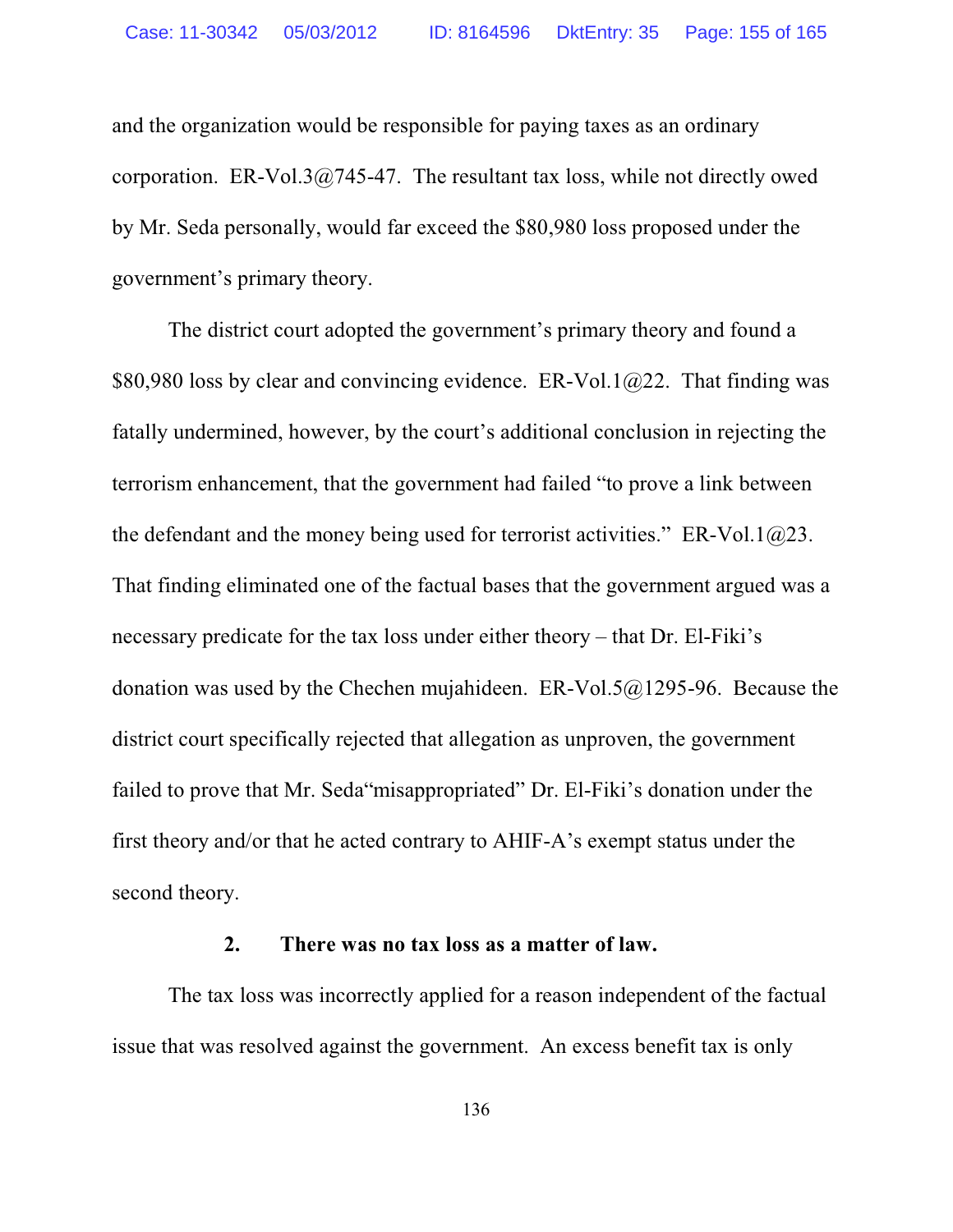proper if a "disqualified person" such as Mr. Seda receives an "economic benefit." 26 U.S.C. § 4958. The regulations make clear that an "economic benefit" must be something objectively measurable, such as the sale of property for less than fair market value or the payment of compensation not earned. Treas. Reg. § 53.4958-  $4(a)(1)$ ; ER-Vol.4 $@987$ . While the government attempted to argue that the diversion of Dr. El-Fiki's donation to a purpose other than the one he specified would qualify as an "economic benefit" (ER-Vol.3 $@749-51$ ), its expert eventually backed partially away from that position. ER-Vol.3@782-53.

The initial proposed theory was that Mr. Seda essentially embezzled Dr. El-Fiki's donation and then used it for his own personal purposes. Under that theory, what Mr. Seda did with the money would be irrelevant in terms of the "personal purposes" to which he applied it. If Mr. Seda was liable for a tax loss due to his alleged embezzlement of \$150,000 – which would be the basis of his economic benefit – it would make no difference whether he then used the money to fund the mujahideen or for some benign purpose such as buying a new house. However, Mr. Wooten conceded that had the money simply gone to another charity, even if this was contrary to the donor's intent, the tax loss theory would not apply. ER-Vol.3@752-53.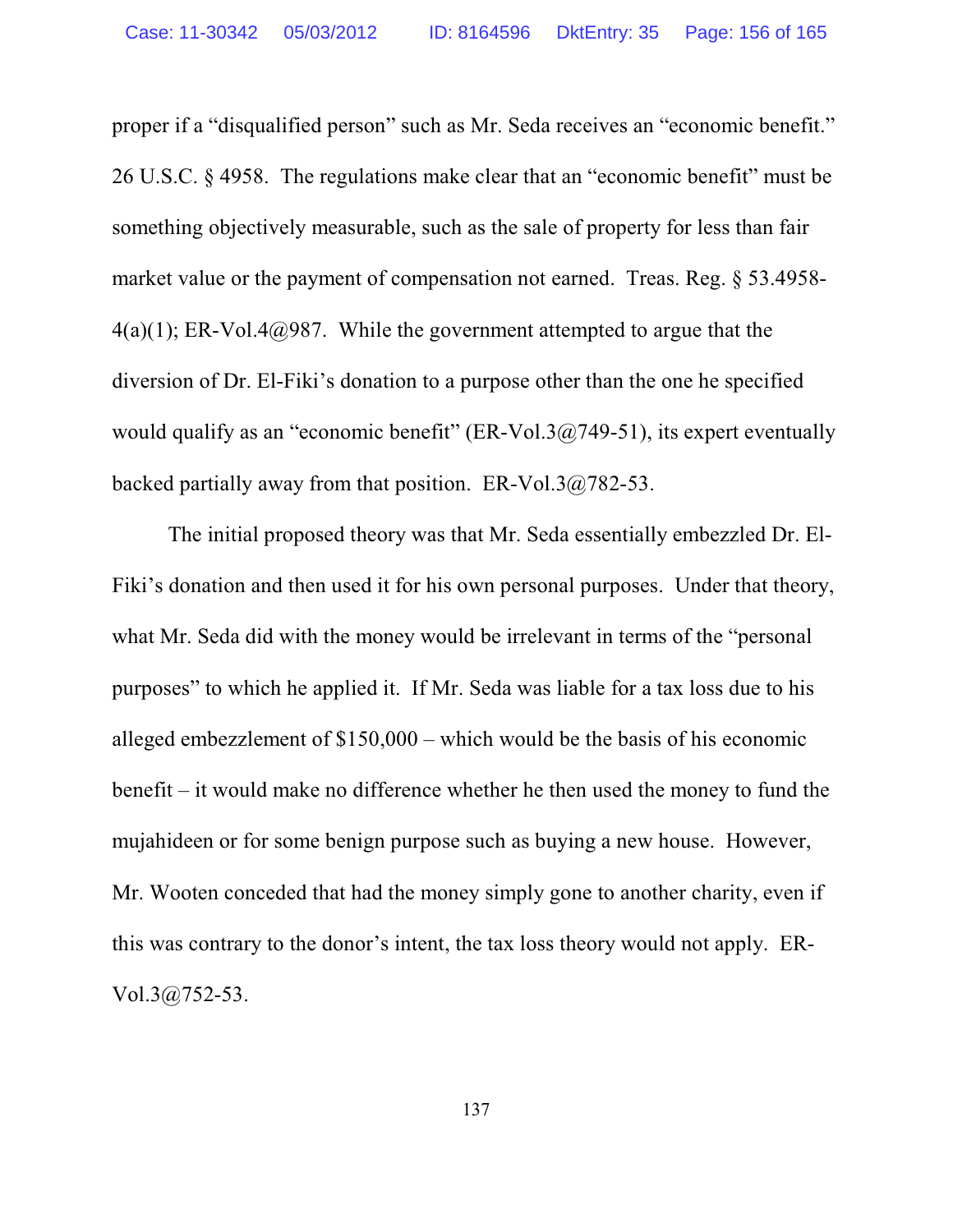As Mr. Owens explained more clearly why Mr. Seda did not receive any economic benefit, even under the assumption that he wrongfully diverted Dr. El-Fiki's donation to the mujahideen. At most, he would have received a psychological benefit from channeling the money to a more desired purpose. A mere psychological benefit, however, does not lead to tax liability. As Mr. Owens testified at the sentencing hearing, "Under the federal tax law, there is no tax recognition of that benefit." ER-Vol.3@761.

Mr. Owen's opinion was based on his 25 years of service in the Exempt Organization Division of the IRS, including 10 years as the Director of that division. ER-Vol.4@984. In fact, the statute at issue,  $\S$  4958, was enacted during the period that Mr. Owens served as the head of the Exempt Organizations Division. ER-Vol.4 $@984$ . He testified that while efforts were made when he was the Director to change the tax code so that private benefit transactions could be taxed in a manner along the lines discussed by the government, the Treasury "adamantly refused to go forward" with the proposals that had been made and that Congress also declined to impose such a tax. ER-Vol.3@766.

Mr. Owens did state that Mr. Seda could be subject to some tax loss under the government's theory. With regard to the alleged excess benefit from the \$21,000 check allegedly misappropriated by Mr. al-Buthe, Mr. Owens stated that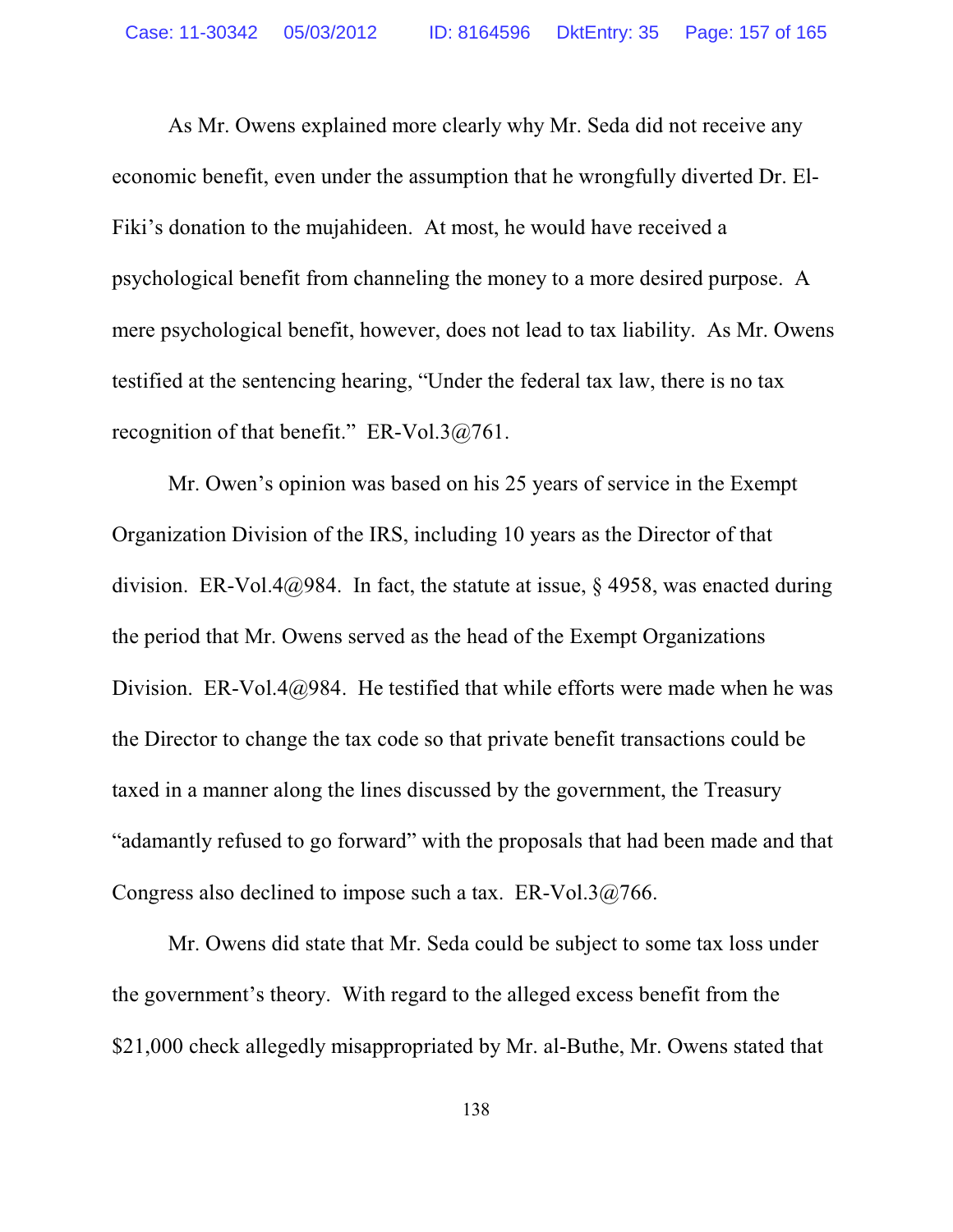if there was sufficient proof that Mr. al-Buthe personally benefitted from the check, and if there was sufficient proof that Mr. Seda knowingly arranged and approved the transfer to Mr. al-Buthe for his own use, then the IRS could assess a "manager's tax" under 26 U.S.C. § 4958 against Mr. Seda in the maximum amount of \$2,100. However, even then, because this amount did not personally benefit Mr. Seda, it would not affect his personal income tax. ER-Vol.4@998-99.

### **C. There Was No Sophisticated Concealment.**

The district court applied the two-level enhancement pursuant to U.S.S.G. §2T1.1(b)(2) for sophisticated concealment. ER-Vol.1 $@23$ . It based its conclusion on the use of travelers checks and a cashier's check. ER-Vol.1 $@23$ . Contrary to the district court's conclusion, the facts show that the transactions in this case were not complex, intricate, or concealed.

Mr. Seda and Mr. al-Buthe used Mr. Seda's Ashland branch of the Bank of America and dealt with Mr. Seda's banker while Mr. al-Buthe was wearing his Saudi clothing. On the Saudi end, Mr. al-Buthe used his own bank to cash the travelers checks and deposit the cashier's check. When requested, the bank and AHIF-S provided records.

There was no effort to conceal this transaction from the accountant. Mr. Wilcox was provided copies of both checks used to purchase the financial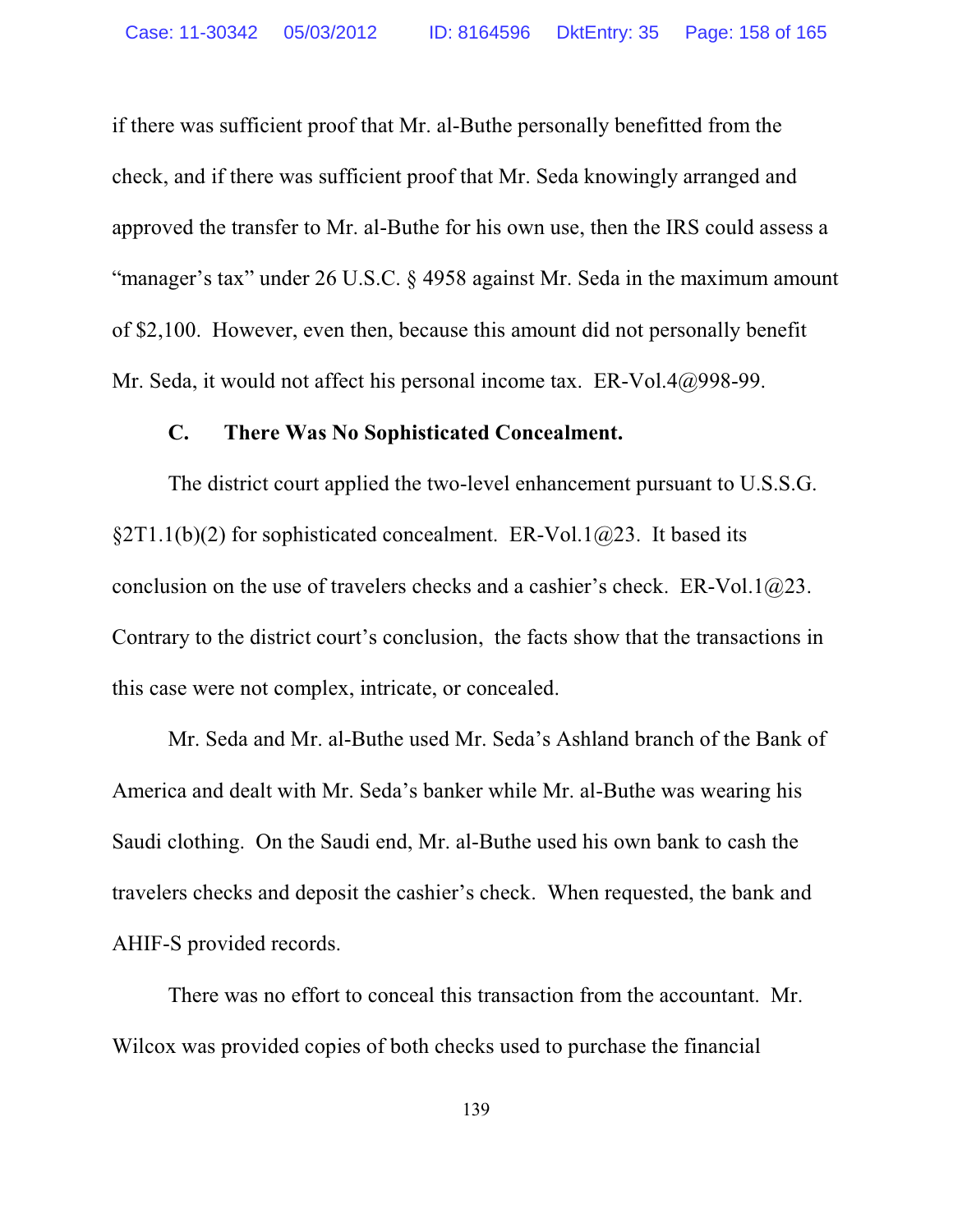instruments, and copies of the charity's bank records containing the transaction. ER-Vol.8@2050,2053,2059. When Mr. Wilcox provided the IRS subpoenaed documents, Mr. Seda paid for them and was in touch with Mr. Wilcox. ER-Vol.4@979; ER-Vol.8@2186. Contrary to obstruction or concealment, Mr. Seda directed Mr. Wilcox to be open in the investigation and directed his lawyers to be over-compliant in producing subpoenaed AHIF records. ER-Vol.4@979.

In addition, the objective facts are that Mr. Seda discussed Chechnya with Mr. Wilcox. Mr. Wilcox eventually admitted that at trial. ER-Vol.8@2217-18. His records also show he was told about the purchase of a property for around \$400,000 as early as February 2001. ER-Vol.8@2125-29.

The facts here are no more supportive of the sophisticated concealment enhancement than those founding wanting in *United States v. Montano*, 250 F.3d 709 (9th Cir. 2001). *Montano* involved the "sophisticated concealment" language of U.S.S.G. §2T3.1(b)(1) for smuggling. *Id*. at 712. There, the Court quoted the commentary which required "especially complex or especially intricate offense conduct," the same language used in note 4 to §2T1.1. *Id*. at 714. There, as here, money was deposited in a bank, withdrawn, and then carried across an international border. *Id*. at 711. As the Court noted there, the scheme was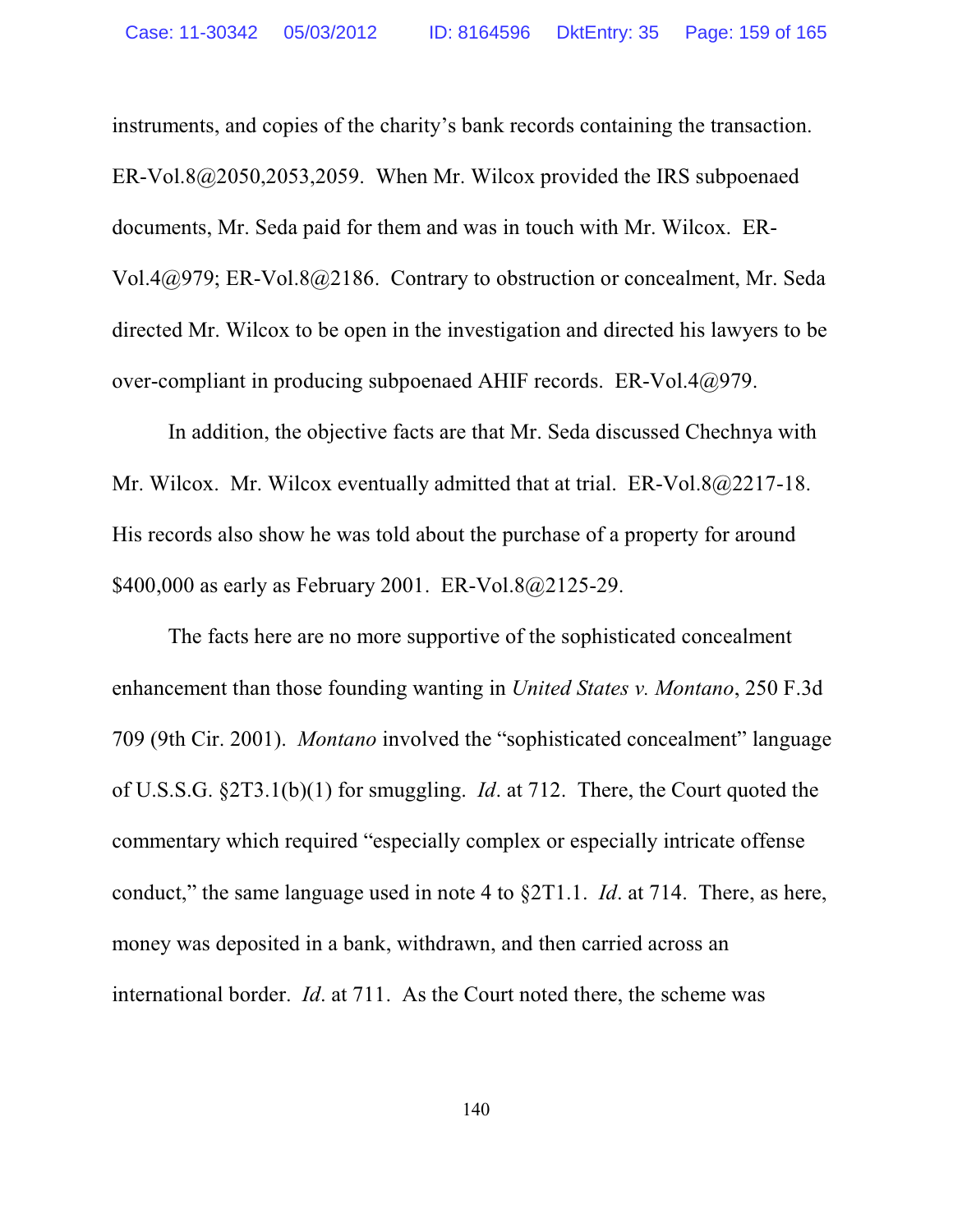"neither many sided nor complex" and whatever activities occurred, "were all inherent in the activity of smuggling." *Id*. at 715.

#### **D. There Was No Obstruction Of Justice.**

The district court applied a two-level increase for obstruction of justice pursuant to U.S.S.G. §3C1.1. ER-Vol.1 $@22$ . The recommendation for this enhancement in the pre-sentence report was based entirely on unsubstantiated opinion about AHIF-2 and 3. SER 11. Whether or not a government agent believes the documents are fraudulent, such belief is not evidence. It cannot form the basis for an upward adjustment in the guideline calculation. *See United States v. Showalter*, 569 F.3d 1150, 1159-60 (9th Cir. 2009) (when defendant raises objections to the PSR at sentencing, government bears the burden of proof and the court may not simply rely on factual statements in the PSR).

There are, moreover, several affirmative pieces of evidence on the question of the creation of the two contracts. First is the investigation memorandum of one of the signers of the document, Mr. Sui. ER-Vol.11@3057-72; *see also* CR 498 at 33-35. While Mr. Sui was not available for trial, the existence of his statement as recorded by the defense investigator undermines the reliability of the case agent's opinion.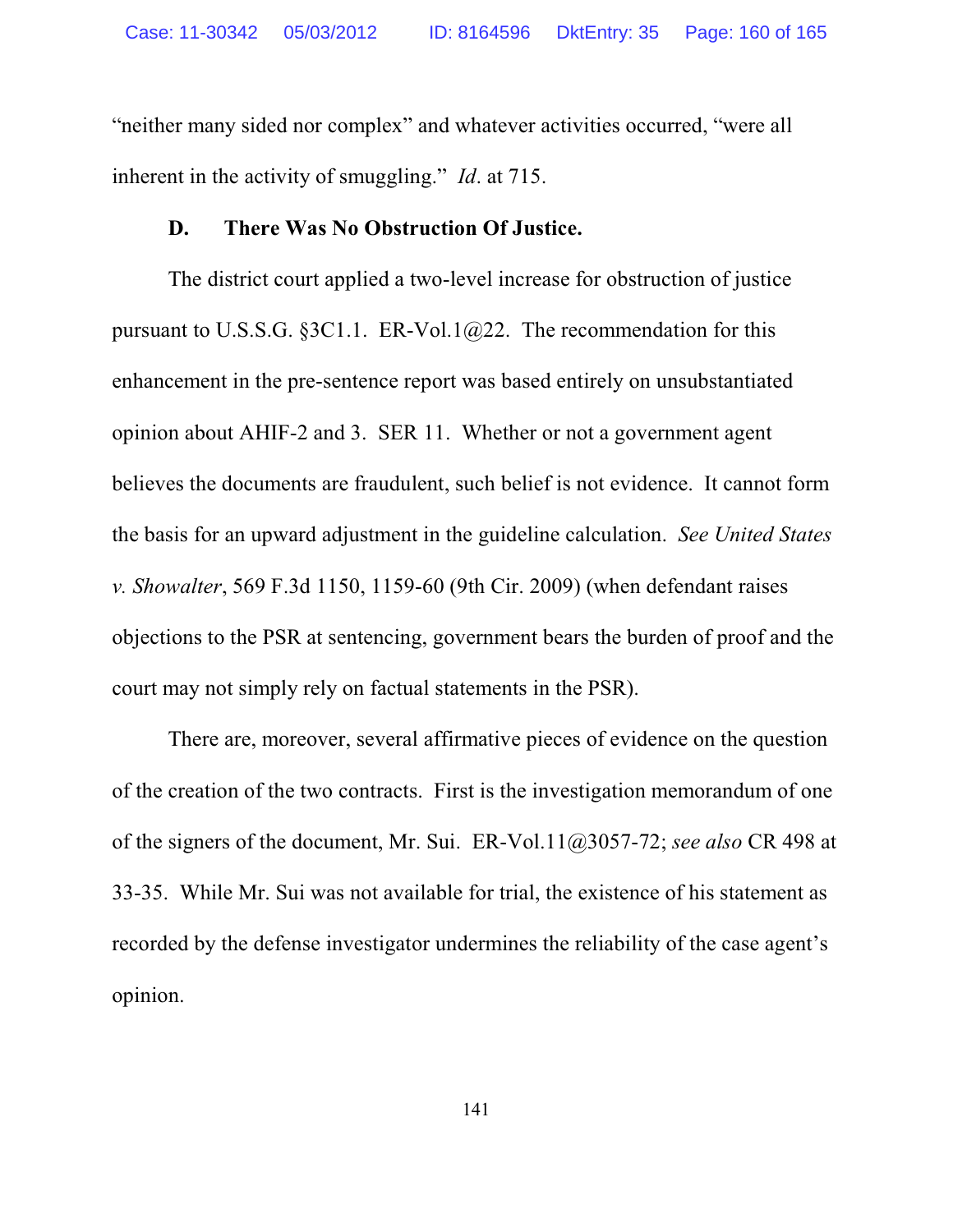The other relevant evidence on the subject are exhibits 704 and 705. While the district court did not admit them at trial, they are sufficiently reliable to be used at sentencing. The dollar amounts reflected in AHIF-2 and 3 – \$186,000 and \$188,000 – are very close to the dollar amount reflected in the Al-Haramain receipts. Col. Lang testified that, in his opinion, the receipts were authentic. ER-Vol.8@2507-08. Moreover, the government failed to subpoena the relevant Al Rajhi Bank records. Under these facts, it failed to prove by even a preponderance of the evidence that Mr. Seda obstructed justice.

#### **CONCLUSION**

The investigation of Mr. Seda and AHIF-A was long and intense. It included unlawful government activity. Mr. Seda and his counsel were subjected to an unprecedented gag order that precluded effective representation and presentation of a full defense. The fruits of the investigation yielded one set of charges based on a mistake on the AHIF-A year 2000 charitable tax return. The indictment was returned based on a statement about the origin of that mistake that the accountant who prepared the return later recanted. The evidence at trial strayed far afield from the charges and clouded the jury's consideration of the core tax issues with a substantial volume of prejudicial information. Much of that information was the fruit of a search that exceeded the scope of a search warrant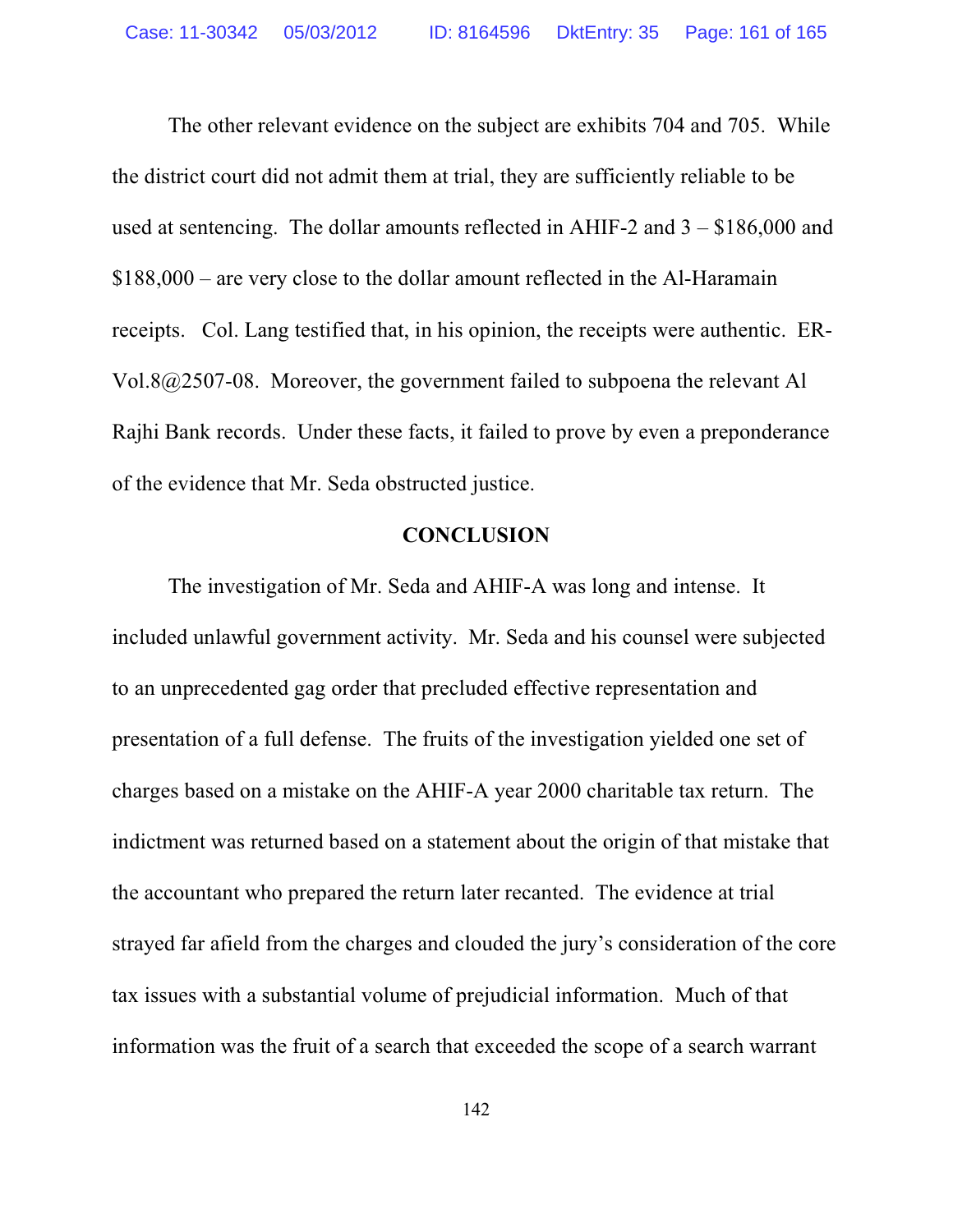that had been carefully tailored to limit the government's intrusion into Mr. Seda's and AHIF-S's activities. Mr. Seda was prevented from effectively rebutting the government's improper efforts to paint him in a negative light based on his religious and political views. After the trial, it was revealed that the government had withheld critical impeaching material. The sentence that was imposed was based on legally incorrect interpretations of the advisory guidelines.

For all of the reasons set out herein, the judgment should be set aside and the indictment dismissed. In the alternative, the judgment should be set aside and the case remanded for a new trial. In the alternative, the case should be remanded and the suppression hearing reopened and the record completed.

Respectfully submitted on May 3, 2012.

/s/ Steven T. Wax Steven T. Wax Attorney for Defendant-Appellant

/s/ Michelle Sweet Michelle Sweet Research & Writing Attorney

/s/ Lawrence Matasar Lawrence Matasar Attorney for Defendant-Appellant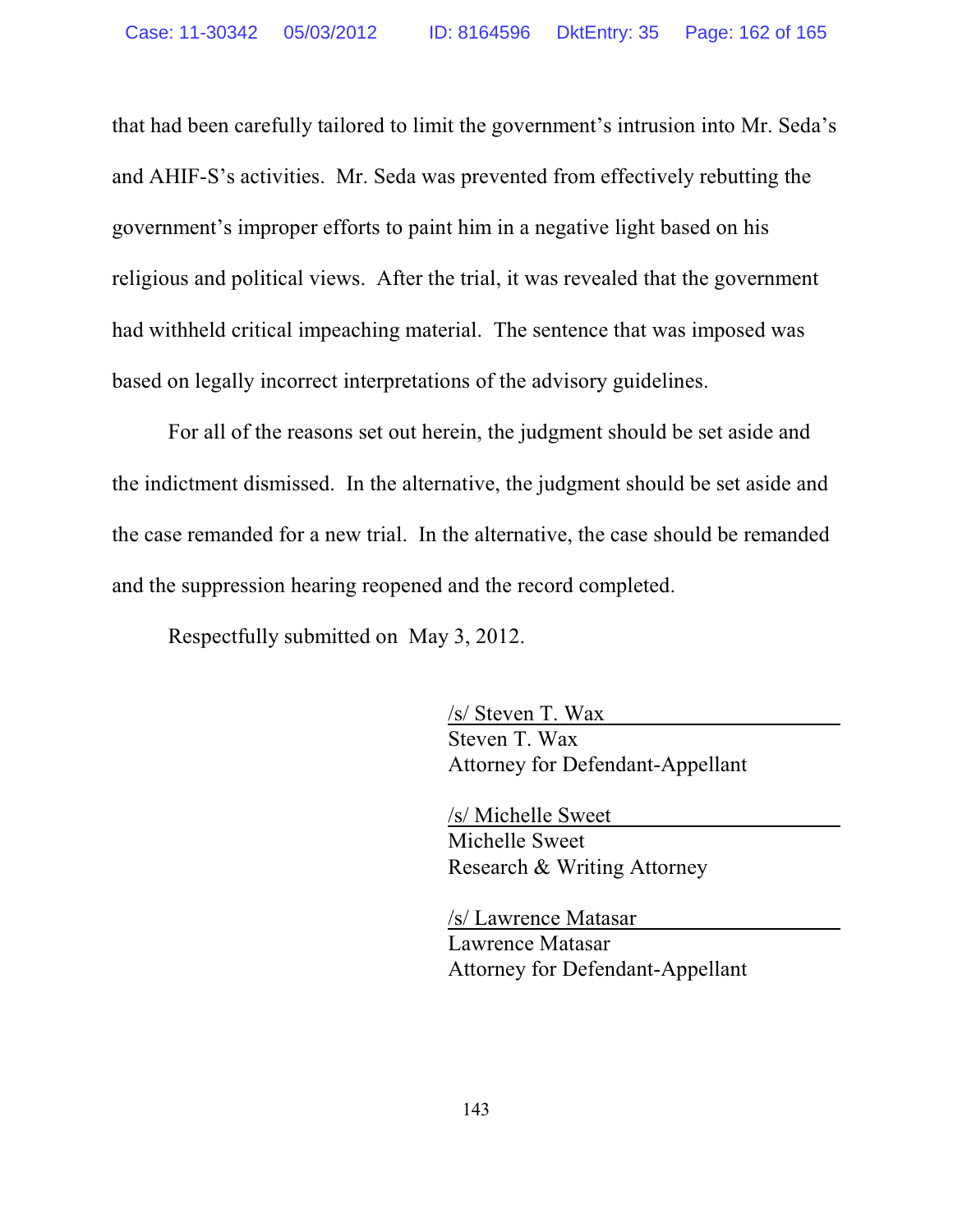## IN THE UNITED STATES COURT OF APPEALS

# FOR THE NINTH CIRCUIT

UNITED STATES OF AMERICA, ) Plaintiff-Appellee, ) CA No. 11-30342 )  $\mathbf{v}$ .  $\qquad \qquad$  ) ) PIROUZ SEDAGHATY, ) Defendant-Appellant.)

### CERTIFICATE OF RELATED CASES

I, Steven T. Wax, undersigned counsel of record for defendant-appellant,

Pirouz Sedaghaty, state pursuant to the Ninth Circuit Rule 28-2.6, that I know of no other cases that should be deemed related.

DATED: May 3, 2012.

/s/ Steven T. Wax Steven T. Wax Attorney for Defendant-Appellant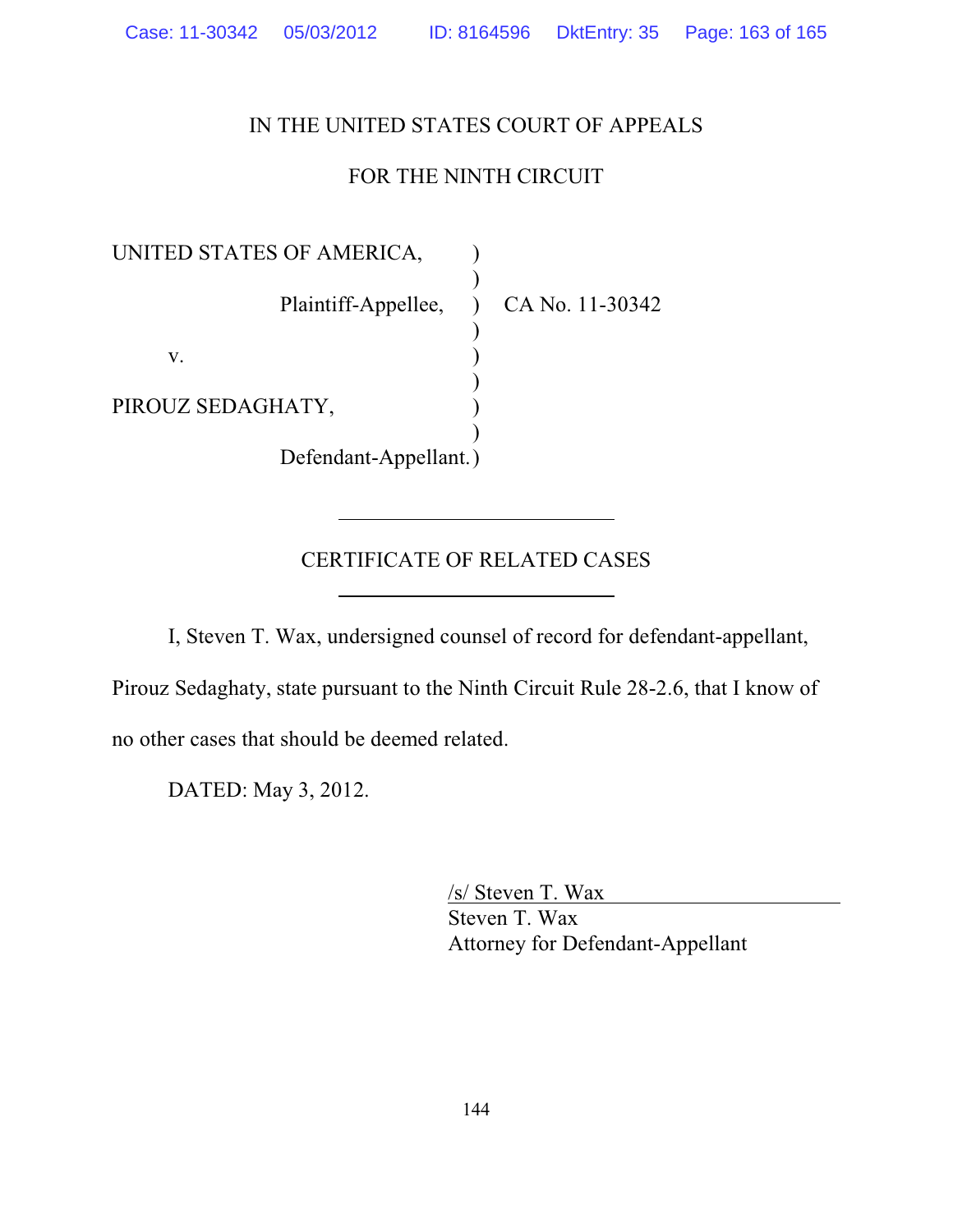### IN THE UNITED STATES COURT OF APPEALS

### FOR THE NINTH CIRCUIT

UNITED STATES OF AMERICA, ) Plaintiff-Appellee, ) CA No.11-30342 )  $\mathbf{v}$ .  $\qquad \qquad$  ) ) PIROUZ SEDAGHATY, ) Defendant-Appellant.)

BRIEF FORMAT CERTIFICATION PURSUANT TO RULE 32(a)(4)

Pursuant to Fed. R. App. P. 32(a)(4), I certify that the Appellant's Opening Brief is proportionately spaced, has a typeface of 14 points or more and contains 30,680 words. The Classified Brief is proportionately spaced, has a typeface of 14 points or more and contains 2,998 words.

DATED this 3<sup>rd</sup> day of May, 2012.

/s/ Steven T. Wax Steven T. Wax Attorney for Defendant-Appellant